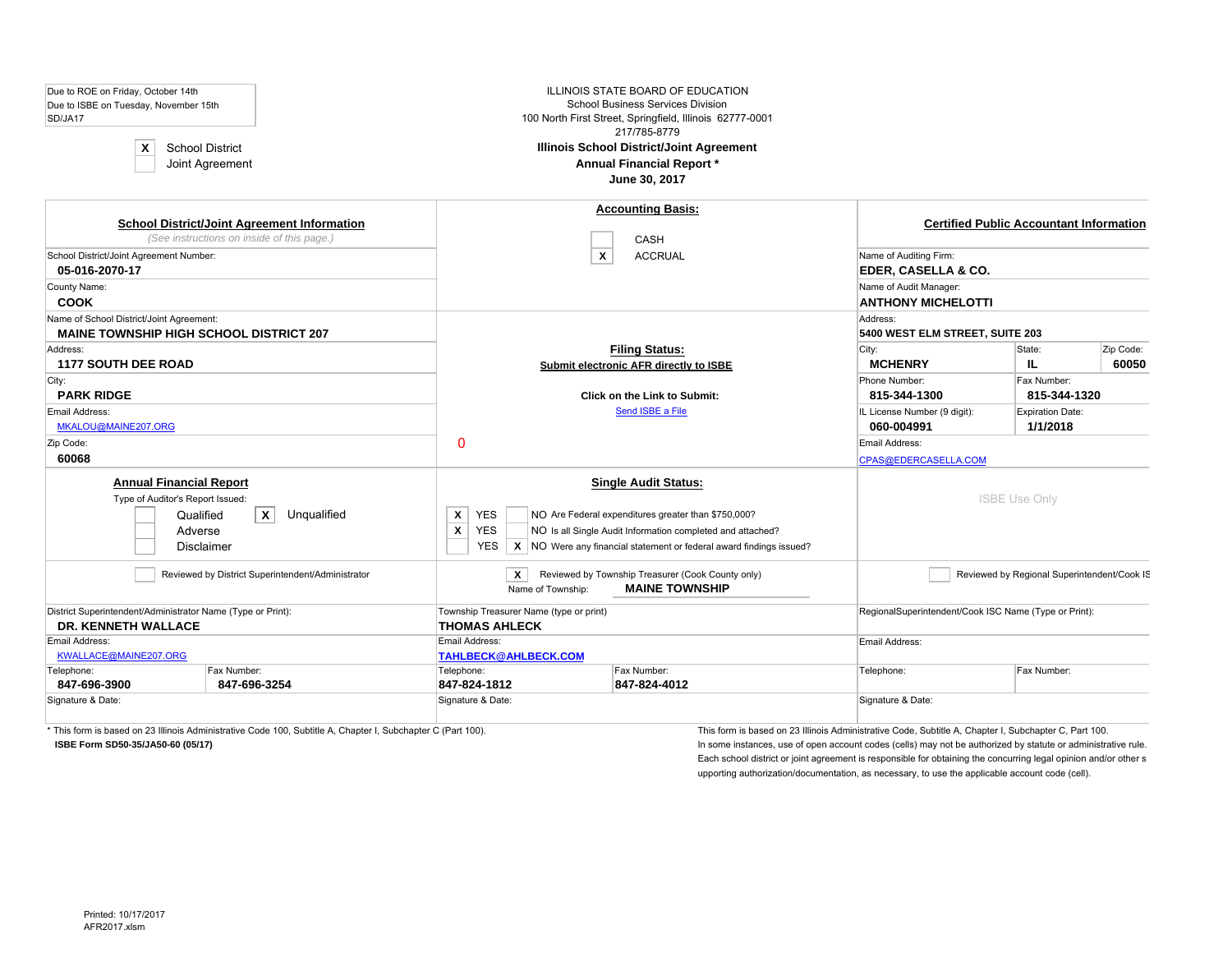#### **TABLE OF CONTENTS**

|                                                                                      | <b>TAB Name</b>         | <b>AFR Page</b><br>No. |
|--------------------------------------------------------------------------------------|-------------------------|------------------------|
|                                                                                      |                         | $\overline{2}$         |
|                                                                                      |                         | $\overline{2}$         |
|                                                                                      |                         | $\overline{3}$         |
|                                                                                      |                         |                        |
| <b>Basic Financial Statements</b>                                                    |                         |                        |
|                                                                                      |                         | $5 - 6$                |
| Statement of Revenues Received/Revenues, Expenditures Disbursed/Expenditures, Other  |                         |                        |
|                                                                                      |                         | $7 - 8$                |
|                                                                                      |                         | $9 - 14$               |
|                                                                                      |                         | $15 - 22$              |
| <b>Supplementary Schedules</b>                                                       |                         |                        |
|                                                                                      | <b>ARRA Sched</b>       | 23                     |
|                                                                                      | <b>Tax Sched</b>        | 24                     |
|                                                                                      |                         | 25                     |
| Schedule of Restricted Local Tax Levies and Selected Revenue Sources/                |                         |                        |
|                                                                                      | Rest Tax Levies-Tort Im | 26                     |
| <b>Statistical Section</b>                                                           |                         |                        |
|                                                                                      |                         | 27                     |
| Estimated Operating Expenditures Per Pupil and Per Capita Tuition Charge Computation | PCTC-OEPP               | $28 - 29$              |
|                                                                                      | <b>ICR Computation</b>  | 30                     |
|                                                                                      |                         | 31                     |
|                                                                                      |                         | 32                     |
|                                                                                      |                         | 33                     |
|                                                                                      | <b>REF</b>              | 34                     |
| Notes, Opinion Letters, etc                                                          | Opinion-Notes           | 35                     |
| Deficit Reduction Calculation                                                        | Deficit AFR Sum Calc    | 36                     |
|                                                                                      | <b>AUDITCHECK</b>       |                        |
| <b>Single Audit Section</b>                                                          |                         |                        |
|                                                                                      |                         | $37 - 46$              |
|                                                                                      |                         |                        |

#### **INSTRUCTIONS/REQUIREMENTS: For School Districts/Joint Agreements**

All School Districts/Joint Agreements must complete this form (Note: joint agreement supplementary/statistical schedules may not be applicable) **Round all amounts to the nearest dollar**. **Do not enter cents.** (Exception: 9 Month ADA on page 28, line 78) This form complies with **Part 100 (Requirements for Accounting, Budgeting, Financial Reporting, and Auditing)**.

23, Illinois Administrative Code 100, Subtitle A, Chapter I, Subchapter C (Part 100)

Any errors left unresolved by the **Audit Checklist/Balancing Schedule** must be explained in the itemization page.

#### **Submit AFR Electronically**

The Annual Financial Reports (AFR) must be submitted directly through the Attachment Manager to the AFR Group by the Auditor or School District designated personnel (Please see Instructions for complete submission procedures).

Attachment Manager Link

#### *Note: CD/Disk no longer accepted.*

AFR supporting documentation must be embedded as Microsoft Word (.doc), Word Perfect (\*.wpd) or Adobe (\*.pdf) and inserted within tab "Opinions & Notes". These documents include: The Audit, Management letter, Opinion letters, Compliance letters, Financial notes etc…. For embedding instructions see "Opinions & Notes" tab of this form.

*Note: In Windows 7 and above, files can be saved in Adobe Acrobat (\*.pdf) and embedded even if you do not have the software. If you have problems embedding the files you may attach them as separate (.docx) in the Attachment Manager and ISBE will embedded them for you.*

#### **Submit Paper Copy of AFR with Signatures**

- 1) The auditor must send three **paper** copies of the AFR form (cover through page 8 at minimum) to the School District with the auditor signature. *Note: School Districts and Regional Superintendents may prefer a complete paper copy in lieu of an electronic file. Please comply with their requests as neccessary.*
- 2) Upon receipt, the School District retains one copy for their records, signs, and forwards the remaining two copies to the Regional Superintendent's office no later than October 15, annually.
- 3) Upon receipt, the Regional Superintendent's office retains one copy for their records, signs, and forwards the remaining paper copy to ISBE no later than November 15, annually.
- \* Yellow Book, CPE, and Peer Review requirements must be met if the Auditor issues an opinion stating "Governmental Auditing Standards" were utilized. Federal Single Audit 2 CFR 200.500

#### **Qualifications of Auditing Firm**

- \* School District/Joint Agreement entities must verify the qualifications of the auditing firm by requesting the most current peer review report and the corresponding acceptance letter from the approved peer review program, for the current peer review period.
- \* A school district/joint agreement who engages with an auditing firm who is not licensed and qualified will be required to complete a new audit by a qualified auditing firm at the school district's/joint agreement's expense.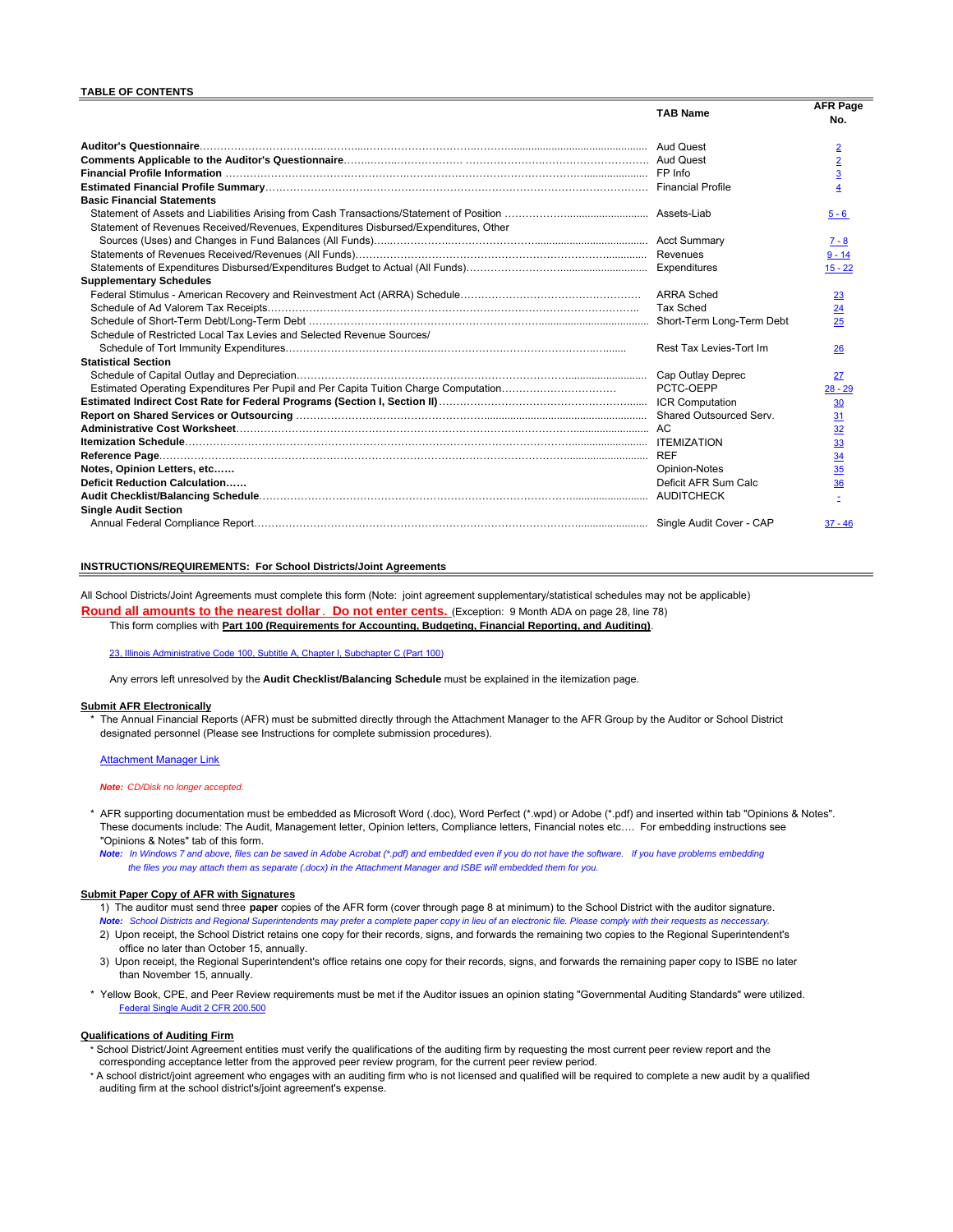# **AUDITOR'S QUESTIONNAIRE**

 the box on the left, and attach the appropriate findings/comments. **INSTRUCTIONS:** If your review and testing of State, Local, and Federal Programs revealed any of the following statements to be true, then check

# **PART A - FINDINGS**

| 1. One or more school board members, administrators, certified school business officials, or other qualifying district employees failed to file economic interested                                                                       |
|-------------------------------------------------------------------------------------------------------------------------------------------------------------------------------------------------------------------------------------------|
| statements pursuant to the Illinois Government Ethics Act. [5 ILCS 420/4A-101]                                                                                                                                                            |
| 2. One or more custodians of funds failed to comply with the bonding requirements pursuant tollinois School Code [105 ILCS 5/8-2;10-20.19;19-6].                                                                                          |
| 3. One or more contracts were executed or purchases made contrary to the provisions of the Illinois School Code [105 ILCS 5/10-20.21].                                                                                                    |
| 4. One or more violations of the Public Funds Deposit Act or the Public Funds Investment Act were noted 30 ILCS 225/1 et. seq. and 30 ILCS 235/1 et. seq.].                                                                               |
| 5. Restricted funds were commingled in the accounting records or used for other than the purpose for which they were restricted.                                                                                                          |
| 6. One or more short-term loans or short-term debt instruments were executed in non-conformity with the applicable authorizing statute or without statutory Authority.                                                                    |
| 7. One or more long-term loans or long-term debt instruments were executed in non-conformity with the applicable authorizing statute or without statutory Authority.                                                                      |
| 8. Corporate Personal Property Replacement Tax monies were deposited and/or used without first satisfying the lien imposed pursuant to the llinois State Revenue<br>Sharing Act [30 ILCS 115/12].                                         |
| 9. One or more interfund loans were made in non-conformity with the applicable authorizing statute or without statutory authorization pellinois School Code [105 ILCS<br>5/10-22.33, 20-4 and 20-5].                                      |
| 10. One or more interfund loans were outstanding beyond the term provided by statutellinois School Code [105 ILCS 5/10-22.33, 20-4, 20-5].                                                                                                |
| 11. One or more permanent transfers were made in non-conformity with the applicable authorizing statute/regulation or without statutory/regulatory authorization pellinois<br>School Code [105 ILCS 5/17-2A].                             |
| 12. Substantial, or systematic misclassification of budgetary items such as, but not limited to, revenues, receipts, expenditures, disbursements or expenses were observed                                                                |
| 13. The Chart of Accounts used to define and control budget and accounting records does not conform to the minimum requirements imposed by                                                                                                |
| ISBE rules pursuant to Illinois School Code [105 ILCS 5/2-3.27; 2-3.28].                                                                                                                                                                  |
| 14. At least one of the following forms was filed with ISBE late: The FY16 AFR (ISBE FORM 50-35), FY16 Annual Statement of Affairs (ISBE Form 50-37) and FY17                                                                             |
| Budget (ISBE FORM 50-36). Explain in the comments box below in persuant tolllinois School Code [105 ILCS 5/3-15.1; 5/10-17; 5/17-1].                                                                                                      |
| PART B - FINANCIAL DIFFICULTIES/CERTIFICATION Criteria pursuant to the Illinois School Code [105 ILCS 5/1A-8].                                                                                                                            |
| 15. The district has issued tax anticipation warrants or tax anticipation notes in anticipation of a second year's taxes when warrants or notes in                                                                                        |
| anticipation of current year taxes are still outstanding, as authorized by Illinois School Code 105 ILCS 5/17-16 or 34-23 through 34-27].                                                                                                 |
| 16. The district has issued short-term debt against two future revenue sources, such as, but not limited to, tax anticipation warrants and General State Aid<br>certificates or tax anticipation warrants and revenue anticipation notes. |
| 17. The district has issued school or teacher orders for wages as permitted in Illinois School Code 105 ILCS 5/8-16, 32-7.2 and 34-76] or issued funding                                                                                  |
| bonds for this purpose pursuant to Illinois School Code [105 ILCS 5/8-6; 32-7.2; 34-76; and 19-8].                                                                                                                                        |
| 18. The district has for two consecutive years shown an excess of expenditures/other uses over revenues/other sources and beginning fund balances                                                                                         |
| on its annual financial report for the aggregate totals of the Educational, Operations & Maintenance, Transportation, and Working Cash Funds.                                                                                             |
| <b>PART C - OTHER ISSUES</b>                                                                                                                                                                                                              |

- **19.** Student Activity Funds, Imprest Funds, or other funds maintained by the district were excluded from the audit.
- **20.** Findings, other than those listed in Part A (above), were reported (e.g. student activity fund findings).
- **21.** Federal Stimulus Funds were not maintained and expended in accordance with the American Recovery and Reinvestment Act (ARRA) of 2009. If checked, an explanation must be provided.
- **x 22.** Check this box if the district is subject to the Property Tax Extension Limitation Law. Effective Date: **2/12/1995** (Ex: 00/00/0000)

23. If the type of Auditor Report designated on the cover page is other than an unqualified opinion and is due to reason(s) other than solely Cash Basis Accounting, please check and explain the reason(s) in the box below.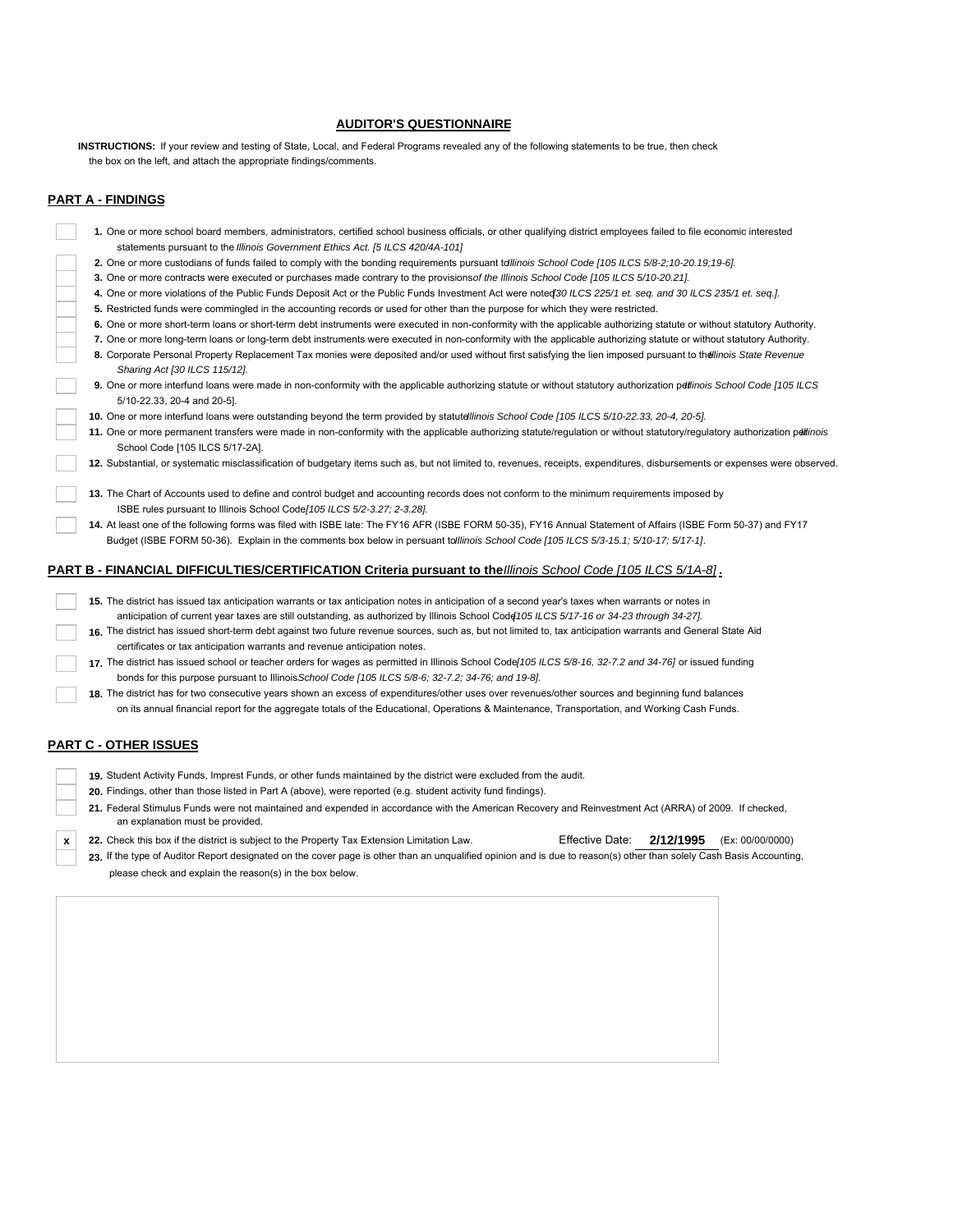# **PART D - EXPLANATION OF ACCOUNTING PRACTICES FOR LATE MANDATED CATEGORICAL PAYMENTS**

(For School Districts who report on an Accrual/Modified Accrual Accounting Basis only)

School districts that report on the accrual/modified accrual basis of accounting must identify where late mandated categorical payments (Acct Codes 3100, 3105, 3110, 3500, and 3510) are recorded. Depending on the accounting procedure these amounts will be used to adjust the Direct Receipts/Revenues in calculation 1 and 2 of the Financial Profile Score. In FY2017, identify those late payments recorded as Intergovermental Receivables, Other Recievables, or Deferred Revenue & Other Current Liabilities or Direct Receipts/Revenue. Payments should only be listed once.

24. Enter the date that the district used to accrue mandated categorical payments Date: 06/30/2017

**25.** For the listed mandated categorical (Revenue Code (3110, 3500, 3510, 3100, 3105) that were vouchered prior to June 30th, but not released until after year end as reported in ISBE FRIS system, enter the amounts that were accrued in the chart below.

| <b>Account Name</b>                                           | 3110    | 3500  | 3510    | 3100     | 3105    | <b>Total</b> |
|---------------------------------------------------------------|---------|-------|---------|----------|---------|--------------|
| Deferred Revenues (490)                                       |         |       |         |          |         |              |
| Mandated Categoricals Payments (3110, 3500, 3510, 3100, 3105) | 278,403 | 1.469 | 699.319 | 278,403  | 421.043 | 1,678,637    |
|                                                               |         |       |         |          |         |              |
| <b>Direct Receipts/Revenue</b>                                |         |       |         |          |         |              |
| Mandated Categoricals Payments (3110, 3500, 3510, 3100, 3105  |         | 0     | 0       | $\Omega$ |         | $\Omega$     |
|                                                               |         |       |         |          |         |              |
| <b>Total</b>                                                  |         |       |         |          |         | 1,678,637    |

\* Revenue Code (3110-Sp Ed Personnel, 3510-Sp Ed Transportation, 3500-Regular/Vocational Transportation, 3105-Sp Ed Funding for Children Requiring Services, 3100-Sp Ed Private Facilities)

# **PART E - QUALIFICATIONS OF AUDITING FIRM**

- \* School District/Joint Agreement entities must verify the qualifications of the auditing firm by requesting the most current peer review report and the corresponding acceptance letter from the approved peer review program for the current peer review.
- \* A school district/joint agreement who engages with an auditing firm who is not licensed and qualified will be required to complete a new audit by a qualified auditing firm at the school district's/joint agreement's expense.

#### *Comments Applicable to the Auditor's Questionnaire:*

**EDER, CASELLA & CO.**

*Name of Audit Firm (print)*

*The undersigned affirms that this audit was conducted by a qualified auditing firm and in accordance with the applicable standards [23 Illinois Administrative Code Part 100] and the scope of the audit conformed to the requirements of subsection (a) or (b) of 23 Illinois Administrative Code Part 100 Section 110, as applicable.*

9/20/2017 *Signature mm/dd/yyyy*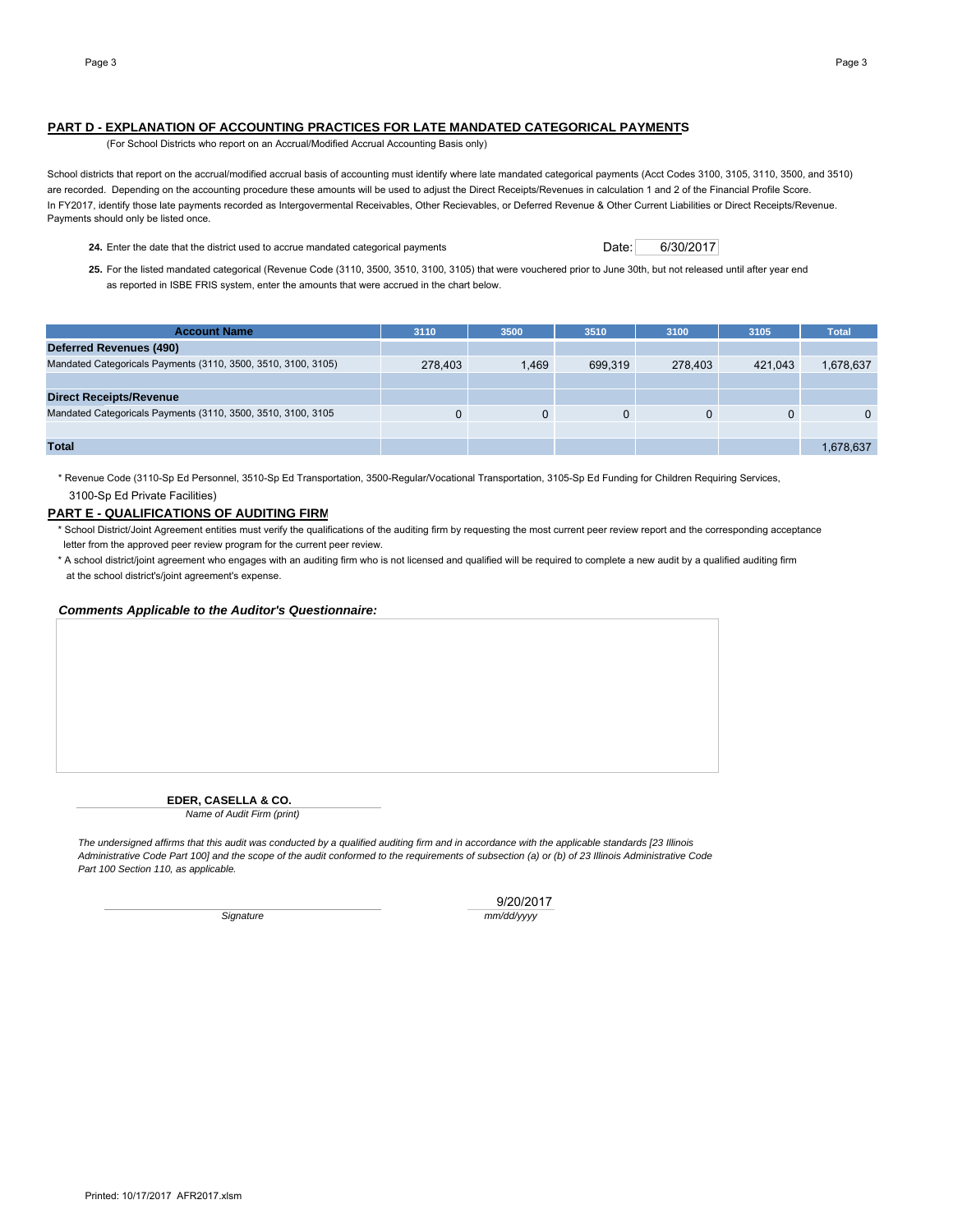|                     | Α   | B<br>С    | D                                                                                 | Ε         | F                                  | G         | н                                                                                                                                                   |           | Π.                    | κ         |                         | M        |
|---------------------|-----|-----------|-----------------------------------------------------------------------------------|-----------|------------------------------------|-----------|-----------------------------------------------------------------------------------------------------------------------------------------------------|-----------|-----------------------|-----------|-------------------------|----------|
|                     |     |           |                                                                                   |           |                                    |           | <b>FINANCIAL PROFILE INFORMATION</b>                                                                                                                |           |                       |           |                         |          |
| 1<br>2              |     |           |                                                                                   |           |                                    |           |                                                                                                                                                     |           |                       |           |                         |          |
| 3                   |     |           | Required to be completed for School Districts only.                               |           |                                    |           |                                                                                                                                                     |           |                       |           |                         |          |
| 4                   |     |           |                                                                                   |           |                                    |           |                                                                                                                                                     |           |                       |           |                         |          |
| $\mathbf 5$         | IA. |           | Tax Rates (Enter the tax rate - ex: .0150 for $$1.50$ )                           |           |                                    |           |                                                                                                                                                     |           |                       |           |                         |          |
| 6<br>$\overline{7}$ |     |           | Tax Year 2016                                                                     |           |                                    |           | Equalized Assessed Valuation (EAV):                                                                                                                 |           | 4,629,887,673         |           |                         |          |
| 8                   |     |           |                                                                                   |           |                                    |           |                                                                                                                                                     |           |                       |           |                         |          |
|                     |     |           | <b>Educational</b>                                                                |           | <b>Operations &amp;</b>            |           | Transportation                                                                                                                                      |           | <b>Combined Total</b> |           | <b>Working Cash</b>     |          |
| 9                   |     |           |                                                                                   |           | Maintenance                        |           |                                                                                                                                                     |           |                       |           |                         |          |
| 10                  |     | Rate(s):  | $0.019034$ +                                                                      |           | 0.003877                           | +         | $0.000179$ =                                                                                                                                        |           | 0.023090              |           |                         |          |
| 11<br>12            |     |           |                                                                                   |           |                                    |           |                                                                                                                                                     |           |                       |           |                         |          |
| $13$ B.             |     |           | <b>Results of Operations *</b>                                                    |           |                                    |           |                                                                                                                                                     |           |                       |           |                         |          |
| 14                  |     |           |                                                                                   |           |                                    |           |                                                                                                                                                     |           |                       |           |                         |          |
| 15                  |     |           | <b>Receipts/Revenues</b>                                                          |           | Disbursements/                     |           | Excess/ (Deficiency)                                                                                                                                |           | <b>Fund Balance</b>   |           |                         |          |
| 16                  |     |           | 128,068,042                                                                       |           | <b>Expenditures</b><br>121,443,088 |           | 6,624,954                                                                                                                                           |           | 127,297,056           |           |                         |          |
| 17                  |     |           |                                                                                   |           |                                    |           | The numbers shown are the sum of entries on Pages 7 & 8, lines 8, 17, 20, and 81 for the Educational, Operations & Maintenance,                     |           |                       |           |                         |          |
| 18                  |     |           | Transportation and Working Cash Funds.                                            |           |                                    |           |                                                                                                                                                     |           |                       |           |                         |          |
| 19                  |     |           |                                                                                   |           |                                    |           |                                                                                                                                                     |           |                       |           |                         |          |
| $20$ C.<br>21       |     |           | Short-Term Debt **<br><b>CPPRT Notes</b>                                          |           | <b>TAWs</b>                        |           | <b>TANs</b>                                                                                                                                         |           | <b>TO/EMP. Orders</b> |           | <b>GSA Certificates</b> |          |
| 22                  |     |           | $\mathbf{0}$                                                                      | $\ddot{}$ | $\mathbf{0}$                       | $\ddot{}$ | $\mathbf{0}$                                                                                                                                        | $\ddot{}$ | $\mathbf{0}$          | $\ddot{}$ |                         | 0<br>$+$ |
| 23                  |     |           | Other                                                                             |           | <b>Total</b>                       |           |                                                                                                                                                     |           |                       |           |                         |          |
| 24                  |     |           | $\mathbf{0}$                                                                      | $=$       | $\overline{0}$                     |           |                                                                                                                                                     |           |                       |           |                         |          |
|                     |     | $***$     | The numbers shown are the sum of entries on page 25.                              |           |                                    |           |                                                                                                                                                     |           |                       |           |                         |          |
| $\frac{25}{26}$     |     |           |                                                                                   |           |                                    |           |                                                                                                                                                     |           |                       |           |                         |          |
| $28$ D.             |     |           | <b>Long-Term Debt</b>                                                             |           |                                    |           |                                                                                                                                                     |           |                       |           |                         |          |
| 29                  |     |           | Check the applicable box for long-term debt allowance by type of district.        |           |                                    |           |                                                                                                                                                     |           |                       |           |                         |          |
| 30                  |     |           |                                                                                   |           |                                    |           |                                                                                                                                                     |           |                       |           |                         |          |
| 31<br>32            |     | x         | a. 6.9% for elementary and high school districts,<br>b. 13.8% for unit districts. |           |                                    |           | 319,462,249                                                                                                                                         |           |                       |           |                         |          |
| 33                  |     |           |                                                                                   |           |                                    |           |                                                                                                                                                     |           |                       |           |                         |          |
| 34                  |     |           | Long-Term Debt Outstanding:                                                       |           |                                    |           |                                                                                                                                                     |           |                       |           |                         |          |
| 35                  |     |           |                                                                                   |           |                                    |           |                                                                                                                                                     |           |                       |           |                         |          |
| 36                  |     |           | c. Long-Term Debt (Principal only)                                                |           |                                    | Acct      |                                                                                                                                                     |           |                       |           |                         |          |
| 37                  |     |           |                                                                                   |           |                                    | 511       | 15,600,000                                                                                                                                          |           |                       |           |                         |          |
| $\frac{38}{39}$     |     |           |                                                                                   |           |                                    |           |                                                                                                                                                     |           |                       |           |                         |          |
| $40$ E.             |     |           | <b>Material Impact on Financial Position</b>                                      |           |                                    |           |                                                                                                                                                     |           |                       |           |                         |          |
| 41                  |     |           |                                                                                   |           |                                    |           | If applicable, check any of the following items that may have a material impact on the entity's financial position during future reporting periods. |           |                       |           |                         |          |
| 42                  |     |           | Attach sheets as needed explaining each item checked.                             |           |                                    |           |                                                                                                                                                     |           |                       |           |                         |          |
| 43                  |     |           |                                                                                   |           |                                    |           |                                                                                                                                                     |           |                       |           |                         |          |
| 44                  |     |           | Pending Litigation                                                                |           |                                    |           |                                                                                                                                                     |           |                       |           |                         |          |
| 45<br>46            |     |           | Material Decrease in EAV<br>Material Increase/Decrease in Enrollment              |           |                                    |           |                                                                                                                                                     |           |                       |           |                         |          |
| 47                  |     |           | <b>Adverse Arbitration Ruling</b>                                                 |           |                                    |           |                                                                                                                                                     |           |                       |           |                         |          |
| 48                  |     |           | Passage of Referendum                                                             |           |                                    |           |                                                                                                                                                     |           |                       |           |                         |          |
| 49                  |     |           | <b>Taxes Filed Under Protest</b>                                                  |           |                                    |           |                                                                                                                                                     |           |                       |           |                         |          |
| 50                  |     |           |                                                                                   |           |                                    |           | Decisions By Local Board of Review or Illinois Property Tax Appeal Board (PTAB)                                                                     |           |                       |           |                         |          |
| 51                  |     |           | Other Ongoing Concerns (Describe & Itemize)                                       |           |                                    |           |                                                                                                                                                     |           |                       |           |                         |          |
| 52                  |     |           |                                                                                   |           |                                    |           |                                                                                                                                                     |           |                       |           |                         |          |
| 53                  |     | Comments: |                                                                                   |           |                                    |           |                                                                                                                                                     |           |                       |           |                         |          |
| 54<br>55            |     |           |                                                                                   |           |                                    |           |                                                                                                                                                     |           |                       |           |                         |          |
| 56                  |     |           |                                                                                   |           |                                    |           |                                                                                                                                                     |           |                       |           |                         |          |
| 57                  |     |           |                                                                                   |           |                                    |           |                                                                                                                                                     |           |                       |           |                         |          |
| 58                  |     |           |                                                                                   |           |                                    |           |                                                                                                                                                     |           |                       |           |                         |          |
| १<br>60             |     |           |                                                                                   |           |                                    |           |                                                                                                                                                     |           |                       |           |                         |          |
| 61                  |     |           |                                                                                   |           |                                    |           |                                                                                                                                                     |           |                       |           |                         |          |
|                     |     |           |                                                                                   |           |                                    |           |                                                                                                                                                     |           |                       |           |                         |          |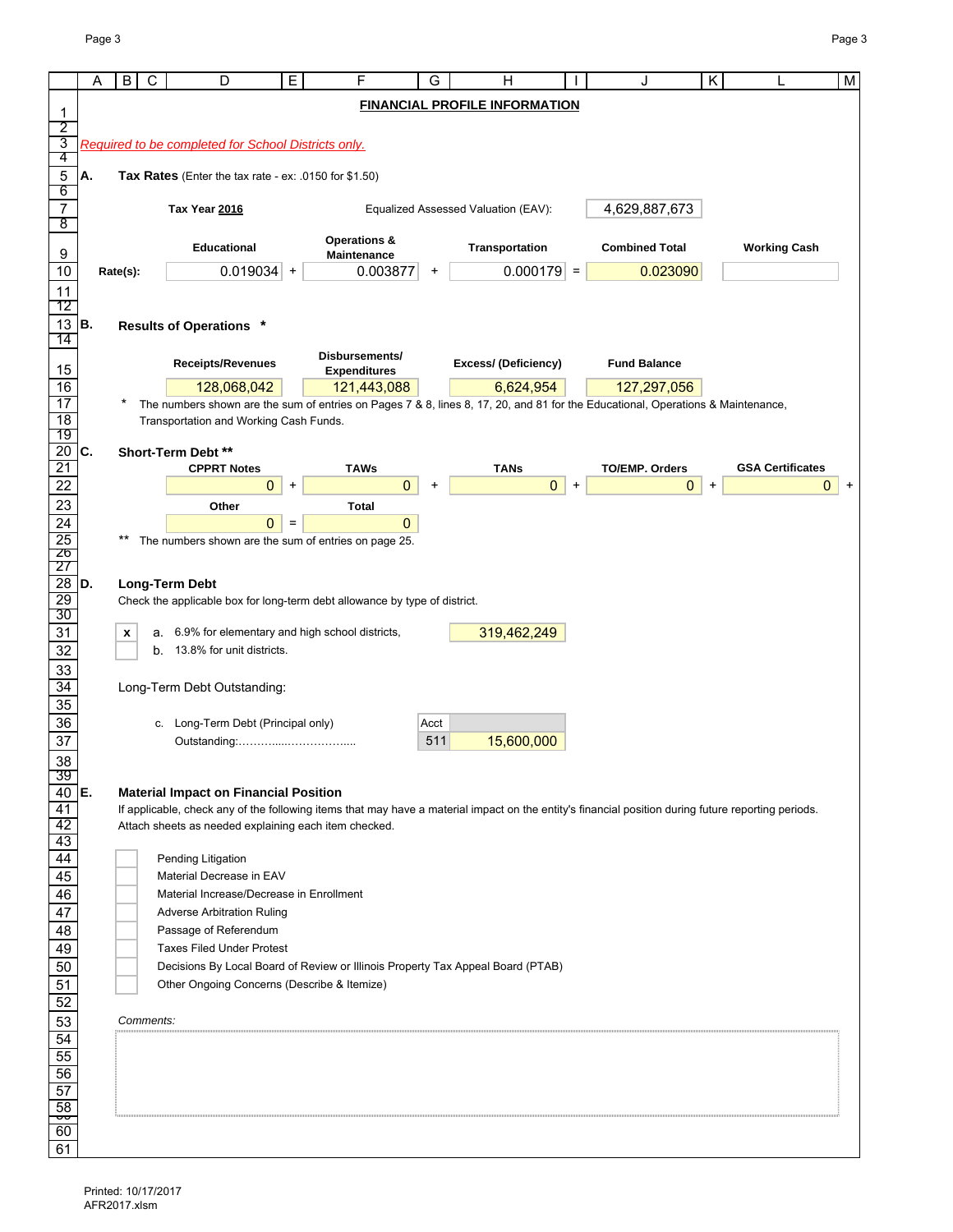|                                                                                 | $\overline{A}$ $\overline{B}$ | C                                           | D                                                                                                                               |                                                                      | н                                                                                   | κ       |             | M                           | IN. | O | $FQ$ $R$               |
|---------------------------------------------------------------------------------|-------------------------------|---------------------------------------------|---------------------------------------------------------------------------------------------------------------------------------|----------------------------------------------------------------------|-------------------------------------------------------------------------------------|---------|-------------|-----------------------------|-----|---|------------------------|
| $\mathbf{1}$                                                                    |                               |                                             |                                                                                                                                 |                                                                      |                                                                                     |         |             |                             |     |   |                        |
|                                                                                 |                               |                                             |                                                                                                                                 | <b>ESTIMATED FINANCIAL PROFILE SUMMARY</b>                           |                                                                                     |         |             |                             |     |   |                        |
| $\frac{2}{3}$ $\frac{4}{5}$ $\frac{6}{7}$                                       |                               |                                             |                                                                                                                                 | (Go to the following website for reference to the Financial Profile) |                                                                                     |         |             |                             |     |   |                        |
|                                                                                 |                               |                                             |                                                                                                                                 | https://www.isbe.net/Pages/School-District-Financial-Profile.aspx    |                                                                                     |         |             |                             |     |   |                        |
|                                                                                 |                               |                                             |                                                                                                                                 |                                                                      |                                                                                     |         |             |                             |     |   |                        |
|                                                                                 |                               |                                             |                                                                                                                                 |                                                                      |                                                                                     |         |             |                             |     |   |                        |
|                                                                                 |                               | <b>District Name:</b>                       | MAINE TOWNSHIP HIGH SCHOOL DISTRICT 207                                                                                         |                                                                      |                                                                                     |         |             |                             |     |   |                        |
| $\bf 8$                                                                         |                               | <b>District Code:</b>                       | 05-016-2070-17                                                                                                                  |                                                                      |                                                                                     |         |             |                             |     |   |                        |
| $\overline{9}$<br>10                                                            |                               | <b>County Name:</b>                         | <b>COOK</b>                                                                                                                     |                                                                      |                                                                                     |         |             |                             |     |   |                        |
| 11                                                                              | 1.                            | <b>Fund Balance to Revenue Ratio:</b>       |                                                                                                                                 |                                                                      | <b>Total</b>                                                                        | Ratio   |             | <b>Score</b>                |     |   | 4                      |
| 12                                                                              |                               |                                             | Total Sum of Fund Balance (P8, Cells C81, D81, F81 & 181)                                                                       | Funds 10, 20, 40, 70 + (50 & 80 if negative)                         | 127,297,056.00                                                                      | 0.994   |             | Weight                      |     |   | 0.35                   |
| 13                                                                              |                               |                                             | Total Sum of Direct Revenues (P7, Cell C8, D8, F8 & 18)                                                                         | Funds 10, 20, 40, & 70,                                              | 128,068,042.00                                                                      |         |             | Value                       |     |   | 1.40                   |
| 14                                                                              |                               |                                             | Less: Operating Debt Pledged to Other Funds (P8, Cell C54 thru D74)                                                             | Minus Funds 10 & 20                                                  | 0.00                                                                                |         |             |                             |     |   |                        |
| 15                                                                              |                               |                                             | (Excluding C:D57, C:D61, C:D65, C:D69 and C:D73)                                                                                |                                                                      |                                                                                     |         |             |                             |     |   |                        |
| $\overline{16}$                                                                 |                               | 2. Expenditures to Revenue Ratio:           |                                                                                                                                 |                                                                      | <b>Total</b>                                                                        | Ratio   |             | <b>Score</b>                |     |   | Δ                      |
| $\frac{1}{17}$<br>18                                                            |                               |                                             | Total Sum of Direct Expenditures (P7, Cell C17, D17, F17, I17)                                                                  | Funds 10, 20 & 40                                                    | 121,443,088.00                                                                      | 0.948   |             | <b>Adjustment</b>           |     |   | $\Omega$               |
| 19                                                                              |                               |                                             | Total Sum of Direct Revenues (P7, Cell C8, D8, F8, & 18)<br>Less: Operating Debt Pledged to Other Funds (P8, Cell C54 thru D74) | Funds 10, 20, 40 & 70,<br>Minus Funds 10 & 20                        | 128,068,042.00<br>0.00                                                              |         |             | Weight                      |     |   | 0.35                   |
|                                                                                 |                               |                                             | (Excluding C:D57, C:D61, C:D65, C:D69 and C:D73)                                                                                |                                                                      |                                                                                     |         | $\mathbf 0$ | Value                       |     |   | 1.40                   |
|                                                                                 |                               | Possible Adjustment:                        |                                                                                                                                 |                                                                      |                                                                                     |         |             |                             |     |   |                        |
|                                                                                 |                               |                                             |                                                                                                                                 |                                                                      |                                                                                     |         |             |                             |     |   |                        |
|                                                                                 |                               | 3. Days Cash on Hand:                       |                                                                                                                                 |                                                                      | <b>Total</b>                                                                        | Days    |             | <b>Score</b>                |     |   | 4                      |
|                                                                                 |                               |                                             | Total Sum of Cash & Investments (P5, Cell C4, D4, F4, I4 & C5, D5, F5 & I5)                                                     | Funds 10, 20 40 & 70                                                 | 133.263.040.00                                                                      | 395.03  |             | Weight                      |     |   | 0.10                   |
| 20<br>21 22 23 4<br>24 25 26 27 28 29<br>30 30 31                               |                               |                                             | Total Sum of Direct Expenditures (P7, Cell C17, D17, F17 & I17)                                                                 | Funds 10, 20, 40 divided by 360                                      | 337,341.91                                                                          |         |             | Value                       |     |   | 0.40                   |
|                                                                                 |                               |                                             | 4. Percent of Short-Term Borrowing Maximum Remaining:                                                                           |                                                                      | <b>Total</b>                                                                        | Percent |             | <b>Score</b>                |     |   | $\boldsymbol{\Lambda}$ |
|                                                                                 |                               |                                             | Tax Anticipation Warrants Borrowed (P25, Cell F6-7 & F11)                                                                       | Funds 10, 20 & 40                                                    | 0.00                                                                                | 100.00  |             | Weight                      |     |   | 0.10                   |
|                                                                                 |                               |                                             | EAV x 85% x Combined Tax Rates (P3, Cell J7 and J10)                                                                            | (.85 x EAV) x Sum of Combined Tax Rates                              | 90,868,490.41                                                                       |         |             | Value                       |     |   | 0.40                   |
|                                                                                 |                               |                                             |                                                                                                                                 |                                                                      |                                                                                     |         |             |                             |     |   |                        |
|                                                                                 |                               |                                             | 5. Percent of Long-Term Debt Margin Remaining:                                                                                  |                                                                      | Total                                                                               | Percent |             | <b>Score</b>                |     |   | 4                      |
| 32<br>33                                                                        |                               | Long-Term Debt Outstanding (P3, Cell H37)   |                                                                                                                                 |                                                                      | 15,600,000.00                                                                       | 95.11   |             | Weight                      |     |   | 0.10                   |
|                                                                                 |                               | Total Long-Term Debt Allowed (P3, Cell H31) |                                                                                                                                 |                                                                      | 319,462,249.44                                                                      |         |             | Value                       |     |   | 0.40                   |
|                                                                                 |                               |                                             |                                                                                                                                 |                                                                      |                                                                                     |         |             | <b>Total Profile Score:</b> |     |   | 4.00 $*$               |
|                                                                                 |                               |                                             |                                                                                                                                 |                                                                      |                                                                                     |         |             |                             |     |   |                        |
| $\frac{34}{36}$ $\frac{36}{37}$ $\frac{38}{39}$ $\frac{39}{40}$ $\frac{41}{42}$ |                               |                                             |                                                                                                                                 |                                                                      | <b>Estimated 2018 Financial Profile Designation: RECOGNITION</b>                    |         |             |                             |     |   |                        |
|                                                                                 |                               |                                             |                                                                                                                                 |                                                                      |                                                                                     |         |             |                             |     |   |                        |
|                                                                                 |                               |                                             |                                                                                                                                 |                                                                      | Total Profile Score may change based on data provided on the Financial Profile      |         |             |                             |     |   |                        |
|                                                                                 |                               |                                             |                                                                                                                                 |                                                                      | Information, page 3 and by the timing of mandated categorical payments. Final score |         |             |                             |     |   |                        |
|                                                                                 |                               |                                             |                                                                                                                                 |                                                                      | will be calculated by ISBE.                                                         |         |             |                             |     |   |                        |
|                                                                                 |                               |                                             |                                                                                                                                 |                                                                      |                                                                                     |         |             |                             |     |   |                        |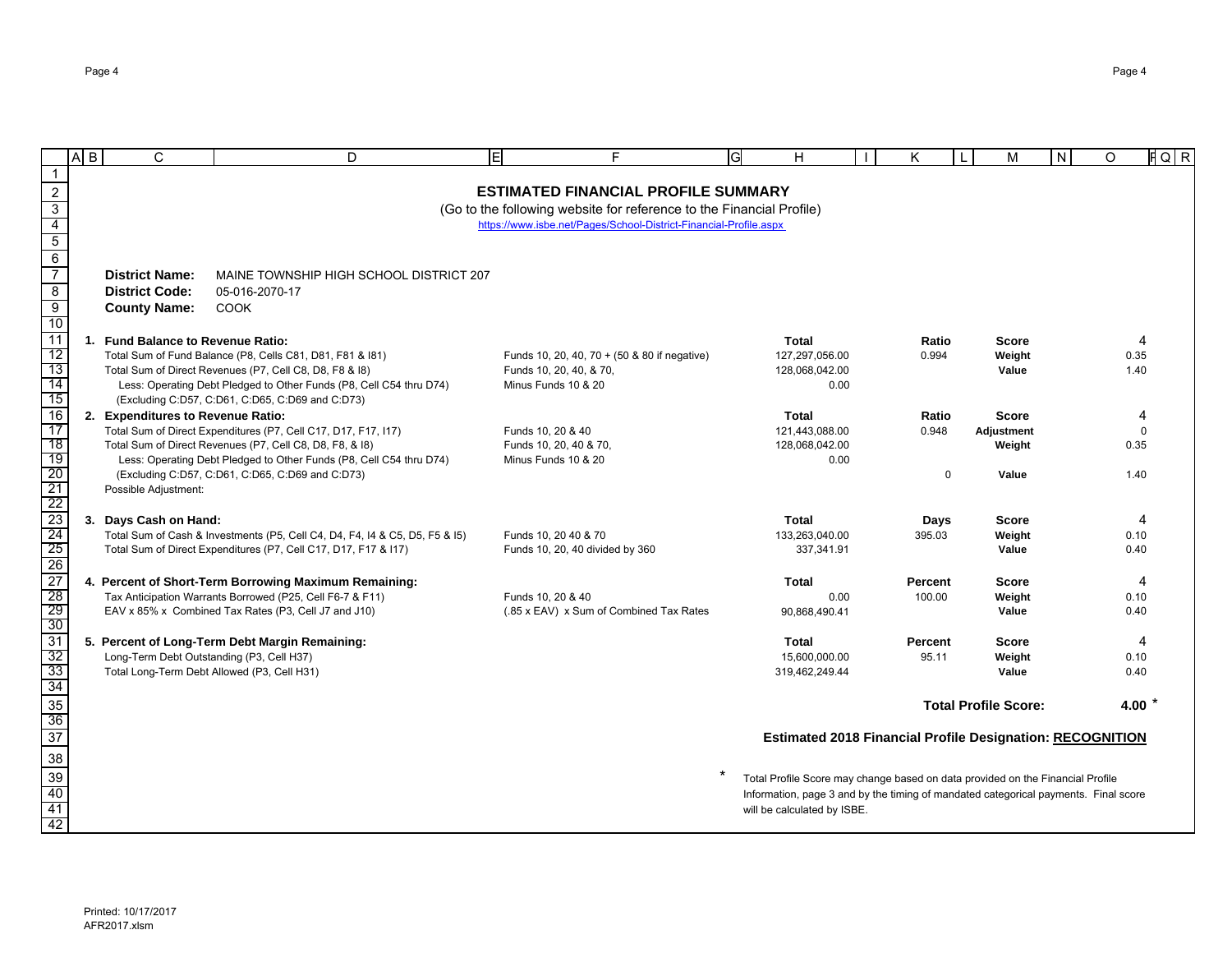#### Page 5 **BASIC FINANCIAL STATEMENTS STATEMENT OF ASSETS AND LIABILITIES ARISING FROM CASH TRANSACTIONS STATEMENT OF POSITION AS OF JUNE 30, 2017**

|                 | A                                                           | B          | $\mathsf{C}$ | D                                      | E                    | F              | G                                                 | H                       |                     |             | Κ                                      |
|-----------------|-------------------------------------------------------------|------------|--------------|----------------------------------------|----------------------|----------------|---------------------------------------------------|-------------------------|---------------------|-------------|----------------------------------------|
| $\overline{1}$  |                                                             |            | (10)         | (20)                                   | (30)                 | (40)           | (50)                                              | (60)                    | (70)                | (80)        | (90)                                   |
| $\overline{2}$  | <b>ASSETS</b><br>(Enter Whole Dollars)                      | Acct.<br># | Educational  | <b>Operations &amp;</b><br>Maintenance | <b>Debt Services</b> | Transportation | <b>Municipal</b><br>Retirement/Social<br>Security | <b>Capital Projects</b> | <b>Working Cash</b> | <b>Tort</b> | <b>Fire Prevention &amp;</b><br>Safety |
| 3               | <b>CURRENT ASSETS (100)</b>                                 |            |              |                                        |                      |                |                                                   |                         |                     |             |                                        |
| $\overline{4}$  | Cash (Accounts 111 through 115) <sup>1</sup>                |            | 84,583,743   | 8,726,971                              | $\mathbf 0$          | 2,845,227      | 3,631,289                                         | 4,488,080               | 37,107,099          | 650,928     | 4,282,434                              |
| $\overline{5}$  | Investments                                                 | 120        | 0            | $\Omega$                               | $\mathbf 0$          | $\mathbf 0$    | $\Omega$                                          | 0                       | 0                   | 0           | <sup>0</sup>                           |
| 6               | <b>Taxes Receivable</b>                                     | 130        | 42,232,023   | 8,441,331                              | 833,364              | 388,345        | 1,836,340                                         | 0                       | 0                   | 540,273     | 534,835                                |
| $\overline{7}$  | Interfund Receivables                                       | 140        | $\Omega$     | $\Omega$                               | $\mathbf 0$          | $\Omega$       | $\Omega$                                          | $\mathbf 0$             | 0                   | $\mathbf 0$ | $\mathbf 0$                            |
| 8               | Intergovernmental Accounts Receivable                       | 150        | 3,412,097    | $\Omega$                               | $\mathbf 0$          | 700,788        | $\mathbf 0$                                       | $\mathbf 0$             | 0                   | $\mathbf 0$ | $\Omega$                               |
| 9               | <b>Other Receivables</b>                                    | 160        | 331,682      | 6,045                                  | $\mathbf 0$          | 7,345          | 6,902                                             | 13,665                  | 92,130              | 1,588       | 8,702                                  |
| 10              | Inventory                                                   | 170        | 0            | $\Omega$                               | $\mathbf 0$          | $\mathbf 0$    | $\Omega$                                          | $\mathbf 0$             | 0                   | $\Omega$    | $\mathbf 0$                            |
| 11              | Prepaid Items                                               | 180        | 16,970       | 28,896                                 | $\mathbf 0$          | $\mathbf 0$    | $\Omega$                                          | $\Omega$                | 0                   | 44,239      | $\mathbf 0$                            |
| 12              | Other Current Assets (Describe & Itemize)                   | 190        | 0            | $\Omega$                               | $\mathbf 0$          | $\mathbf 0$    | $\mathbf 0$                                       | $\mathbf 0$             | 0                   | $\mathbf 0$ | $\Omega$                               |
| 13              | <b>Total Current Assets</b>                                 |            | 130,576,515  | 17,203,243                             | 833,364              | 3,941,705      | 5,474,531                                         | 4,501,745               | 37,199,229          | 1,237,028   | 4,825,971                              |
| 14              | <b>CAPITAL ASSETS (200)</b>                                 |            |              |                                        |                      |                |                                                   |                         |                     |             |                                        |
| 15              | Works of Art & Historical Treasures                         | 210        |              |                                        |                      |                |                                                   |                         |                     |             |                                        |
| 16              | Land                                                        | 220        |              |                                        |                      |                |                                                   |                         |                     |             |                                        |
| 17              | Building & Building Improvements                            | 230        |              |                                        |                      |                |                                                   |                         |                     |             |                                        |
| 18              | Site Improvements & Infrastructure                          | 240        |              |                                        |                      |                |                                                   |                         |                     |             |                                        |
| 19              | <b>Capitalized Equipment</b>                                | 250        |              |                                        |                      |                |                                                   |                         |                     |             |                                        |
| $\frac{20}{21}$ | <b>Construction in Progress</b>                             | 260        |              |                                        |                      |                |                                                   |                         |                     |             |                                        |
|                 | Amount Available in Debt Service Funds                      | 340        |              |                                        |                      |                |                                                   |                         |                     |             |                                        |
| 22              | Amount to be Provided for Payment on Long-Term Debt         | 350        |              |                                        |                      |                |                                                   |                         |                     |             |                                        |
| 23              | <b>Total Capital Assets</b>                                 |            |              |                                        |                      |                |                                                   |                         |                     |             |                                        |
| 24              | <b>CURRENT LIABILITIES (400)</b>                            |            |              |                                        |                      |                |                                                   |                         |                     |             |                                        |
| 25              | Interfund Payables                                          | 410        | 0            | $\mathbf 0$                            | $\mathbf 0$          | $\mathbf 0$    | 0                                                 | $\mathbf 0$             |                     | $\mathbf 0$ | $\mathbf 0$                            |
| 26              | Intergovernmental Accounts Payable                          | 420        | 0            | $\Omega$                               | $\mathbf 0$          | $\mathsf 0$    | 0                                                 | $\mathbf 0$             | 0                   | $\mathbf 0$ | $\mathbf 0$                            |
| 27              | Other Payables                                              | 430        | 1,490,887    | 779,125                                | $\mathbf 0$          | 99,222         | 0                                                 | 981,348                 | $\mathbf 0$         | 327         | 55,000                                 |
| 28              | Contracts Payable                                           | 440        | 0            | $\Omega$                               | $\mathbf 0$          | $\mathbf 0$    | $\Omega$                                          | $\mathbf 0$             | $\mathbf 0$         | $\mathbf 0$ | $\mathsf 0$                            |
| 29              | Loans Payable                                               | 460        | $\mathbf 0$  | $\Omega$                               | $\mathbf 0$          | $\mathbf 0$    | 0                                                 | $\mathbf 0$             | $\mathbf 0$         | $\mathbf 0$ | $\mathbf 0$                            |
| 30              | Salaries & Benefits Payable                                 | 470        | 8,019,405    | 78,748                                 | $\mathbf 0$          | $\mathbf 0$    | 171,685                                           | $\mathbf 0$             | 0                   | $\mathbf 0$ | $\Omega$                               |
| 31              | Payroll Deductions & Withholdings                           | 480        | $\Omega$     | $\Omega$                               | $\mathbf 0$          | $\mathbf{0}$   | 0                                                 | $\Omega$                | $\Omega$            | $\Omega$    | $\mathbf 0$                            |
| 32              | Deferred Revenues & Other Current Liabilities               | 490        | 42,114,704   | 7,899,925                              | 715,933              | 1,068,054      | 1,656,851                                         | 11,251                  | 73,566              | 505,578     | 504,330                                |
| 33              | Due to Activity Fund Organizations                          | 493        | 0            | $\Omega$                               | $\mathbf 0$          | $\mathbf 0$    | 0                                                 | $\mathbf 0$             | 0                   | 0           | n                                      |
| 34              | <b>Total Current Liabilities</b>                            |            | 51,624,996   | 8,757,798                              | 715,933              | 1,167,276      | 1,828,536                                         | 992,599                 | 73,566              | 505,905     | 559,330                                |
| 35              | <b>LONG-TERM LIABILITIES (500)</b>                          |            |              |                                        |                      |                |                                                   |                         |                     |             |                                        |
| 36              | Long-Term Debt Payable (General Obligation, Revenue, Other) | 511        |              |                                        |                      |                |                                                   |                         |                     |             |                                        |
| 37              | <b>Total Long-Term Liabilities</b>                          |            |              |                                        |                      |                |                                                   |                         |                     |             |                                        |
| 38              | Reserved Fund Balance                                       | 714        |              |                                        |                      |                | 3,945,471                                         |                         |                     |             |                                        |
| 39              | Unreserved Fund Balance                                     | 730        | 78,951,519   | 8,445,445                              | 117,431              | 2,774,429      | (299, 476)                                        | 3,509,146               | 37,125,663          | 731,123     | 4,266,641                              |
| 40              | Investment in General Fixed Assets                          |            |              |                                        |                      |                |                                                   |                         |                     |             |                                        |
| 41              | <b>Total Liabilities and Fund Balance</b>                   |            | 130,576,515  | 17,203,243                             | 833,364              | 3,941,705      | 5,474,531                                         | 4,501,745               | 37,199,229          | 1,237,028   | 4,825,971                              |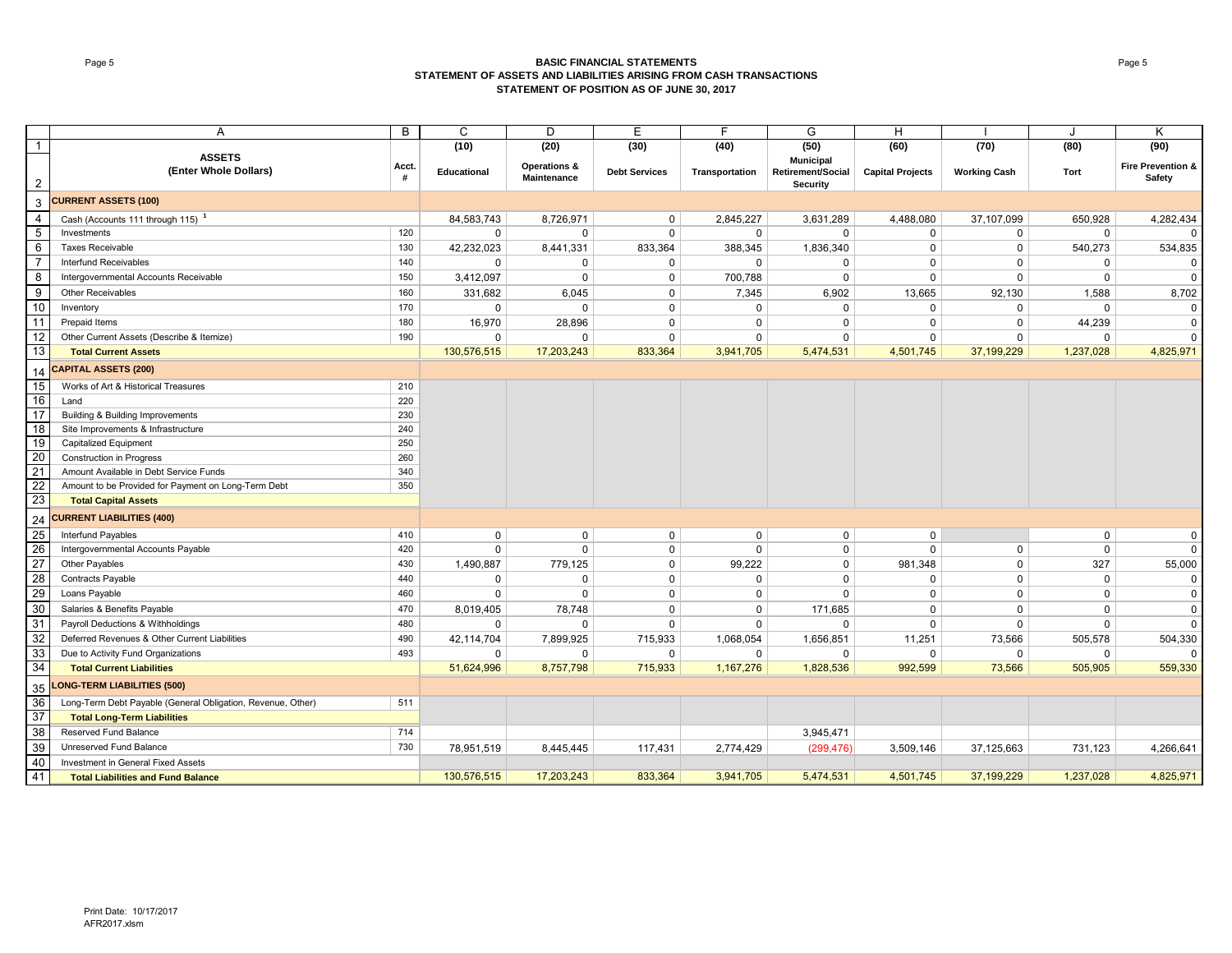#### Page 6 **BASIC FINANCIAL STATEMENTS STATEMENT OF ASSETS AND LIABILITIES ARISING FROM CASH TRANSACTIONS STATEMENT OF POSITION AS OF JUNE 30, 2017**

|                 | Α                                                           | B          | L                  | M                                     | N                          |
|-----------------|-------------------------------------------------------------|------------|--------------------|---------------------------------------|----------------------------|
| 1               |                                                             |            |                    | <b>Account Groups</b>                 |                            |
| 2               | <b>ASSETS</b><br>(Enter Whole Dollars)                      | Acct.<br># | <b>Agency Fund</b> | <b>General Fixed</b><br><b>Assets</b> | General Long-<br>Term Debt |
| 3               | <b>CURRENT ASSETS (100)</b>                                 |            |                    |                                       |                            |
| 4               | Cash (Accounts 111 through 115) <sup>1</sup>                |            | 2,152,704          |                                       |                            |
| 5               | Investments                                                 | 120        |                    |                                       |                            |
| 6               | <b>Taxes Receivable</b>                                     | 130        |                    |                                       |                            |
| 7               | Interfund Receivables                                       | 140        |                    |                                       |                            |
| 8               | Intergovernmental Accounts Receivable                       | 150        |                    |                                       |                            |
| 9               | Other Receivables                                           | 160        | 832                |                                       |                            |
| 10              | Inventory                                                   | 170        |                    |                                       |                            |
| 11              | Prepaid Items                                               | 180        |                    |                                       |                            |
| 12              | Other Current Assets (Describe & Itemize)                   | 190        |                    |                                       |                            |
| 13              | <b>Total Current Assets</b>                                 |            | 2,153,536          |                                       |                            |
| 14              | <b>CAPITAL ASSETS (200)</b>                                 |            |                    |                                       |                            |
| 15              | Works of Art & Historical Treasures                         | 210        |                    |                                       |                            |
| 16              | Land                                                        | 220        |                    | 1,356,386                             |                            |
| 17              | Building & Building Improvements                            | 230        |                    | 129,057,658                           |                            |
| $\overline{18}$ | Site Improvements & Infrastructure                          | 240        |                    | 9,646,503                             |                            |
| 19              | Capitalized Equipment                                       | 250        |                    | 29,396,848                            |                            |
| 20              | Construction in Progress                                    | 260        |                    | 4,760,297                             |                            |
| 21              | Amount Available in Debt Service Funds                      | 340        |                    |                                       |                            |
| 22              | Amount to be Provided for Payment on Long-Term Debt         | 350        |                    |                                       | 15,600,000                 |
| 23              | <b>Total Capital Assets</b>                                 |            |                    | 174,217,692                           | 15,600,000                 |
| 24              | <b>CURRENT LIABILITIES (400)</b>                            |            |                    |                                       |                            |
| 25              | Interfund Payables                                          | 410        |                    |                                       |                            |
| 26              | Intergovernmental Accounts Payable                          | 420        |                    |                                       |                            |
| 27              | Other Payables                                              | 430        |                    |                                       |                            |
| 28              | <b>Contracts Payable</b>                                    | 440        |                    |                                       |                            |
| 29              | Loans Payable                                               | 460        |                    |                                       |                            |
| 30              | Salaries & Benefits Payable                                 | 470        |                    |                                       |                            |
| 31              | Payroll Deductions & Withholdings                           | 480        |                    |                                       |                            |
| 32              | Deferred Revenues & Other Current Liabilities               | 490        |                    |                                       |                            |
| 33              | Due to Activity Fund Organizations                          | 493        | 1,589,412          |                                       |                            |
| 34              | <b>Total Current Liabilities</b>                            |            | 1,589,412          |                                       |                            |
| 35              | <b>LONG-TERM LIABILITIES (500)</b>                          |            |                    |                                       |                            |
| 36              | Long-Term Debt Payable (General Obligation, Revenue, Other) | 511        |                    |                                       | 15,600,000                 |
| 37              | <b>Total Long-Term Liabilities</b>                          |            |                    |                                       | 15,600,000                 |
| 38              | Reserved Fund Balance                                       | 714        |                    |                                       |                            |
| 39              | Unreserved Fund Balance                                     | 730        | 564,124            |                                       |                            |
| 40              | Investment in General Fixed Assets                          |            |                    | 174,217,692                           |                            |
| 41              | <b>Total Liabilities and Fund Balance</b>                   |            | 2,153,536          | 174,217,692                           | 15,600,000                 |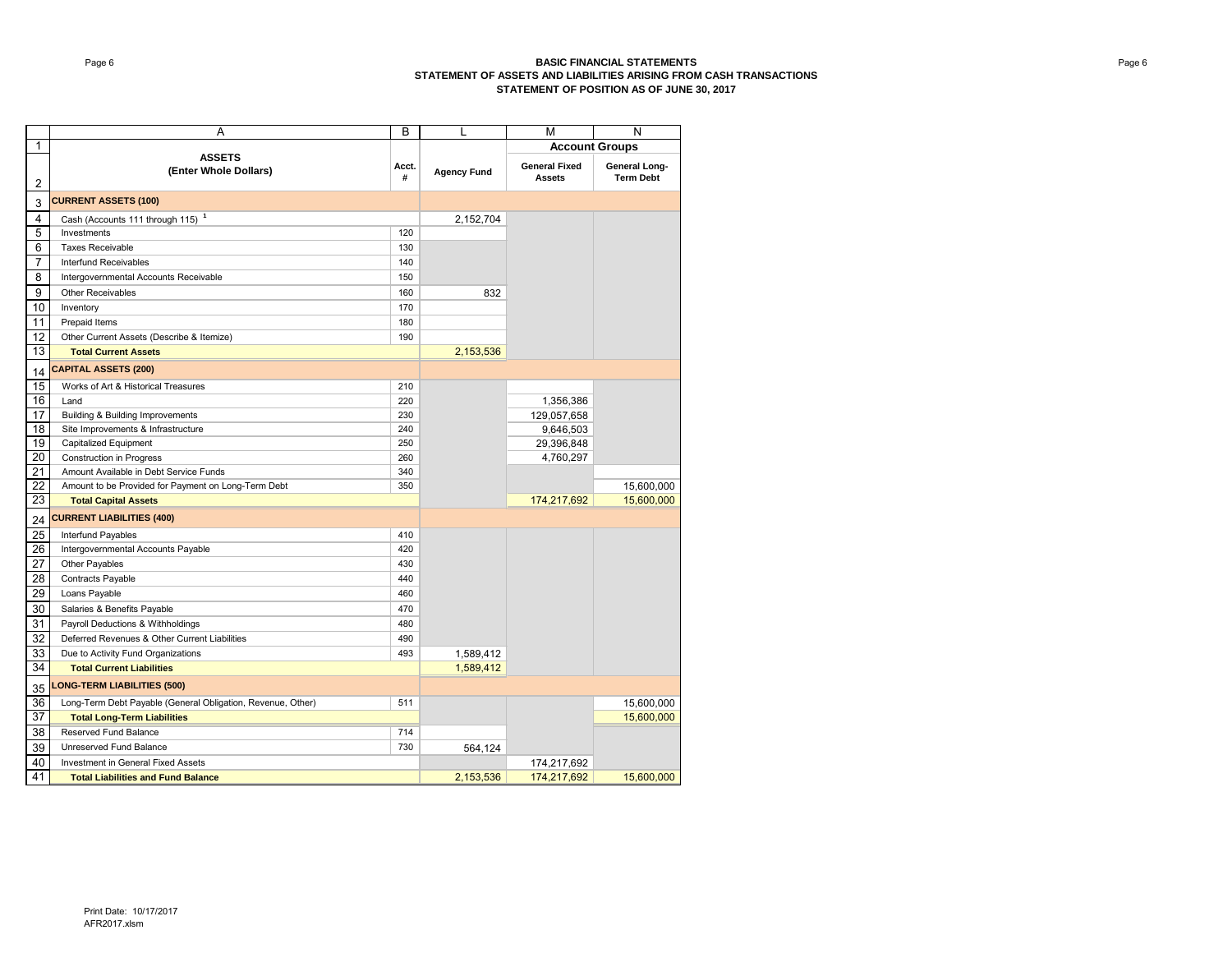#### **Page 7 BASIC FINANCIAL STATEMENT STATEMENT OF REVENUES RECEIVED/REVENUES, EXPENDITURES/DISBURSED/EXPENDITURES, OTHER SOURCES (USES) AND CHANGES IN FUND BALANCE ALL FUNDS - FOR THE YEAR ENDING JUNE 30, 2017**

| A                                                                                                              | B            | C                           | D                           | E                       | F                         | G                              | H                       |                     | $\cdot$           |
|----------------------------------------------------------------------------------------------------------------|--------------|-----------------------------|-----------------------------|-------------------------|---------------------------|--------------------------------|-------------------------|---------------------|-------------------|
| $\mathbf{1}$                                                                                                   |              | (10)                        | (20)                        | (30)                    | (40)                      | (50)                           | (60)                    | (70)                | (80)              |
| <b>Description</b>                                                                                             |              |                             |                             |                         |                           | <b>Municipal</b>               |                         |                     |                   |
| (Enter Whole Dollars)<br>$\overline{2}$                                                                        | Acct<br>#    | Educational                 | Operations &<br>Maintenance | <b>Debt Services</b>    | Transportation            | Retirement/ Social<br>Security | <b>Capital Projects</b> | <b>Working Cash</b> | Tort              |
| <b>RECEIPTS/REVENUES</b><br>$\mathbf{3}$                                                                       |              |                             |                             |                         |                           |                                |                         |                     |                   |
| $\overline{4}$<br><b>LOCAL SOURCES</b>                                                                         | 1000         | 99,391,677                  | 17,683,514                  | 1,704,912               | 728,326                   | 4,109,473                      | 6,183                   | 37,785              | 1,123,149         |
| FLOW-THROUGH RECEIPTS/REVENUES FROM ONE DISTRICT TO<br>5<br><b>ANOTHER DISTRICT</b>                            | 2000         | $\Omega$                    | $\Omega$                    |                         | $\Omega$                  | $\Omega$                       |                         |                     |                   |
| 6 STATE SOURCES                                                                                                | 3000         | 5,915,037                   | $\mathbf{0}$                | $\mathbf{0}$            | 1,031,005                 | $\mathbf{0}$                   | $\mathbf{0}$            | $\mathbf{0}$        |                   |
| $\overline{7}$<br><b>FEDERAL SOURCES</b>                                                                       | 4000         | 3,280,698                   | $\mathbf{0}$                | $\mathbf{0}$            | $\Omega$                  | $\Omega$                       | $\Omega$                | $\mathbf{0}$        |                   |
| 8<br><b>Total Direct Receipts/Revenues</b>                                                                     |              | 108,587,412                 | 17,683,514                  | 1,704,912               | 1,759,331                 | 4,109,473                      | 6,183                   | 37,785              | 1,123,149         |
| 9<br>Receipts/Revenues for "On Behalf" Payments <sup>2</sup>                                                   | 3998         | 55,212,701                  | $\mathbf 0$                 | $\mathbf 0$             | 0                         | $\Omega$                       | $\mathbf 0$             |                     | $\Omega$          |
| 10<br><b>Total Receipts/Revenues</b>                                                                           |              | 163,800,113                 | 17,683,514                  | 1,704,912               | 1,759,331                 | 4,109,473                      | 6,183                   | 37,785              | 1,123,149         |
| <b>DISBURSEMENTS/EXPENDITURES</b><br>11                                                                        |              |                             |                             |                         |                           |                                |                         |                     |                   |
| 12 Instruction                                                                                                 | 1000         | 75,549,096                  |                             |                         |                           | 1,631,205                      |                         |                     |                   |
| 13 Support Services                                                                                            | 2000         | 24, 184, 477                | 17,267,428                  |                         | 2,323,306                 | 1,972,477                      | 3,234,123               |                     | 1,265,975         |
| 14 Community Services                                                                                          | 3000         | 396,562                     | $\Omega$                    |                         | $\Omega$                  | 10                             |                         |                     |                   |
| 15 Payments to Other Districts & Govermental Units                                                             | 4000<br>5000 | 1,722,219                   | $\mathbf{0}$                | $\mathbf{0}$            | $\mathbf{0}$              | $\mathbf{0}$                   | $\mathbf{0}$            |                     |                   |
| 16 Debt Service<br>17<br><b>Total Direct Disbursements/Expenditures</b>                                        |              | $\mathbf{0}$<br>101,852,354 | $\mathbf{0}$<br>17,267,428  | 1,851,209<br>1,851,209  | $\mathbf{0}$<br>2,323,306 | $\mathbf{0}$<br>3,603,692      | 3,234,123               |                     | 1,265,975         |
|                                                                                                                |              |                             |                             |                         |                           |                                |                         |                     |                   |
| 18<br>Disbursements/Expenditures for "On Behalf" Payments <sup>2</sup>                                         | 4180         | 55,212,701                  | $\mathbf{0}$                | $\mathbf{0}$            | $\Omega$                  | $\overline{0}$                 | $\Omega$                |                     |                   |
| 19<br><b>Total Disbursements/Expenditures</b><br><b>Excess of Direct Receipts/Revenues Over (Under) Direct</b> |              | 157,065,055                 | 17,267,428                  | 1,851,209               | 2,323,306                 | 3,603,692                      | 3,234,123               |                     | 1,265,975         |
| 20<br>Disbursements/Expenditures <sup>3</sup>                                                                  |              | 6,735,058                   | 416,086                     |                         |                           | 505,781                        |                         | 37,785              |                   |
|                                                                                                                |              |                             |                             | (146, 297)              | (563, 975)                |                                | (3,227,940)             |                     | (142, 826)        |
| <b>OTHER SOURCES/USES OF FUNDS</b><br>21                                                                       |              |                             |                             |                         |                           |                                |                         |                     |                   |
| 22<br>OTHER SOURCES OF FUNDS (7000)                                                                            |              |                             |                             |                         |                           |                                |                         |                     |                   |
| 23<br>PERMANENT TRANSFER FROM VARIOUS FUNDS                                                                    |              |                             |                             |                         |                           |                                |                         |                     |                   |
| 24<br>Abolishment of the Working Cash Fund 12                                                                  | 7110         |                             |                             |                         |                           |                                |                         |                     |                   |
| 25<br>Abatement of the Working Cash Fund <sup>12</sup>                                                         | 7110         | $\mathbf 0$                 | $\Omega$                    | $\mathbf 0$             | $\mathbf 0$               | $\mathbf 0$                    | $\mathbf 0$             |                     | <sup>0</sup>      |
| 26<br>Transfer of Working Cash Fund Interest                                                                   | 7120         | $\mathsf 0$                 | 421,700                     | $\mathbf 0$             | $\mathbf 0$               | $\mathbf 0$                    | 0                       |                     | $\Omega$          |
| 27<br><b>Transfer Among Funds</b>                                                                              | 7130         | $\mathbf 0$                 | $\mathbf 0$                 |                         | $\mathbf 0$               |                                |                         |                     |                   |
| 28<br>Transfer of Interest                                                                                     | 7140         | $\mathbf 0$                 | $\mathbf 0$                 | $\mathbf 0$             | 0                         | $\mathbf 0$                    | $\mathbf 0$             | $\mathbf 0$         | $\Omega$          |
| 29<br>Transfer from Capital Project Fund to O&M Fund                                                           | 7150         |                             | $\Omega$                    |                         |                           |                                |                         |                     |                   |
| Transfer of Excess Fire Prevention & Safety Tax and Interest Proceeds to 7160<br>30<br>O&M Fund <sup>4</sup>   |              |                             | $\mathbf 0$                 |                         |                           |                                |                         |                     |                   |
| Transfer to Excess Fire Prevention & Safety Bond and Interest Proceeds                                         | 7170         |                             |                             |                         |                           |                                |                         |                     |                   |
| 31<br>to Debt Service Fund <sup>5</sup>                                                                        |              |                             |                             | $\mathbf 0$             |                           |                                |                         |                     |                   |
| 32<br>SALE OF BONDS (7200)                                                                                     |              |                             |                             |                         |                           |                                |                         |                     |                   |
| 33<br>Principal on Bonds Sold<br>34<br>Premium on Bonds Sold                                                   | 7210<br>7220 | $\mathbf 0$<br>$\mathbf 0$  | $\mathbf 0$<br>$\mathbf 0$  | 1,388,090               | 0<br>0                    |                                | $\mathbf 0$<br>0        | 9,331,910           | 0<br>$\mathbf{0}$ |
| 35<br>Accrued Interest on Bonds Sold                                                                           | 7230         | $\mathbf 0$                 | $\mathbf 0$                 | 0<br>0                  | 0                         |                                | 0                       | 410,521<br>0        | $\mathbf{0}$      |
| 36                                                                                                             | 7300         | $\Omega$                    | $\Omega$                    |                         | $\Omega$                  | $\mathbf{0}$                   | $\Omega$                |                     | $\Omega$          |
| Sale or Compensation for Fixed Assets 6<br>37<br>Transfer to Debt Service to Pay Principal on Capital Leases   | 7400         |                             |                             | $\mathbf 0$<br>$\Omega$ |                           |                                |                         |                     |                   |
| 38<br>Transfer to Debt Service to Pay Interest on Capital Leases                                               | 7500         |                             |                             | $\Omega$                |                           |                                |                         |                     |                   |
| 39<br>Transfer to Debt Service to Pay Principal on Revenue Bonds                                               | 7600         |                             |                             | $\Omega$                |                           |                                |                         |                     |                   |
| 40<br>Transfer to Debt Service Fund to Pay Interest on Revenue Bonds                                           | 7700         |                             |                             | $\Omega$                |                           |                                |                         |                     |                   |
| 41<br>Transfer to Capital Projects Fund                                                                        | 7800         |                             |                             |                         |                           |                                | $\mathbf{0}$            |                     |                   |
| 42<br><b>ISBE Loan Proceeds</b>                                                                                | 7900         | $\mathbf 0$                 | $\mathbf 0$                 | $\mathbf 0$             | $\mathbf 0$               | $\mathbf 0$                    | 0                       |                     |                   |
| 43<br>Other Sources Not Classified Elsewhere                                                                   | 7990         | $\mathbf 0$                 | $\Omega$                    | $\Omega$                | 0                         | $\mathbf 0$                    | 0                       | 0                   |                   |
| 44<br><b>Total Other Sources of Funds</b>                                                                      |              | $\mathbf{0}$                | 421,700                     | 1,388,090               | $\mathbf{0}$              | $\mathbf{0}$                   | $\overline{0}$          | 9,742,431           | $\overline{0}$    |
| 45 OTHER USES OF FUNDS (8000)                                                                                  |              |                             |                             |                         |                           |                                |                         |                     |                   |

Print Date: 10/17/2017 AFR2017.xlsm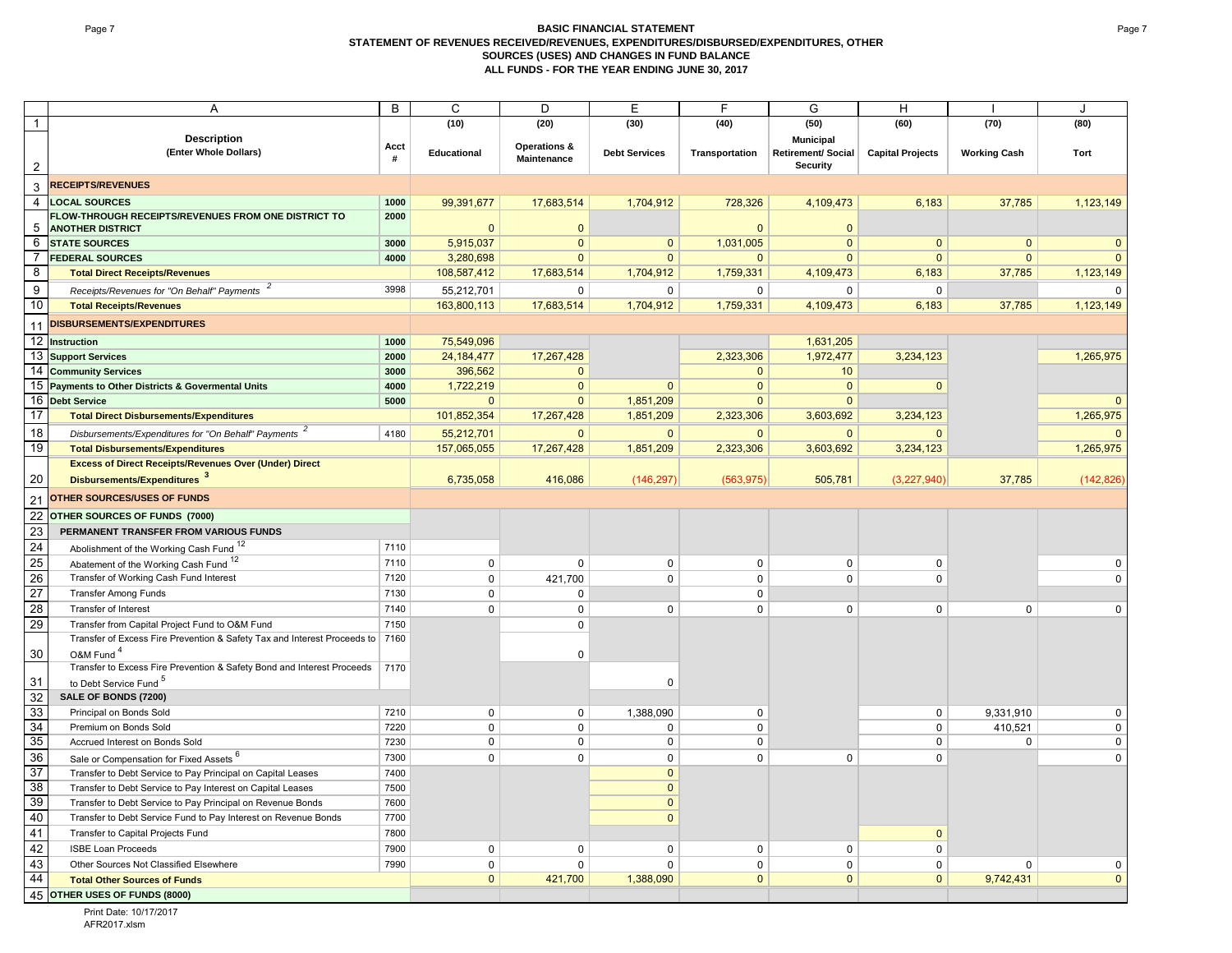#### Page 8 **BASIC FINANCIAL STATEMENT STATEMENT OF REVENUES RECEIVED/REVENUES, EXPENDITURES/DISBURSED/EXPENDITURES, OTHER SOURCES (USES) AND CHANGES IN FUND BALANCE ALL FUNDS - FOR THE YEAR ENDING JUNE 30, 2017**

|                 | Α                                                                                                                         | B         | C            | D            | E                    | E              | G                         | H                       |                     |                |
|-----------------|---------------------------------------------------------------------------------------------------------------------------|-----------|--------------|--------------|----------------------|----------------|---------------------------|-------------------------|---------------------|----------------|
| 1               |                                                                                                                           |           | (10)         | (20)         | (30)                 | (40)           | (50)                      | (60)                    | (70)                | (80)           |
|                 | <b>Description</b>                                                                                                        |           |              | Operations & |                      |                | <b>Municipal</b>          |                         |                     |                |
|                 | (Enter Whole Dollars)                                                                                                     | Acct<br># | Educational  | Maintenance  | <b>Debt Services</b> | Transportation | <b>Retirement/ Social</b> | <b>Capital Projects</b> | <b>Working Cash</b> | Tort           |
| $\overline{2}$  |                                                                                                                           |           |              |              |                      |                | Security                  |                         |                     |                |
| 46              | PERMANENT TRANSFER TO VARIOUS OTHER FUNDS (8100)                                                                          |           |              |              |                      |                |                           |                         |                     |                |
| 47              | Abolishment or Abatement of the Working Cash Fund <sup>12</sup>                                                           | 8110      |              |              |                      |                |                           |                         | $\Omega$            |                |
| 48              | Transfer of Working Cash Fund Interest 12                                                                                 | 8120      |              |              |                      |                |                           |                         | 421,700             |                |
| 49              | <b>Transfer Among Funds</b>                                                                                               | 8130      | $\mathbf 0$  | $\Omega$     |                      | $\mathbf 0$    |                           |                         |                     |                |
| 50<br>51        | Transfer of Interest                                                                                                      | 8140      | $\mathbf 0$  | $\mathbf 0$  | $\mathbf 0$          | $\mathbf 0$    | $\mathbf 0$               | 0                       |                     | $\Omega$       |
|                 | Transfer from Capital Project Fund to O&M Fund<br>Transfer of Excess Fire Prevention & Safety Tax & Interest Proceeds to  | 8150      |              |              |                      |                |                           | $\mathbf{0}$            |                     |                |
| 52              | O&M Fund <sup>4</sup>                                                                                                     | 8160      |              |              |                      |                |                           |                         |                     |                |
|                 | Transfer of Excess Fire Prevention & Safety Bond and Interest Proceeds                                                    |           |              |              |                      |                |                           |                         |                     |                |
| 53              | to Debt Service Fund <sup>5</sup>                                                                                         | 8170      |              |              |                      |                |                           |                         |                     |                |
| 54              | Taxes Pledged to Pay Principal on Capital Leases                                                                          | 8410      | $\mathbf 0$  | $\mathbf 0$  |                      |                |                           | 0                       |                     |                |
| 55              | Grants/Reimbursements Pledged to Pay Principal on Capital Leases                                                          | 8420      | $\mathbf 0$  | $\Omega$     |                      |                |                           | 0                       |                     |                |
| 56              | Other Revenues Pledged to Pay Principal on Capital Leases                                                                 | 8430      | $\mathbf{0}$ | 0            |                      |                |                           | 0                       |                     |                |
| 57              | Fund Balance Transfers Pledged to Pay Principal on Capital Leases                                                         | 8440      | $\mathbf 0$  | $\Omega$     |                      |                |                           | 0                       |                     |                |
| 58              |                                                                                                                           |           |              |              |                      |                |                           |                         |                     |                |
|                 | Taxes Pledged to Pay Interest on Capital Leases                                                                           | 8510      | $\mathbf 0$  | $\mathbf 0$  |                      |                |                           | 0                       |                     |                |
| 59              | Grants/Reimbursements Pledged to Pay Interest on Capital Leases                                                           | 8520      | $\mathbf 0$  | 0            |                      |                |                           | 0                       |                     |                |
| 60              | Other Revenues Pledged to Pay Interest on Capital Leases                                                                  | 8530      | $\mathbf 0$  | 0            |                      |                |                           | 0                       |                     |                |
| 61              | Fund Balance Transfers Pledged to Pay Interest on Capital Leases                                                          | 8540      | $\mathbf 0$  | 0            |                      |                |                           | 0                       |                     |                |
| 62              | Taxes Pledged to Pay Principal on Revenue Bonds                                                                           | 8610      | $\mathbf 0$  | $\Omega$     |                      |                |                           |                         |                     |                |
| 63              | Grants/Reimbursements Pledged to Pay Principal on Revenue Bonds                                                           | 8620      | 0            | 0            |                      |                |                           |                         |                     |                |
| 64              | Other Revenues Pledged to Pay Principal on Revenue Bonds                                                                  | 8630      | $\mathbf 0$  | $\Omega$     |                      |                |                           |                         |                     |                |
| 65              | Fund Balance Transfers Pledged to Pay Principal on Revenue Bonds                                                          | 8640      | 0            | 0            |                      |                |                           |                         |                     |                |
| 66              | Taxes Pledged to Pay Interest on Revenue Bonds                                                                            | 8710      | 0            | $\Omega$     |                      |                |                           |                         |                     |                |
| 67              | Grants/Reimbursements Pledged to Pay Interest on Revenue Bonds                                                            | 8720      | 0            | $\Omega$     |                      |                |                           |                         |                     |                |
| 68              | Other Revenues Pledged to Pay Interest on Revenue Bonds                                                                   | 8730      | $\mathbf 0$  | $\mathbf 0$  |                      |                |                           |                         |                     |                |
| 69              | Fund Balance Transfers Pledged to Pay Interest on Revenue Bonds                                                           | 8740      | $\mathbf 0$  | $\Omega$     |                      |                |                           |                         |                     |                |
| $\overline{70}$ | Taxes Transferred to Pay for Capital Projects                                                                             | 8810      | $\mathbf{0}$ | 0            |                      |                |                           |                         |                     |                |
| 71              | Grants/Reimbursements Pledged to Pay for Capital Projects                                                                 | 8820      | 0            | $\Omega$     |                      |                |                           |                         |                     |                |
| 72              | Other Revenues Pledged to Pay for Capital Projects                                                                        | 8830      | $\mathbf 0$  | $\mathbf 0$  |                      |                |                           |                         |                     |                |
| 73              | Fund Balance Transfers Pledged to Pay for Capital Projects                                                                | 8840      | $\mathbf 0$  | $\Omega$     |                      |                |                           |                         |                     |                |
| 74              | Transfer to Debt Service Fund to Pay Principal on ISBE Loans                                                              | 8910      | $\mathbf 0$  | 0            |                      | 0              | $\mathbf 0$               | 0                       |                     |                |
| 75              | Other Uses Not Classified Elsewhere                                                                                       | 8990      | $\mathbf 0$  | $\Omega$     | 1,153,187            | 0              | $\mathbf 0$               | 0                       | $\Omega$            | 0              |
| 76              | <b>Total Other Uses of Funds</b>                                                                                          |           | $\mathbf{0}$ | $\Omega$     | 1,153,187            | $\overline{0}$ | $\overline{0}$            | $\overline{0}$          | 421,700             | $\pmb{0}$      |
| 77              | <b>Total Other Sources/Uses of Funds</b>                                                                                  |           | $\mathbf{0}$ | 421,700      | 234,903              | $\mathbf{0}$   | $\overline{0}$            | $\overline{0}$          | 9,320,731           | $\overline{0}$ |
|                 |                                                                                                                           |           |              |              |                      |                |                           |                         |                     |                |
| 78              | Excess of Receipts/Revenues and Other Sources of Funds (Over/Under)<br>Expenditures/Disbursements and Other Uses of Funds |           | 6,735,058    | 837,786      | 88,606               | (563, 975)     | 505,781                   | (3,227,940)             | 9,358,516           | (142, 826)     |
| 79              | Fund Balances - July 1, 2016                                                                                              |           | 72,216,461   | 7,607,659    | 28,825               | 3,338,404      | 3,140,214                 | 6,737,086               | 27,767,147          | 873,949        |
| 80              | Other Changes in Fund Balances - Increases (Decreases)<br>(Describe & Itemize)                                            |           |              |              |                      |                |                           |                         |                     |                |
| 81              | Fund Balances - June 30, 2017                                                                                             |           | 78.951.519   | 8.445.445    | 117.431              | 2,774,429      | 3.645.995                 | 3,509,146               | 37,125,663          | 731,123        |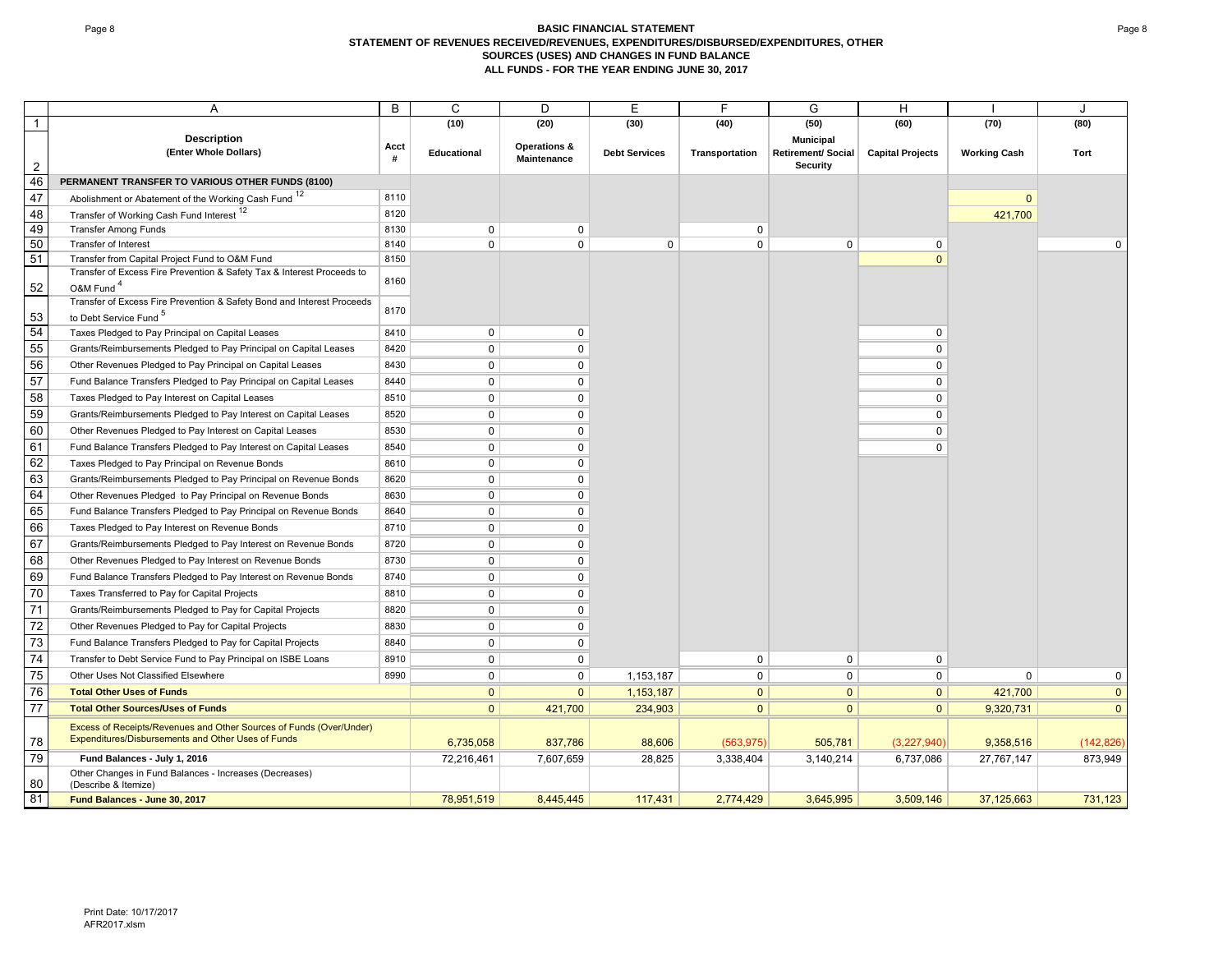|          | Α                                                                                                                         | В    | Κ                             |
|----------|---------------------------------------------------------------------------------------------------------------------------|------|-------------------------------|
| 1        |                                                                                                                           |      | (90)                          |
|          | <b>Description</b>                                                                                                        | Acct | <b>Fire Prevention &amp;</b>  |
|          | (Enter Whole Dollars)                                                                                                     | #    | Safety                        |
| 2        |                                                                                                                           |      |                               |
| 3        | <b>RECEIPTS/REVENUES</b>                                                                                                  |      |                               |
| 4        | <b>LOCAL SOURCES</b>                                                                                                      | 1000 | 1,043,631                     |
| 5        | FLOW-THROUGH RECEIPTS/REVENUES FROM ONE DISTRICT TO<br><b>ANOTHER DISTRICT</b>                                            | 2000 |                               |
| 6        | <b>STATE SOURCES</b>                                                                                                      | 3000 | 0                             |
| 7        | <b>FEDERAL SOURCES</b>                                                                                                    | 4000 | $\Omega$                      |
| 8        | <b>Total Direct Receipts/Revenues</b>                                                                                     |      | 1,043,631                     |
| 9        | Receipts/Revenues for "On Behalf" Payments                                                                                | 3998 | ŋ                             |
| 10       | <b>Total Receipts/Revenues</b>                                                                                            |      | 1,043,631                     |
|          | <b>DISBURSEMENTS/EXPENDITURES</b>                                                                                         |      |                               |
| 11       |                                                                                                                           |      |                               |
| 12       | <b>Instruction</b>                                                                                                        | 1000 |                               |
| 13       | <b>Support Services</b>                                                                                                   | 2000 | 682,574                       |
| 14       | <b>Community Services</b>                                                                                                 | 3000 |                               |
| 15       | <b>Payments to Other Districts &amp; Govermental Units</b>                                                                | 4000 | 0                             |
| 16       | <b>Debt Service</b>                                                                                                       | 5000 | $\mathbf 0$                   |
| 17       | <b>Total Direct Disbursements/Expenditures</b>                                                                            |      | 682,574                       |
| 18       | Disbursements/Expenditures for "On Behalf" Payments                                                                       | 4180 | 0                             |
| 19       | <b>Total Disbursements/Expenditures</b>                                                                                   |      | 682,574                       |
|          | <b>Excess of Direct Receipts/Revenues Over (Under) Direct</b>                                                             |      |                               |
| 20       | Disbursements/Expenditures 3                                                                                              |      | 361,057                       |
| 21       | <b>OTHER SOURCES/USES OF FUNDS</b>                                                                                        |      |                               |
| 22       | OTHER SOURCES OF FUNDS (7000)                                                                                             |      |                               |
| 23       | PERMANENT TRANSFER FROM VARIOUS FUNDS                                                                                     |      |                               |
| 24       | Abolishment of the Working Cash Fund <sup>12</sup>                                                                        | 7110 |                               |
| 25       | Abatement of the Working Cash Fund <sup>12</sup>                                                                          | 7110 | 0                             |
| 26       | Transfer of Working Cash Fund Interest                                                                                    | 7120 | $\mathbf 0$                   |
| 27       | <b>Transfer Among Funds</b>                                                                                               | 7130 |                               |
|          | <b>Transfer of Interest</b>                                                                                               | 7140 |                               |
| 28       |                                                                                                                           | 7150 | 0                             |
| 29       | Transfer from Capital Project Fund to O&M Fund                                                                            | 7160 |                               |
|          | Transfer of Excess Fire Prevention & Safety Tax and Interest Proceeds to<br>O&M Fund <sup>4</sup>                         |      |                               |
| 30       | Transfer to Excess Fire Prevention & Safety Bond and Interest Proceeds                                                    | 7170 |                               |
| 31       | to Debt Service Fund <sup>5</sup>                                                                                         |      |                               |
| 32       | SALE OF BONDS (7200)                                                                                                      |      |                               |
| 33       | Principal on Bonds Sold                                                                                                   | 7210 | 0                             |
| 34       | Premium on Bonds Sold                                                                                                     | 7220 | $\mathbf 0$                   |
| 35       | Accrued Interest on Bonds Sold                                                                                            | 7230 | 0                             |
| 36       |                                                                                                                           | 7300 | 0                             |
| 37       | Sale or Compensation for Fixed Assets 6                                                                                   | 7400 |                               |
| 38       | Transfer to Debt Service to Pay Principal on Capital Leases<br>Transfer to Debt Service to Pay Interest on Capital Leases | 7500 |                               |
| 39       | Transfer to Debt Service to Pay Principal on Revenue Bonds                                                                | 7600 |                               |
| 40       | Transfer to Debt Service Fund to Pay Interest on Revenue Bonds                                                            | 7700 |                               |
| 41       | Transfer to Capital Projects Fund                                                                                         | 7800 |                               |
|          | <b>ISBE Loan Proceeds</b>                                                                                                 | 7900 |                               |
| 42       |                                                                                                                           |      | 0                             |
| 43<br>44 | Other Sources Not Classified Elsewhere                                                                                    | 7990 | $\mathbf 0$<br>$\overline{0}$ |
|          | <b>Total Other Sources of Funds</b>                                                                                       |      |                               |
|          | 45 OTHER USES OF FUNDS (8000)                                                                                             |      |                               |

**S OF FUNDS (8000)** 

Print Date: 10/17/2017 AFR2017.xlsm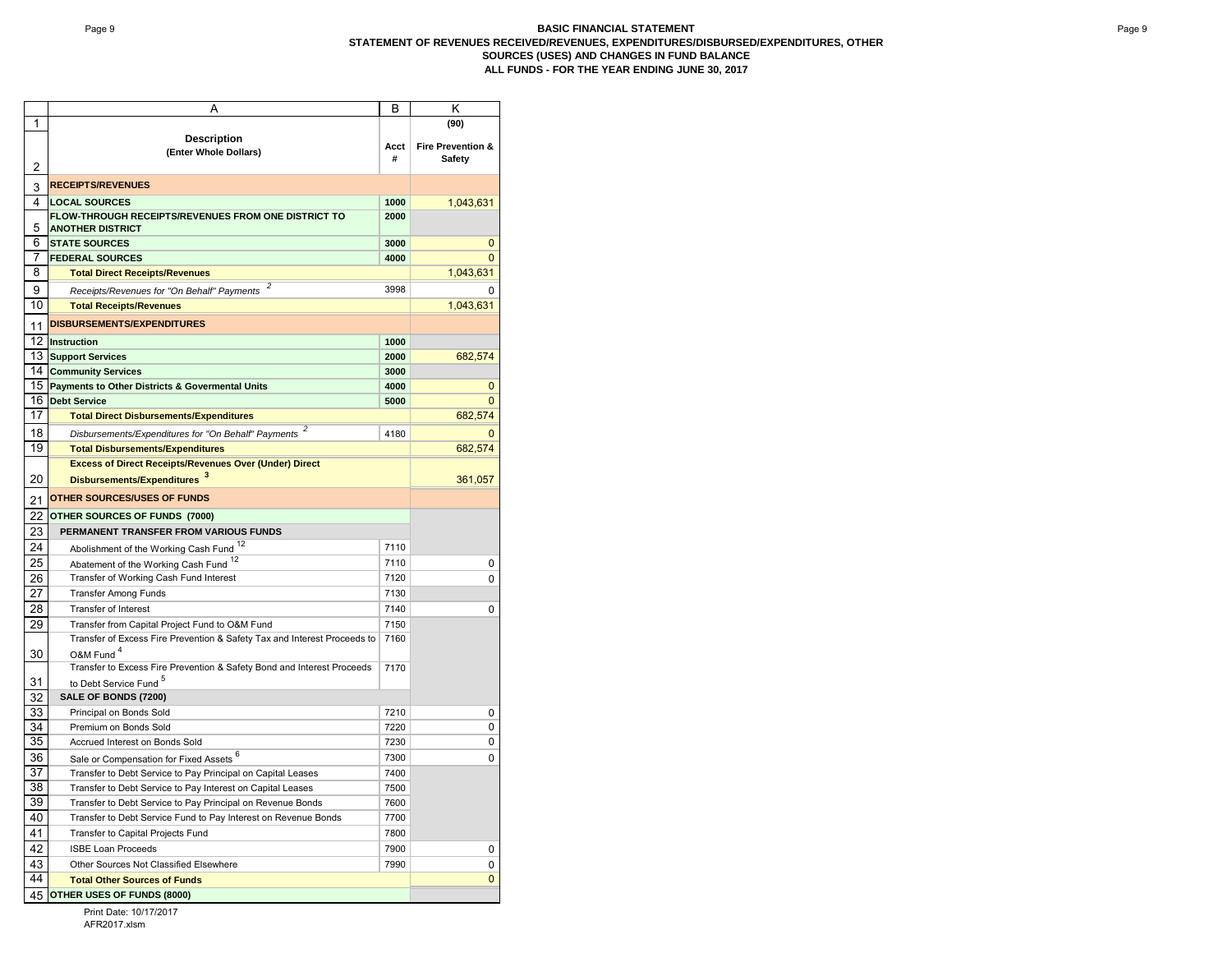#### Page 10 **BASIC FINANCIAL STATEMENT STATEMENT OF REVENUES RECEIVED/REVENUES, EXPENDITURES/DISBURSED/EXPENDITURES, OTHER SOURCES (USES) AND CHANGES IN FUND BALANCE ALL FUNDS - FOR THE YEAR ENDING JUNE 30, 2017**

|    | Α                                                                                                                         | В         | κ                                      |
|----|---------------------------------------------------------------------------------------------------------------------------|-----------|----------------------------------------|
| 1  |                                                                                                                           |           | (90)                                   |
| 2  | <b>Description</b><br>(Enter Whole Dollars)                                                                               | Acct<br># | <b>Fire Prevention &amp;</b><br>Safety |
| 46 | PERMANENT TRANSFER TO VARIOUS OTHER FUNDS (8100)                                                                          |           |                                        |
| 47 | Abolishment or Abatement of the Working Cash Fund 12                                                                      | 8110      |                                        |
| 48 | Transfer of Working Cash Fund Interest 12                                                                                 | 8120      |                                        |
| 49 | <b>Transfer Among Funds</b>                                                                                               | 8130      |                                        |
| 50 | <b>Transfer of Interest</b>                                                                                               | 8140      |                                        |
| 51 | Transfer from Capital Project Fund to O&M Fund                                                                            | 8150      |                                        |
|    | Transfer of Excess Fire Prevention & Safety Tax & Interest Proceeds to                                                    | 8160      |                                        |
| 52 | O&M Fund <sup>4</sup>                                                                                                     |           | $\mathbf 0$                            |
|    | Transfer of Excess Fire Prevention & Safety Bond and Interest Proceeds                                                    | 8170      |                                        |
| 53 | to Debt Service Fund <sup>5</sup>                                                                                         |           | $\mathbf{0}$                           |
| 54 | Taxes Pledged to Pay Principal on Capital Leases                                                                          | 8410      |                                        |
| 55 | Grants/Reimbursements Pledged to Pay Principal on Capital Leases                                                          | 8420      |                                        |
| 56 | Other Revenues Pledged to Pay Principal on Capital Leases                                                                 | 8430      |                                        |
| 57 | Fund Balance Transfers Pledged to Pay Principal on Capital Leases                                                         | 8440      |                                        |
| 58 | Taxes Pledged to Pay Interest on Capital Leases                                                                           | 8510      |                                        |
| 59 | Grants/Reimbursements Pledged to Pay Interest on Capital Leases                                                           | 8520      |                                        |
| 60 | Other Revenues Pledged to Pay Interest on Capital Leases                                                                  | 8530      |                                        |
| 61 | Fund Balance Transfers Pledged to Pay Interest on Capital Leases                                                          | 8540      |                                        |
| 62 | Taxes Pledged to Pay Principal on Revenue Bonds                                                                           | 8610      |                                        |
| 63 | Grants/Reimbursements Pledged to Pay Principal on Revenue Bonds                                                           | 8620      |                                        |
| 64 | Other Revenues Pledged to Pay Principal on Revenue Bonds                                                                  | 8630      |                                        |
| 65 | Fund Balance Transfers Pledged to Pay Principal on Revenue Bonds                                                          | 8640      |                                        |
| 66 | Taxes Pledged to Pay Interest on Revenue Bonds                                                                            | 8710      |                                        |
| 67 | Grants/Reimbursements Pledged to Pay Interest on Revenue Bonds                                                            | 8720      |                                        |
| 68 | Other Revenues Pledged to Pay Interest on Revenue Bonds                                                                   | 8730      |                                        |
| 69 | Fund Balance Transfers Pledged to Pay Interest on Revenue Bonds                                                           | 8740      |                                        |
| 70 | Taxes Transferred to Pay for Capital Projects                                                                             | 8810      |                                        |
| 71 | Grants/Reimbursements Pledged to Pay for Capital Projects                                                                 | 8820      |                                        |
| 72 | Other Revenues Pledged to Pay for Capital Projects                                                                        | 8830      |                                        |
| 73 | Fund Balance Transfers Pledged to Pay for Capital Projects                                                                | 8840      |                                        |
| 74 | Transfer to Debt Service Fund to Pay Principal on ISBE Loans                                                              | 8910      | 0                                      |
| 75 | Other Uses Not Classified Elsewhere                                                                                       | 8990      | 0                                      |
| 76 | <b>Total Other Uses of Funds</b>                                                                                          |           | $\mathbf{0}$                           |
| 77 | <b>Total Other Sources/Uses of Funds</b>                                                                                  |           | $\mathbf{0}$                           |
|    |                                                                                                                           |           |                                        |
| 78 | Excess of Receipts/Revenues and Other Sources of Funds (Over/Under)<br>Expenditures/Disbursements and Other Uses of Funds |           | 361,057                                |
| 79 | Fund Balances - July 1, 2016                                                                                              |           | 3,905,584                              |
| 80 | Other Changes in Fund Balances - Increases (Decreases)<br>(Describe & Itemize)                                            |           |                                        |
| 81 | Fund Balances - June 30, 2017                                                                                             |           | 4,266,641                              |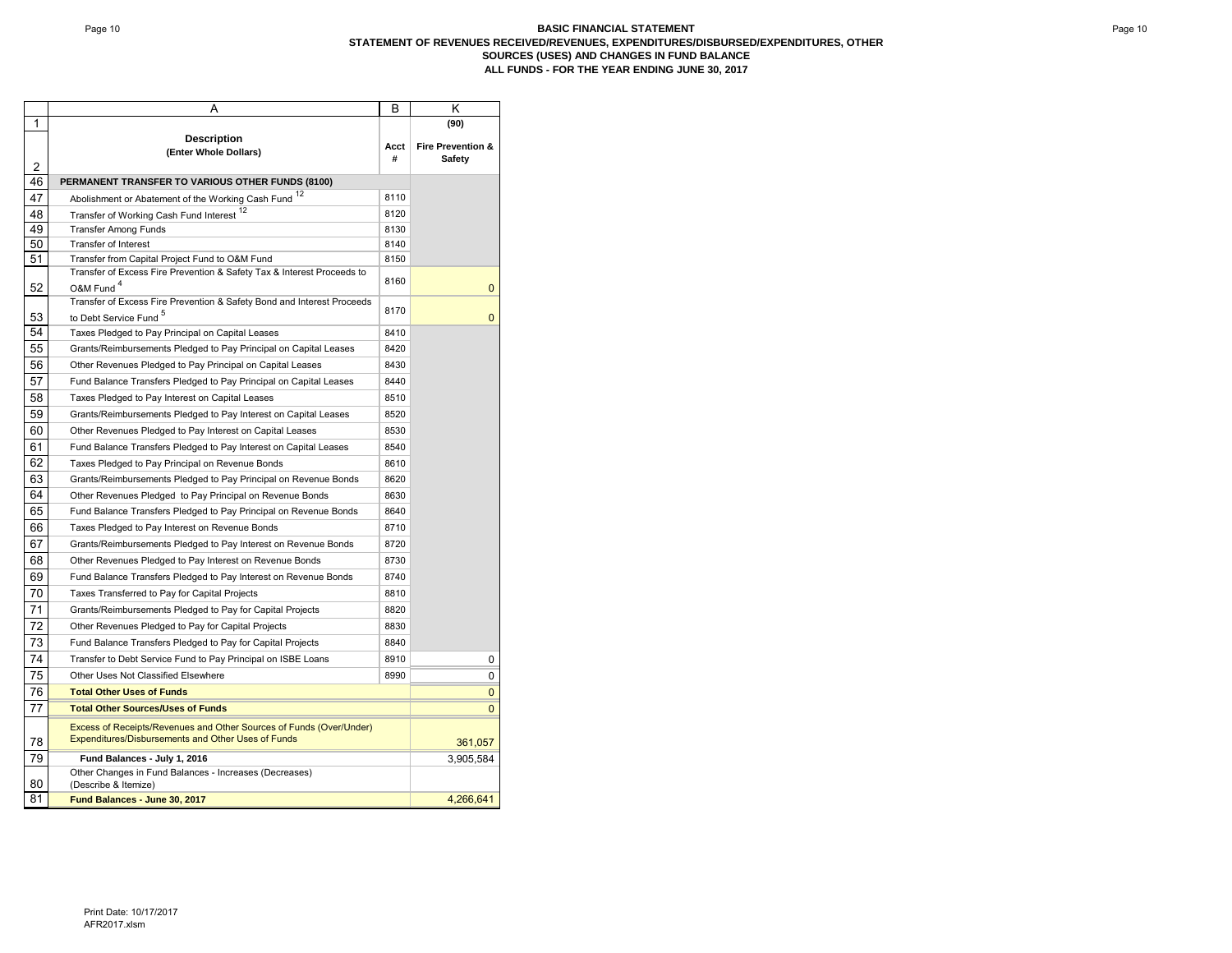#### Page 9 **STATEMENT OF REVENUES RECEIVED/REVENUES FOR THE YEAR ENDING JUNE 30, 2017**

|                  | Α                                                                                                | B            | C                             | D                                      | Е                    | F              | G                                                         | н                               |                | J            | Κ                                  |
|------------------|--------------------------------------------------------------------------------------------------|--------------|-------------------------------|----------------------------------------|----------------------|----------------|-----------------------------------------------------------|---------------------------------|----------------|--------------|------------------------------------|
| $\overline{1}$   |                                                                                                  |              | (10)                          | (20)                                   | (30)                 | (40)           | (50)                                                      | (60)                            | (70)           | (80)         | (90)                               |
| $\overline{a}$   | <b>Description</b><br>(Enter Whole Dollars)                                                      | Acct<br>#    | <b>Educational</b>            | <b>Operations &amp;</b><br>Maintenance | <b>Debt Services</b> | Transportation | <b>Municipal</b><br>Retirement/<br><b>Social Security</b> | Capital Projects   Working Cash |                | Tort         | <b>Fire Prevention</b><br>& Safety |
| 3                | <b>RECEIPTS/REVENUES FROM LOCAL SOURCES (1000)</b>                                               |              |                               |                                        |                      |                |                                                           |                                 |                |              |                                    |
| $\overline{4}$   | AD VALOREM TAXES LEVIED BY LOCAL EDUCATION AGENCY                                                | 1100         |                               |                                        |                      |                |                                                           |                                 |                |              |                                    |
| $\sqrt{5}$       | Designated Purposes Levies (1110-1120)                                                           |              | 86,150,975                    | 17,445,184                             | 1,585,956            | 713,317        | 757,973                                                   | $\mathbf 0$                     | $\mathbf 0$    | 1,121,027    | 1,034,074                          |
| $\,6\,$          | Leasing Purposes Levy <sup>o</sup>                                                               | 1130         | $\mathbf 0$                   | 0                                      |                      |                |                                                           |                                 |                |              |                                    |
| $\overline{7}$   | Special Education Purposes Levy                                                                  | 1140         | 1,574,400                     | $\mathbf 0$                            |                      | 0              | 0                                                         | 0                               |                |              |                                    |
| 8                | FICA/Medicare Only Purposes Levies                                                               | 1150         |                               |                                        |                      |                | 3,023,315                                                 |                                 |                |              |                                    |
| $\boldsymbol{9}$ | Area Vocational Construction Purposes Levy                                                       | 1160         |                               | $\mathbf 0$                            | 0                    |                |                                                           | 0                               |                |              |                                    |
| 10               | Summer School Purposes Levy                                                                      | 1170         | $\overline{0}$                |                                        |                      |                |                                                           |                                 |                |              |                                    |
| 11               | Other Tax Levies (Describe & Itemize)                                                            | 1190         | $\Omega$                      | 0                                      | $\mathbf 0$          | 0              | 0                                                         | 0                               | $\mathbf{0}$   | 0            | $\Omega$                           |
| 12               | <b>Total Ad Valorem Taxes Levied By District</b>                                                 |              | 87,725,375                    | 17,445,184                             | 1,585,956            | 713,317        | 3,781,288                                                 | $\mathbf{0}$                    | $\overline{0}$ | 1,121,027    | 1,034,074                          |
| 13               | PAYMENTS IN LIEU OF TAXES                                                                        | 1200         |                               |                                        |                      |                |                                                           |                                 |                |              |                                    |
| 14               | Mobile Home Privilege Tax                                                                        | 1210         | 0                             | 0                                      | $\mathbf 0$          | 0              | $\mathbf 0$                                               | 0                               | $\mathbf 0$    | 0            | 0                                  |
| 15               | Payments from Local Housing Authorities                                                          | 1220         | 0                             | 0                                      | $\mathbf 0$          | 0              | $\mathbf 0$                                               | $\mathbf 0$                     | $\mathbf 0$    | 0            | 0                                  |
| 16               | Corporate Personal Property Replacement Taxes                                                    | 1230         | 4,991,234                     | 0                                      | 117,571              | $\mathbf 0$    | 320,318                                                   | $\mathbf 0$                     | $\mathbf 0$    | 0            | 0                                  |
| 17               | Other Payments in Lieu of Taxes (Describe & Itemize)                                             | 1290         | 0                             | $\mathbf 0$                            | 0                    | $\mathbf 0$    | $\mathbf 0$                                               | $\mathbf 0$                     | $\mathbf 0$    | 0            | $\mathbf 0$                        |
| 18               | <b>Total Payments in Lieu of Taxes</b>                                                           |              | 4,991,234                     | $\mathbf{0}$                           | 117,571              | $\mathbf{0}$   | 320,318                                                   | $\mathbf{0}$                    | $\mathbf{0}$   | $\mathbf{0}$ | $\mathbf{0}$                       |
| 19               | <b>TUITION</b>                                                                                   | 1300         |                               |                                        |                      |                |                                                           |                                 |                |              |                                    |
| 20               | Regular - Tuition from Pupils or Parents (In State)                                              | 1311         | 42,273                        |                                        |                      |                |                                                           |                                 |                |              |                                    |
| 21               | Regular - Tuition from Other Districts (In State)                                                | 1312         | $\overline{0}$                |                                        |                      |                |                                                           |                                 |                |              |                                    |
| 22               | Regular - Tuition from Other Sources (In State)                                                  | 1313         | $\overline{0}$                |                                        |                      |                |                                                           |                                 |                |              |                                    |
| 23               | Regular - Tuition from Other Sources (Out of State)                                              | 1314         | $\Omega$                      |                                        |                      |                |                                                           |                                 |                |              |                                    |
| 24               | Summer Sch - Tuition from Pupils or Parents (In State)                                           | 1321         | 686,331                       |                                        |                      |                |                                                           |                                 |                |              |                                    |
| 25               | Summer Sch - Tuition from Other Districts (In State)                                             | 1322         | 0                             |                                        |                      |                |                                                           |                                 |                |              |                                    |
| 26               | Summer Sch - Tuition from Other Sources (In State)                                               | 1323         | $\mathbf 0$                   |                                        |                      |                |                                                           |                                 |                |              |                                    |
| 27               | Summer Sch - Tuition from Other Sources (Out of State)                                           | 1324         | $\mathbf 0$                   |                                        |                      |                |                                                           |                                 |                |              |                                    |
| 28               | CTE - Tuition from Pupils or Parents (In State)                                                  | 1331         | $\mathbf 0$                   |                                        |                      |                |                                                           |                                 |                |              |                                    |
| 29               | CTE - Tuition from Other Districts (In State)                                                    | 1332         | $\mathsf 0$                   |                                        |                      |                |                                                           |                                 |                |              |                                    |
| 30               | CTE - Tuition from Other Sources (In State)                                                      | 1333         | $\overline{0}$                |                                        |                      |                |                                                           |                                 |                |              |                                    |
| 31               | CTE - Tuition from Other Sources (Out of State)                                                  | 1334         | $\mathbf 0$                   |                                        |                      |                |                                                           |                                 |                |              |                                    |
| 32               | Special Ed - Tuition from Pupils or Parents (In State)                                           | 1341         | $\overline{0}$                |                                        |                      |                |                                                           |                                 |                |              |                                    |
| 33               | Special Ed - Tuition from Other Districts (In State)                                             | 1342         | $\overline{0}$                |                                        |                      |                |                                                           |                                 |                |              |                                    |
| 34               | Special Ed - Tuition from Other Sources (In State)                                               | 1343         | $\overline{0}$                |                                        |                      |                |                                                           |                                 |                |              |                                    |
| 35               | Special Ed - Tuition from Other Sources (Out of State)                                           | 1344         | $\overline{0}$                |                                        |                      |                |                                                           |                                 |                |              |                                    |
| 36<br>37         | Adult - Tuition from Pupils or Parents (In State)                                                | 1351<br>1352 | $\mathbf 0$                   |                                        |                      |                |                                                           |                                 |                |              |                                    |
| 38               | Adult - Tuition from Other Districts (In State)<br>Adult - Tuition from Other Sources (In State) | 1353         | $\mathbf 0$<br>$\overline{0}$ |                                        |                      |                |                                                           |                                 |                |              |                                    |
| 39               | Adult - Tuition from Other Sources (Out of State)                                                | 1354         | $\mathbf 0$                   |                                        |                      |                |                                                           |                                 |                |              |                                    |
| 40               | <b>Total Tuition</b>                                                                             |              | 728,604                       |                                        |                      |                |                                                           |                                 |                |              |                                    |
| 41               | <b>TRANSPORTATION FEES</b>                                                                       | 1400         |                               |                                        |                      |                |                                                           |                                 |                |              |                                    |
| 42               | Regular -Transp Fees from Pupils or Parents (In State)                                           | 1411         |                               |                                        |                      | $\Omega$       |                                                           |                                 |                |              |                                    |
| 43               | Regular - Transp Fees from Other Districts (In State)                                            | 1412         |                               |                                        |                      | $\mathbf 0$    |                                                           |                                 |                |              |                                    |
| 44               | Regular - Transp Fees from Other Sources (In State)                                              | 1413         |                               |                                        |                      | 0              |                                                           |                                 |                |              |                                    |
| 45               | Regular - Transp Fees from Co-curricular Activities (In State)                                   | 1415         |                               |                                        |                      | 0              |                                                           |                                 |                |              |                                    |
| 46               | Regular Transp Fees from Other Sources (Out of State)                                            | 1416         |                               |                                        |                      | 0              |                                                           |                                 |                |              |                                    |
| 47               | Summer Sch - Transp. Fees from Pupils or Parents (In State)                                      | 1421         |                               |                                        |                      | 0              |                                                           |                                 |                |              |                                    |
| 48               | Summer Sch - Transp. Fees from Other Districts (In State)                                        | 1422         |                               |                                        |                      | $\mathbf 0$    |                                                           |                                 |                |              |                                    |
| 49               | Summer Sch - Transp. Fees from Other Sources (In State)                                          | 1423         |                               |                                        |                      | $\mathbf 0$    |                                                           |                                 |                |              |                                    |
| 50               | Summer Sch - Transp. Fees from Other Sources (Out of State)                                      | 1424         |                               |                                        |                      | $\mathbf 0$    |                                                           |                                 |                |              |                                    |
| 51               | CTE - Transp Fees from Pupils or Parents (In State)                                              | 1431         |                               |                                        |                      | 0              |                                                           |                                 |                |              |                                    |
| 52               | CTErinTearreal Fees/frampo@ther Districts (In State)                                             | 1432         |                               |                                        |                      | $\mathbf 0$    |                                                           |                                 |                |              |                                    |

AFR2017.xlsm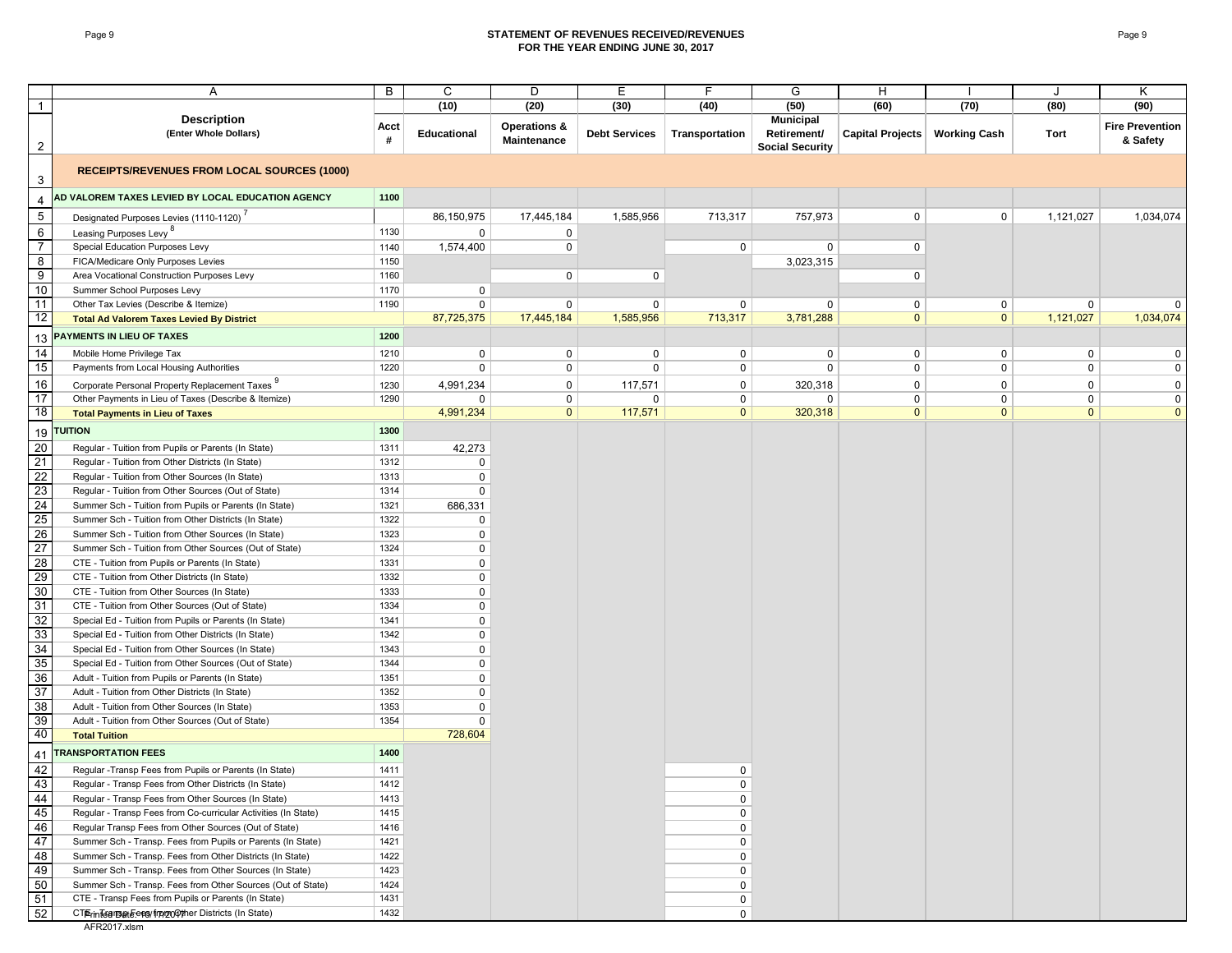#### Page 10 **STATEMENT OF REVENUES RECEIVED/REVENUES FOR THE YEAR ENDING JUNE 30, 2017**

|                 | Α                                                           | B         | C                    | D                                      | Е                    | F              | G                      | н                |                     | J           | Κ                                  |
|-----------------|-------------------------------------------------------------|-----------|----------------------|----------------------------------------|----------------------|----------------|------------------------|------------------|---------------------|-------------|------------------------------------|
| $\mathbf{1}$    |                                                             |           | (10)                 | (20)                                   | (30)                 | (40)           | (50)                   | (60)             | (70)                | (80)        | (90)                               |
|                 | <b>Description</b>                                          |           |                      |                                        |                      |                | <b>Municipal</b>       |                  |                     |             |                                    |
|                 | (Enter Whole Dollars)                                       | Acct<br># | <b>Educational</b>   | <b>Operations &amp;</b><br>Maintenance | <b>Debt Services</b> | Transportation | Retirement/            | Capital Projects | <b>Working Cash</b> | Tort        | <b>Fire Prevention</b><br>& Safety |
| $\overline{2}$  | CTE - Transp Fees from Other Sources (In State)             | 1433      |                      |                                        |                      |                | <b>Social Security</b> |                  |                     |             |                                    |
| 53              | CTE - Transp Fees from Other Sources (Out of State)         | 1434      |                      |                                        |                      | 0              |                        |                  |                     |             |                                    |
| 54              |                                                             |           |                      |                                        |                      | $\mathbf 0$    |                        |                  |                     |             |                                    |
| 55              | Special Ed - Transp Fees from Pupils or Parents (In State)  | 1441      |                      |                                        |                      | $\mathbf 0$    |                        |                  |                     |             |                                    |
| 56              | Special Ed - Transp Fees from Other Districts (In State)    | 1442      |                      |                                        |                      | $\mathbf 0$    |                        |                  |                     |             |                                    |
| 57              | Special Ed - Transp Fees from Other Sources (In State)      | 1443      |                      |                                        |                      | $\mathbf 0$    |                        |                  |                     |             |                                    |
| 58              | Special Ed - Transp Fees from Other Sources (Out of State)  | 1444      |                      |                                        |                      | 0              |                        |                  |                     |             |                                    |
| 59              | Adult - Transp Fees from Pupils or Parents (In State)       | 1451      |                      |                                        |                      | 0              |                        |                  |                     |             |                                    |
| 60              | Adult - Transp Fees from Other Districts (In State)         | 1452      |                      |                                        |                      | 0              |                        |                  |                     |             |                                    |
| 61              | Adult - Transp Fees from Other Sources (In State)           | 1453      |                      |                                        |                      | 0              |                        |                  |                     |             |                                    |
| 62              | Adult - Transp Fees from Other Sources (Out of State)       | 1454      |                      |                                        |                      | $\mathbf 0$    |                        |                  |                     |             |                                    |
| 63              | <b>Total Transportation Fees</b>                            |           |                      |                                        |                      | $\mathbf{0}$   |                        |                  |                     |             |                                    |
| 64              | <b>EARNINGS ON INVESTMENTS</b>                              | 1500      |                      |                                        |                      |                |                        |                  |                     |             |                                    |
| 65              | Interest on Investments                                     | 1510      | 291,064              | 12,846                                 | 1,385                | 15,009         | 7,867                  | 6,183            | 37,785              | 2,122       | 9,557                              |
| 66              | Gain or Loss on Sale of Investments                         | 1520      | 0                    | 0                                      | 0                    | 0              | 0                      | 0                | 0                   | 0           | $\overline{0}$                     |
| 67              | <b>Total Earnings on Investments</b>                        |           | 291,064              | 12,846                                 | 1,385                | 15,009         | 7,867                  | 6,183            | 37,785              | 2,122       | 9,557                              |
| 68              | <b>FOOD SERVICE</b>                                         | 1600      |                      |                                        |                      |                |                        |                  |                     |             |                                    |
| 69              | Sales to Pupils - Lunch                                     | 1611      | 62,724               |                                        |                      |                |                        |                  |                     |             |                                    |
| 70              | Sales to Pupils - Breakfast                                 | 1612      | 0                    |                                        |                      |                |                        |                  |                     |             |                                    |
| 71              | Sales to Pupils - A la Carte                                | 1613      | $\mathbf 0$          |                                        |                      |                |                        |                  |                     |             |                                    |
| 72              | Sales to Pupils - Other (Describe & Itemize)                | 1614      | $\mathbf 0$          |                                        |                      |                |                        |                  |                     |             |                                    |
| 73              | Sales to Adults                                             | 1620      | $\mathbf 0$          |                                        |                      |                |                        |                  |                     |             |                                    |
| 74              | Other Food Service (Describe & Itemize)                     | 1690      | 0                    |                                        |                      |                |                        |                  |                     |             |                                    |
| 75              | <b>Total Food Service</b>                                   |           | 62,724               |                                        |                      |                |                        |                  |                     |             |                                    |
|                 | 76 DISTRICT/SCHOOL ACTIVITY INCOME                          | 1700      |                      |                                        |                      |                |                        |                  |                     |             |                                    |
| $\overline{77}$ | Admissions - Athletic                                       | 1711      | 194,202              | $\mathbf 0$                            |                      |                |                        |                  |                     |             |                                    |
| 78              | Admissions - Other (Describe & Itemize)                     | 1719      | 23,502               | $\mathbf 0$                            |                      |                |                        |                  |                     |             |                                    |
| 79              | Fees                                                        | 1720      | 10,478               | $\mathbf 0$                            |                      |                |                        |                  |                     |             |                                    |
| 80              | <b>Book Store Sales</b>                                     | 1730      | 1,454,360            | $\mathbf 0$                            |                      |                |                        |                  |                     |             |                                    |
| 81              | Other District/School Activity Revenue (Describe & Itemize) | 1790      |                      | 0                                      |                      |                |                        |                  |                     |             |                                    |
| 82              |                                                             |           | 158,508<br>1,841,050 | $\mathbf{0}$                           |                      |                |                        |                  |                     |             |                                    |
|                 | <b>Total District/School Activity Income</b>                |           |                      |                                        |                      |                |                        |                  |                     |             |                                    |
| 83              | <b>TEXTBOOK INCOME</b>                                      | 1800      |                      |                                        |                      |                |                        |                  |                     |             |                                    |
| 84              | Rentals - Regular Textbooks                                 | 1811      | $\mathbf 0$          |                                        |                      |                |                        |                  |                     |             |                                    |
| 85              | Rentals - Summer School Textbooks                           | 1812      | 0                    |                                        |                      |                |                        |                  |                     |             |                                    |
| 86              | Rentals - Adult/Continuing Education Textbooks              | 1813      | $\mathbf 0$          |                                        |                      |                |                        |                  |                     |             |                                    |
| 87              | Rentals - Other (Describe & Itemize)                        | 1819      | 0                    |                                        |                      |                |                        |                  |                     |             |                                    |
| 88              | Sales - Regular Textbooks                                   | 1821      | $\mathbf 0$          |                                        |                      |                |                        |                  |                     |             |                                    |
| 89              | Sales - Summer School Textbooks                             | 1822      | $\mathbf 0$          |                                        |                      |                |                        |                  |                     |             |                                    |
| 90              | Sales - Adult/Continuing Education Textbooks                | 1823      | $\mathbf 0$          |                                        |                      |                |                        |                  |                     |             |                                    |
| 91              | Sales - Other (Describe & Itemize)                          | 1829      | $\pmb{0}$            |                                        |                      |                |                        |                  |                     |             |                                    |
| 92              | Other (Describe & Itemize)                                  | 1890      | 0                    |                                        |                      |                |                        |                  |                     |             |                                    |
| 93              | <b>Total Textbook Income</b>                                |           | $\mathbf{0}$         |                                        |                      |                |                        |                  |                     |             |                                    |
| 94              | <b>OTHER REVENUE FROM LOCAL SOURCES</b>                     | 1900      |                      |                                        |                      |                |                        |                  |                     |             |                                    |
| 95              | Rentals                                                     | 1910      | 101,374              | 25,198                                 |                      |                |                        |                  |                     |             |                                    |
| 96              | Contributions and Donations from Private Sources            | 1920      | 44,558               | 0                                      | $\mathbf{0}$         | $\mathsf{O}$   | $\mathbf 0$            | $\overline{0}$   | $\mathbf 0$         | 0           | $\mathbf 0$                        |
| 97              | Impact Fees from Municipal or County Governments            | 1930      | 17,710               | $\mathbf 0$                            | $\mathbf 0$          | $\mathsf 0$    | $\mathbf 0$            | $\mathbf 0$      | $\mathsf{O}$        | $\mathbf 0$ | $\overline{0}$                     |
| 98              | Services Provided Other Districts                           | 1940      | $\mathbf 0$          | $\mathbf 0$                            |                      | $\mathsf{O}$   |                        |                  |                     |             |                                    |
| 99              | Refund of Prior Years' Expenditures                         | 1950      | 101,538              | 197,726                                | $\mathbf 0$          | $\mathsf{O}$   | $\mathbf 0$            | $\mathbf 0$      |                     | 0           | $\overline{0}$                     |
| 100             | Payments of Surplus Moneys from TIF Districts               | 1960      | 17,830               | $\mathbf{0}$                           | $\mathbf 0$          | $\mathsf{O}$   | 0                      | $\mathbf 0$      | $\mathbf 0$         | $\mathbf 0$ | $\overline{0}$                     |
| 101             | <b>Drivers' Education Fees</b>                              | 1970      | 94,859               |                                        |                      |                |                        |                  |                     |             |                                    |
| 102             | Proceeds from Vendors' Contracts                            | 1980      | $\mathbf{0}$         | 0                                      | $\mathbf{0}$         | 0              | $\mathbf 0$            | $\overline{0}$   | $\mathbf{0}$        | 0           | $\overline{0}$                     |
| 103             | School Facility Occupation Tax Proceeds                     | 1983      |                      |                                        | $\mathsf{O}$         |                |                        | $\overline{0}$   |                     |             |                                    |
|                 |                                                             |           |                      |                                        |                      |                |                        |                  |                     |             |                                    |

AFR2017.xlsm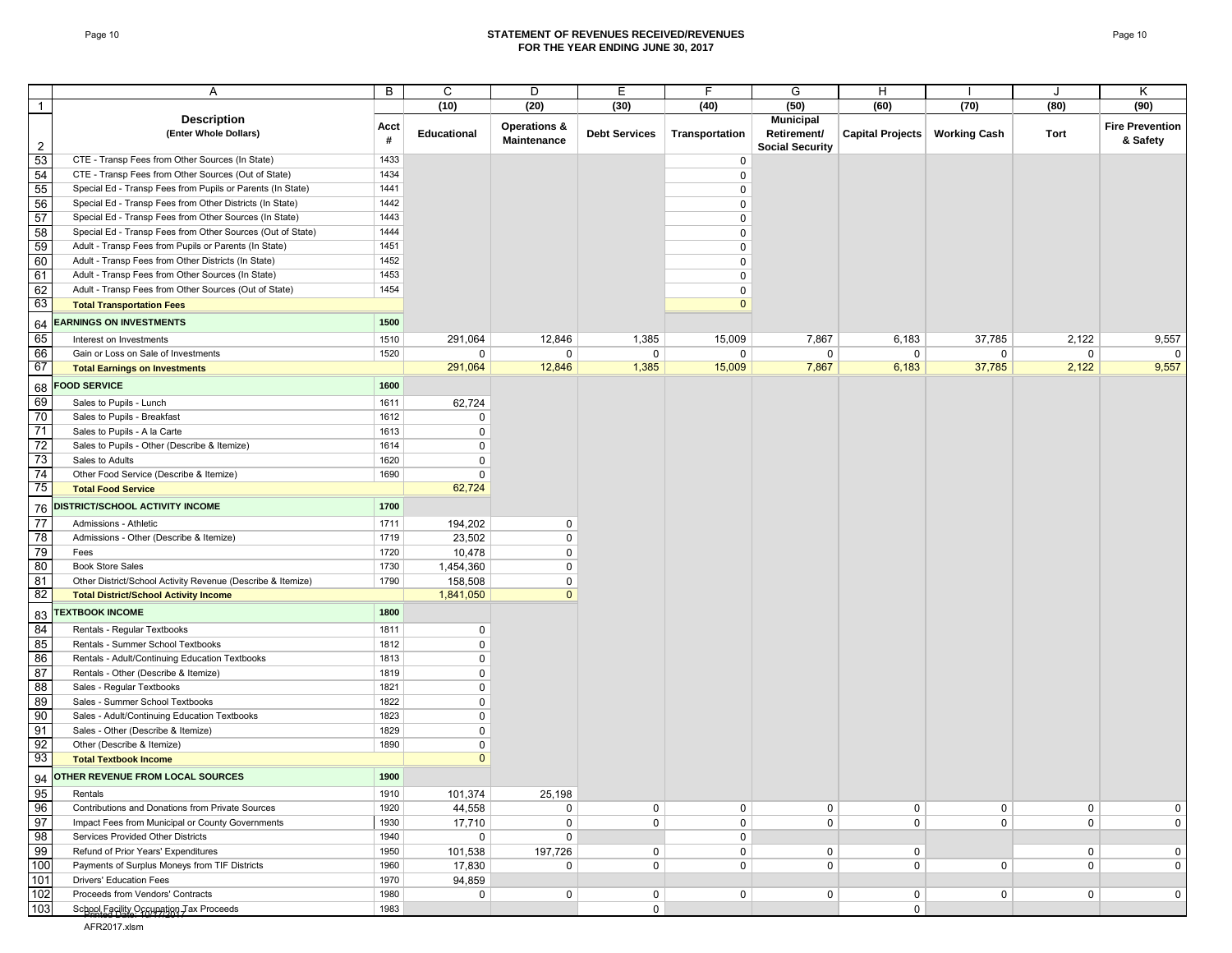#### Page 11 **STATEMENT OF REVENUES RECEIVED/REVENUES FOR THE YEAR ENDING JUNE 30, 2017**

|                | A                                                                                     | B         | C                  | D                                      | E                    | E              | G                                                         | н                       |                     | J              | ĸ                                  |
|----------------|---------------------------------------------------------------------------------------|-----------|--------------------|----------------------------------------|----------------------|----------------|-----------------------------------------------------------|-------------------------|---------------------|----------------|------------------------------------|
| $\overline{1}$ |                                                                                       |           | (10)               | (20)                                   | (30)                 | (40)           | (50)                                                      | (60)                    | (70)                | (80)           | (90)                               |
| $\overline{2}$ | <b>Description</b><br>(Enter Whole Dollars)                                           | Acct<br># | <b>Educational</b> | <b>Operations &amp;</b><br>Maintenance | <b>Debt Services</b> | Transportation | <b>Municipal</b><br>Retirement/<br><b>Social Security</b> | <b>Capital Projects</b> | <b>Working Cash</b> | Tort           | <b>Fire Prevention</b><br>& Safety |
| 104            | Payment from Other Districts                                                          | 1991      | $\mathbf 0$        | $\mathbf 0$                            | $\mathbf 0$          | $\mathbf 0$    | $\Omega$                                                  | $\mathbf{0}$            |                     |                |                                    |
| 105            | Sale of Vocational Projects                                                           | 1992      | $\mathbf 0$        |                                        |                      |                |                                                           |                         |                     |                |                                    |
| 106            | Other Local Fees (Describe & Itemize)                                                 | 1993      | 45,721             | $\mathbf{0}$                           | $\mathbf 0$          | $\mathbf 0$    | $\Omega$                                                  | $\mathbf 0$             |                     | $\mathbf 0$    | $\mathbf 0$                        |
| 107            | Other Local Revenues (Describe & Itemize)                                             | 1999      | 3,328,036          | 2,560                                  | $\mathbf 0$          | 0              | $\mathbf 0$                                               | $\mathbf 0$             | 0                   | 0              | $\mathbf 0$                        |
| 108            | <b>Total Other Revenue from Local Sources</b>                                         |           | 3,751,626          | 225,484                                | $\mathbf{0}$         | $\mathbf{0}$   | $\mathbf{0}$                                              | $\mathbf{0}$            | $\mathbf{0}$        | $\mathbf{0}$   | $\mathbf{0}$                       |
| 109            | <b>Total Receipts/Revenues from Local Sources</b>                                     | 1000      | 99,391,677         | 17,683,514                             | 1,704,912            | 728,326        | 4,109,473                                                 | 6,183                   | 37,785              | 1,123,149      | 1,043,631                          |
| 110            | <b>FLOW-THROUGH RECEIPTS/REVENUES FROM</b><br>ONE DISTRICT TO ANOTHER DISTRICT (2000) |           |                    |                                        |                      |                |                                                           |                         |                     |                |                                    |
| 111            | Flow-through Revenue from State Sources                                               | 2100      | $\mathbf 0$        | $\mathbf 0$                            |                      | $\mathbf 0$    | $\mathbf 0$                                               |                         |                     |                |                                    |
| 112            | Flow-through Revenue from Federal Sources                                             | 2200      | $\mathbf 0$        | 0                                      |                      | $\mathbf 0$    | $\mathbf 0$                                               |                         |                     |                |                                    |
| 113            | Other Flow-Through (Describe & Itemize)                                               | 2300      | $\mathbf 0$        | $\mathbf 0$                            |                      | $\mathbf 0$    | $\mathbf 0$                                               |                         |                     |                |                                    |
|                | Total Flow-Through Receipts/Revenues from One District to Another                     | 2000      |                    |                                        |                      |                |                                                           |                         |                     |                |                                    |
| 114            | <b>District</b>                                                                       |           | $\mathbf{0}$       | $\mathbf{0}$                           |                      | $\mathbf{0}$   | $\mathbf{0}$                                              |                         |                     |                |                                    |
| 115            | <b>RECEIPTS/REVENUES FROM STATE SOURCES (3000)</b>                                    |           |                    |                                        |                      |                |                                                           |                         |                     |                |                                    |
|                | 116 UNRESTRICTED GRANTS-IN-AID (3001-3099)                                            |           |                    |                                        |                      |                |                                                           |                         |                     |                |                                    |
| 117            | General State Aid- Sec. 18-8.05                                                       | 3001      | 3,634,864          | $\mathbf 0$                            | $\mathbf 0$          | $\mathbf 0$    | $\mathbf 0$                                               | $\mathbf 0$             |                     | $\mathsf 0$    | $\mathbf 0$                        |
| 118            | General State Aid - Hold Harmless/Supplemental                                        | 3002      | $\mathbf 0$        | $\mathbf 0$                            | $\mathbf 0$          | $\mathbf 0$    | $\mathbf 0$                                               | 0                       |                     | $\mathbf 0$    | $\mathbf 0$                        |
| 119            | Reorganization Incentives (Accounts 3005-3021)                                        | 3005      | $\mathbf 0$        | $\mathbf 0$                            | $\mathbf 0$          | $\mathbf 0$    | $\mathbf 0$                                               | 0                       |                     | $\mathbf 0$    | $\mathbf 0$                        |
|                | Other Unrestricted Grants-In-Aid from State Sources                                   | 3099      |                    |                                        |                      |                |                                                           |                         |                     |                |                                    |
| 120            | (Describe & Itemize)                                                                  |           | $\mathbf 0$        | $\mathbf 0$                            | $\mathbf 0$          | $\mathbf 0$    | $\mathbf 0$                                               | $\mathbf 0$             |                     | $\mathbf 0$    | $\mathbf 0$                        |
| 121            | <b>Total Unrestricted Grants-In-Aid</b>                                               |           | 3,634,864          | $\Omega$                               | $\overline{0}$       | $\overline{0}$ | $\Omega$                                                  | $\overline{0}$          |                     | $\overline{0}$ | $\overline{0}$                     |
|                | 122 RESTRICTED GRANTS-IN-AID (3100 - 3900)                                            |           |                    |                                        |                      |                |                                                           |                         |                     |                |                                    |
| 123            | <b>SPECIAL EDUCATION</b>                                                              |           |                    |                                        |                      |                |                                                           |                         |                     |                |                                    |
| 124            | Special Education - Private Facility Tuition                                          | 3100      | 380,188            |                                        |                      | $\mathbf 0$    |                                                           |                         |                     |                |                                    |
| 125            | Special Education - Funding for Children Requiring Sp ED Services                     | 3105      | 632,536            |                                        |                      | $\mathbf 0$    |                                                           |                         |                     |                |                                    |
| 126            | Special Education - Personnel                                                         | 3110      | 739,745            | 0                                      |                      | $\mathbf 0$    |                                                           |                         |                     |                |                                    |
| 127            | Special Education - Orphanage - Individual                                            | 3120      | 170,473            |                                        |                      | $\mathbf 0$    |                                                           |                         |                     |                |                                    |
| 128            | Special Education - Orphanage - Summer Individual                                     | 3130      | 0                  |                                        |                      | $\mathbf 0$    |                                                           |                         |                     |                |                                    |
| 129            | Special Education - Summer School                                                     | 3145      | $\mathbf 0$        |                                        |                      | $\mathbf 0$    |                                                           |                         |                     |                |                                    |
| 130            | Special Education - Other (Describe & Itemize)                                        | 3199      | $\mathbf 0$        | 0                                      |                      | $\mathbf 0$    |                                                           |                         |                     |                |                                    |
| 131            | <b>Total Special Education</b>                                                        |           | 1,922,942          | $\Omega$                               |                      | $\overline{0}$ |                                                           |                         |                     |                |                                    |
| 132            | <b>CAREER AND TECHNICAL EDUCATION (CTE)</b>                                           |           |                    |                                        |                      |                |                                                           |                         |                     |                |                                    |
| 133            | CTE - Technical Education - Tech Prep                                                 | 3200      | 0                  | $\mathbf 0$                            |                      |                | 0                                                         |                         |                     |                |                                    |
| 134            | CTE - Secondary Program Improvement (CTEI)                                            | 3220      | 168.448            | $\mathbf 0$                            |                      |                | $\mathbf 0$                                               |                         |                     |                |                                    |
| 135            | CTE - WECEP                                                                           | 3225      | 0                  | 0                                      |                      |                | $\mathbf 0$                                               |                         |                     |                |                                    |
| 136            | CTE - Agriculture Education                                                           | 3235      | $\mathbf 0$        | $\Omega$                               |                      |                | $\mathbf 0$                                               |                         |                     |                |                                    |
| 137            | CTE - Instructor Practicum                                                            | 3240      | $\mathbf 0$        | $\Omega$                               |                      |                | $\mathbf 0$                                               |                         |                     |                |                                    |
| 138            | CTE - Student Organizations                                                           | 3270      | $\mathbf 0$        | $\Omega$                               |                      |                | $\mathbf 0$                                               |                         |                     |                |                                    |
| 139            | CTE - Other (Describe & Itemize)                                                      | 3299      | $\mathbf 0$        | 0                                      |                      |                | $\mathbf 0$                                               |                         |                     |                |                                    |
| 140            | <b>Total Career and Technical Education</b>                                           |           | 168,448            | $\Omega$                               |                      |                | $\mathbf{0}$                                              |                         |                     |                |                                    |
| 141            | <b>BILINGUAL EDUCATION</b>                                                            |           |                    |                                        |                      |                |                                                           |                         |                     |                |                                    |
| 142            | Bilingual Ed - Downstate - TPI and TBE                                                | 3305      | 4,122              |                                        |                      |                | 0                                                         |                         |                     |                |                                    |
| 143            | Bilingual Education Downstate - Transitional Bilingual Education                      | 3310      | $\mathbf 0$        |                                        |                      |                | $\mathbf 0$                                               |                         |                     |                |                                    |
| 144            | <b>Total Bilingual Ed</b>                                                             |           | 4,122              |                                        |                      |                | $\mathbf{0}$                                              |                         |                     |                |                                    |
|                |                                                                                       |           |                    |                                        |                      |                |                                                           |                         |                     |                |                                    |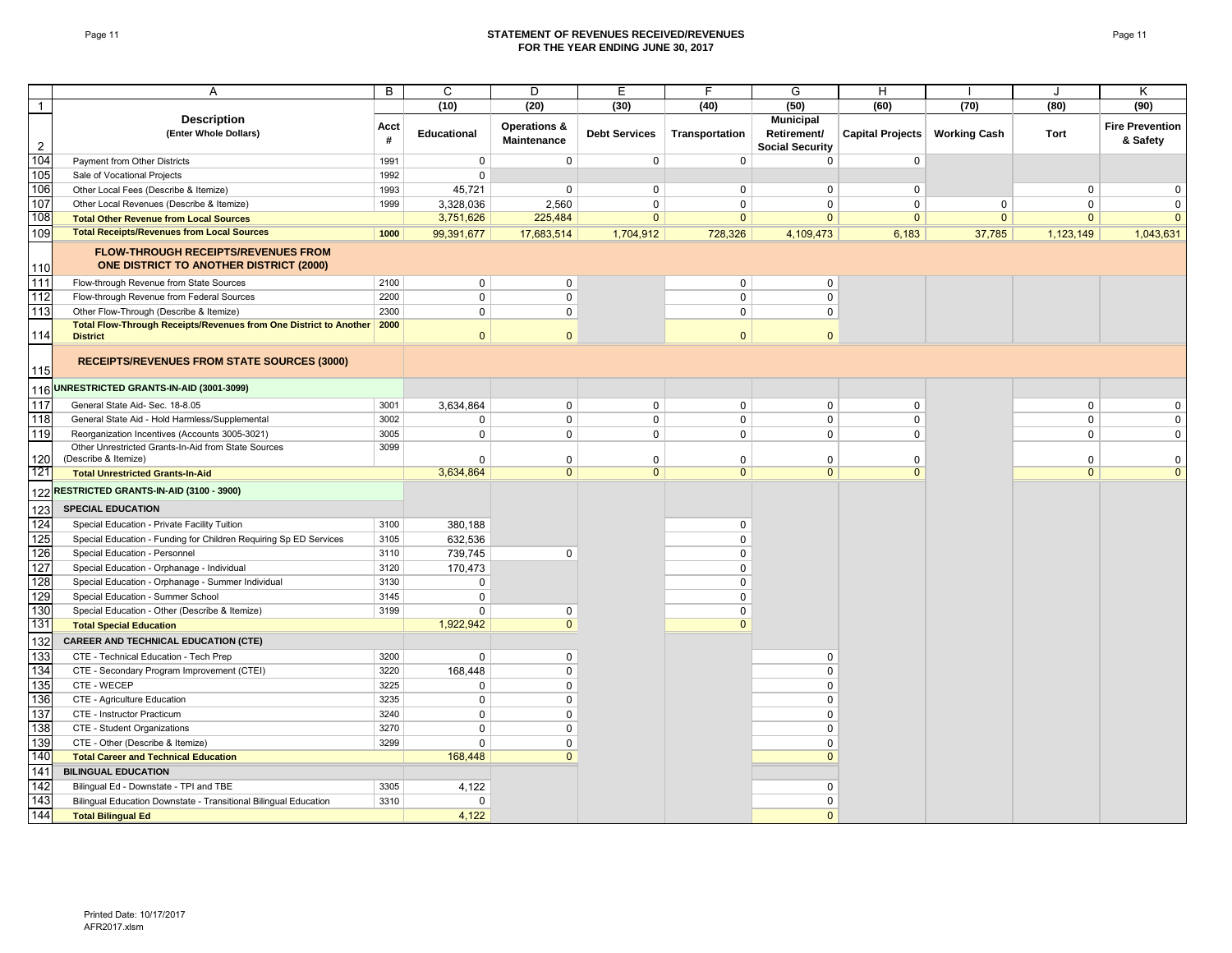#### Page 12 **STATEMENT OF REVENUES RECEIVED/REVENUES FOR THE YEAR ENDING JUNE 30, 2017**

|                | Α                                                                                                       | B    | C                  | D                       | E                    | F              | G                      | Н                               |                | J              | Κ                      |
|----------------|---------------------------------------------------------------------------------------------------------|------|--------------------|-------------------------|----------------------|----------------|------------------------|---------------------------------|----------------|----------------|------------------------|
| $\overline{1}$ |                                                                                                         |      | (10)               | (20)                    | (30)                 | (40)           | (50)                   | (60)                            | (70)           | (80)           | (90)                   |
|                | <b>Description</b>                                                                                      |      |                    |                         |                      |                | <b>Municipal</b>       |                                 |                |                |                        |
|                | (Enter Whole Dollars)                                                                                   | Acct | <b>Educational</b> | <b>Operations &amp;</b> | <b>Debt Services</b> | Transportation | Retirement/            | Capital Projects   Working Cash |                | Tort           | <b>Fire Prevention</b> |
| $\overline{2}$ |                                                                                                         | #    |                    | Maintenance             |                      |                | <b>Social Security</b> |                                 |                |                | & Safety               |
| 145            | State Free Lunch & Breakfast                                                                            | 3360 | $\mathbf 0$        |                         |                      |                |                        |                                 |                |                |                        |
| 146            | School Breakfast Initiative                                                                             | 3365 | 0                  | 0                       |                      |                | 0                      |                                 |                |                |                        |
| 147            | <b>Driver Education</b>                                                                                 | 3370 | 122,031            | $\overline{0}$          |                      |                |                        |                                 |                |                |                        |
| 148            | Adult Ed (from ICCB)                                                                                    | 3410 | $\overline{0}$     | $\overline{0}$          | $\mathbf 0$          | 0              | $\mathbf 0$            | $\mathbf 0$                     | 0              | 0              | $\Omega$               |
| 149            | Adult Ed - Other (Describe & Itemize)                                                                   | 3499 | 0                  | $\overline{0}$          | $\overline{0}$       | $\overline{0}$ | $\overline{0}$         | $\overline{0}$                  | $\overline{0}$ | 0              | $\overline{0}$         |
| 150            | <b>TRANSPORTATION</b>                                                                                   |      |                    |                         |                      |                |                        |                                 |                |                |                        |
| 151            | Transportation - Regular and Vocational                                                                 | 3500 | 0                  | 0                       |                      | 1,911          | 0                      |                                 |                |                |                        |
| 152            | Transportation - Special Education                                                                      | 3510 | 0                  | 0                       |                      | 1,029,094      | 0                      |                                 |                |                |                        |
| 153            | Transportation - Other (Describe & Itemize)                                                             | 3599 | 0                  | 0                       |                      | 0              | 0                      |                                 |                |                |                        |
| 154            | <b>Total Transportation</b>                                                                             |      | $\mathbf{0}$       | $\mathbf{0}$            |                      | 1,031,005      | $\Omega$               |                                 |                |                |                        |
| 155            | Learning Improvement - Change Grants                                                                    | 3610 | 0                  |                         |                      |                |                        |                                 |                |                |                        |
| 156            | Scientific Literacy                                                                                     | 3660 | $\overline{0}$     | 0                       |                      | 0              | 0                      |                                 |                |                |                        |
| 157            | Truant Alternative/Optional Education                                                                   | 3695 | $\overline{0}$     |                         |                      | $\overline{0}$ | $\overline{0}$         |                                 |                |                |                        |
| 158            | Early Childhood - Block Grant                                                                           | 3705 | $\overline{0}$     | 0                       |                      | $\overline{0}$ | $\overline{0}$         |                                 |                |                |                        |
| 159            | Reading Improvement Block Grant                                                                         | 3715 | $\overline{0}$     |                         |                      | $\overline{0}$ | $\overline{0}$         |                                 |                |                |                        |
| 160            | Reading Improvement Block Grant - Reading Recovery                                                      | 3720 | $\mathbf 0$        |                         |                      | $\overline{0}$ | 0                      |                                 |                |                |                        |
| 161            | Continued Reading Improvement Block Grant                                                               | 3725 | $\overline{0}$     |                         |                      | $\overline{0}$ | $\overline{0}$         |                                 |                |                |                        |
| 162            | Continued Reading Improvement Block Grant (2% Set Aside)                                                | 3726 | $\overline{0}$     |                         |                      | $\overline{0}$ | $\overline{0}$         |                                 |                |                |                        |
| 163            | Chicago General Education Block Grant                                                                   | 3766 | 0                  | 0                       |                      | 0              | 0                      |                                 |                |                |                        |
| 164            | Chicago Educational Services Block Grant                                                                | 3767 | $\overline{0}$     | $\overline{0}$          |                      | $\overline{0}$ | $\overline{0}$         |                                 |                |                |                        |
| 165            | School Safety & Educational Improvement Block Grant                                                     | 3775 | $\overline{0}$     | $\overline{0}$          | $\mathbf 0$          | $\overline{0}$ | $\overline{0}$         | 0                               |                |                | 0                      |
| 166            | Technology - Technology for Success                                                                     | 3780 | 0                  | 0                       | $\overline{0}$       | $\overline{0}$ | $\mathbf 0$            | $\overline{0}$                  |                |                |                        |
| 167            | State Charter Schools                                                                                   | 3815 | $\overline{0}$     |                         |                      | $\overline{0}$ |                        |                                 |                |                |                        |
| 168            |                                                                                                         | 3825 | $\overline{0}$     |                         |                      | $\overline{0}$ |                        |                                 |                |                |                        |
| 169            | Extended Learning Opportunities - Summer Bridges<br>Infrastructure Improvements - Planning/Construction | 3920 |                    | 0                       |                      |                |                        | 0                               |                |                |                        |
| 170            |                                                                                                         | 3925 |                    | $\overline{0}$          |                      |                |                        | $\overline{0}$                  |                |                | $\mathbf 0$            |
|                | School Infrastructure - Maintenance Projects                                                            |      |                    |                         |                      |                |                        |                                 |                |                |                        |
| 171            | Other Restricted Revenue from State Sources (Describe & Itemize)                                        | 3999 | 62,630             | $\mathbf 0$             | 0                    | 0              | $\mathbf 0$            | 0                               | 0              | 0              | $\mathbf 0$            |
| 172            | <b>Total Restricted Grants-In-Aid</b>                                                                   |      | 2,280,173          | $\overline{0}$          | $\overline{0}$       | 1,031,005      | $\overline{0}$         | $\overline{0}$                  | $\overline{0}$ | $\overline{0}$ | $\overline{0}$         |
| 173            | <b>Total Receipts from State Sources</b>                                                                | 3000 | 5,915,037          | $\overline{0}$          | $\overline{0}$       | 1,031,005      | $\mathbf{0}$           | $\mathbf{0}$                    | $\overline{0}$ | $\mathbf{0}$   | $\overline{0}$         |
|                |                                                                                                         |      |                    |                         |                      |                |                        |                                 |                |                |                        |
|                | <b>RECEIPTS/REVENUES FROM FEDERAL SOURCES (4000)</b>                                                    |      |                    |                         |                      |                |                        |                                 |                |                |                        |
| 174            |                                                                                                         |      |                    |                         |                      |                |                        |                                 |                |                |                        |
|                | UNRESTRICTED GRANTS-IN-AID RECEIVED DIRECTLY FROM FEDERAL GOVT                                          |      |                    |                         |                      |                |                        |                                 |                |                |                        |
| 176            | 175 (4001-4009)                                                                                         | 4001 | 0                  | 0                       | $\mathbf 0$          | 0              | 0                      | 0                               | $\mathbf 0$    | 0              | $\mathbf 0$            |
|                | Federal Impact Aid<br>Other Unrestricted Grants-In-Aid Received Directly from the Fed Govt              | 4009 |                    |                         |                      |                |                        |                                 |                |                |                        |
| 177            | (Describe & Itemize)                                                                                    |      | 0                  | $\Omega$                | 0                    | $\Omega$       | 0                      | 0                               | $\Omega$       | $\Omega$       | $\Omega$               |
|                | <b>Total Unrestricted Grants-In-Aid Received Directly</b>                                               |      |                    |                         |                      |                |                        |                                 |                |                |                        |
| 178            | from the Federal Govt                                                                                   |      | $\Omega$           | $\mathbf{0}$            | $\mathbf{0}$         | $\mathbf{0}$   | $\mathbf{0}$           | $\mathbf{0}$                    | $\mathbf{0}$   | $\Omega$       | $\Omega$               |
|                | RESTRICTED GRANTS-IN-AID RECEIVED DIRECTLY FROM FEDERAL                                                 |      |                    |                         |                      |                |                        |                                 |                |                |                        |
|                | 179 GOVT (4045-4090)                                                                                    |      |                    |                         |                      |                |                        |                                 |                |                |                        |
| 180            | <b>Head Start</b>                                                                                       | 4045 | 0                  |                         |                      |                |                        |                                 |                |                |                        |
| 181            | Construction (Impact Aid)                                                                               | 4050 | $\mathbf 0$        | 0                       |                      |                |                        | 0                               |                |                |                        |
| 182            | <b>MAGNET</b>                                                                                           | 4060 | $\Omega$           | $\Omega$                |                      | $\mathbf 0$    | $\mathbf 0$            | $\mathbf{0}$                    |                |                |                        |
| 183            | Other Restricted Grants-In-Aid Received Directly from the Federal Govt<br>(Describe & Itemize)          | 4090 | 0                  | 0                       |                      | 0              | 0                      | 0                               |                |                | 0                      |
|                | Total Restricted Grants-In-Aid Received Directly from Federal Govt                                      |      |                    |                         |                      |                |                        |                                 |                |                |                        |
| 184            |                                                                                                         |      | $\mathbf{0}$       | $\Omega$                |                      | $\mathbf{0}$   | $\mathbf{0}$           | $\mathbf{0}$                    |                |                | $\mathbf{0}$           |
|                | RESTRICTED GRANTS-IN-AID RECEIVED FROM FEDERAL GOVT THRU                                                |      |                    |                         |                      |                |                        |                                 |                |                |                        |
|                | 185 THE STATE (4100-4999)                                                                               |      |                    |                         |                      |                |                        |                                 |                |                |                        |
| 186            | <b>TITLE VI</b>                                                                                         |      |                    |                         |                      |                |                        |                                 |                |                |                        |
| 187            | Title VI - Innovation and Flexibility Formula                                                           | 4100 | 0                  | 0                       |                      | 0              | 0                      |                                 |                |                |                        |
| 188            | Title VI - District Projects                                                                            | 4105 | $\mathbf 0$        | $\mathbf 0$             |                      | $\mathbf 0$    | $\mathbf 0$            |                                 |                |                |                        |

Printed Date: 10/17/2017 AFR2017.xlsm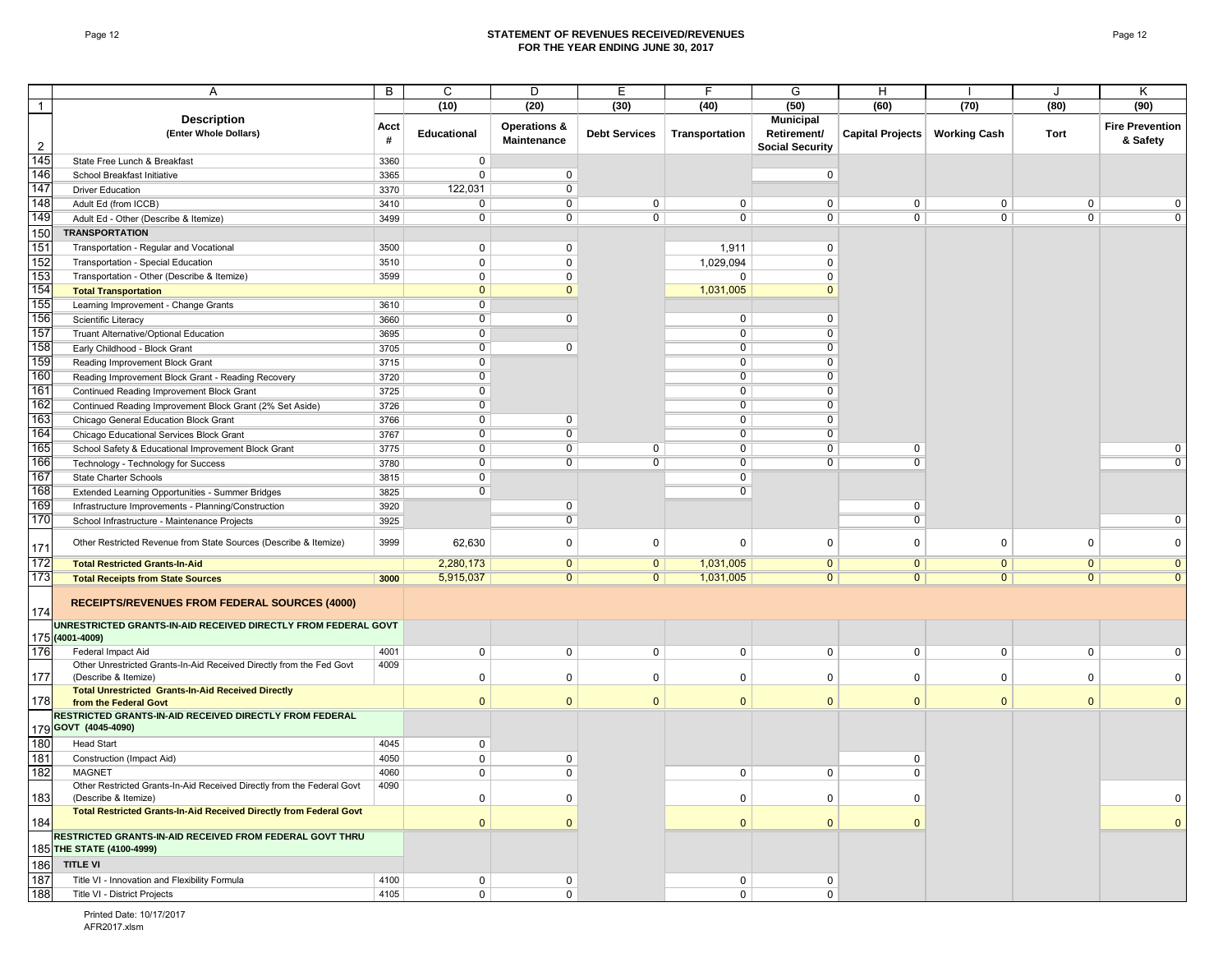#### Page 13 **STATEMENT OF REVENUES RECEIVED/REVENUES FOR THE YEAR ENDING JUNE 30, 2017**

|                | Α                                                        | B         | С                  | D                                      | Ε                    |                | G                                                         | H                               |      |              | Κ                                  |
|----------------|----------------------------------------------------------|-----------|--------------------|----------------------------------------|----------------------|----------------|-----------------------------------------------------------|---------------------------------|------|--------------|------------------------------------|
| $\mathbf{1}$   |                                                          |           | (10)               | (20)                                   | (30)                 | (40)           | (50)                                                      | (60)                            | (70) | (80)         | (90)                               |
| $\overline{2}$ | <b>Description</b><br>(Enter Whole Dollars)              | Acct<br># | <b>Educational</b> | <b>Operations &amp;</b><br>Maintenance | <b>Debt Services</b> | Transportation | <b>Municipal</b><br>Retirement/<br><b>Social Security</b> | Capital Projects   Working Cash |      | Tort         | <b>Fire Prevention</b><br>& Safety |
| 189            | Title VI - Rural Education Initiative (REI)              | 4107      | $\mathbf 0$        | 0                                      |                      | 0              | 0                                                         |                                 |      |              |                                    |
| 190            | Title VI - Other (Describe & Itemize)                    | 4199      | 0                  | 0                                      |                      | $\mathbf 0$    | $\Omega$                                                  |                                 |      |              |                                    |
| 191            | <b>Total Title VI</b>                                    |           | $\mathbf{0}$       | $\overline{0}$                         |                      | $\mathbf{0}$   | $\Omega$                                                  |                                 |      |              |                                    |
| 192            | <b>FOOD SERVICE</b>                                      |           |                    |                                        |                      |                |                                                           |                                 |      |              |                                    |
| 193            | Breakfast Start-Up Expansion                             | 4200      | $\mathbf 0$        |                                        |                      |                | 0                                                         |                                 |      |              |                                    |
| 194            | National School Lunch Program                            | 4210      | $\mathbf 0$        |                                        |                      |                | $\mathbf 0$                                               |                                 |      |              |                                    |
| 195            | Special Milk Program                                     | 4215      | 25,235             |                                        |                      |                | 0                                                         |                                 |      |              |                                    |
| 196            | School Breakfast Program                                 | 4220      | 0                  |                                        |                      |                | 0                                                         |                                 |      |              |                                    |
| 197            | Summer Food Service Program                              | 4225      | 0                  |                                        |                      |                | 0                                                         |                                 |      |              |                                    |
| 198            | Child Adult Care Food Program                            | 4226      | 0                  |                                        |                      |                | 0                                                         |                                 |      |              |                                    |
| 199            | Fresh Fruits & Vegetables                                | 4240      | 0                  |                                        |                      |                |                                                           |                                 |      |              |                                    |
| 200            | Food Service - Other (Describe & Itemize)                | 4299      | $\Omega$           |                                        |                      |                | 0                                                         |                                 |      |              |                                    |
| 201            | <b>Total Food Service</b>                                |           | 25,235             |                                        |                      |                | $\Omega$                                                  |                                 |      |              |                                    |
| 202            | <b>TITLE I</b>                                           |           |                    |                                        |                      |                |                                                           |                                 |      |              |                                    |
| 203            |                                                          | 4300      |                    | 0                                      |                      |                | $\mathbf 0$                                               |                                 |      |              |                                    |
|                | Title I - Low Income                                     |           | 889,062            |                                        |                      | $\mathbf 0$    |                                                           |                                 |      |              |                                    |
| 204            | Title I - Low Income - Neglected, Private                | 4305      | 0                  | 0                                      |                      | $\mathbf 0$    | $\mathbf 0$                                               |                                 |      |              |                                    |
| 205            | Title I - Comprehensive School Reform                    | 4332      | $\mathbf 0$        | 0                                      |                      | $\mathbf 0$    | $\mathbf 0$                                               |                                 |      |              |                                    |
| 206            | Title I - Reading First                                  | 4334      | 0                  | 0                                      |                      | 0              | 0                                                         |                                 |      |              |                                    |
| 207            | Title I - Even Start                                     | 4335      | $\mathbf 0$        | 0                                      |                      | 0              | 0                                                         |                                 |      |              |                                    |
| 208            | Title I - Reading First SEA Funds                        | 4337      | 0                  | 0                                      |                      | 0              | 0                                                         |                                 |      |              |                                    |
| 209            | Title I - Migrant Education                              | 4340      | 0                  | 0                                      |                      | 0              | 0                                                         |                                 |      |              |                                    |
| 210            | Title I - Other (Describe & Itemize)                     | 4399      | 0                  | $\Omega$                               |                      | 0              | $\Omega$                                                  |                                 |      |              |                                    |
| 211            | <b>Total Title I</b>                                     |           | 889,062            | $\Omega$                               |                      | $\mathbf{0}$   | $\Omega$                                                  |                                 |      |              |                                    |
| 212            | <b>TITLE IV</b>                                          |           |                    |                                        |                      |                |                                                           |                                 |      |              |                                    |
| 213            | Title IV - Safe & Drug Free Schools - Formula            | 4400      | 0                  | 0                                      |                      | $\mathbf 0$    | 0                                                         |                                 |      |              |                                    |
| 214            | Title IV - 21st Century Comm Learning Centers            | 4421      | $\mathbf 0$        | 0                                      |                      | 0              | 0                                                         |                                 |      |              |                                    |
| 215            | Title IV - Other (Describe & Itemize)                    | 4499      | 0                  | 0                                      |                      | 0              | 0                                                         |                                 |      |              |                                    |
| 216            | <b>Total Title IV</b>                                    |           | $\mathbf{0}$       | $\mathbf{0}$                           |                      | $\mathbf{0}$   | $\mathbf{0}$                                              |                                 |      |              |                                    |
| 217            | FEDERAL - SPECIAL EDUCATION                              |           |                    |                                        |                      |                |                                                           |                                 |      |              |                                    |
| 218            | Fed - Spec Education - Preschool Flow-Through            | 4600      | 0                  | 0                                      |                      | $\mathbf 0$    | 0                                                         |                                 |      |              |                                    |
| 219            | Fed - Spec Education - Preschool Discretionary           | 4605      | $\mathbf 0$        | 0                                      |                      | 0              | $\mathbf 0$                                               |                                 |      |              |                                    |
| 220            | Fed - Spec Education - IDEA - Flow Through               | 4620      | 1,176,709          | 0                                      |                      | $\mathbf 0$    | 0                                                         |                                 |      |              |                                    |
| 221            | Fed - Spec Education - IDEA - Room & Board               | 4625      | 170,099            | 0                                      |                      | 0              | 0                                                         |                                 |      |              |                                    |
| 222            | Fed - Spec Education - IDEA - Discretionary              | 4630      | 0                  | 0                                      |                      | 0              | $\Omega$                                                  |                                 |      |              |                                    |
| 223            | Fed - Spec Education - IDEA - Other (Describe & Itemize) | 4699      | 0                  | $\Omega$                               |                      | 0              | $\Omega$                                                  |                                 |      |              |                                    |
| 224            | <b>Total Federal - Special Education</b>                 |           | 1,346,808          | $\mathbf{0}$                           |                      | $\mathbf{0}$   | $\Omega$                                                  |                                 |      |              |                                    |
| 225            | <b>CTE - PERKINS</b>                                     |           |                    |                                        |                      |                |                                                           |                                 |      |              |                                    |
| 226            | CTE - Perkins - Title IIIE - Tech Prep                   | 4770      | 151,471            | 0                                      |                      |                | 0                                                         |                                 |      |              |                                    |
| 227            | CTE - Other (Describe & Itemize)                         | 4799      | 0                  | 0                                      |                      |                | 0                                                         |                                 |      |              |                                    |
| 228            | <b>Total CTE - Perkins</b>                               |           | 151,471            | $\mathbf{0}$                           |                      |                | $\mathbf{0}$                                              |                                 |      |              |                                    |
| 229            | Federal - Adult Education                                | 4810      | 0                  | 0                                      |                      |                | 0                                                         |                                 |      |              |                                    |
| 230            | ARRA - General State Aid - Education Stabilization       | 4850      | 0                  | 0                                      | 0                    | 0              | 0                                                         | 0                               |      | 0            | 0                                  |
| 231            | ARRA - Title I - Low Income                              | 4851      | 0                  | 0                                      |                      | $\Omega$       | $\mathbf{0}$                                              |                                 |      |              |                                    |
| 232            | ARRA - Title I - Neglected, Private                      | 4852      | $\mathbf 0$        | 0                                      | 0                    | $\mathbf 0$    | $\mathbf 0$                                               | $\mathbf 0$                     |      | 0            | $\mathbf 0$                        |
| 233            | ARRA - Title I - Delinquent, Private                     | 4853      | $\mathbf 0$        | 0                                      | $\mathbf 0$          | 0              | $\mathbf 0$                                               | $\mathbf 0$                     |      | 0            | 0                                  |
| 234            | ARRA - Title I - School Improvement (Part A)             | 4854      | 0                  | 0                                      | $\mathbf 0$          | $\mathbf 0$    | 0                                                         | 0                               |      | 0            | 0                                  |
| 235            | ARRA - Title I - School Improvement (Section 1003g)      | 4855      | 0                  | 0                                      | 0                    | 0              | 0                                                         | 0                               |      | 0            | 0                                  |
| 236            | ARRA - IDEA - Part B - Preschool                         | 4856      | 0                  | 0                                      | 0                    | 0              | 0                                                         | 0                               |      | $\mathbf{0}$ | 0                                  |
| 237            | ARRA - IDEA - Part B - Flow-Through                      | 4857      | $\mathbf 0$        | 0                                      | $\mathbf 0$          | $\mathbf 0$    | $\mathsf{O}$                                              | 0                               |      | $\mathbf 0$  | 0                                  |
| 238            | ARRA - Title IID - Technology-Formula                    | 4860      | 0                  | 0                                      | $\mathbf 0$          | $\mathbf 0$    | $\mathbf 0$                                               | 0                               |      | $\mathbf{0}$ | 0                                  |
| 239            | ARRA - Title IID - Technology-Competitive                | 4861      | $\mathbf 0$        | 0                                      | 0                    | $\mathbf 0$    | $\mathbf{0}$                                              | 0                               |      | $\mathbf 0$  | $\mathbf 0$                        |
| 240            | ARRA - McKinney - Vento Homeless Education               | 4862      | $\mathbf 0$        | 0                                      |                      | $\mathbf 0$    | 0                                                         |                                 |      |              |                                    |
| 241            | ARRANtechnathutMion/2017pment Assistance                 | 4863      | $\mathbf 0$        | 0                                      |                      |                |                                                           |                                 |      |              |                                    |
|                | AFR2017.xlsm                                             |           |                    |                                        |                      |                |                                                           |                                 |      |              |                                    |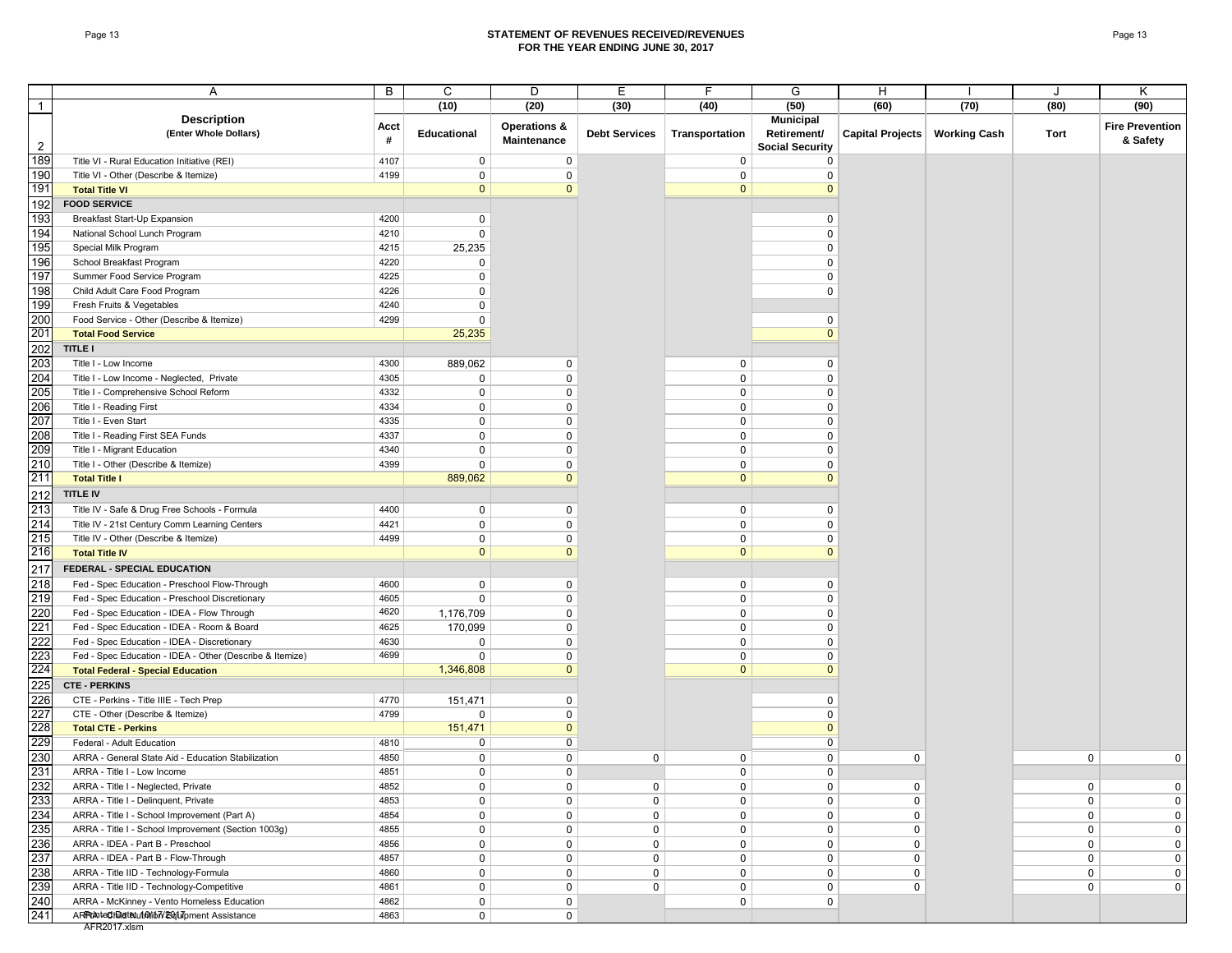#### Page 14 **STATEMENT OF REVENUES RECEIVED/REVENUES FOR THE YEAR ENDING JUNE 30, 2017**

|                | А                                                                    | B         | C              | D                                             | E                    | E              | G                                                         | H                       |                     |              | Κ                                  |
|----------------|----------------------------------------------------------------------|-----------|----------------|-----------------------------------------------|----------------------|----------------|-----------------------------------------------------------|-------------------------|---------------------|--------------|------------------------------------|
| $\mathbf{1}$   |                                                                      |           | (10)           | (20)                                          | (30)                 | (40)           | (50)                                                      | (60)                    | (70)                | (80)         | (90)                               |
| $\overline{2}$ | <b>Description</b><br>(Enter Whole Dollars)                          | Acct<br># | Educational    | <b>Operations &amp;</b><br><b>Maintenance</b> | <b>Debt Services</b> | Transportation | <b>Municipal</b><br>Retirement/<br><b>Social Security</b> | <b>Capital Projects</b> | <b>Working Cash</b> | Tort         | <b>Fire Prevention</b><br>& Safety |
| 242            | Impact Aid Formula Grants                                            | 4864      | 0              | 0                                             | 0                    | 0              | $\Omega$                                                  | 0                       |                     | 0            | 0                                  |
| 243            | Impact Aid Competitive Grants                                        | 4865      | $\Omega$       | $\Omega$                                      | 0                    | $\Omega$       | $\Omega$                                                  | $\Omega$                |                     | 0            |                                    |
| 244            | Qualified Zone Academy Bond Tax Credits                              | 4866      | 0              | 0                                             | 0                    | $\Omega$       | $\Omega$                                                  | $\Omega$                |                     | 0            |                                    |
| 245            | Qualified School Construction Bond Credits                           | 4867      | $\mathbf{0}$   | $\Omega$                                      | $\Omega$             | $\Omega$       | $\Omega$                                                  | $\Omega$                |                     | $\mathbf 0$  |                                    |
| 246            | <b>Build America Bond Tax Credits</b>                                | 4868      | $\mathbf{0}$   | $\Omega$                                      | $\Omega$             | $\Omega$       | $\mathbf 0$                                               |                         |                     | $\mathbf 0$  |                                    |
| 247            | Build America Bond Interest Reimbursement                            | 4869      | $\mathbf{0}$   | $\Omega$                                      | $\Omega$             | $\Omega$       | $\Omega$                                                  | $\Omega$                |                     | $\mathbf 0$  |                                    |
| 248            | ARRA - General State Aid - Other Govt Services Stabilization         | 4870      | $\mathbf 0$    | $\Omega$                                      | 0                    | $\Omega$       | $\Omega$                                                  | $\Omega$                |                     | $\mathbf 0$  |                                    |
| 249            | Other ARRA Funds - II                                                | 4871      | $\Omega$       | $\Omega$                                      | 0                    | $\Omega$       | $\Omega$                                                  | $\Omega$                |                     | 0            |                                    |
| 250            | Other ARRA Funds - III                                               | 4872      | $\Omega$       | $\Omega$                                      | 0                    | 0              | $\mathbf 0$                                               | $\Omega$                |                     | 0            |                                    |
| 251            | Other ARRA Funds - IV                                                | 4873      | $\mathbf 0$    | $\mathbf 0$                                   | $\Omega$             | $\mathbf 0$    | $\mathbf 0$                                               | $\Omega$                |                     | $\mathbf 0$  |                                    |
| 252            | Other ARRA Funds - V                                                 | 4874      | $\mathbf 0$    | $\mathbf 0$                                   | 0                    | $\mathbf 0$    | $\mathbf 0$                                               | $\Omega$                |                     | $\mathbf 0$  |                                    |
| 253            | ARRA - Early Childhood                                               | 4875      | $\mathbf{0}$   | $\Omega$                                      | 0                    | $\Omega$       | $\mathbf 0$                                               | $\Omega$                |                     | $\mathbf 0$  |                                    |
| 254            | Other ARRA Funds VII                                                 | 4876      | $\mathbf{0}$   | $\Omega$                                      | $\Omega$             | $\mathbf 0$    | $\Omega$                                                  | $\Omega$                |                     | $\mathbf 0$  |                                    |
| 255            | Other ARRA Funds VIII                                                | 4877      | $\mathbf{0}$   | $\Omega$                                      | $\mathbf 0$          | $\Omega$       | $\mathbf 0$                                               | $\Omega$                |                     | $\mathbf 0$  | $\Omega$                           |
| 256            | Other ARRA Funds IX                                                  | 4878      | $\Omega$       | $\Omega$                                      | $\Omega$             | $\Omega$       | $\mathbf 0$                                               | $\Omega$                |                     | 0            | $\Omega$                           |
| 257            | Other ARRA Funds X                                                   | 4879      | $\Omega$       | $\Omega$                                      | 0                    | 0              | $\mathbf 0$                                               | $\Omega$                |                     | 0            |                                    |
| 258            | Other ARRA Funds Ed Job Fund Program                                 | 4880      | 0              | $\Omega$                                      | $\Omega$             | 0              | $\Omega$                                                  | $\Omega$                |                     | 0            |                                    |
| 259            | <b>Total Stimulus Programs</b>                                       |           | $\Omega$       | $\mathbf{0}$                                  | $\mathbf{0}$         | $\mathbf{0}$   | $\mathbf{0}$                                              | $\Omega$                |                     | $\mathbf{0}$ |                                    |
| 260            | Race to the Top Program                                              | 4901      | $\overline{0}$ |                                               |                      |                |                                                           |                         |                     |              |                                    |
| 261            | Race to the Top - Preschool Expansion Grant                          | 4902      | $\overline{0}$ | $\Omega$                                      |                      | 0              | $\mathbf 0$                                               |                         |                     |              |                                    |
| 262            | Advanced Placement Fee/International Baccalaureate                   | 4904      | 0              | $\Omega$                                      |                      |                | $\Omega$                                                  |                         |                     |              |                                    |
| 263            | Title III - Immigrant Education Program (IEP)                        | 4905      | $\overline{0}$ |                                               |                      | $\mathbf 0$    | $\overline{0}$                                            |                         |                     |              |                                    |
| 264            | Title III - Language Inst Program - Limited Eng (LIPLEP)             | 4909      | 46,743         |                                               |                      | $\overline{0}$ | $\Omega$                                                  |                         |                     |              |                                    |
| 265            | Learn & Serve America                                                | 4910      | $\Omega$       |                                               |                      | $\mathbf 0$    | $\Omega$                                                  |                         |                     |              |                                    |
| 266            | McKinney Education for Homeless Children                             | 4920      | 0              |                                               |                      | $\overline{0}$ | O                                                         |                         |                     |              |                                    |
| 267            | Title II - Eisenhower Professional Development Formula               | 4930      | $\overline{0}$ |                                               |                      | $\overline{0}$ | 0                                                         |                         |                     |              |                                    |
| 268            | Title II - Teacher Quality                                           | 4932      | 100,541        | 0                                             |                      | $\overline{0}$ | $\Omega$                                                  |                         |                     |              |                                    |
| 269            | Federal Charter Schools                                              | 4960      | $\overline{0}$ | $\overline{0}$                                |                      | $\overline{0}$ | $\overline{0}$                                            |                         |                     |              |                                    |
| 270            | Medicaid Matching Funds - Administrative Outreach                    | 4991      | 92.677         | U                                             |                      | $\overline{0}$ | $\overline{0}$                                            |                         |                     |              |                                    |
| 271            | Medicaid Matching Funds - Fee-for-Service Program                    | 4992      | 162,506        | O                                             |                      | 0              | $\Omega$                                                  |                         |                     |              |                                    |
| 272            | Other Restricted Revenue from Federal Sources (Describe & Itemize)   | 4999      | 465,655        | $\overline{0}$                                |                      | $\overline{0}$ | $\overline{0}$                                            | $\Omega$                |                     |              |                                    |
|                | <b>Total Restricted Grants-In-Aid Received from the Federal Govt</b> |           |                |                                               |                      |                |                                                           |                         |                     |              |                                    |
| 273            | <b>Thru the State</b>                                                |           | 3,280,698      | $\Omega$                                      | $\Omega$             | $\Omega$       | $\Omega$                                                  | $\Omega$                |                     | $\Omega$     |                                    |
| 274            | <b>Total Receipts/Revenues from Federal Sources</b>                  | 4000      | 3,280,698      | $\Omega$                                      | $\Omega$             | $\Omega$       | $\Omega$                                                  | $\Omega$                | $\mathbf{0}$        | $\Omega$     | $\Omega$                           |
| 275            | <b>Total Direct Receipts/Revenues</b>                                |           | 108,587,412    | 17,683,514                                    | 1,704,912            | 1,759,331      | 4,109,473                                                 | 6.183                   | 37,785              | 1,123,149    | 1,043,631                          |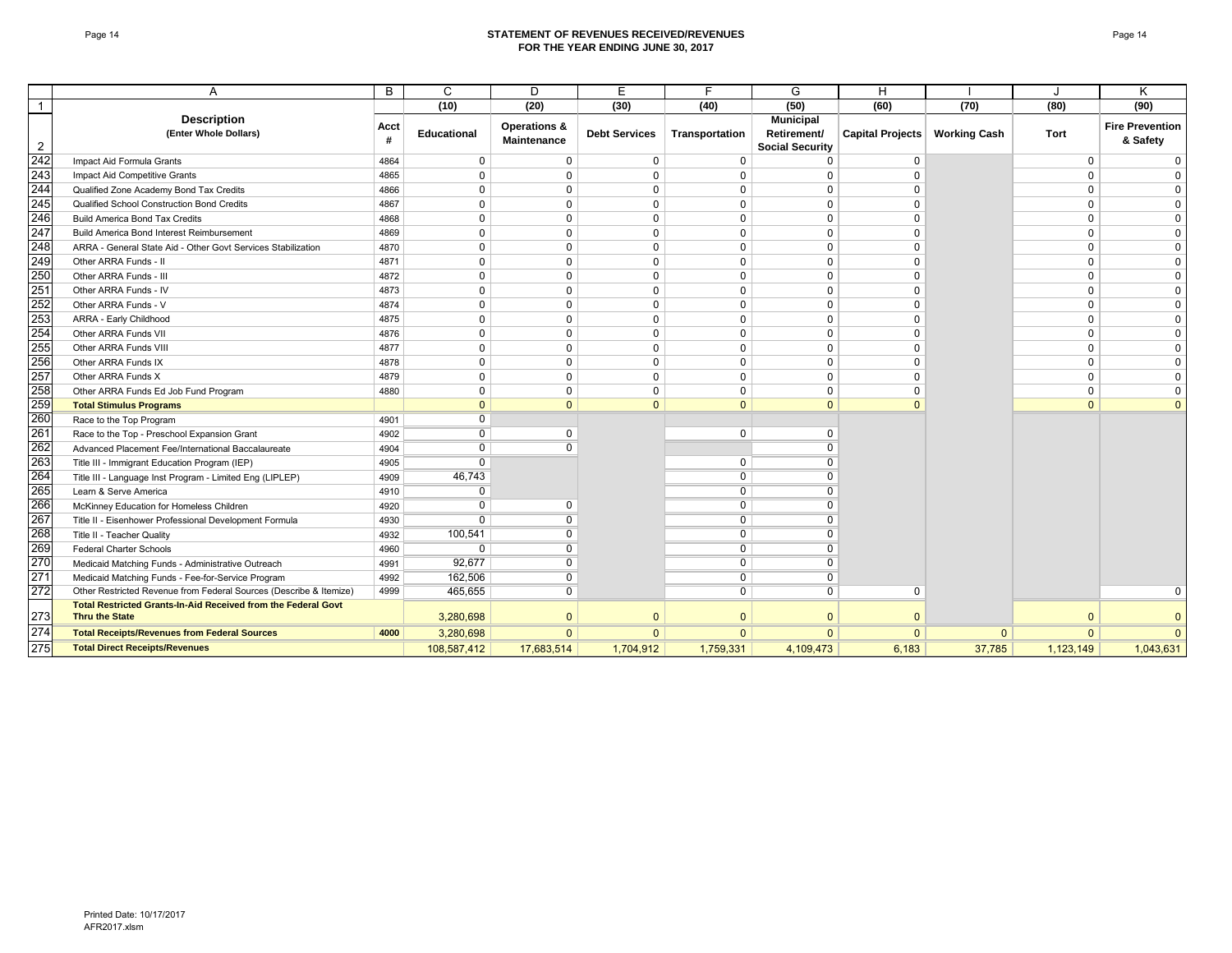#### Page 15 **STATEMENT OF EXPENDITURES DISBURSED/EXPENDITURES, BUDGET TO ACTUAL FOR THE YEAR ENDING JUNE 30, 2017**

|                                    | Α                                                                                   | B                 | C               | D                                  | Е                                   | F                                         | G                     | H                    |                              |                                       | K              |
|------------------------------------|-------------------------------------------------------------------------------------|-------------------|-----------------|------------------------------------|-------------------------------------|-------------------------------------------|-----------------------|----------------------|------------------------------|---------------------------------------|----------------|
| $\overline{1}$                     |                                                                                     |                   | (100)           | (200)                              | (300)                               | (400)                                     | (500)                 | (600)                | (700)                        | (800)                                 | (900)          |
| $\overline{2}$                     | <b>Description</b><br>(Enter Whole Dollars)                                         | <b>Funct</b><br># | <b>Salaries</b> | <b>Employee</b><br><b>Benefits</b> | <b>Purchased</b><br><b>Services</b> | <b>Supplies &amp;</b><br><b>Materials</b> | <b>Capital Outlay</b> | <b>Other Objects</b> | Non-Capitalized<br>Equipment | <b>Termination</b><br><b>Benefits</b> | <b>Total</b>   |
|                                    | <b>10 - EDUCATIONAL FUND (ED)</b>                                                   |                   |                 |                                    |                                     |                                           |                       |                      |                              |                                       |                |
| 3                                  | <b>INSTRUCTION (ED)</b>                                                             | 1000              |                 |                                    |                                     |                                           |                       |                      |                              |                                       |                |
| $\overline{4}$                     |                                                                                     |                   |                 |                                    |                                     |                                           |                       |                      |                              |                                       |                |
| $5\overline{)}$<br>$6\overline{6}$ | Regular Programs                                                                    | 1100              | 38,674,004      | 5,516,853                          | 1,005,971                           | 2,544,941                                 | 58,995                | 377,191              | 0                            | 0                                     | 48,177,955     |
| $\overline{7}$                     | Tuition Payment to Charter Schools                                                  | 1115              |                 |                                    | 0                                   |                                           |                       |                      |                              |                                       |                |
|                                    | Pre-K Programs                                                                      | 1125              | 0               | $\mathbf 0$                        | 0<br>0                              | $\mathbf 0$<br>37,812                     | 0                     | 0<br>0               | 0<br>$\mathbf 0$             | 0                                     | $\Omega$       |
| 8<br>$\overline{9}$                | Special Education Programs (Functions 1200-1220)                                    | 1200<br>1225      | 9,834,542<br>0  | 1,569,080<br>0                     | 0                                   | $\mathbf 0$                               | 2,991<br>0            | 0                    | $\Omega$                     | 0<br>$\mathbf 0$                      | 11,444,425     |
| 10                                 | Special Education Programs Pre-K                                                    | 1250              | 847,256         | 612,794                            | 187,581                             | 42,661                                    | $\Omega$              | 0                    | 8,903                        | $\mathbf 0$                           | 1,699,195      |
| 11                                 | Remedial and Supplemental Programs K-12<br>Remedial and Supplemental Programs Pre-K | 1275              | 0               | 0                                  | 0                                   | 0                                         | $\Omega$              | 0                    | 0                            | 0                                     |                |
| 12                                 | Adult/Continuing Education Programs                                                 | 1300              | $\mathbf 0$     | $\Omega$                           | $\Omega$                            | $\mathbf 0$                               | $\Omega$              | $\mathbf 0$          | $\mathbf 0$                  | $\mathbf 0$                           |                |
| 13                                 | CTE Programs                                                                        | 1400              | 4,215,313       | 594,593                            | 82,776                              | 231,484                                   | 74,601                | 15,590               | 0                            | 0                                     | 5,214,357      |
| 14                                 | Interscholastic Programs                                                            | 1500              | 2,622,203       | 74,177                             | 469,149                             | 240,455                                   | 23,944                | 40,587               | $\mathbf 0$                  | 0                                     | 3,470,515      |
| 15                                 | Summer School Programs                                                              | 1600              | 777,792         | 12,534                             | 14,476                              | 61,077                                    | 0                     | 0                    | 0                            | 0                                     | 865,879        |
| 16                                 | <b>Gifted Programs</b>                                                              | 1650              | 0               | $\mathbf 0$                        | 0                                   | 1,148                                     | $\mathbf 0$           | 28                   | 0                            | 0                                     | 1,176          |
| 17                                 | Driver's Education Programs                                                         | 1700              | 568,392         | 75,389                             | 0                                   | 3,642                                     | 0                     | $\mathbf 0$          | 0                            | $\mathbf 0$                           | 647,423        |
| 18                                 | <b>Bilingual Programs</b>                                                           | 1800              | 1,600,215       | 259,202                            | 0                                   | 4,296                                     | $\mathbf 0$           | 0                    | $\mathbf 0$                  | 0                                     | 1,863,713      |
| 19                                 | Truant Alternative & Optional Programs                                              | 1900              | $\mathbf 0$     | $\mathbf 0$                        | 0                                   | $\mathbf 0$                               | $\mathbf 0$           | 0                    | $\mathbf 0$                  | $\mathbf 0$                           | $\Omega$       |
| 20                                 | Pre-K Programs - Private Tuition                                                    | 1910              |                 |                                    |                                     |                                           |                       | $\Omega$             |                              |                                       | $\mathbf{0}$   |
| 21                                 | Regular K-12 Programs - Private Tuition                                             | 1911              |                 |                                    |                                     |                                           |                       | 0                    |                              |                                       |                |
| 22                                 | Special Education Programs K-12 - Private Tuition                                   | 1912              |                 |                                    |                                     |                                           |                       | 2,164,458            |                              |                                       | 2,164,458      |
| 23                                 | Special Education Programs Pre-K - Tuition                                          | 1913              |                 |                                    |                                     |                                           |                       | 0                    |                              |                                       |                |
| 24                                 | Remedial/Supplemental Programs K-12 - Private Tuition                               | 1914              |                 |                                    |                                     |                                           |                       | 0                    |                              |                                       | $\mathbf{0}$   |
| 25                                 | Remedial/Supplemental Programs Pre-K - Private Tuition                              | 1915              |                 |                                    |                                     |                                           |                       | $\Omega$             |                              |                                       | $\overline{0}$ |
| 26                                 | Adult/Continuing Education Programs - Private Tuition                               | 1916              |                 |                                    |                                     |                                           |                       | $\Omega$             |                              |                                       | $\mathbf{0}$   |
| 27                                 | CTE Programs - Private Tuition                                                      | 1917              |                 |                                    |                                     |                                           |                       | $\Omega$             |                              |                                       | $\mathbf{0}$   |
| 28                                 | Interscholastic Programs - Private Tuition                                          | 1918              |                 |                                    |                                     |                                           |                       | 0                    |                              |                                       | $\overline{0}$ |
| 29                                 | Summer School Programs - Private Tuition                                            | 1919              |                 |                                    |                                     |                                           |                       | $\Omega$             |                              |                                       | $\mathbf{0}$   |
| 30                                 | Gifted Programs - Private Tuition                                                   | 1920              |                 |                                    |                                     |                                           |                       | $\Omega$             |                              |                                       | $\mathbf{0}$   |
| 31                                 | Bilingual Programs - Private Tuition                                                | 1921              |                 |                                    |                                     |                                           |                       | 0                    |                              |                                       | $\Omega$       |
| 32                                 | Truants Alternative/Optional Ed Progms - Private Tuition                            | 1922              |                 |                                    |                                     |                                           |                       | $\Omega$             |                              |                                       |                |
| 33                                 | <b>Total Instruction<sup>10</sup></b>                                               | 1000              | 59,139,717      | 8,714,622                          | 1,759,953                           | 3,167,516                                 | 160,531               | 2,597,854            | 8,903                        | $\mathbf{0}$                          | 75,549,096     |
| 34                                 | <b>SUPPORT SERVICES (ED)</b>                                                        | 2000              |                 |                                    |                                     |                                           |                       |                      |                              |                                       |                |
| 35                                 | <b>SUPPORT SERVICES - PUPILS</b>                                                    |                   |                 |                                    |                                     |                                           |                       |                      |                              |                                       |                |
| 36                                 | Attendance & Social Work Services                                                   | 2110              | 837,787         | 151,568                            | $\mathbf 0$                         | $\mathbf 0$                               | 0                     | $\mathbf 0$          | 0                            | $\mathbf 0$                           | 989,355        |
| 37                                 | <b>Guidance Services</b>                                                            | 2120              | 5,237,337       | 951,127                            | 50,725                              | 22,444                                    | $\mathbf 0$           | 3,728                | 0                            | $\mathbf 0$                           | 6,265,361      |
| 38                                 | <b>Health Services</b>                                                              | 2130              | 535,040         | 100,433                            | 2,660                               | 11,396                                    | $\mathbf 0$           | 0                    | $\mathbf 0$                  | $\mathbf 0$                           | 649,529        |
| 39                                 | <b>Psychological Services</b>                                                       | 2140              | 832,749         | 100,663                            | 1,600                               | 6,055                                     | $\mathbf 0$           | 0                    | 0                            | 0                                     | 941,067        |
| 40                                 | Speech Pathology & Audiology Services                                               | 2150              | $\mathbf 0$     | $\Omega$                           | 393                                 | 605                                       | $\mathbf 0$           | 0                    | $\mathbf 0$                  | 0                                     | 998            |
| 41                                 | Other Support Services - Pupils (Describe & Itemize)                                | 2190              | 153,019         | 45,648                             | 0                                   | $\mathbf 0$                               | 0                     | 0                    | 0                            | 0                                     | 198,667        |
| 42                                 | <b>Total Support Services - Pupils</b>                                              | 2100              | 7,595,932       | 1,349,439                          | 55,378                              | 40,500                                    | $\mathbf{0}$          | 3,728                | $\mathbf{0}$                 | $\mathbf{0}$                          | 9,044,977      |
| 43                                 | SUPPORT SERVICES - INSTRUCTIONAL STAFF                                              |                   |                 |                                    |                                     |                                           |                       |                      |                              |                                       |                |
| 44                                 | Improvement of Instruction Services                                                 | 2210              | 370,599         | 123,039                            | 122,783                             | 16,721                                    | $\mathbf 0$           | 10,515               | $\mathbf 0$                  | $\mathbf 0$                           | 643,657        |
| 45                                 | <b>Educational Media Services</b>                                                   | 2220              | 2,024,910       | 356,179                            | 71,736                              | 201,916                                   | 556,576               | 600                  | 0                            | $\mathbf 0$                           | 3,211,917      |
| 46                                 | Assessment & Testing                                                                | 2230              | 137,113         | 21,327                             | 248,547                             | 109,173                                   | 0                     | 704                  | 0                            | $\mathbf 0$                           | 516,864        |
| 47                                 | <b>Total Support Services - Instructional Staff</b>                                 | 2200              | 2,532,622       | 500,545                            | 443,066                             | 327,810                                   | 556,576               | 11,819               | $\mathbf{0}$                 | $\mathbf{0}$                          | 4,372,438      |
| 48                                 | SUPPORT SERVICES - GENERAL ADMINISTRATION                                           |                   |                 |                                    |                                     |                                           |                       |                      |                              |                                       |                |
| 49                                 | Board of Education Services                                                         | 2310              | 0               | 13,950                             | 217,042                             | 641                                       | $\mathbf 0$           | 28,264               | 0                            | $\mathbf 0$                           | 259,897        |
| 50                                 | <b>Executive Administration Services</b>                                            | 2320              | 887,332         | 232,149                            | 3,404                               | 259                                       | 0                     | 10,466               | 0                            | $\mathbf 0$                           | 1,133,610      |
| 51                                 | Special Area Administration Services                                                | 2330              | 384,909         | 96,462                             | 23,613                              | 405                                       | 0                     | 500                  | 0                            | $\mathbf 0$                           | 505,889        |
|                                    | <b>Tort Immunity Services</b>                                                       | 2360 -            |                 |                                    |                                     |                                           |                       |                      |                              |                                       |                |
| 52                                 |                                                                                     | 2370              | 0               | 0                                  | 0                                   | 0                                         | 0                     | 0                    | 0                            | 0                                     |                |
| 53                                 | <b>Total Support Services - General Administration</b>                              | 2300              | 1,272,241       | 342,561                            | 244,059                             | 1,305                                     | $\mathbf{0}$          | 39,230               | $\mathbf 0$                  | $\mathbf{0}$                          | 1,899,396      |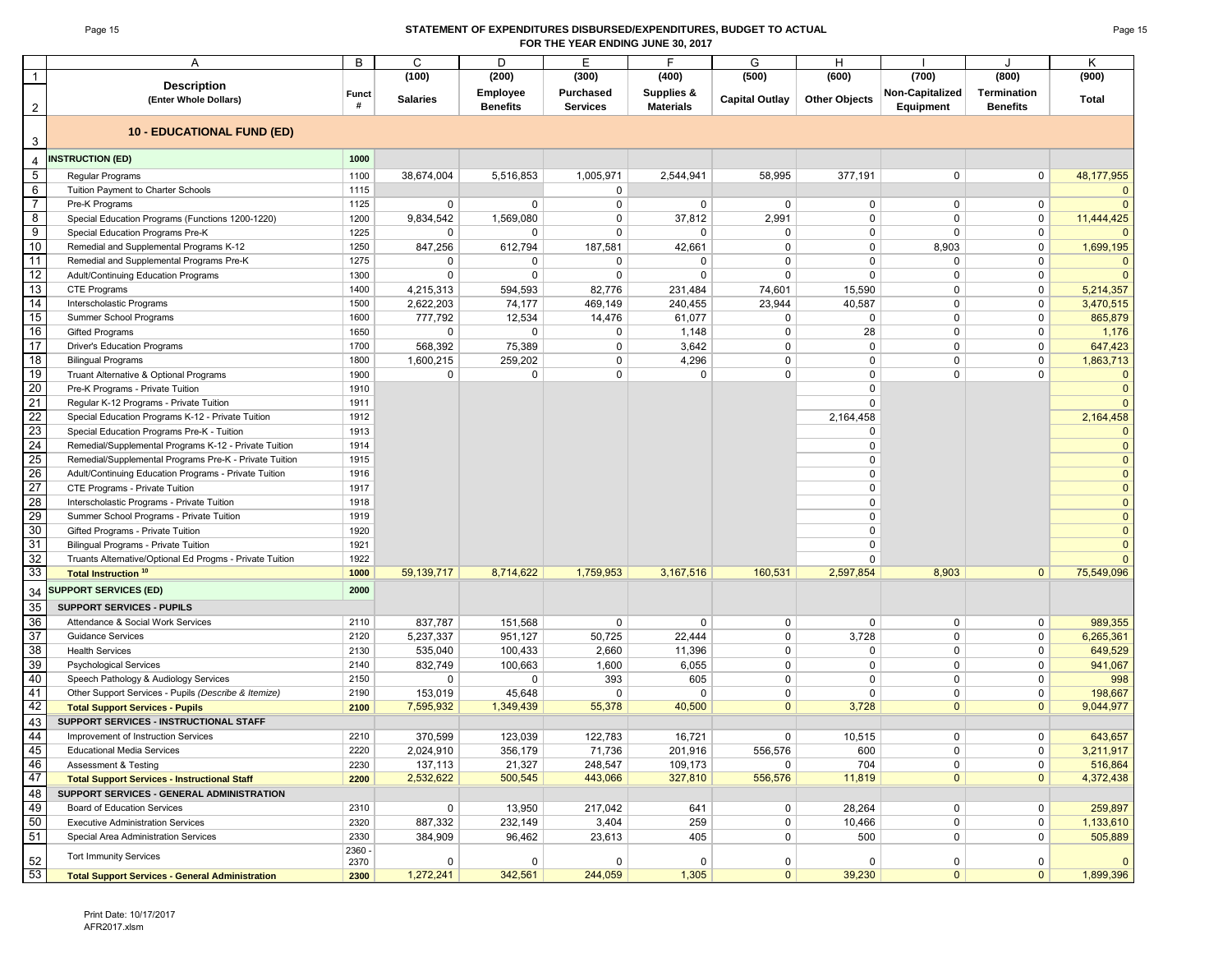#### Page 16 **STATEMENT OF EXPENDITURES DISBURSED/EXPENDITURES, BUDGET TO ACTUAL FOR THE YEAR ENDING JUNE 30, 2017**

|                | A                                                           | $\overline{B}$ | $\mathsf{C}$    | D               | E               | F                | G                     | H                    |                 | $\cdot$            | K              |
|----------------|-------------------------------------------------------------|----------------|-----------------|-----------------|-----------------|------------------|-----------------------|----------------------|-----------------|--------------------|----------------|
| $\overline{1}$ |                                                             |                | (100)           | (200)           | (300)           | (400)            | (500)                 | (600)                | (700)           | (800)              | (900)          |
|                | <b>Description</b><br>(Enter Whole Dollars)                 | Funct          | <b>Salaries</b> | Employee        | Purchased       | Supplies &       | <b>Capital Outlay</b> | <b>Other Objects</b> | Non-Capitalized | <b>Termination</b> | Total          |
| 2              |                                                             | #              |                 | <b>Benefits</b> | <b>Services</b> | <b>Materials</b> |                       |                      | Equipment       | <b>Benefits</b>    |                |
| 54             | SUPPORT SERVICES - SCHOOL ADMINISTRATION                    |                |                 |                 |                 |                  |                       |                      |                 |                    |                |
| 55             | Office of the Principal Services                            | 2410           | 2,594,508       | 609,580         | 98,810          | 20,743           | $\mathbf 0$           | 138,701              | $\mathbf 0$     | $\mathbf 0$        | 3,462,342      |
| 56             | Other Support Services - School Admin (Describe & Itemize)  | 2490           | 2,453,916       | 657,348         | $\mathbf 0$     | $\mathbf 0$      | 0                     | $\Omega$             | $\mathbf 0$     | $\mathbf 0$        | 3,111,264      |
| 57             | <b>Total Support Services - School Administration</b>       | 2400           | 5,048,424       | 1,266,928       | 98,810          | 20,743           | $\mathbf{0}$          | 138,701              | $\mathbf{0}$    | $\mathbf{0}$       | 6,573,606      |
| 58             | <b>SUPPORT SERVICES - BUSINESS</b>                          |                |                 |                 |                 |                  |                       |                      |                 |                    |                |
| 59             | Direction of Business Support Services                      | 2510           | 251,291         | 89,425          | 27,929          | 657              | $\mathbf 0$           | 625                  | $\mathbf 0$     | $\mathbf 0$        | 369,927        |
| 60             | <b>Fiscal Services</b>                                      | 2520           | 459,799         | 122,750         | 6,093           | 1,891            | 0                     | $\mathbf 0$          | 0               | $\mathbf 0$        | 590,533        |
| 61             | Operation & Maintenance of Plant Services                   | 2540           | $\mathbf 0$     | 0               | $\mathbf 0$     | $\Omega$         | $\Omega$              | $\Omega$             | $\Omega$        | $\mathbf 0$        | $\mathbf{0}$   |
| 62             | <b>Pupil Transportation Services</b>                        | 2550           | $\mathbf 0$     | $\mathbf 0$     | 3,771           | $\Omega$         | $\Omega$              | $\Omega$             | $\mathbf 0$     | $\mathbf 0$        | 3,771          |
| 63             | <b>Food Services</b>                                        | 2560           | $\Omega$        | 0               | 0               | 10,203           | $\Omega$              | $\Omega$             | $\Omega$        | $\mathbf 0$        | 10.203         |
| 64             | <b>Internal Services</b>                                    | 2570           | 214,972         | 79,655          | 34,131          | 748.489          | 0                     | $\Omega$             | $\mathbf 0$     | $\mathbf 0$        | 1,077,247      |
| 65             | <b>Total Support Services - Business</b>                    | 2500           | 926,062         | 291,830         | 71,924          | 761,240          | $\mathbf{0}$          | 625                  | $\mathbf{0}$    | $\mathbf{0}$       | 2,051,681      |
| 66             | <b>SUPPORT SERVICES - CENTRAL</b>                           |                |                 |                 |                 |                  |                       |                      |                 |                    |                |
| 67             | Direction of Central Support Services                       | 2610           | $\mathbf 0$     | 0               | $\mathbf 0$     | $\mathbf 0$      | $\mathbf 0$           | $\mathbf 0$          | $\mathbf 0$     | $\mathbf 0$        | $\mathbf 0$    |
| 68             | Planning, Research, Development, & Evaluation Services      | 2620           | $\mathbf 0$     | $\Omega$        | $\mathbf 0$     | $\Omega$         | $\Omega$              | $\Omega$             | 0               | $\mathbf 0$        | $\Omega$       |
| 69             | <b>Information Services</b>                                 | 2630           | 108,974         | 20,534          | 20,083          | 599              | 0                     | 781                  | $\mathbf 0$     | $\mathbf 0$        | 150,971        |
| 70             | <b>Staff Services</b>                                       | 2640           | 7,078           | 101             | 41,459          | 11,783           | 0                     | 187                  | $\mathbf 0$     | $\mathbf 0$        | 60,608         |
| 71             | Data Processing Services                                    | 2660           | 28,305          | 431             | $\mathbf 0$     | 0                | $\Omega$              | $\mathbf 0$          | 0               | $\mathbf 0$        | 28,736         |
| 72             | <b>Total Support Services - Central</b>                     | 2600           | 144,357         | 21,066          | 61,542          | 12,382           | $\mathbf{0}$          | 968                  | $\mathbf{0}$    | $\mathbf{0}$       | 240,315        |
| 73             | Other Support Services (Describe & Itemize)                 | 2900           | 0               | 0               | 1,305           | 759              | $\Omega$              | $\Omega$             | $\Omega$        | $\Omega$           | 2.064          |
| 74             | <b>Total Support Services</b>                               | 2000           | 17,519,638      | 3,772,369       | 976,084         | 1,164,739        | 556,576               | 195,071              | $\overline{0}$  | $\overline{0}$     | 24, 184, 477   |
| 75             | <b>COMMUNITY SERVICES (ED)</b>                              | 3000           | 64              | 0               | 390,780         | 5,528            | $\mathbf 0$           | 190                  | $\Omega$        | $\mathbf 0$        | 396,562        |
| 76             | PAYMENTS TO OTHER DISTRICTS & GOVT UNITS (ED)               | 4000           |                 |                 |                 |                  |                       |                      |                 |                    |                |
| 77             | PAYMENTS TO OTHER GOVT UNITS (IN-STATE)                     |                |                 |                 |                 |                  |                       |                      |                 |                    |                |
| 78             | Payments for Regular Programs                               | 4110           |                 |                 | $\mathbf 0$     |                  |                       | 110,685              |                 |                    | 110,685        |
| 79             | Payments for Special Education Programs                     | 4120           |                 |                 | $\Omega$        |                  |                       | $\Omega$             |                 |                    | $\Omega$       |
| 80             | Payments for Adult/Continuing Education Programs            | 4130           |                 |                 | $\Omega$        |                  |                       | $\Omega$             |                 |                    | $\mathbf{0}$   |
| 81             | Payments for CTE Programs                                   | 4140           |                 |                 | $\mathsf 0$     |                  |                       | $\mathbf 0$          |                 |                    | $\mathbf 0$    |
| 82             | Payments for Community College Programs                     | 4170           |                 |                 | $\mathsf 0$     |                  |                       | $\mathbf 0$          |                 |                    | $\mathbf{0}$   |
| 83             | Other Payments to In-State Govt. Units (Describe & Itemize) | 4190           |                 |                 | 0               |                  |                       | $\mathbf 0$          |                 |                    | $\mathbf{0}$   |
| 84             | <b>Total Payments to Other Govt Units (In-State)</b>        | 4100           |                 |                 | $\Omega$        |                  |                       | 110.685              |                 |                    | 110,685        |
| 85             | Payments for Regular Programs - Tuition                     | 4210           |                 |                 |                 |                  |                       | 950                  |                 |                    | 950            |
| 86             | Payments for Special Education Programs - Tuition           | 4220           |                 |                 |                 |                  |                       | 1,610,584            |                 |                    | 1,610,584      |
| 87             | Payments for Adult/Continuing Education Programs - Tuition  | 4230           |                 |                 |                 |                  |                       | $\Omega$             |                 |                    | $\mathbf{0}$   |
| -88            | Payments for CTE Programs - Tuition                         | 4240           |                 |                 |                 |                  |                       | $\Omega$             |                 |                    | $\overline{0}$ |
| -89            | Payments for Community College Programs - Tuition           | 4270           |                 |                 |                 |                  |                       | $\Omega$             |                 |                    | $\overline{0}$ |
| 90             | Payments for Other Programs - Tuition                       | 4280           |                 |                 |                 |                  |                       | $\Omega$             |                 |                    | $\overline{0}$ |
| 91             | Other Payments to In-State Govt Units                       | 4290           |                 |                 |                 |                  |                       | $\Omega$             |                 |                    | $\overline{0}$ |
| 92             | Total Payments to Other Govt Units - Tuition (In State)     | 4200           |                 |                 |                 |                  |                       | 1,611,534            |                 |                    | 1,611,534      |
| 93             | Payments for Regular Programs - Transfers                   | 4310           |                 |                 |                 |                  |                       | $\Omega$             |                 |                    | $\mathbf 0$    |
| 94             | Payments for Special Education Programs - Transfers         | 4320           |                 |                 |                 |                  |                       | $\Omega$             |                 |                    | $\overline{0}$ |
| 95             | Payments for Adult/Continuing Ed Programs-Transfers         | 4330           |                 |                 |                 |                  |                       | $\mathbf 0$          |                 |                    | $\mathbf{0}$   |
|                |                                                             |                |                 |                 |                 |                  |                       |                      |                 |                    |                |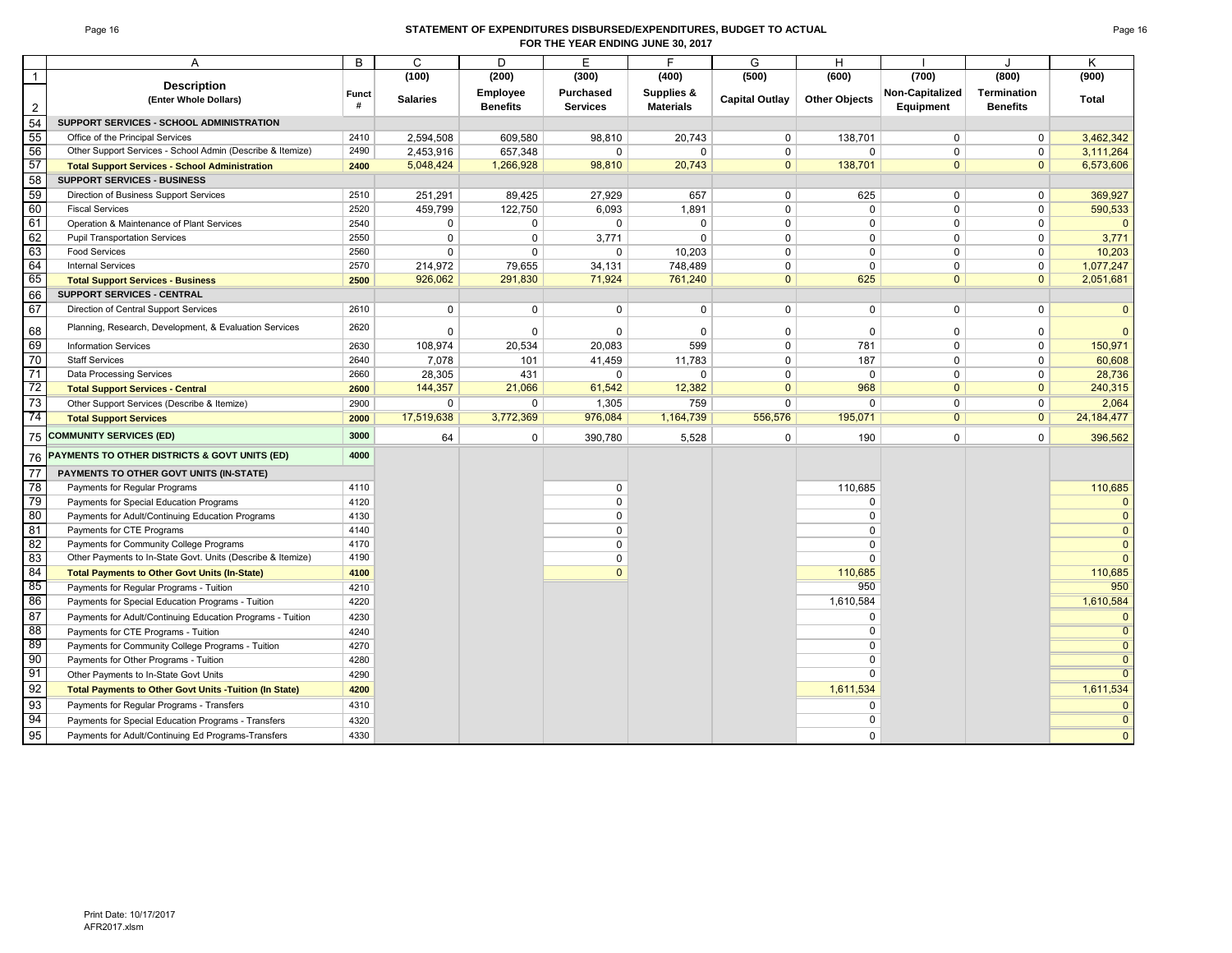#### Page 17 **STATEMENT OF EXPENDITURES DISBURSED/EXPENDITURES, BUDGET TO ACTUAL FOR THE YEAR ENDING JUNE 30, 2017**

|                 | Α                                                                                  | B            | C               | D               | Е                | F                | G                     | H                    |                 | J               | Κ                            |
|-----------------|------------------------------------------------------------------------------------|--------------|-----------------|-----------------|------------------|------------------|-----------------------|----------------------|-----------------|-----------------|------------------------------|
| $\mathbf{1}$    |                                                                                    |              | (100)           | (200)           | (300)            | (400)            | (500)                 | (600)                | (700)           | (800)           | (900)                        |
|                 | <b>Description</b>                                                                 | <b>Funct</b> |                 | Employee        | <b>Purchased</b> | Supplies &       |                       |                      | Non-Capitalized | Termination     |                              |
| $\overline{2}$  | (Enter Whole Dollars)                                                              | #            | <b>Salaries</b> | <b>Benefits</b> | <b>Services</b>  | <b>Materials</b> | <b>Capital Outlay</b> | <b>Other Objects</b> | Equipment       | <b>Benefits</b> | Total                        |
| 96              | Payments for CTE Programs - Transfers                                              | 4340         |                 |                 |                  |                  |                       | 0                    |                 |                 | $\mathbf{0}$                 |
| 97              | Payments for Community College Program - Transfers                                 | 4370         |                 |                 |                  |                  |                       | $\mathbf 0$          |                 |                 | $\overline{0}$               |
| 98              | Payments for Other Programs - Transfers                                            | 4380         |                 |                 |                  |                  |                       | 0                    |                 |                 | $\mathbf{0}$                 |
| 99              | Other Payments to In-State Govt Units - Transfers                                  | 4390         |                 |                 | 0                |                  |                       | $\mathbf 0$          |                 |                 | $\mathbf{0}$                 |
| 100             | Total Payments to Other Govt Units -Transfers (In-State)                           | 4300         |                 |                 | $\mathbf{0}$     |                  |                       | $\mathbf{0}$         |                 |                 | $\mathbf{0}$                 |
| 101             | Payments to Other Govt Units (Out-of-State)                                        | 4400         |                 |                 | $\overline{0}$   |                  |                       | $\overline{0}$       |                 |                 | $\overline{0}$               |
| 102             | <b>Total Payments to Other Govt Units</b>                                          | 4000         |                 |                 | $\overline{0}$   |                  |                       | 1,722,219            |                 |                 | 1,722,219                    |
|                 | <b>DEBT SERVICES (ED)</b>                                                          | 5000         |                 |                 |                  |                  |                       |                      |                 |                 |                              |
| 103             |                                                                                    |              |                 |                 |                  |                  |                       |                      |                 |                 |                              |
| 104             | DEBT SERVICES - INTEREST ON SHORT-TERM DEBT                                        |              |                 |                 |                  |                  |                       |                      |                 |                 |                              |
| 105<br>106      | <b>Tax Anticipation Warrants</b>                                                   | 5110         |                 |                 |                  |                  |                       | 0<br>$\mathbf 0$     |                 |                 | $\mathbf{0}$                 |
| 107             | <b>Tax Anticipation Notes</b>                                                      | 5120<br>5130 |                 |                 |                  |                  |                       | $\mathbf 0$          |                 |                 | $\mathbf 0$<br>$\mathbf{0}$  |
| 108             | Corporate Personal Prop. Repl. Tax Anticipation Notes                              | 5140         |                 |                 |                  |                  |                       | $\mathbf 0$          |                 |                 |                              |
| 109             | State Aid Anticipation Certificates<br>Other Interest on Short-Term Debt           | 5150         |                 |                 |                  |                  |                       | $\mathbf 0$          |                 |                 | $\mathbf{0}$<br>$\mathbf{0}$ |
| 110             | <b>Total Interest on Short-Term Debt</b>                                           | 5100         |                 |                 |                  |                  |                       | $\mathbf{0}$         |                 |                 | $\mathbf 0$                  |
| 111             | Debt Services - Interest on Long-Term Debt                                         | 5200         |                 |                 |                  |                  |                       | $\overline{0}$       |                 |                 | $\overline{\mathbf{0}}$      |
| 112             | <b>Total Debt Services</b>                                                         | 5000         |                 |                 |                  |                  |                       | $\mathbf{0}$         |                 |                 | $\mathbf{0}$                 |
|                 |                                                                                    |              |                 |                 |                  |                  |                       |                      |                 |                 |                              |
| 113             | PROVISIONS FOR CONTINGENCIES (ED)                                                  | 6000         |                 |                 |                  |                  |                       |                      |                 |                 |                              |
| 114             | <b>Total Direct Disbursements/Expenditures</b>                                     |              | 76,659,419      | 12,486,991      | 3,126,817        | 4,337,783        | 717,107               | 4,515,334            | 8,903           | $\mathbf{0}$    | 101,852,354                  |
| 115             | Excess (Deficiency) of Receipts/Revenues Over<br><b>Disbursements/Expenditures</b> |              |                 |                 |                  |                  |                       |                      |                 |                 | 6,735,058                    |
| 110             |                                                                                    |              |                 |                 |                  |                  |                       |                      |                 |                 |                              |
|                 |                                                                                    |              |                 |                 |                  |                  |                       |                      |                 |                 |                              |
| 117             | 20 - OPERATIONS & MAINTENANCE FUND (O&M)                                           |              |                 |                 |                  |                  |                       |                      |                 |                 |                              |
|                 |                                                                                    |              |                 |                 |                  |                  |                       |                      |                 |                 |                              |
| 118             | <b>SUPPORT SERVICES (O&amp;M)</b>                                                  | 2000         |                 |                 |                  |                  |                       |                      |                 |                 |                              |
| 119             | <b>SUPPORT SERVICES - PUPILS</b>                                                   |              |                 |                 |                  |                  |                       |                      |                 |                 |                              |
| 120             | Other Support Services - Pupils (Describe & Itemize)                               | 2190         | $\mathbf 0$     | $\mathbf 0$     | 0                | 0                | $\mathbf 0$           | 0                    | 0               | 0               | $\mathbf{0}$                 |
| 121             | <b>SUPPORT SERVICES - BUSINESS</b>                                                 |              |                 |                 |                  |                  |                       |                      |                 |                 |                              |
| 122             | Direction of Business Support Services                                             | 2510         | 0               | 0               | 0                | 0                | $\mathbf 0$           | $\mathbf 0$          | 0               | 0               | $\mathbf{0}$                 |
| 123             | Facilities Acquisition & Construction Services                                     | 2530         | 0               | $\mathbf 0$     | 0                | 0                | $\mathbf 0$           | $\mathbf 0$          | $\mathbf 0$     | $\mathbf 0$     | $\mathbf{0}$                 |
| 124             | Operation & Maintenance of Plant Services                                          | 2540         | 6,471,094       | 1,580,530       | 3,347,219        | 2,692,540        | 3,172,905             | 3,140                | 0               | 0               | 17,267,428                   |
| 125             | <b>Pupil Transportation Services</b>                                               | 2550         | $\mathbf 0$     | 0               | 0                | 0                | 0                     | $\mathbf 0$          | 0               | 0               | $\mathbf{0}$                 |
| 126             | <b>Food Services</b>                                                               | 2560         |                 |                 |                  |                  | $\mathbf 0$           |                      | $\mathbf 0$     |                 | $\mathbf{0}$                 |
| 127             | <b>Total Support Services - Business</b>                                           | 2500         | 6,471,094       | 1,580,530       | 3,347,219        | 2,692,540        | 3,172,905             | 3,140                | $\mathbf{0}$    | $\mathbf{0}$    | 17,267,428                   |
| 128             | Other Support Services (Describe & Itemize)                                        | 2900         | 0               | $\mathbf 0$     | 0                | $\mathbf 0$      | $\mathbf 0$           | $\mathbf 0$          | $\mathbf 0$     | 0               | $\mathbf{0}$                 |
| 129             | <b>Total Support Services</b>                                                      | 2000         | 6,471,094       | 1,580,530       | 3,347,219        | 2,692,540        | 3,172,905             | 3,140                | $\mathbf{0}$    | $\mathbf{0}$    | 17,267,428                   |
|                 | 130 COMMUNITY SERVICES (O&M)                                                       | 3000         | $\Omega$        | $\mathbf 0$     | $\Omega$         | 0                | $\mathbf 0$           | $\mathbf 0$          | $\mathbf 0$     | $\mathbf 0$     | $\overline{0}$               |
|                 | PAYMENTS TO OTHER DIST & GOVT UNITS (O&M)                                          | 4000         |                 |                 |                  |                  |                       |                      |                 |                 |                              |
| 131             |                                                                                    |              |                 |                 |                  |                  |                       |                      |                 |                 |                              |
| 132             | PAYMENTS TO OTHER GOVT UNITS (IN-STATE)                                            |              |                 |                 |                  |                  |                       |                      |                 |                 |                              |
| 133             | Payments for Special Education Programs                                            | 4120         |                 |                 | 0                |                  |                       | 0                    |                 |                 | $\mathbf{0}$                 |
| 134             | Payments for CTE Programs                                                          | 4140         |                 |                 | $\mathbf 0$      |                  |                       | $\mathbf 0$          |                 |                 | $\mathbf{0}$                 |
| 135             | Other Payments to In-State Govt. Units<br>(Describe & Itemize)                     | 4190         |                 |                 | $\mathsf 0$      |                  |                       | $\pmb{0}$            |                 |                 | $\mathbf 0$                  |
| 136             | <b>Total Payments to Other Govt. Units (In-State)</b>                              | 4100         |                 |                 | $\mathbf 0$      |                  |                       | $\mathbf{0}$         |                 |                 | $\mathbf{0}$                 |
| 137             | Payments to Other Govt. Units (Out of State)                                       | 4400         |                 |                 |                  |                  |                       | $\overline{0}$       |                 |                 | $\overline{0}$               |
| 138             | <b>Total Payments to Other Govt Units</b>                                          | 4000         |                 |                 | $\mathbf 0$      |                  |                       | $\overline{0}$       |                 |                 | $\overline{0}$               |
|                 | <b>DEBT SERVICES (O&amp;M)</b>                                                     | 5000         |                 |                 |                  |                  |                       |                      |                 |                 |                              |
| 139             |                                                                                    |              |                 |                 |                  |                  |                       |                      |                 |                 |                              |
| 140             | DEBT SERVICES - INTEREST ON SHORT-TERM DEBT                                        |              |                 |                 |                  |                  |                       |                      |                 |                 |                              |
| $\frac{141}{1}$ | <b>Tax Anticipation Warrants</b>                                                   | 5110         |                 |                 |                  |                  |                       | 0                    |                 |                 | $\mathbf{0}$                 |
| 142             | <b>Tax Anticipation Notes</b>                                                      | 5120         |                 |                 |                  |                  |                       | 0                    |                 |                 | $\overline{0}$               |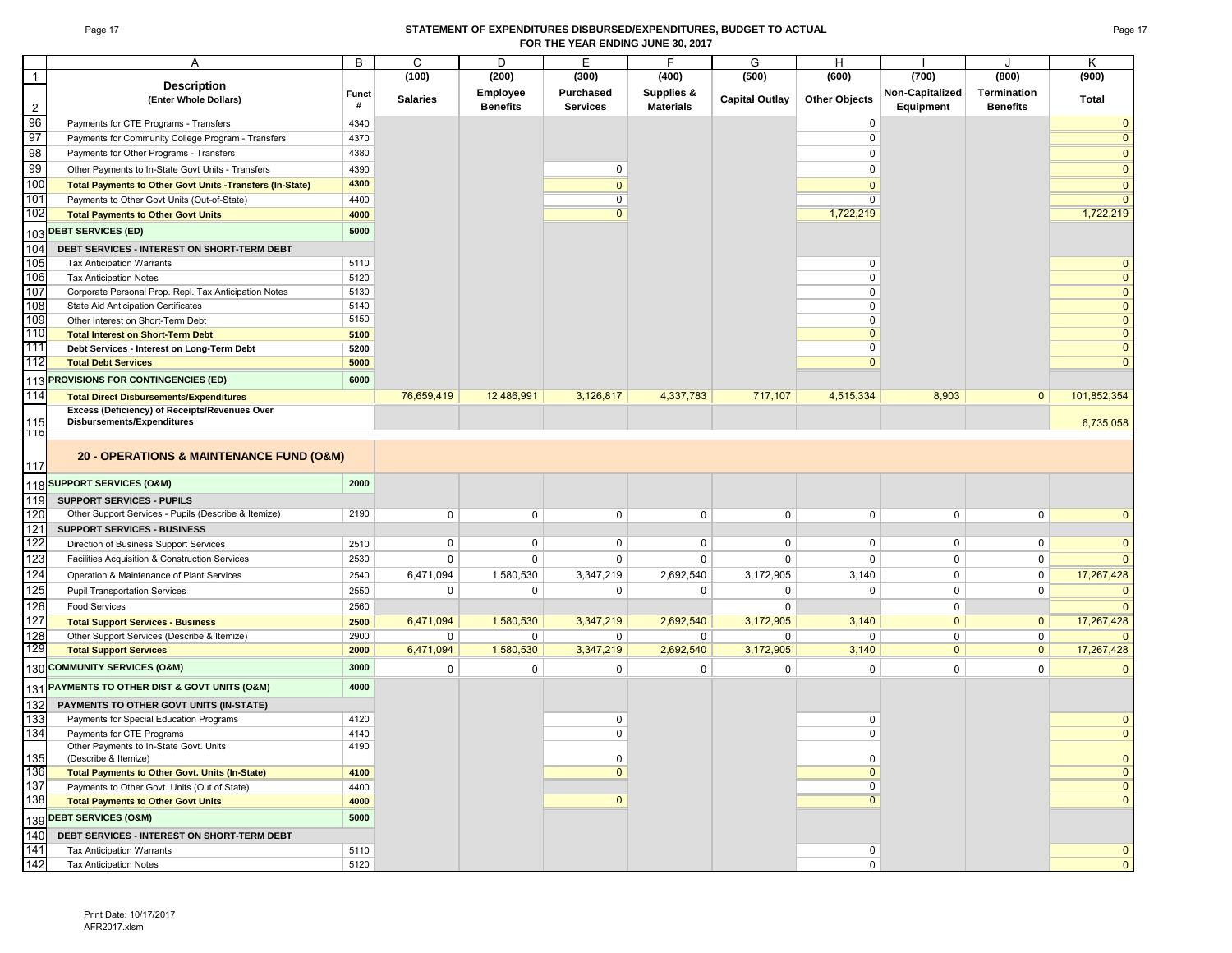#### Page 18 **STATEMENT OF EXPENDITURES DISBURSED/EXPENDITURES, BUDGET TO ACTUAL FOR THE YEAR ENDING JUNE 30, 2017**

|                | Α                                                            | B            | C               | D               | Е                | F                | G                     | H                    |                 | J                  | Κ              |
|----------------|--------------------------------------------------------------|--------------|-----------------|-----------------|------------------|------------------|-----------------------|----------------------|-----------------|--------------------|----------------|
| $\overline{1}$ | <b>Description</b>                                           |              | (100)           | (200)           | (300)            | (400)            | (500)                 | (600)                | (700)           | (800)              | (900)          |
|                | (Enter Whole Dollars)                                        | <b>Funct</b> | <b>Salaries</b> | <b>Employee</b> | <b>Purchased</b> | Supplies &       | <b>Capital Outlay</b> | <b>Other Objects</b> | Non-Capitalized | <b>Termination</b> | Total          |
| $\overline{2}$ |                                                              | #            |                 | <b>Benefits</b> | <b>Services</b>  | <b>Materials</b> |                       |                      | Equipment       | <b>Benefits</b>    |                |
| 143            | Corporate Personal Prop. Repl. Tax Anticipation Notes        | 5130         |                 |                 |                  |                  |                       | 0                    |                 |                    | $\Omega$       |
| 144            | State Aid Anticipation Certificates                          | 5140         |                 |                 |                  |                  |                       | 0                    |                 |                    | $\overline{0}$ |
| 145            | Other Interest on Short-Term Debt (Describe & Itemize)       | 5150         |                 |                 |                  |                  |                       | 0                    |                 |                    | $\overline{0}$ |
| 146            | <b>Total Debt Service - Interest on Short-Term Debt</b>      | 5100         |                 |                 |                  |                  |                       | $\mathbf 0$          |                 |                    | $\overline{0}$ |
| 147            | DEBT SERVICE - INTERST ON LONG-TERM DEBT                     | 5200         |                 |                 |                  |                  |                       | 0                    |                 |                    | $\mathbf 0$    |
| 148            | <b>Total Debt Services</b>                                   | 5000         |                 |                 |                  |                  |                       | $\mathbf{0}$         |                 |                    | $\mathbf 0$    |
| 149            | <b>PROVISIONS FOR CONTINGENCIES (O&amp;M)</b>                | 6000         |                 |                 |                  |                  |                       |                      |                 |                    |                |
| 150            | <b>Total Direct Disbursements/Expenditures</b>               |              | 6,471,094       | 1,580,530       | 3,347,219        | 2,692,540        | 3,172,905             | 3,140                | $\mathbf{0}$    | $\mathbf{0}$       | 17,267,428     |
| 151            | Excess (Deficiency) of Receipts/Revenues/Over Disbursements/ |              |                 |                 |                  |                  |                       |                      |                 |                    | 416,086        |
| 15Z            |                                                              |              |                 |                 |                  |                  |                       |                      |                 |                    |                |
| 153            | 30 - DEBT SERVICES (DS)                                      |              |                 |                 |                  |                  |                       |                      |                 |                    |                |
| 154            | PAYMENTS TO OTHER DIST & GOVT UNITS (DS)                     | 4000         |                 |                 |                  |                  |                       | $\mathbf 0$          |                 |                    | $\Omega$       |
| 155            | <b>DEBT SERVICES (DS)</b>                                    | 5000         |                 |                 |                  |                  |                       |                      |                 |                    |                |
| 156            | DEBT SERVICES - INTEREST ON SHORT-TERM DEBT                  |              |                 |                 |                  |                  |                       |                      |                 |                    |                |
| 157            | <b>Tax Anticipation Warrants</b>                             | 5110         |                 |                 |                  |                  |                       | $\mathbf 0$          |                 |                    | $\mathbf 0$    |
| 158            | <b>Tax Anticipation Notes</b>                                | 5120         |                 |                 |                  |                  |                       | $\mathbf 0$          |                 |                    | $\overline{0}$ |
| 159            | Corporate Personal Prop. Repl. Tax Anticipation Notes        | 5130         |                 |                 |                  |                  |                       | $\mathbf 0$          |                 |                    | $\overline{0}$ |
| 160            | State Aid Anticipation Certificates                          | 5140         |                 |                 |                  |                  |                       | $\mathbf 0$          |                 |                    | $\overline{0}$ |
| 161            | Other Interest on Short-Term Debt (Describe & Itemize)       | 5150         |                 |                 |                  |                  |                       | $\mathbf 0$          |                 |                    | $\mathbf 0$    |
| 162            | <b>Total Debt Services - Interest On Short-Term Debt</b>     | 5100         |                 |                 |                  |                  |                       | $\Omega$             |                 |                    | $\Omega$       |
| 163            | DEBT SERVICES - INTEREST ON LONG-TERM DEBT                   | 5200         |                 |                 |                  |                  |                       | 327,902              |                 |                    | 327,902        |
|                | DEBT SERVICES - PAYMENTS OF PRINCIPAL ON LONG-TERM           | 5300         |                 |                 |                  |                  |                       |                      |                 |                    |                |
| 164            | DEBT (Lease/Purchase Principal Retired) <sup>11</sup>        |              |                 |                 |                  |                  |                       | 1,290,000            |                 |                    | 1,290,000      |
| 165            | DEBT SERVICES - OTHER (Describe & Itemize)                   | 5400         |                 |                 | 233,307          |                  |                       | 0                    |                 |                    | 233,307        |
| 166            | <b>Total Debt Services</b>                                   | 5000         |                 |                 | 233,307          |                  |                       | 1,617,902            |                 |                    | 1,851,209      |
| 167            | PROVISION FOR CONTINGENCIES (DS)                             | 6000         |                 |                 |                  |                  |                       |                      |                 |                    |                |
| 168            | <b>Total Disbursements/ Expenditures</b>                     |              |                 |                 | 233,307          |                  |                       | 1,617,902            |                 |                    | 1,851,209      |
|                | Excess (Deficiency) of Receipts/Revenues Over                |              |                 |                 |                  |                  |                       |                      |                 |                    |                |
| 169            | Disbursements/Expenditures                                   |              |                 |                 |                  |                  |                       |                      |                 |                    | (146, 297)     |
| 170            |                                                              |              |                 |                 |                  |                  |                       |                      |                 |                    |                |
| 171            | <b>40 - TRANSPORTATION FUND (TR)</b>                         |              |                 |                 |                  |                  |                       |                      |                 |                    |                |
| 172            | <b>SUPPORT SERVICES (TR)</b>                                 |              |                 |                 |                  |                  |                       |                      |                 |                    |                |
| 173            | <b>SUPPORT SERVICES - PUPILS</b>                             |              |                 |                 |                  |                  |                       |                      |                 |                    |                |
| 174            | Other Support Services - Pupils (Describe & Itemize)         | 2190         | $\mathbf 0$     | $\mathbf 0$     | 0                | 0                | $\mathbf 0$           | 0                    | 0               | $\mathbf 0$        | $\Omega$       |
| 175            | <b>SUPPORT SERVICES - BUSINESS</b>                           |              |                 |                 |                  |                  |                       |                      |                 |                    |                |
| 176            | <b>Pupil Transportation Services</b>                         | 2550         | $\mathbf 0$     | $\mathbf 0$     | 2,302,756        | 20,550           | 0                     | 0                    | 0               | $\mathbf 0$        | 2,323,306      |
| 177            | Other Support Services (Describe & Itemize)                  | 2900         | $\mathbf 0$     | $\mathbf 0$     | 0                | 0                | $\mathbf 0$           | 0                    | 0               | $\mathbf 0$        | $\Omega$       |
| 178            | <b>Total Support Services</b>                                | 2000         | $\overline{0}$  | $\overline{0}$  | 2,302,756        | 20,550           | $\overline{0}$        | $\overline{0}$       | $\overline{0}$  | $\overline{0}$     | 2,323,306      |
| 179            | <b>COMMUNITY SERVICES (TR)</b>                               | 3000         | $\mathbf 0$     | 0               | 0                | $\mathbf 0$      | $\mathsf 0$           | 0                    | 0               | $\mathbf 0$        | $\mathbf 0$    |
|                | 180 PAYMENTS TO OTHER DIST & GOVT UNITS (TR)                 | 4000         |                 |                 |                  |                  |                       |                      |                 |                    |                |
| 181            | PAYMENTS TO OTHER GOVT UNITS (IN-STATE)                      |              |                 |                 |                  |                  |                       |                      |                 |                    |                |
| 182            | Payments for Regular Programs                                | 4110         |                 |                 | 0                |                  |                       | 0                    |                 |                    | $\mathbf 0$    |
| 183            | Payments for Special Education Programs                      | 4120         |                 |                 | 0                |                  |                       | $\pmb{0}$            |                 |                    | $\mathbf{0}$   |
| 184            | Payments for Adult/Continuing Education Programs             | 4130         |                 |                 | 0                |                  |                       | $\pmb{0}$            |                 |                    | $\mathbf 0$    |
| 185            | Payments for CTE Programs                                    | 4140         |                 |                 | 0                |                  |                       | 0                    |                 |                    | $\pmb{0}$      |
| 186            | Payments for Community College Programs                      | 4170         |                 |                 | 0                |                  |                       | $\mathsf{O}$         |                 |                    | $\mathbf 0$    |
|                | Other Payments to In-State Govt. Units                       | 4190         |                 |                 |                  |                  |                       |                      |                 |                    |                |
| 187            | (Describe & Itemize)                                         |              |                 |                 | 0                |                  |                       | 0                    |                 |                    | $\mathbf 0$    |
| 188            | <b>Total Payments to Other Govt. Units (In-State)</b>        | 4100         |                 |                 | $\overline{0}$   |                  |                       | $\mathbf{0}$         |                 |                    | $\pmb{0}$      |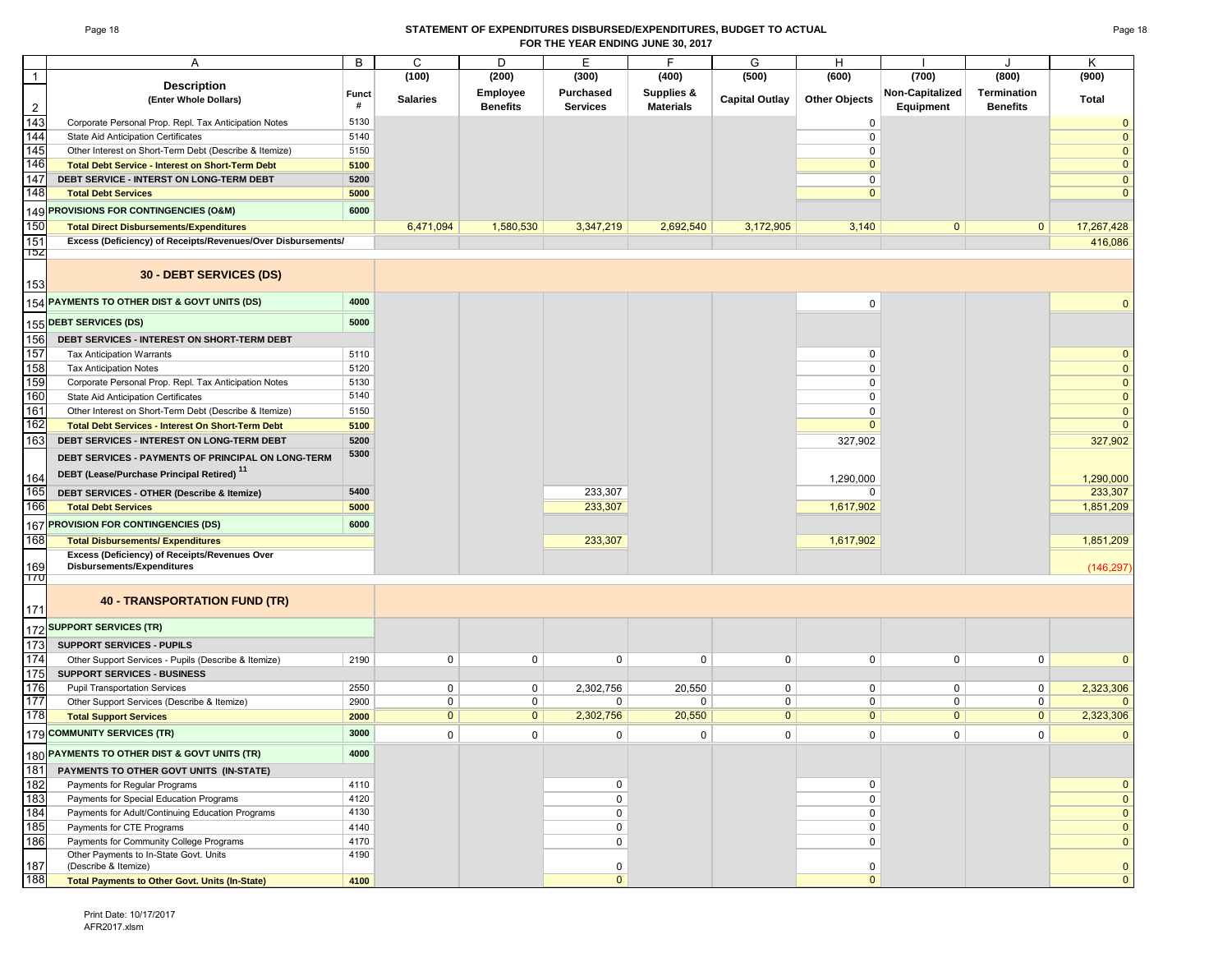#### Page 19 **STATEMENT OF EXPENDITURES DISBURSED/EXPENDITURES, BUDGET TO ACTUAL FOR THE YEAR ENDING JUNE 30, 2017**

|                                 | Α                                                        | B     | C               | D               | Ε               | F                | G                     | H                    |                 |                    | Κ              |
|---------------------------------|----------------------------------------------------------|-------|-----------------|-----------------|-----------------|------------------|-----------------------|----------------------|-----------------|--------------------|----------------|
| $\overline{1}$                  | <b>Description</b>                                       |       | (100)           | (200)           | (300)           | (400)            | (500)                 | (600)                | (700)           | (800)              | (900)          |
|                                 | (Enter Whole Dollars)                                    | Funct | <b>Salaries</b> | <b>Employee</b> | Purchased       | Supplies &       | <b>Capital Outlay</b> | <b>Other Objects</b> | Non-Capitalized | <b>Termination</b> | <b>Total</b>   |
| $\overline{2}$                  |                                                          | #     |                 | <b>Benefits</b> | <b>Services</b> | <b>Materials</b> |                       |                      | Equipment       | <b>Benefits</b>    |                |
| 189                             | PAYMENTS TO OTHER GOVT UNITS (OUT-OF-STATE)              | 4400  |                 |                 | 0               |                  |                       | 0                    |                 |                    | $\overline{0}$ |
| 190                             | <b>Total Payments to Other Govt Units</b>                | 4000  |                 |                 | $\mathbf{0}$    |                  |                       | $\overline{0}$       |                 |                    | $\mathbf{0}$   |
|                                 | <b>DEBT SERVICES (TR)</b>                                | 5000  |                 |                 |                 |                  |                       |                      |                 |                    |                |
| 191                             |                                                          |       |                 |                 |                 |                  |                       |                      |                 |                    |                |
| 192                             | DEBT SERVICE - INTEREST ON SHORT-TERM DEBT               |       |                 |                 |                 |                  |                       |                      |                 |                    |                |
| 193                             | <b>Tax Anticipation Warrants</b>                         | 5110  |                 |                 |                 |                  |                       | 0                    |                 |                    | $\overline{0}$ |
| 194                             | <b>Tax Anticipation Notes</b>                            | 5120  |                 |                 |                 |                  |                       | 0                    |                 |                    | $\mathbf 0$    |
| 195                             | Corporate Personal Prop. Repl. Tax Anticipation Notes    | 5130  |                 |                 |                 |                  |                       | $\mathbf 0$          |                 |                    | $\mathbf{0}$   |
| 196                             | State Aid Anticipation Certificates                      | 5140  |                 |                 |                 |                  |                       | $\mathbf 0$          |                 |                    | $\mathbf{0}$   |
| 197                             | Other Interest on Short-Term Debt (Describe & Itemize)   | 5150  |                 |                 |                 |                  |                       | $\mathbf 0$          |                 |                    | $\overline{0}$ |
| 198                             | <b>Total Debt Services - Interest On Short-Term Debt</b> | 5100  |                 |                 |                 |                  |                       | $\mathbf{0}$         |                 |                    | $\mathbf{0}$   |
| 199                             | DEBT SERVICES - INTEREST ON LONG-TERM DEBT               | 5200  |                 |                 |                 |                  |                       | 0                    |                 |                    | $\mathbf{0}$   |
|                                 | DEBT SERVICE - PAYMENTS OF PRINCIPAL ON LONG-TERM        | 5300  |                 |                 |                 |                  |                       |                      |                 |                    |                |
| 200                             | DEBT (Lease/Purchase Principal Retired) <sup>11</sup>    |       |                 |                 |                 |                  |                       | 0                    |                 |                    | $\mathbf 0$    |
|                                 | DEBT SERVICES - OTHER (Describe & Itemize)               | 5400  |                 |                 |                 |                  |                       | $\mathbf 0$          |                 |                    | $\mathbf 0$    |
| $\frac{201}{202}$               |                                                          |       |                 |                 |                 |                  |                       | $\mathbf{0}$         |                 |                    | $\mathbf{0}$   |
|                                 | <b>Total Debt Services</b>                               | 5000  |                 |                 |                 |                  |                       |                      |                 |                    |                |
| 203                             | <b>PROVISION FOR CONTINGENCIES (TR)</b>                  | 6000  |                 |                 |                 |                  |                       |                      |                 |                    |                |
| 204                             | <b>Total Disbursements/ Expenditures</b>                 |       | $\mathbf{0}$    | $\mathbf{0}$    | 2,302,756       | 20,550           | $\mathbf{0}$          | $\mathbf{0}$         | $\mathbf{0}$    | $\mathbf{0}$       | 2,323,306      |
|                                 | Excess (Deficiency) of Receipts/Revenues Over            |       |                 |                 |                 |                  |                       |                      |                 |                    |                |
| 205                             | Disbursements/Expenditures                               |       |                 |                 |                 |                  |                       |                      |                 |                    | (563, 975)     |
| 206                             |                                                          |       |                 |                 |                 |                  |                       |                      |                 |                    |                |
|                                 | 50 - MUNICIPAL RETIREMENT/SOCIAL SECURITY FUND           |       |                 |                 |                 |                  |                       |                      |                 |                    |                |
| 207                             | (MR/SS)                                                  |       |                 |                 |                 |                  |                       |                      |                 |                    |                |
| 208                             | <b>INSTRUCTION (MR/SS)</b>                               | 1000  |                 |                 |                 |                  |                       |                      |                 |                    |                |
| 209                             | Regular Programs                                         | 1100  |                 | 801,280         |                 |                  |                       |                      |                 |                    | 801,280        |
|                                 |                                                          | 1125  |                 |                 |                 |                  |                       |                      |                 |                    | $\mathbf{0}$   |
| 210                             | Pre-K Programs                                           |       |                 | 0               |                 |                  |                       |                      |                 |                    |                |
| $\frac{211}{212}$               | Special Education Programs (Functions 1200-1220)         | 1200  |                 | 407,379         |                 |                  |                       |                      |                 |                    | 407,379        |
|                                 | Special Education Programs - Pre-K                       | 1225  |                 | 0               |                 |                  |                       |                      |                 |                    | $\Omega$       |
| 213                             | Remedial and Supplemental Programs - K-12                | 1250  |                 | 103,087         |                 |                  |                       |                      |                 |                    | 103,087        |
| 214                             | Remedial and Supplemental Programs - Pre-K               | 1275  |                 | 0               |                 |                  |                       |                      |                 |                    | $\mathbf{0}$   |
| 215                             | Adult/Continuing Education Programs                      | 1300  |                 | $\mathbf 0$     |                 |                  |                       |                      |                 |                    | $\mathbf{0}$   |
| 216                             | <b>CTE Programs</b>                                      | 1400  |                 | 82,996          |                 |                  |                       |                      |                 |                    | 82,996         |
| 217                             | Interscholastic Programs                                 | 1500  |                 | 155,789         |                 |                  |                       |                      |                 |                    | 155,789        |
| 218                             | Summer School Programs                                   | 1600  |                 | 33,848          |                 |                  |                       |                      |                 |                    | 33,848         |
| 219                             | <b>Gifted Programs</b>                                   | 1650  |                 | $\mathbf 0$     |                 |                  |                       |                      |                 |                    | $\mathbf{0}$   |
| 220                             | <b>Driver's Education Programs</b>                       | 1700  |                 | 8,021           |                 |                  |                       |                      |                 |                    | 8,021          |
| 221                             | <b>Bilingual Programs</b>                                | 1800  |                 | 38,805          |                 |                  |                       |                      |                 |                    | 38,805         |
| 222<br>223                      | Truants' Alternative & Optional Programs                 | 1900  |                 | $\mathbf 0$     |                 |                  |                       |                      |                 |                    | $\mathbf{0}$   |
|                                 | <b>Total Instruction</b>                                 | 1000  |                 | 1,631,205       |                 |                  |                       |                      |                 |                    | 1,631,205      |
| 224                             | <b>SUPPORT SERVICES (MR/SS)</b>                          | 2000  |                 |                 |                 |                  |                       |                      |                 |                    |                |
| 225                             | <b>SUPPORT SERVICES - PUPILS</b>                         |       |                 |                 |                 |                  |                       |                      |                 |                    |                |
|                                 | Attendance & Social Work Services                        | 2110  |                 | 34,979          |                 |                  |                       |                      |                 |                    | 34,979         |
|                                 | <b>Guidance Services</b>                                 | 2120  |                 | 152,121         |                 |                  |                       |                      |                 |                    | 152,121        |
|                                 | <b>Health Services</b>                                   | 2130  |                 | 42,598          |                 |                  |                       |                      |                 |                    | 42,598         |
| 226<br>227<br>228<br>229        | <b>Psychological Services</b>                            | 2140  |                 | 14,520          |                 |                  |                       |                      |                 |                    | 14,520         |
| 230                             | Speech Pathology & Audiology Services                    | 2150  |                 | $\mathbf 0$     |                 |                  |                       |                      |                 |                    | $\mathbf{0}$   |
|                                 | Other Support Services - Pupils (Describe & Itemize)     | 2190  |                 | 22,870          |                 |                  |                       |                      |                 |                    | 22,870         |
| 231<br>232                      | <b>Total Support Services - Pupils</b>                   | 2100  |                 | 267,088         |                 |                  |                       |                      |                 |                    | 267,088        |
|                                 | SUPPORT SERVICES - INSTRUCTIONAL STAFF                   |       |                 |                 |                 |                  |                       |                      |                 |                    |                |
| 233<br>234<br>235<br>236<br>237 | Improvement of Instruction Services                      | 2210  |                 | 2,687           |                 |                  |                       |                      |                 |                    | 2,687          |
|                                 | <b>Educational Media Services</b>                        | 2220  |                 | 263,641         |                 |                  |                       |                      |                 |                    | 263,641        |
|                                 | <b>Assessment &amp; Testing</b>                          | 2230  |                 | 28,087          |                 |                  |                       |                      |                 |                    | 28,087         |
|                                 |                                                          | 2200  |                 | 294,415         |                 |                  |                       |                      |                 |                    | 294,415        |
|                                 | <b>Total Support Services - Instructional Staff</b>      |       |                 |                 |                 |                  |                       |                      |                 |                    |                |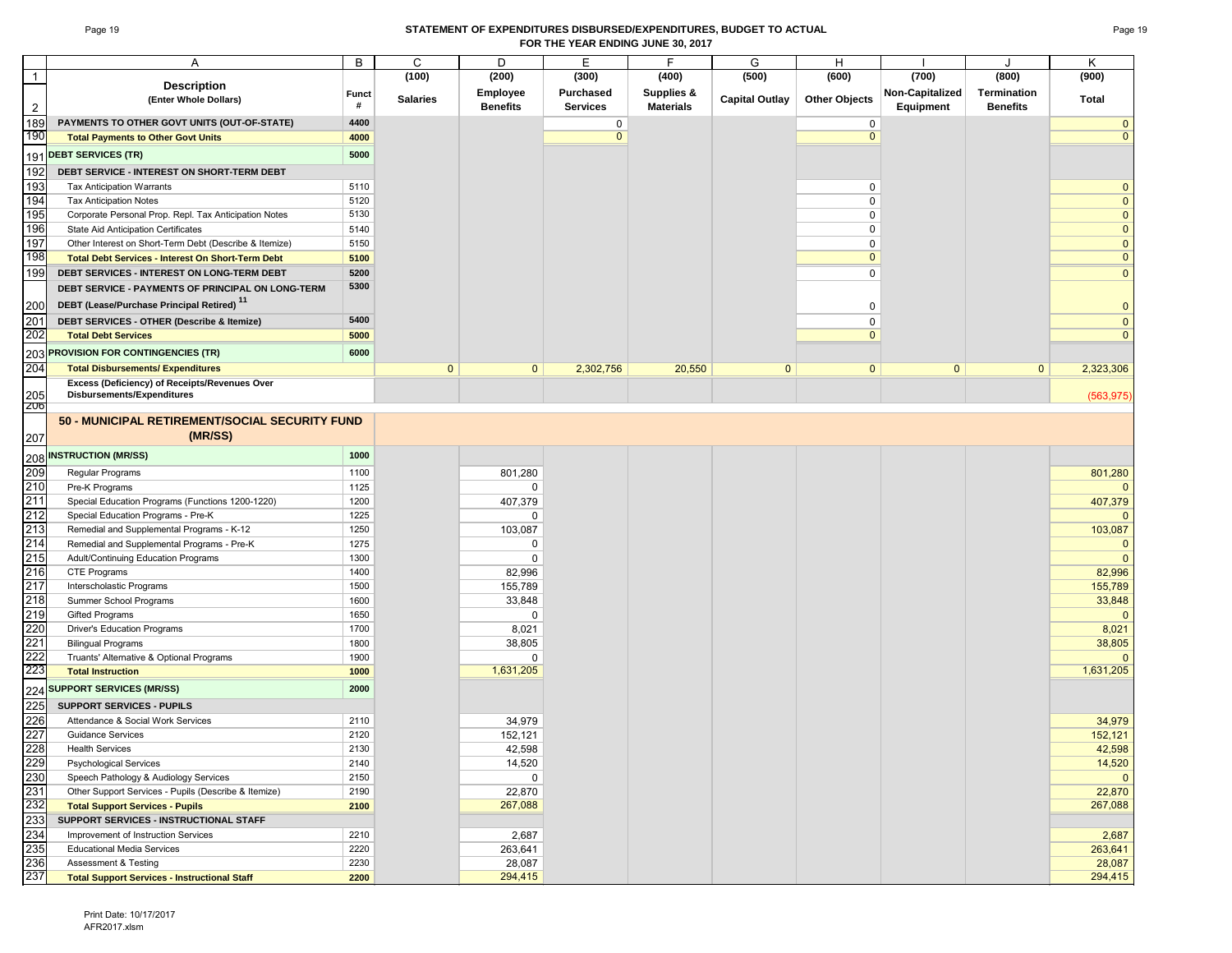#### Page 20 **STATEMENT OF EXPENDITURES DISBURSED/EXPENDITURES, BUDGET TO ACTUAL FOR THE YEAR ENDING JUNE 30, 2017**

|                | Α                                                                                          | B            | C               | D                 | Е                | F                | G                     | Н                    |                 |                 | K                 |
|----------------|--------------------------------------------------------------------------------------------|--------------|-----------------|-------------------|------------------|------------------|-----------------------|----------------------|-----------------|-----------------|-------------------|
| $\mathbf{1}$   |                                                                                            |              | (100)           | (200)             | (300)            | (400)            | (500)                 | (600)                | (700)           | (800)           | (900)             |
|                | <b>Description</b><br>(Enter Whole Dollars)                                                | <b>Funct</b> | <b>Salaries</b> | Employee          | <b>Purchased</b> | Supplies &       | <b>Capital Outlay</b> | <b>Other Objects</b> | Non-Capitalized | Termination     | Total             |
| $\overline{2}$ |                                                                                            | #            |                 | <b>Benefits</b>   | <b>Services</b>  | <b>Materials</b> |                       |                      | Equipment       | <b>Benefits</b> |                   |
| 238            | SUPPORT SERVICES - GENERAL ADMINISTRATION                                                  |              |                 |                   |                  |                  |                       |                      |                 |                 |                   |
| 239            | <b>Board of Education Services</b>                                                         | 2310         |                 | $\mathbf 0$       |                  |                  |                       |                      |                 |                 | $\mathbf{0}$      |
| 240            | <b>Executive Administration Services</b>                                                   | 2320         |                 | 53,820            |                  |                  |                       |                      |                 |                 | 53,820            |
| 241            | Service Area Administrative Services                                                       | 2330         |                 | 22,783            |                  |                  |                       |                      |                 |                 | 22,783            |
| 242            | Claims Paid from Self Insurance Fund                                                       | 2361         |                 | 0                 |                  |                  |                       |                      |                 |                 | $\mathbf 0$       |
| 243            | Workers' Compensation or Workers' Occupation Disease Acts<br>Payments                      | 2362         |                 | $\Omega$          |                  |                  |                       |                      |                 |                 | $\mathbf{0}$      |
| 244            | Unemployment Insurance Payments                                                            | 2363         |                 | 0                 |                  |                  |                       |                      |                 |                 | $\mathbf 0$       |
| 245            | Insurance Payments (Regular or Self-Insurance)                                             | 2364         |                 | $\mathbf 0$       |                  |                  |                       |                      |                 |                 | $\mathbf 0$       |
| 246            | Risk Management and Claims Services Payments                                               | 2365         |                 | $\mathbf 0$       |                  |                  |                       |                      |                 |                 | $\mathbf 0$       |
| 247            | Judgment and Settlements                                                                   | 2366         |                 | 0                 |                  |                  |                       |                      |                 |                 | $\mathbf 0$       |
| 248            | Educational, Inspectional, Supervisory Services Related to Loss<br>Prevention or Reduction | 2367         |                 | $\Omega$          |                  |                  |                       |                      |                 |                 | $\mathbf{0}$      |
| 249            | Reciprocal Insurance Payments                                                              | 2368         |                 | $\mathbf 0$       |                  |                  |                       |                      |                 |                 | $\mathbf{0}$      |
| 250            | <b>Legal Services</b>                                                                      | 2369         |                 | $\Omega$          |                  |                  |                       |                      |                 |                 | $\mathbf{0}$      |
| 251            | <b>Total Support Services - General Administration</b>                                     | 2300         |                 | 76,603            |                  |                  |                       |                      |                 |                 | 76,603            |
| 252            | SUPPORT SERVICES - SCHOOL ADMINISTRATION                                                   |              |                 |                   |                  |                  |                       |                      |                 |                 |                   |
| 253            | Office of the Principal Services                                                           | 2410         |                 | 155,869           |                  |                  |                       |                      |                 |                 | 155,869           |
|                | Other Support Services - School Administration                                             | 2490         |                 |                   |                  |                  |                       |                      |                 |                 |                   |
| 254<br>255     | (Describe & Itemize)<br><b>Total Support Services - School Administration</b>              | 2400         |                 | 34,264<br>190,133 |                  |                  |                       |                      |                 |                 | 34,264<br>190,133 |
| 256            | <b>SUPPORT SERVICES - BUSINESS</b>                                                         |              |                 |                   |                  |                  |                       |                      |                 |                 |                   |
| 257            | Direction of Business Support Services                                                     | 2510         |                 | 15,296            |                  |                  |                       |                      |                 |                 |                   |
| 258            | <b>Fiscal Services</b>                                                                     | 2520         |                 | 69,669            |                  |                  |                       |                      |                 |                 | 15,296<br>69,669  |
| 259            | Facilities Acquisition & Construction Services                                             | 2530         |                 | $\Omega$          |                  |                  |                       |                      |                 |                 | $\mathbf 0$       |
| 260            | Operation & Maintenance of Plant Services                                                  | 2540         |                 | 1,002,831         |                  |                  |                       |                      |                 |                 | 1,002,831         |
| 261            | <b>Pupil Transportation Services</b>                                                       | 2550         |                 | $\mathbf 0$       |                  |                  |                       |                      |                 |                 | $\mathbf 0$       |
| 262            | <b>Food Services</b>                                                                       | 2560         |                 | $\Omega$          |                  |                  |                       |                      |                 |                 | $\mathbf{0}$      |
| 263            | <b>Internal Services</b>                                                                   | 2570         |                 | 28,711            |                  |                  |                       |                      |                 |                 | 28,711            |
| 264            | <b>Total Support Services - Business</b>                                                   | 2500         |                 | 1,116,507         |                  |                  |                       |                      |                 |                 | 1,116,507         |
| 265            | SUPPORT SERVICES - CENTRAL                                                                 |              |                 |                   |                  |                  |                       |                      |                 |                 |                   |
| 266            | Direction of Central Support Services                                                      | 2610         |                 | $\mathbf 0$       |                  |                  |                       |                      |                 |                 | $\mathbf{0}$      |
| 267            | Planning, Research, Development, & Evaluation Services                                     | 2620         |                 | $\Omega$          |                  |                  |                       |                      |                 |                 | $\mathbf{0}$      |
| 268            | <b>Information Services</b>                                                                | 2630         |                 | 21,886            |                  |                  |                       |                      |                 |                 | 21,886            |
| 269            | <b>Staff Services</b>                                                                      | 2640         |                 | $\Omega$          |                  |                  |                       |                      |                 |                 | $\mathbf{0}$      |
| 270            | Data Processing Services                                                                   | 2660         |                 | 5,845             |                  |                  |                       |                      |                 |                 | 5,845             |
| 271            | <b>Total Support Services - Central</b>                                                    | 2600         |                 | 27,731            |                  |                  |                       |                      |                 |                 | 27,731            |
| 272            | Other Support Services (Describe & Itemize)                                                | 2900         |                 | $\Omega$          |                  |                  |                       |                      |                 |                 | $\mathbf 0$       |
| 273            | <b>Total Support Services</b>                                                              | 2000         |                 | 1,972,477         |                  |                  |                       |                      |                 |                 | 1,972,477         |
|                | 274 COMMUNITY SERVICES (MR/SS)                                                             | 3000         |                 | 10                |                  |                  |                       |                      |                 |                 | 10 <sup>°</sup>   |
|                | 275 PAYMENTS TO OTHER DIST & GOVT UNITS (MR/SS)                                            | 4000         |                 |                   |                  |                  |                       |                      |                 |                 |                   |
| 276            | Payments for Special Education Programs                                                    | 4120         |                 | $\mathbf 0$       |                  |                  |                       |                      |                 |                 | $\mathbf 0$       |
| 277            | Payments for CTE Programs                                                                  | 4140         |                 | $\mathbf 0$       |                  |                  |                       |                      |                 |                 | $\mathbf 0$       |
| 278            | <b>Total Payments to Other Govt Units</b>                                                  | 4000         |                 | $\mathbf{0}$      |                  |                  |                       |                      |                 |                 | $\mathbf{0}$      |
|                | 279 DEBT SERVICES (MR/SS)                                                                  | 5000         |                 |                   |                  |                  |                       |                      |                 |                 |                   |
| 280            | DEBT SERVICE - INTEREST ON SHORT-TERM DEBT                                                 |              |                 |                   |                  |                  |                       |                      |                 |                 |                   |
| 281            | <b>Tax Anticipation Warrants</b>                                                           | 5110         |                 |                   |                  |                  |                       | 0                    |                 |                 | $\mathbf 0$       |
| 282            | <b>Tax Anticipation Notes</b>                                                              | 5120         |                 |                   |                  |                  |                       | 0                    |                 |                 | $\mathbf 0$       |
| 283            | Corporate Personal Prop. Repl. Tax Anticipation Notes                                      | 5130         |                 |                   |                  |                  |                       | $\Omega$             |                 |                 | $\overline{0}$    |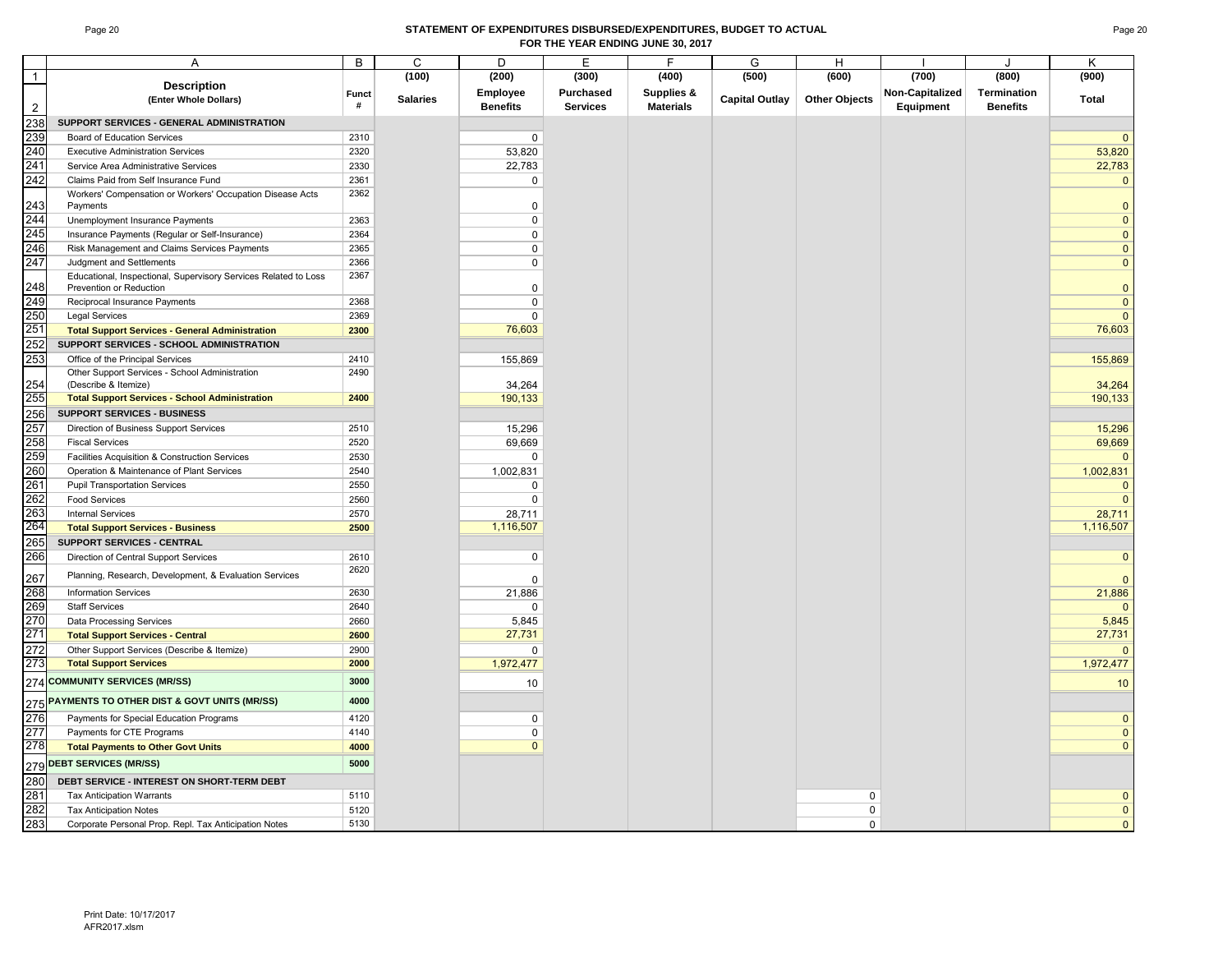#### Page 21 **STATEMENT OF EXPENDITURES DISBURSED/EXPENDITURES, BUDGET TO ACTUAL FOR THE YEAR ENDING JUNE 30, 2017**

|                | A                                                                                          | B            | C               | D               | E               | F                | G                     | H                    |                     | ۱.                      | K              |
|----------------|--------------------------------------------------------------------------------------------|--------------|-----------------|-----------------|-----------------|------------------|-----------------------|----------------------|---------------------|-------------------------|----------------|
| $\overline{1}$ |                                                                                            |              | (100)           | (200)           | (300)           | (400)            | (500)                 | (600)                | (700)               | (800)                   | (900)          |
|                | <b>Description</b>                                                                         | <b>Funct</b> |                 | Employee        | Purchased       | Supplies &       |                       |                      | Non-Capitalized     | <b>Termination</b>      |                |
| $\overline{2}$ | (Enter Whole Dollars)                                                                      | #            | <b>Salaries</b> | <b>Benefits</b> | <b>Services</b> | <b>Materials</b> | <b>Capital Outlay</b> | <b>Other Objects</b> | Equipment           | <b>Benefits</b>         | Total          |
| 284            | <b>State Aid Anticipation Certificates</b>                                                 | 5140         |                 |                 |                 |                  |                       | 0                    |                     |                         | $\mathbf{0}$   |
| 285            | Other (Describe & Itemize)                                                                 | 5150         |                 |                 |                 |                  |                       | $\pmb{0}$            |                     |                         | $\mathbf 0$    |
| 286            | <b>Total Debt Services - Interest</b>                                                      | 5000         |                 |                 |                 |                  |                       | $\mathbf{0}$         |                     |                         | $\overline{0}$ |
| 287            | <b>PROVISION FOR CONTINGENCIES (MR/SS)</b>                                                 | 6000         |                 |                 |                 |                  |                       |                      |                     |                         |                |
| 288            | <b>Total Disbursements/Expenditures</b>                                                    |              |                 | 3,603,692       |                 |                  |                       | $\mathbf{0}$         |                     |                         | 3,603,692      |
|                | Excess (Deficiency) of Receipts/Revenues Over                                              |              |                 |                 |                 |                  |                       |                      |                     |                         |                |
| 289            | Disbursements/Expenditures                                                                 |              |                 |                 |                 |                  |                       |                      |                     |                         | 505,781        |
| Z90            |                                                                                            |              |                 |                 |                 |                  |                       |                      |                     |                         |                |
| 291            | 60 - CAPITAL PROJECTS (CP)                                                                 |              |                 |                 |                 |                  |                       |                      |                     |                         |                |
| 292            | <b>SUPPORT SERVICES (CP)</b>                                                               | 2000         |                 |                 |                 |                  |                       |                      |                     |                         |                |
| 293            | <b>SUPPORT SERVICES - BUSINESS</b>                                                         |              |                 |                 |                 |                  |                       |                      |                     |                         |                |
| 294            | Facilities Acquisition and Construction Services                                           | 2530         | $\mathbf 0$     | $\mathbf 0$     | 0               | $\mathbf 0$      | 3,234,123             | 0                    | 0                   | $\mathbf 0$             | 3,234,123      |
| 295            | Other Support Services (Describe & Itemize)                                                | 2900         | $\mathbf 0$     | $\mathbf 0$     | 0               | $\mathbf 0$      | $\mathbf 0$           | $\mathbf 0$          | $\mathbf 0$         | $\mathbf 0$             | $\mathbf{0}$   |
| 296            | <b>Total Support Services</b>                                                              | 2000         | $\mathbf{0}$    | $\Omega$        | $\mathbf{0}$    | $\mathbf{0}$     | 3,234,123             | $\mathbf{0}$         | $\Omega$            | $\mathbf{0}$            | 3,234,123      |
|                | PAYMENTS TO OTHER DIST & GOVT UNITS (CP)                                                   | 4000         |                 |                 |                 |                  |                       |                      |                     |                         |                |
| 297            |                                                                                            |              |                 |                 |                 |                  |                       |                      |                     |                         |                |
| 298<br>299     | PAYMENTS TO OTHER GOVT UNITS (In-State)                                                    |              |                 |                 | 0               |                  |                       | $\Omega$             |                     |                         | $\mathbf 0$    |
| 300            | Payments to Other Govt Units (In-State)                                                    | 4100<br>4120 |                 |                 | 0               |                  |                       | $\mathbf 0$          |                     |                         | $\mathbf 0$    |
| 301            | Payments for Special Education Programs<br>Payments for CTE Programs                       | 4140         |                 |                 | 0               |                  |                       | $\mathbf 0$          |                     |                         | $\mathbf 0$    |
| 302            | Other Payments to In-State Govt. Units (Describe & Itemize)                                | 4190         |                 |                 | 0               |                  |                       | $\Omega$             |                     |                         | $\mathbf{0}$   |
| 303            | <b>Total Payments to Other Govt Units</b>                                                  | 4000         |                 |                 | $\overline{0}$  |                  |                       | $\mathbf{0}$         |                     |                         | $\mathbf{0}$   |
|                |                                                                                            |              |                 |                 |                 |                  |                       |                      |                     |                         |                |
| 304            | <b>PROVISION FOR CONTINGENCIES (S&amp;C/CI)</b>                                            | 6000         |                 |                 |                 |                  |                       |                      |                     |                         |                |
| 305            | <b>Total Disbursements/ Expenditures</b>                                                   |              | $\mathbf{0}$    | $\mathbf{0}$    | $\overline{0}$  | $\mathbf{0}$     | 3,234,123             | $\mathbf{0}$         | $\mathbf{0}$        | $\mathbf{0}$            | 3,234,123      |
| 306            | Excess (Deficiency) of Receipts/Revenues Over<br>Disbursements/Expenditures                |              |                 |                 |                 |                  |                       |                      |                     |                         | (3,227,940)    |
| 3U7            |                                                                                            |              |                 |                 |                 |                  |                       |                      |                     |                         |                |
| 308            | 70 - WORKING CASH (WC)                                                                     |              |                 |                 |                 |                  |                       |                      |                     |                         |                |
| ડાપ્ર          |                                                                                            |              |                 |                 |                 |                  |                       |                      |                     |                         |                |
|                | 80 - TORT FUND (TF)                                                                        |              |                 |                 |                 |                  |                       |                      |                     |                         |                |
| 310            |                                                                                            |              |                 |                 |                 |                  |                       |                      |                     |                         |                |
| 311            | SUPPORT SERVICES - GENERAL ADMINISTRATION                                                  |              |                 |                 |                 |                  |                       |                      |                     |                         |                |
| 312            | Claims Paid from Self Insurance Fund                                                       | 2361         | $\mathsf 0$     | $\mathbf 0$     | $\mathsf{O}$    | $\mathsf 0$      | $\mathbf 0$           | $\pmb{0}$            | $\mathsf{O}$        | $\mathsf 0$             | $\mathbf{0}$   |
| 313            | Workers' Compensation or Workers' Occupation Disease Acts<br>Payments                      | 2362         | 0               | 597,017         | $\Omega$        | $\mathbf 0$      | $\mathsf 0$           | $\Omega$             | $\Omega$            | 0                       | 597,017        |
| 314            | Unemployment Insurance Payments                                                            | 2363         | $\mathbf 0$     | 24,517          | 0               | $\mathbf{0}$     | $\mathbf 0$           | $\mathbf 0$          | $\mathbf 0$         | 0                       | 24,517         |
| 315            | Insurance Payments (Regular or Self-Insurance)                                             | 2364         | $\mathsf 0$     | $\mathbf 0$     | 191,378         | $\mathbf 0$      | $\mathbf 0$           | $\mathbf 0$          | $\mathbf 0$         | $\mathbf 0$             | 191,378        |
| 316            | Risk Management and Claims Services Payments                                               | 2365         | $\mathsf 0$     | $\mathsf 0$     | 0               | $\mathsf 0$      | 0                     | $\pmb{0}$            | $\mathsf 0$         | $\mathsf{O}\phantom{0}$ | $\overline{0}$ |
| 317            | Judgment and Settlements                                                                   | 2366         | $\mathsf 0$     | $\mathbf 0$     | 0               | $\mathbf{0}$     | $\mathbf 0$           | $\mathbf 0$          | $\mathbf 0$         | $\mathbf 0$             | $\mathbf 0$    |
| 318            | Educational, Inspectional, Supervisory Services Related to Loss<br>Prevention or Reduction | 2367         | 0               | $\mathbf 0$     | 0               | $\mathbf 0$      | $\mathbf 0$           | $\mathbf 0$          | $\mathbf 0$         | $\mathbf 0$             | $\mathbf 0$    |
| 319            | Reciprocal Insurance Payments                                                              | 2368         | $\mathsf 0$     | $\mathbf 0$     | $\Omega$        | $\mathbf 0$      | $\mathbf 0$           | $\mathbf 0$          | $\mathbf 0$         | 0                       | $\overline{0}$ |
| 320            | <b>Legal Services</b>                                                                      | 2369         | $\mathsf 0$     | $\mathbf 0$     | 148,780         | $\mathsf 0$      | $\mathsf 0$           | $\pmb{0}$            | $\mathsf{O}\xspace$ | $\mathsf{O}\phantom{0}$ | 148,780        |
| 321            | Property Insurance (Buildings & Grounds)                                                   | 2371         | $\mathsf 0$     | 0               | 304,283         | $\mathbf 0$      | $\mathbf 0$           | $\mathbf 0$          | $\mathbf 0$         | 0                       | 304,283        |
| 322            | Vehicle Insurance (Transporation)                                                          | 2372         | $\mathbf 0$     | $\Omega$        | $\Omega$        | $\mathbf 0$      | $\mathbf 0$           | $\Omega$             | $\Omega$            | $\mathbf 0$             | $\Omega$       |
| 323            | <b>Total Support Services - General Administration</b>                                     | 2000         | $\mathbf{0}$    | 621,534         | 644,441         | $\mathbf{0}$     | $\mathbf{0}$          | $\mathbf{0}$         | $\Omega$            | $\mathbf{0}$            | 1,265,975      |
|                | <b>DEBT SERVICES (TF)</b>                                                                  | 5000         |                 |                 |                 |                  |                       |                      |                     |                         |                |
| 324<br>325     | DEBT SERVICES - INTEREST ON SHORT-TERM DEBT                                                |              |                 |                 |                 |                  |                       |                      |                     |                         |                |
| 326            | <b>Tax Anticipation Warrants</b>                                                           | 5110         |                 |                 |                 |                  |                       | $\mathsf 0$          |                     |                         | $\mathbf{0}$   |
| 327            | Corporate Personal Prop. Repl. Tax Anticipation Notes                                      | 5130         |                 |                 |                 |                  |                       | $\mathbf 0$          |                     |                         | $\mathbf{0}$   |
|                |                                                                                            |              |                 |                 |                 |                  |                       |                      |                     |                         |                |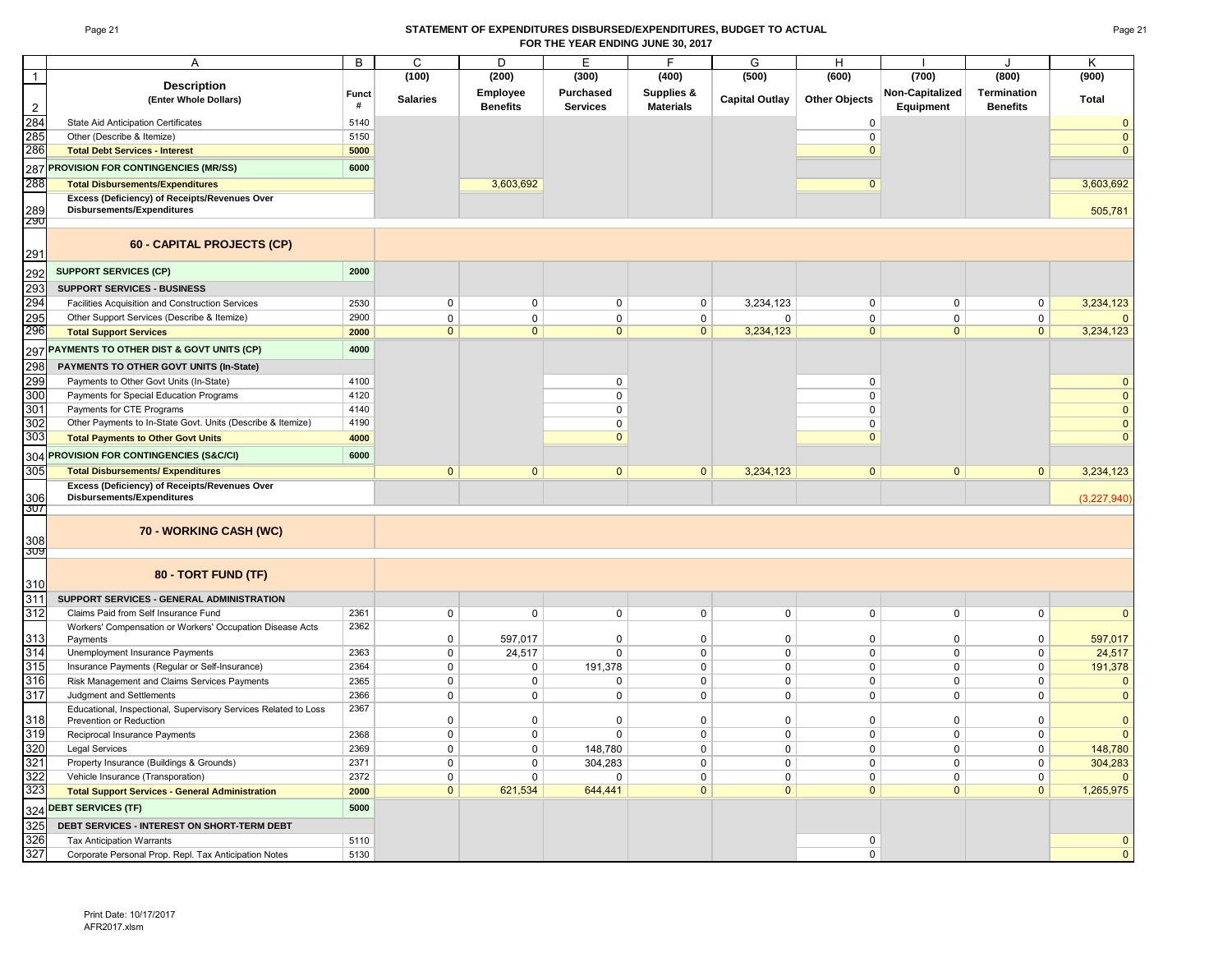#### Page 22 **STATEMENT OF EXPENDITURES DISBURSED/EXPENDITURES, BUDGET TO ACTUAL FOR THE YEAR ENDING JUNE 30, 2017**

|                | A                                                                                               | B     | $\mathsf{C}$    | D               | E               | F                | G                     | H                    |                 |                 | K              |
|----------------|-------------------------------------------------------------------------------------------------|-------|-----------------|-----------------|-----------------|------------------|-----------------------|----------------------|-----------------|-----------------|----------------|
| $\overline{1}$ |                                                                                                 |       | (100)           | (200)           | (300)           | (400)            | (500)                 | (600)                | (700)           | (800)           | (900)          |
|                | <b>Description</b>                                                                              | Funct |                 | Employee        | Purchased       | Supplies &       |                       |                      | Non-Capitalized | Termination     |                |
| 2              | (Enter Whole Dollars)                                                                           | #     | <b>Salaries</b> | <b>Benefits</b> | <b>Services</b> | <b>Materials</b> | <b>Capital Outlay</b> | <b>Other Objects</b> | Equipment       | <b>Benefits</b> | <b>Total</b>   |
| 328            | Other Interest or Short-Term Debt                                                               | 5150  |                 |                 |                 |                  |                       | 0                    |                 |                 |                |
| 329            | <b>Total Debt Services - Interest on Short-Term Debt</b>                                        | 5000  |                 |                 |                 |                  |                       | $\Omega$             |                 |                 | $\Omega$       |
| 330            | PROVISIONS FOR CONTINGENCIES (TF)                                                               | 6000  |                 |                 |                 |                  |                       |                      |                 |                 |                |
| 331            | <b>Total Disbursements/Expenditures</b>                                                         |       | $\mathbf{0}$    | 621,534         | 644,441         | $\mathbf{0}$     | $\mathbf{0}$          | $\mathbf{0}$         | $\mathbf{0}$    | $\mathbf{0}$    | 1,265,975      |
| 332<br>ᡂ       | Excess (Deficiency) of Receipts/Revenues Over                                                   |       |                 |                 |                 |                  |                       |                      |                 |                 | (142, 826)     |
| 334            | 90 - FIRE PREVENTION & SAFETY FUND (FP&S)                                                       |       |                 |                 |                 |                  |                       |                      |                 |                 |                |
|                | 335 SUPPORT SERVICES (FP&S)                                                                     | 2000  |                 |                 |                 |                  |                       |                      |                 |                 |                |
| 336            | <b>SUPPORT SERVICES - BUSINESS</b>                                                              |       |                 |                 |                 |                  |                       |                      |                 |                 |                |
| 337            | Facilities Acquisition & Construction Services                                                  | 2530  | 0               | $\mathbf 0$     | 0               | 0                | 682,574               | 0                    | 0               | $\mathbf{0}$    | 682,574        |
| 338            | Operation & Maintenance of Plant Services                                                       | 2540  | 0               | $\mathbf 0$     | $\mathbf 0$     | $\mathbf 0$      | $\Omega$              | 0                    | 0               | $\mathbf 0$     |                |
| 339            | <b>Total Support Services - Business</b>                                                        | 2500  | $\mathbf{0}$    | $\mathbf{0}$    | $\mathbf{0}$    | $\mathbf{0}$     | 682,574               | $\mathbf{0}$         | $\mathbf{0}$    | $\mathbf{0}$    | 682,574        |
| 340            | Other Support Services (Describe & Itemize)                                                     | 2900  | $\mathbf 0$     | $\mathbf 0$     | 0               | $\mathbf 0$      | 0                     | 0                    | $\mathbf 0$     | $\mathbf 0$     |                |
| 341            | <b>Total Support Services</b>                                                                   | 2000  | $\mathbf{0}$    | $\mathbf{0}$    | $\mathbf{0}$    | $\mathbf{0}$     | 682,574               | $\mathbf{0}$         | $\Omega$        | $\mathbf{0}$    | 682,574        |
| 342            | PAYMENTS TO OTHER DIST & GOVT UNITS (FP&S)                                                      | 4000  |                 |                 |                 |                  |                       |                      |                 |                 |                |
| 343            | Other Payments to In-State Govt. Units<br>(Describe & Itemize)                                  | 4190  |                 |                 |                 |                  |                       | 0                    |                 |                 | $\Omega$       |
| 344            | <b>Total Payments to Other Govt Units</b>                                                       | 4000  |                 |                 |                 |                  |                       | $\Omega$             |                 |                 | $\Omega$       |
| 345            | <b>DEBT SERVICES (FP&amp;S)</b>                                                                 | 5000  |                 |                 |                 |                  |                       |                      |                 |                 |                |
| 346            | DEBT SERVICES- INTEREST ON SHORT-TERM DEBT                                                      |       |                 |                 |                 |                  |                       |                      |                 |                 |                |
| 347            | <b>Tax Anticipation Warrants</b>                                                                | 5110  |                 |                 |                 |                  |                       | $\mathbf 0$          |                 |                 | $\mathbf{0}$   |
| 348            | Other Interest on Short-Term Debt (Describe & Itemize)                                          | 5150  |                 |                 |                 |                  |                       | $\mathbf 0$          |                 |                 | $\mathbf{0}$   |
| 349            | <b>Total Debt Service - Interest on Short-Term Debt</b>                                         | 5100  |                 |                 |                 |                  |                       | $\Omega$             |                 |                 | $\mathbf{0}$   |
| 350            | <b>DEBT SERVICES - INTEREST ON LONG-TERM DEBT</b>                                               | 5200  |                 |                 |                 |                  |                       | $\Omega$             |                 |                 | $\mathbf{0}$   |
| 351            | Debt Service - Payments of Principal on Long-Term Debt 15<br>(Lease/Purchase Principal Retired) | 5300  |                 |                 |                 |                  |                       | $\Omega$             |                 |                 | $\overline{0}$ |
| 352            | <b>Total Debt Service</b>                                                                       | 5000  |                 |                 |                 |                  |                       | $\Omega$             |                 |                 | $\mathbf{0}$   |
|                | 353 PROVISION FOR CONTINGENCIES (FP&S)                                                          | 6000  |                 |                 |                 |                  |                       |                      |                 |                 |                |
| 354            | <b>Total Disbursements/Expenditures</b>                                                         |       | $\mathbf{0}$    | $\mathbf{0}$    | $\mathbf{0}$    | $\mathbf{0}$     | 682,574               | $\mathbf{0}$         | $\Omega$        | $\mathbf{0}$    | 682,574        |
| 355            | Excess (Deficiency) of Receipts/Revenues Over<br><b>Disbursements/Expenditures</b>              |       |                 |                 |                 |                  |                       |                      |                 |                 | 361,057        |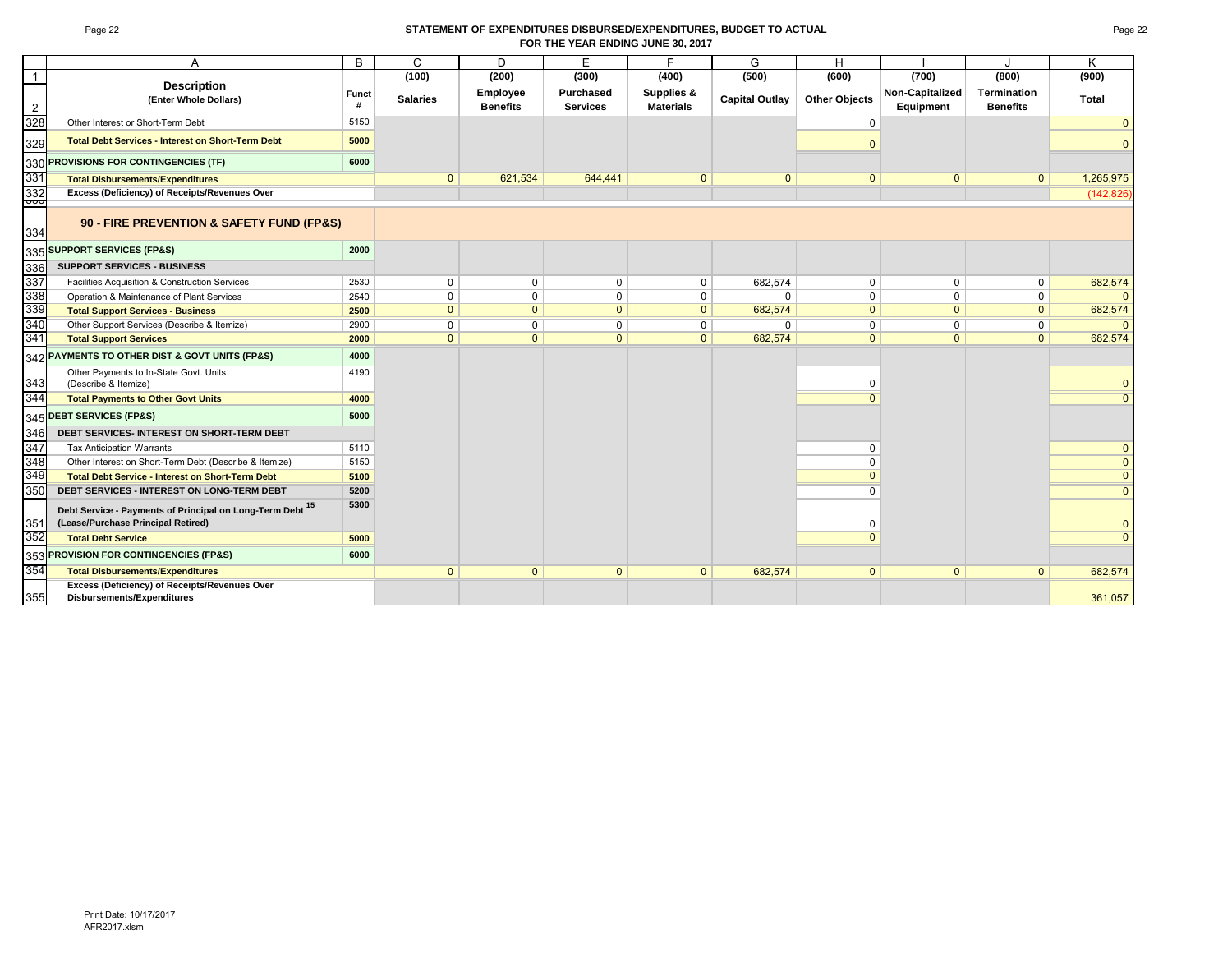#### Page 23 **STATEMENT OF EXPENDITURES DISBURSED/EXPENDITURES, BUDGET TO ACTUAL FOR THE YEAR ENDING JUNE 30, 2017**

|    | Α                                                        | B      | L             |
|----|----------------------------------------------------------|--------|---------------|
| 1  |                                                          |        |               |
|    | <b>Description</b>                                       | Funct  |               |
| 2  | (Enter Whole Dollars)                                    | #      | <b>Budget</b> |
|    |                                                          |        |               |
|    | 10 - EDUCATIONAL FUND (ED)                               |        |               |
| 3  |                                                          |        |               |
|    | <b>INSTRUCTION (ED)</b>                                  | 1000   |               |
| 4  |                                                          |        |               |
| 5  | Regular Programs                                         | 1100   | 48,359,547    |
| 6  | Tuition Payment to Charter Schools                       | 1115   | 0             |
| 7  | Pre-K Programs                                           | 1125   | 0             |
| 8  | Special Education Programs (Functions 1200-1220)         | 1200   | 12,339,153    |
| 9  | Special Education Programs Pre-K                         | 1225   | 0             |
| 10 | Remedial and Supplemental Programs K-12                  | 1250   | 1,036,069     |
| 11 | Remedial and Supplemental Programs Pre-K                 | 1275   | 0             |
| 12 | Adult/Continuing Education Programs                      | 1300   | 0             |
| 13 | <b>CTE Programs</b>                                      | 1400   | 5,355,829     |
| 14 | Interscholastic Programs                                 | 1500   | 3,260,117     |
| 15 |                                                          |        |               |
|    | Summer School Programs                                   | 1600   | 779,000       |
| 16 | Gifted Programs                                          | 1650   | 1,990         |
| 17 | Driver's Education Programs                              | 1700   | 799,382       |
| 18 | <b>Bilingual Programs</b>                                | 1800   | 1,913,223     |
| 19 | Truant Alternative & Optional Programs                   | 1900   | 0             |
| 20 | Pre-K Programs - Private Tuition                         | 1910   | 0             |
| 21 | Regular K-12 Programs - Private Tuition                  | 1911   | 0             |
| 22 | Special Education Programs K-12 - Private Tuition        | 1912   | 3,326,493     |
| 23 | Special Education Programs Pre-K - Tuition               | 1913   | 0             |
| 24 | Remedial/Supplemental Programs K-12 - Private Tuition    | 1914   | 0             |
| 25 | Remedial/Supplemental Programs Pre-K - Private Tuition   | 1915   | 0             |
| 26 | Adult/Continuing Education Programs - Private Tuition    | 1916   | 0             |
| 27 |                                                          | 1917   | 0             |
|    | CTE Programs - Private Tuition                           |        |               |
| 28 | Interscholastic Programs - Private Tuition               | 1918   | 0             |
| 29 | Summer School Programs - Private Tuition                 | 1919   | 0             |
| 30 | Gifted Programs - Private Tuition                        | 1920   | 0             |
| 31 | Bilingual Programs - Private Tuition                     | 1921   | 0             |
| 32 | Truants Alternative/Optional Ed Progms - Private Tuition | 1922   | 0             |
| 33 | <b>Total Instruction<sup>10</sup></b>                    | 1000   | 77,170,803    |
| 34 | <b>SUPPORT SERVICES (ED)</b>                             | 2000   |               |
|    |                                                          |        |               |
| 35 | <b>SUPPORT SERVICES - PUPILS</b>                         |        |               |
| 36 | Attendance & Social Work Services                        | 2110   | 1,098,642     |
| 37 | <b>Guidance Services</b>                                 | 2120   | 6,300,681     |
| 38 | <b>Health Services</b>                                   | 2130   | 657,940       |
| 39 | <b>Psychological Services</b>                            | 2140   | 933,675       |
| 40 | Speech Pathology & Audiology Services                    | 2150   | 1,700         |
| 41 | Other Support Services - Pupils (Describe & Itemize)     | 2190   | 198,619       |
| 42 | <b>Total Support Services - Pupils</b>                   | 2100   | 9,191,257     |
| 43 | SUPPORT SERVICES - INSTRUCTIONAL STAFF                   |        |               |
| 44 |                                                          | 2210   |               |
| 45 | Improvement of Instruction Services                      | 2220   | 686,040       |
|    | <b>Educational Media Services</b>                        |        | 3,289,913     |
| 46 | <b>Assessment &amp; Testing</b>                          | 2230   | 410,923       |
| 47 | <b>Total Support Services - Instructional Staff</b>      | 2200   | 4,386,876     |
| 48 | SUPPORT SERVICES - GENERAL ADMINISTRATION                |        |               |
| 49 | Board of Education Services                              | 2310   | 291,600       |
| 50 | <b>Executive Administration Services</b>                 | 2320   | 1,142,340     |
| 51 | Special Area Administration Services                     | 2330   | 573,436       |
|    |                                                          | 2360 - |               |
| 52 | <b>Tort Immunity Services</b>                            | 2370   | 0             |
| 53 | <b>Total Support Services - General Administration</b>   | 2300   | 2,007,376     |
|    |                                                          |        |               |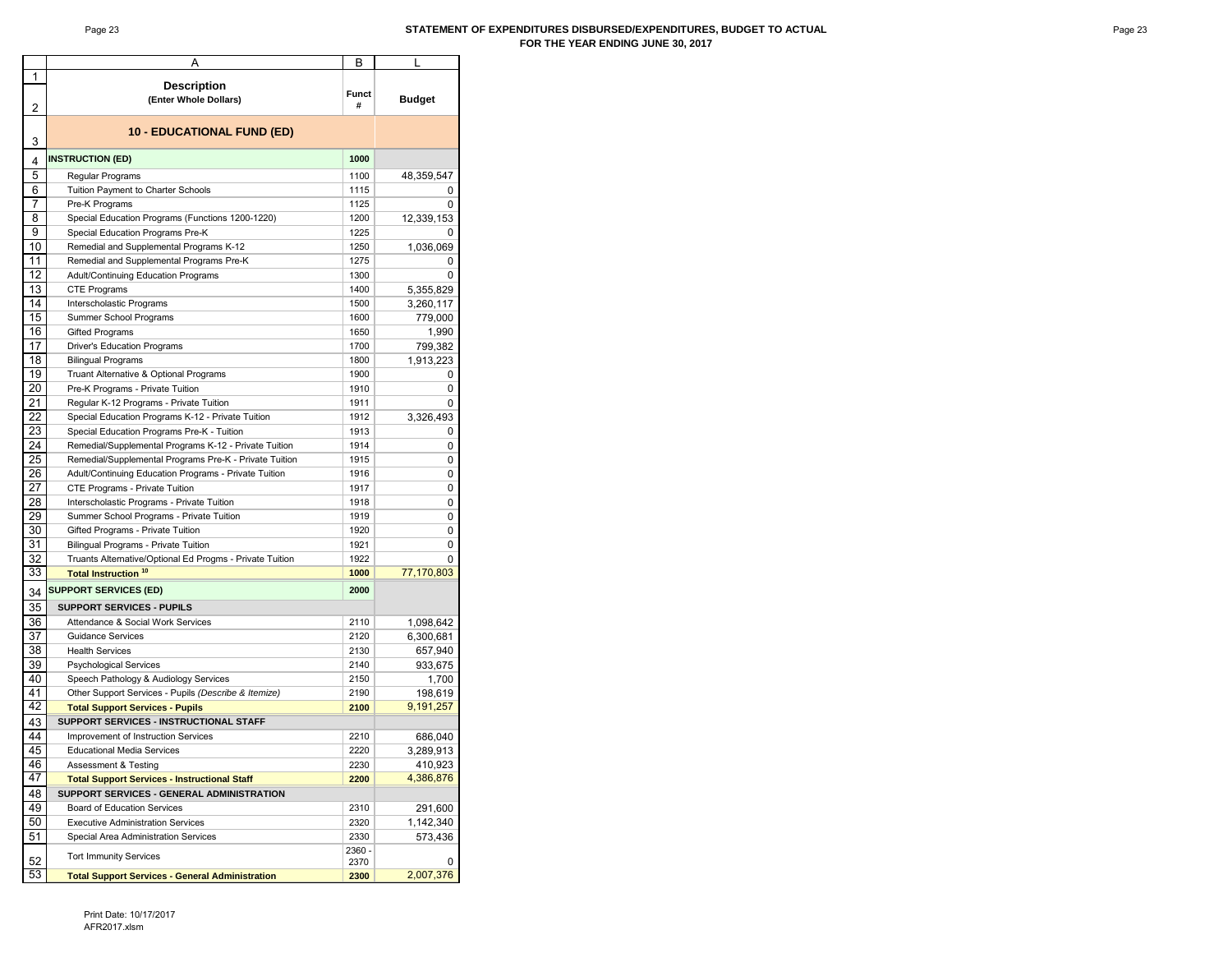#### Page 24 **STATEMENT OF EXPENDITURES DISBURSED/EXPENDITURES, BUDGET TO ACTUAL FOR THE YEAR ENDING JUNE 30, 2017**

|    | A                                                              | В     | L              |
|----|----------------------------------------------------------------|-------|----------------|
| 1  |                                                                |       |                |
|    | <b>Description</b><br>(Enter Whole Dollars)                    | Funct | <b>Budget</b>  |
| 2  |                                                                | #     |                |
| 54 | SUPPORT SERVICES - SCHOOL ADMINISTRATION                       |       |                |
| 55 | Office of the Principal Services                               | 2410  | 3,596,910      |
| 56 | Other Support Services - School Admin (Describe & Itemize)     | 2490  | 3,158,896      |
| 57 | <b>Total Support Services - School Administration</b>          | 2400  | 6,755,806      |
| 58 | <b>SUPPORT SERVICES - BUSINESS</b>                             |       |                |
| 59 | Direction of Business Support Services                         | 2510  | 371,423        |
| 60 | <b>Fiscal Services</b>                                         | 2520  | 585,359        |
| 61 | Operation & Maintenance of Plant Services                      | 2540  | 0              |
| 62 | <b>Pupil Transportation Services</b>                           | 2550  | 7,000          |
| 63 | <b>Food Services</b>                                           | 2560  | 16,000         |
| 64 | <b>Internal Services</b>                                       | 2570  | 1,151,558      |
| 65 | <b>Total Support Services - Business</b>                       | 2500  | 2,131,340      |
| 66 | <b>SUPPORT SERVICES - CENTRAL</b>                              |       |                |
| 67 | Direction of Central Support Services                          | 2610  | 0              |
| 68 | Planning, Research, Development, & Evaluation Services         | 2620  | 0              |
| 69 | <b>Information Services</b>                                    | 2630  | 171,333        |
| 70 | <b>Staff Services</b>                                          | 2640  | 49,000         |
| 71 | <b>Data Processing Services</b>                                | 2660  | 0              |
| 72 | <b>Total Support Services - Central</b>                        | 2600  | 220,333        |
| 73 | Other Support Services (Describe & Itemize)                    | 2900  | 1,000          |
| 74 | <b>Total Support Services</b>                                  | 2000  | 24,693,988     |
| 75 | <b>COMMUNITY SERVICES (ED)</b>                                 | 3000  | 417,440        |
| 76 | <b>PAYMENTS TO OTHER DISTRICTS &amp; GOVT UNITS (ED)</b>       | 4000  |                |
| 77 | <b>PAYMENTS TO OTHER GOVT UNITS (IN-STATE)</b>                 |       |                |
| 78 | Payments for Regular Programs                                  | 4110  | 141,000        |
| 79 | Payments for Special Education Programs                        | 4120  | 0              |
| 80 | Payments for Adult/Continuing Education Programs               | 4130  | 0              |
| 81 | Payments for CTE Programs                                      | 4140  | 0              |
| 82 | Payments for Community College Programs                        | 4170  | 0              |
| 83 | Other Payments to In-State Govt. Units (Describe & Itemize)    | 4190  | 0              |
| 84 | <b>Total Payments to Other Govt Units (In-State)</b>           | 4100  | 141,000        |
| 85 | Payments for Regular Programs - Tuition                        | 4210  | 6,500          |
| 86 | Payments for Special Education Programs - Tuition              | 4220  | 1,597,181      |
| 87 | Payments for Adult/Continuing Education Programs - Tuition     | 4230  | 0              |
| 88 | Payments for CTE Programs - Tuition                            | 4240  | $\overline{0}$ |
| 89 | Payments for Community College Programs - Tuition              | 4270  | Ō              |
| 90 | Payments for Other Programs - Tuition                          | 4280  | Ō              |
| 91 | Other Payments to In-State Govt Units                          | 4290  | 0              |
| 92 | <b>Total Payments to Other Govt Units - Tuition (In State)</b> | 4200  | 1,603,681      |
| 93 | Payments for Regular Programs - Transfers                      | 4310  | 0              |
| 94 | Payments for Special Education Programs - Transfers            | 4320  | $\overline{0}$ |
|    |                                                                |       |                |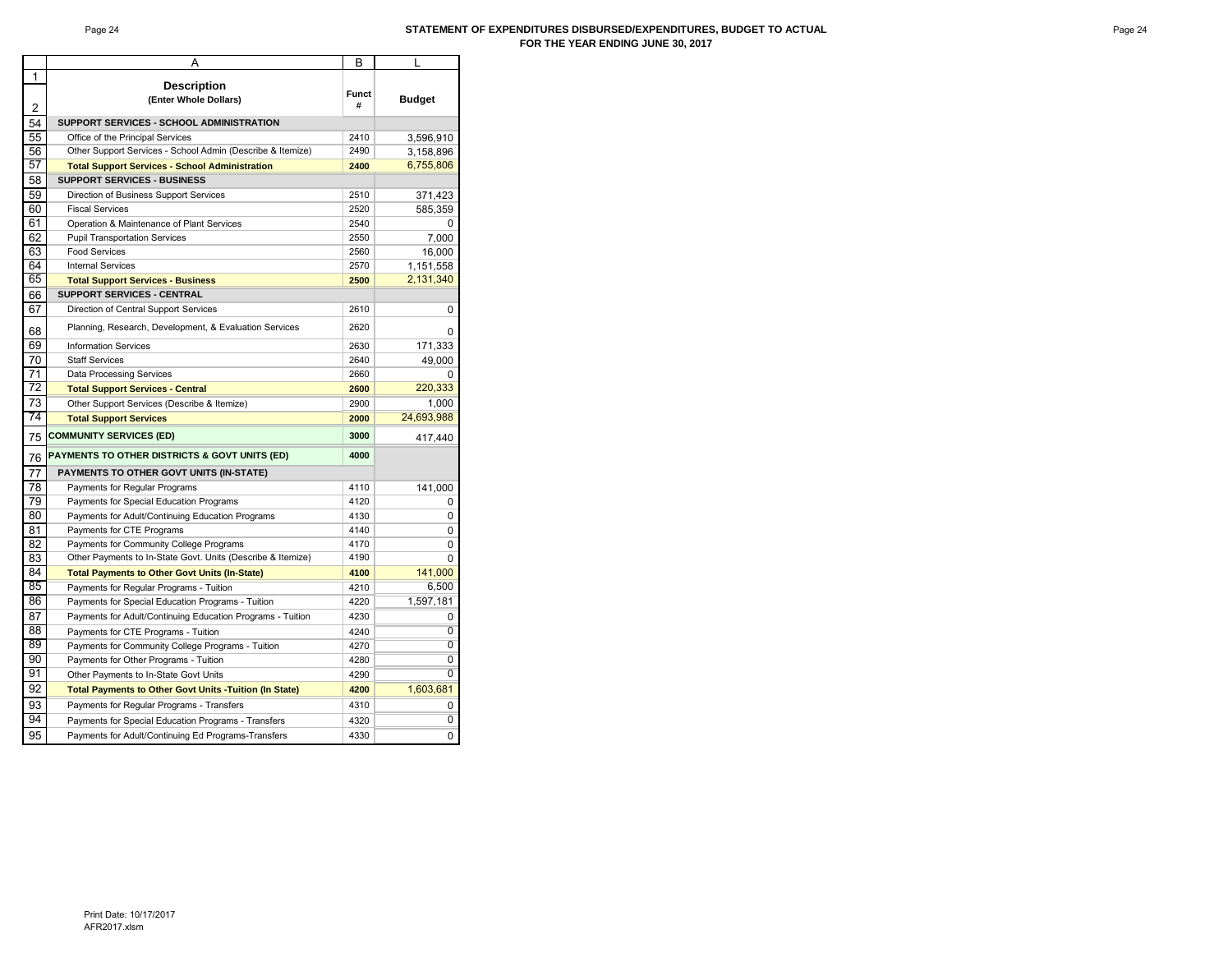#### Page 25 **STATEMENT OF EXPENDITURES DISBURSED/EXPENDITURES, BUDGET TO ACTUAL FOR THE YEAR ENDING JUNE 30, 2017**

|            | Α                                                                           | B     |               |
|------------|-----------------------------------------------------------------------------|-------|---------------|
| 1          |                                                                             |       |               |
|            | <b>Description</b>                                                          | Funct |               |
| 2          | (Enter Whole Dollars)                                                       | #     | <b>Budget</b> |
| 96         | Payments for CTE Programs - Transfers                                       | 4340  | 0             |
| 97         |                                                                             | 4370  | 0             |
| 98         | Payments for Community College Program - Transfers                          |       |               |
|            | Payments for Other Programs - Transfers                                     | 4380  | 0             |
| 99         | Other Payments to In-State Govt Units - Transfers                           | 4390  | 0             |
| 100        | <b>Total Payments to Other Govt Units -Transfers (In-State)</b>             | 4300  | 0             |
| 101        | Payments to Other Govt Units (Out-of-State)                                 | 4400  | 0             |
| 102        | <b>Total Payments to Other Govt Units</b>                                   | 4000  | 1,744,681     |
| 103        | <b>DEBT SERVICES (ED)</b>                                                   | 5000  |               |
| 104        | DEBT SERVICES - INTEREST ON SHORT-TERM DEBT                                 |       |               |
| 105        | <b>Tax Anticipation Warrants</b>                                            | 5110  | 0             |
| 106        | <b>Tax Anticipation Notes</b>                                               | 5120  | 0             |
| 107        | Corporate Personal Prop. Repl. Tax Anticipation Notes                       | 5130  | 0             |
| 108        | State Aid Anticipation Certificates                                         | 5140  | 0             |
| 109        | Other Interest on Short-Term Debt                                           | 5150  | 0             |
| 110        | <b>Total Interest on Short-Term Debt</b>                                    | 5100  | 0             |
| 111        | Debt Services - Interest on Long-Term Debt                                  | 5200  | 0             |
| 112        | <b>Total Debt Services</b>                                                  | 5000  | 0             |
|            |                                                                             | 6000  |               |
| 113        | <b>PROVISIONS FOR CONTINGENCIES (ED)</b>                                    |       | 500,000       |
| 114        | <b>Total Direct Disbursements/Expenditures</b>                              |       | 104,526,912   |
|            | Excess (Deficiency) of Receipts/Revenues Over<br>Disbursements/Expenditures |       |               |
| 115<br>११७ |                                                                             |       |               |
|            |                                                                             |       |               |
|            | 20 - OPERATIONS & MAINTENANCE FUND (O&M)                                    |       |               |
| 117        |                                                                             |       |               |
| 118        | <b>SUPPORT SERVICES (O&amp;M)</b>                                           | 2000  |               |
| 119        | <b>SUPPORT SERVICES - PUPILS</b>                                            |       |               |
| 120        | Other Support Services - Pupils (Describe & Itemize)                        | 2190  | 0             |
| 121        | <b>SUPPORT SERVICES - BUSINESS</b>                                          |       |               |
| 122        | Direction of Business Support Services                                      | 2510  | 0             |
| 123        | Facilities Acquisition & Construction Services                              | 2530  | 0             |
| 124        | Operation & Maintenance of Plant Services                                   | 2540  | 17,823,884    |
| 125        | <b>Pupil Transportation Services</b>                                        | 2550  | 0             |
| 126        | <b>Food Services</b>                                                        | 2560  | 0             |
| 127        | <b>Total Support Services - Business</b>                                    | 2500  | 17,823,884    |
| 128        | Other Support Services (Describe & Itemize)                                 | 2900  |               |
| 129        | <b>Total Support Services</b>                                               | 2000  | 17,823,884    |
|            |                                                                             |       |               |
| 130        | <b>COMMUNITY SERVICES (O&amp;M)</b>                                         | 3000  | 0             |
| 131        | PAYMENTS TO OTHER DIST & GOVT UNITS (O&M)                                   | 4000  |               |
| 132        | PAYMENTS TO OTHER GOVT UNITS (IN-STATE)                                     |       |               |
| 133        | Payments for Special Education Programs                                     | 4120  | 0             |
| 134        | Payments for CTE Programs                                                   | 4140  | 0             |
|            | Other Payments to In-State Govt. Units                                      | 4190  |               |
| 135        | (Describe & Itemize)                                                        |       | 0             |
| 136        | <b>Total Payments to Other Govt. Units (In-State)</b>                       | 4100  | 0             |
| 137        | Payments to Other Govt. Units (Out of State)                                | 4400  | 0             |
| 138        | <b>Total Payments to Other Govt Units</b>                                   | 4000  | 0             |
| 139        | <b>DEBT SERVICES (O&amp;M)</b>                                              | 5000  |               |
| 140        | <b>DEBT SERVICES - INTEREST ON SHORT-TERM DEBT</b>                          |       |               |
| 141        | <b>Tax Anticipation Warrants</b>                                            | 5110  | 0             |
| 142        | <b>Tax Anticipation Notes</b>                                               | 5120  | 0             |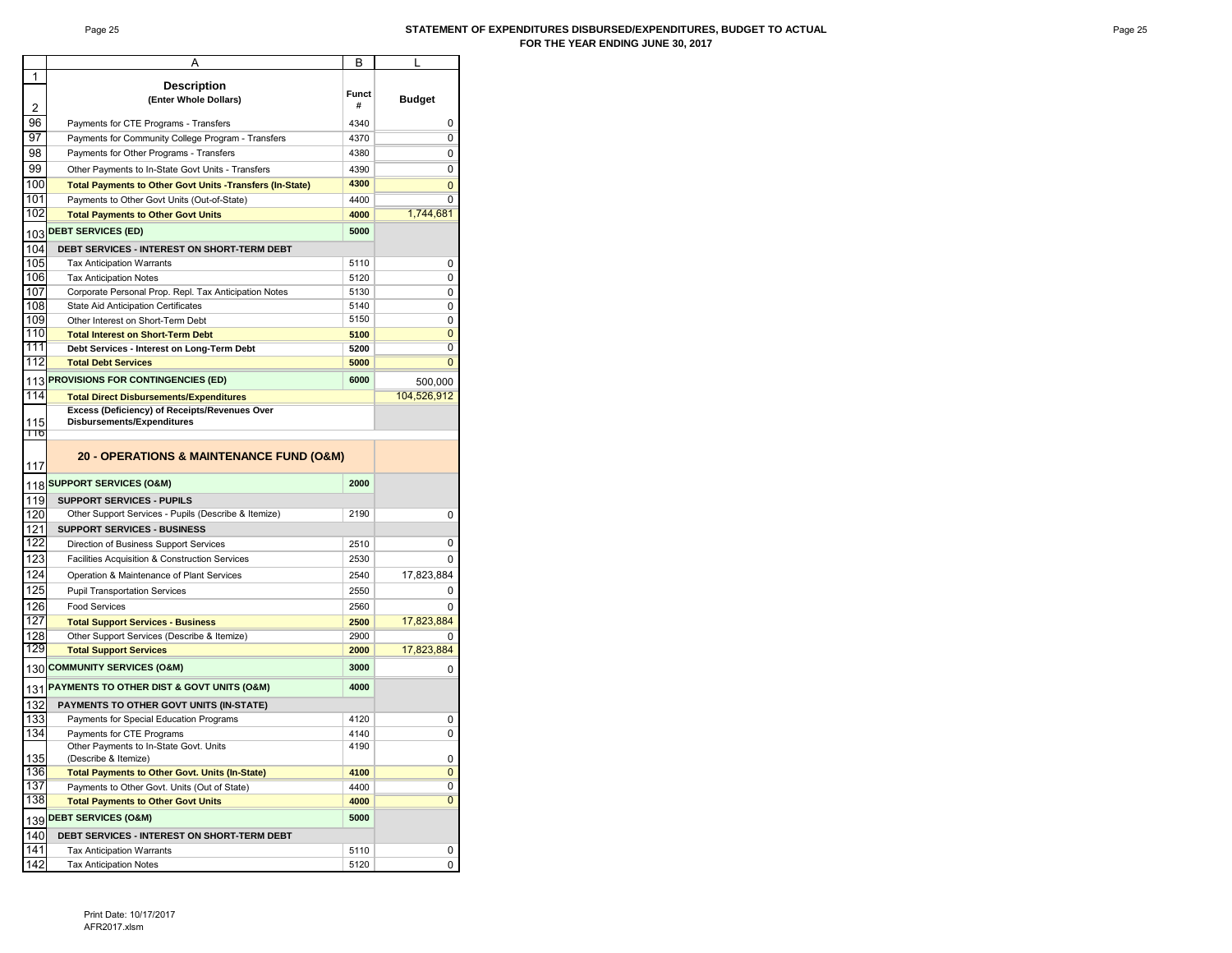#### Page 26 **STATEMENT OF EXPENDITURES DISBURSED/EXPENDITURES, BUDGET TO ACTUAL FOR THE YEAR ENDING JUNE 30, 2017**

|            | A                                                            | В            |               |
|------------|--------------------------------------------------------------|--------------|---------------|
| 1          |                                                              |              |               |
|            | <b>Description</b>                                           | <b>Funct</b> |               |
| 2          | (Enter Whole Dollars)                                        | #            | <b>Budget</b> |
| 143        | Corporate Personal Prop. Repl. Tax Anticipation Notes        | 5130         | 0             |
| 144        |                                                              |              |               |
|            | <b>State Aid Anticipation Certificates</b>                   | 5140         | 0             |
| 145        | Other Interest on Short-Term Debt (Describe & Itemize)       | 5150         | 0             |
| 146        | <b>Total Debt Service - Interest on Short-Term Debt</b>      | 5100         | 0             |
| 147        | DEBT SERVICE - INTERST ON LONG-TERM DEBT                     | 5200         | 0             |
| 148        | <b>Total Debt Services</b>                                   | 5000         | 0             |
| 149        | PROVISIONS FOR CONTINGENCIES (O&M)                           | 6000         | 50,000        |
|            |                                                              |              |               |
| 150        | <b>Total Direct Disbursements/Expenditures</b>               |              | 17,873,884    |
| 151<br>15Z | Excess (Deficiency) of Receipts/Revenues/Over Disbursements/ |              |               |
| 153        | 30 - DEBT SERVICES (DS)                                      |              |               |
| 154        | PAYMENTS TO OTHER DIST & GOVT UNITS (DS)                     | 4000         | 0             |
|            | <b>DEBT SERVICES (DS)</b>                                    | 5000         |               |
| 155        |                                                              |              |               |
| 156        | DEBT SERVICES - INTEREST ON SHORT-TERM DEBT                  |              |               |
| 157        | <b>Tax Anticipation Warrants</b>                             | 5110         | 0             |
| 158        | <b>Tax Anticipation Notes</b>                                | 5120         | 0             |
| 159        | Corporate Personal Prop. Repl. Tax Anticipation Notes        | 5130         | 0             |
| 160        | State Aid Anticipation Certificates                          | 5140         | 0             |
| 161        | Other Interest on Short-Term Debt (Describe & Itemize)       | 5150         | 0             |
| 162        | <b>Total Debt Services - Interest On Short-Term Debt</b>     | 5100         | 0             |
|            |                                                              |              |               |
| 163        | DEBT SERVICES - INTEREST ON LONG-TERM DEBT                   | 5200         | 173,000       |
|            | DEBT SERVICES - PAYMENTS OF PRINCIPAL ON LONG-TERM           | 5300         |               |
|            | DEBT (Lease/Purchase Principal Retired) <sup>11</sup>        |              |               |
| 164        |                                                              |              | 1,290,000     |
| 165        | DEBT SERVICES - OTHER (Describe & Itemize)                   | 5400         | 4,000         |
| 166        | <b>Total Debt Services</b>                                   | 5000         | 1,467,000     |
|            | 167 PROVISION FOR CONTINGENCIES (DS)                         | 6000         |               |
| 168        | <b>Total Disbursements/ Expenditures</b>                     |              | 1,467,000     |
|            | Excess (Deficiency) of Receipts/Revenues Over                |              |               |
| 169        | <b>Disbursements/Expenditures</b>                            |              |               |
| 170        |                                                              |              |               |
| 171        | <b>40 - TRANSPORTATION FUND (TR)</b>                         |              |               |
| 172        | <b>SUPPORT SERVICES (TR)</b>                                 |              |               |
| 173        | <b>SUPPORT SERVICES - PUPILS</b>                             |              |               |
| 174        | Other Support Services - Pupils (Describe & Itemize)         | 2190         | 0             |
| 175        | <b>SUPPORT SERVICES - BUSINESS</b>                           |              |               |
| 176        | <b>Pupil Transportation Services</b>                         | 2550         | 2,333,950     |
| 177        | Other Support Services (Describe & Itemize)                  | 2900         | 0             |
| 178        |                                                              |              | 2,333,950     |
|            | <b>Total Support Services</b>                                | 2000         |               |
| 179        | <b>COMMUNITY SERVICES (TR)</b>                               | 3000         | 0             |
| 180        | PAYMENTS TO OTHER DIST & GOVT UNITS (TR)                     | 4000         |               |
| 181        | PAYMENTS TO OTHER GOVT UNITS (IN-STATE)                      |              |               |
| 182        | Payments for Regular Programs                                | 4110         | 0             |
| 183        | Payments for Special Education Programs                      | 4120         | 0             |
| 184        | Payments for Adult/Continuing Education Programs             | 4130         | 0             |
| 185        | Payments for CTE Programs                                    | 4140         | 0             |
| 186        | Payments for Community College Programs                      | 4170         | 0             |
|            | Other Payments to In-State Govt. Units                       | 4190         |               |
| 187        | (Describe & Itemize)                                         |              | 0             |
| 188        | <b>Total Payments to Other Govt. Units (In-State)</b>        | 4100         | 0             |
|            |                                                              |              |               |

Print Date: 10/17/2017 AFR2017.xlsm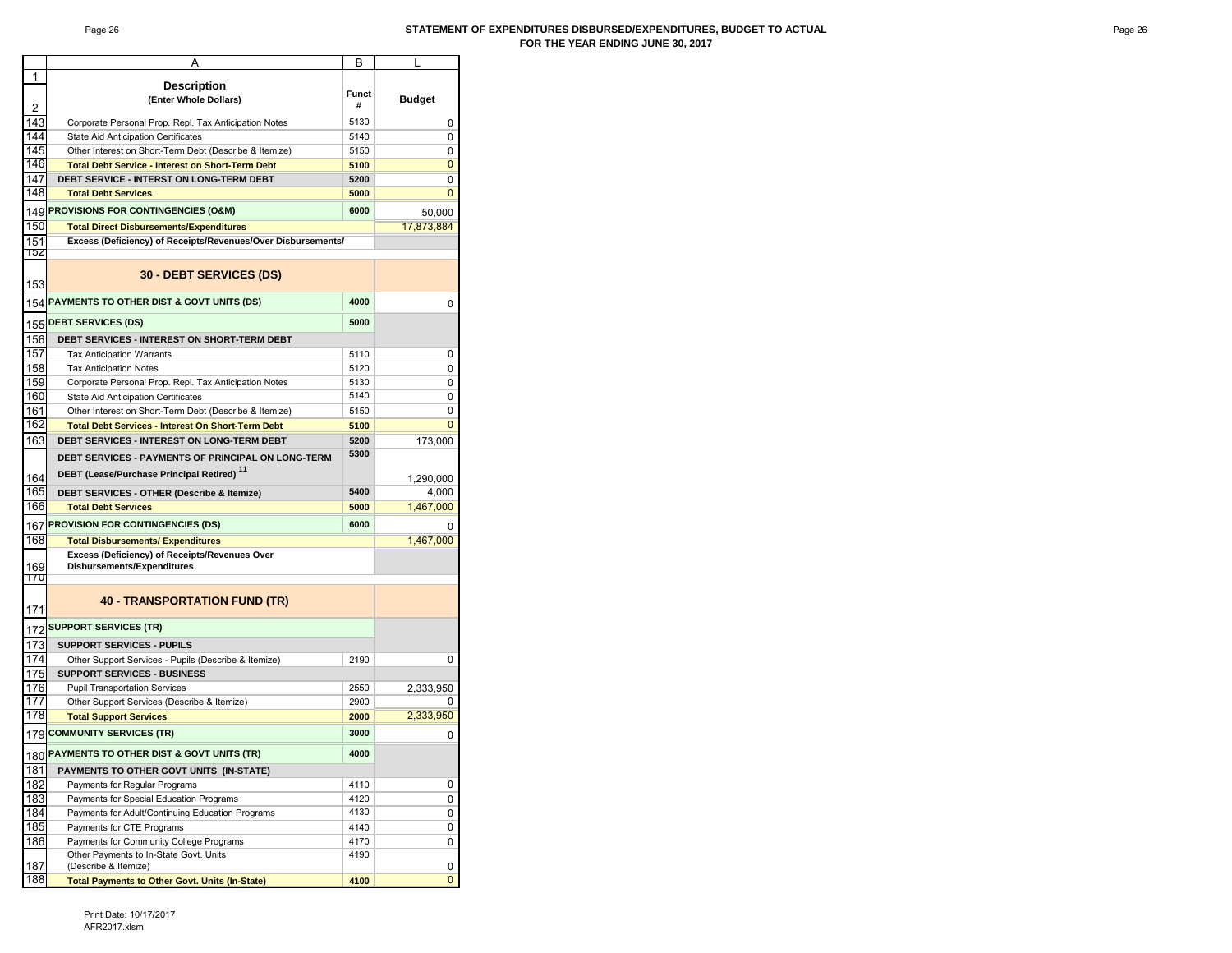#### Page 27 **STATEMENT OF EXPENDITURES DISBURSED/EXPENDITURES, BUDGET TO ACTUAL FOR THE YEAR ENDING JUNE 30, 2017**

|                  | А                                                        | в     | L                 |
|------------------|----------------------------------------------------------|-------|-------------------|
| 1                |                                                          |       |                   |
|                  | <b>Description</b>                                       | Funct |                   |
| 2                | (Enter Whole Dollars)                                    | #     | <b>Budget</b>     |
| 189              | PAYMENTS TO OTHER GOVT UNITS (OUT-OF-STATE)              | 4400  | 0                 |
| 190              |                                                          | 4000  | 0                 |
|                  | <b>Total Payments to Other Govt Units</b>                |       |                   |
|                  | 191 <mark>DEBT SERVICES (TR)</mark>                      | 5000  |                   |
| 192              | DEBT SERVICE - INTEREST ON SHORT-TERM DEBT               |       |                   |
| 193              | <b>Tax Anticipation Warrants</b>                         | 5110  | 0                 |
| 194              | <b>Tax Anticipation Notes</b>                            | 5120  | 0                 |
| 195              | Corporate Personal Prop. Repl. Tax Anticipation Notes    | 5130  | 0                 |
| 196              | State Aid Anticipation Certificates                      | 5140  | 0                 |
| 197              | Other Interest on Short-Term Debt (Describe & Itemize)   | 5150  | 0                 |
| 198              | <b>Total Debt Services - Interest On Short-Term Debt</b> | 5100  | 0                 |
|                  | DEBT SERVICES - INTEREST ON LONG-TERM DEBT               |       |                   |
| 199              |                                                          | 5200  | 0                 |
|                  | DEBT SERVICE - PAYMENTS OF PRINCIPAL ON LONG-TERM        | 5300  |                   |
| 200              | DEBT (Lease/Purchase Principal Retired) <sup>11</sup>    |       | 0                 |
| 201              | <b>DEBT SERVICES - OTHER (Describe &amp; Itemize)</b>    | 5400  | 0                 |
| 202              | <b>Total Debt Services</b>                               | 5000  | $\mathbf 0$       |
|                  |                                                          |       |                   |
|                  | 203 PROVISION FOR CONTINGENCIES (TR)                     | 6000  | 10,000            |
| 204              | <b>Total Disbursements/ Expenditures</b>                 |       | 2,343,950         |
|                  | Excess (Deficiency) of Receipts/Revenues Over            |       |                   |
| 205              | Disbursements/Expenditures                               |       |                   |
| 206              |                                                          |       |                   |
|                  | 50 - MUNICIPAL RETIREMENT/SOCIAL SECURITY FUND           |       |                   |
| 207              | (MR/SS)                                                  |       |                   |
|                  | 208 <mark>INSTRUCTION (MR/SS)</mark>                     | 1000  |                   |
|                  |                                                          |       |                   |
| 209              | Regular Programs                                         | 1100  | 840,720           |
| 210              | Pre-K Programs                                           | 1125  | 0                 |
| 211              | Special Education Programs (Functions 1200-1220)         | 1200  | 540,060           |
| 212              | Special Education Programs - Pre-K                       | 1225  | 0                 |
| 213              | Remedial and Supplemental Programs - K-12                | 1250  | 34,210            |
| $\overline{214}$ | Remedial and Supplemental Programs - Pre-K               | 1275  | 0                 |
| 215              | Adult/Continuing Education Programs                      | 1300  | 0                 |
| 216              | <b>CTE Programs</b>                                      | 1400  | 90,260            |
| 217              | Interscholastic Programs                                 | 1500  | 141,630           |
| 218              | Summer School Programs                                   | 1600  | 46,400            |
| 219              | <b>Gifted Programs</b>                                   | 1650  | 0                 |
| 220              | Driver's Education Programs                              | 1700  | 8,490             |
| 221              | <b>Bilingual Programs</b>                                | 1800  | 40,820            |
| 222              | Truants' Alternative & Optional Programs                 | 1900  |                   |
| 223              | <b>Total Instruction</b>                                 | 1000  | 1,742,590         |
|                  |                                                          |       |                   |
|                  | 224 <mark>SUPPORT SERVICES (MR/SS)</mark>                | 2000  |                   |
| 225              | <b>SUPPORT SERVICES - PUPILS</b>                         |       |                   |
| 226              | Attendance & Social Work Services                        | 2110  | 42,170            |
| 227              | <b>Guidance Services</b>                                 | 2120  | 163,490           |
| $\overline{228}$ | <b>Health Services</b>                                   | 2130  | 45,790            |
|                  | <b>Psychological Services</b>                            | 2140  | 15,550            |
| 229<br>230       | Speech Pathology & Audiology Services                    | 2150  | 0                 |
|                  | Other Support Services - Pupils (Describe & Itemize)     |       |                   |
| 231<br>232       |                                                          | 2190  | 23,180<br>290,180 |
|                  | <b>Total Support Services - Pupils</b>                   | 2100  |                   |
| <u>233</u>       | SUPPORT SERVICES - INSTRUCTIONAL STAFF                   |       |                   |
| 234              | Improvement of Instruction Services                      | 2210  | 3,050             |
| 235              | <b>Educational Media Services</b>                        | 2220  | 259,700           |
| 236              | Assessment & Testing                                     | 2230  | 25,640            |
| 237              | <b>Total Support Services - Instructional Staff</b>      | 2200  | 288,390           |

Print Date: 10/17/2017 AFR2017.xlsm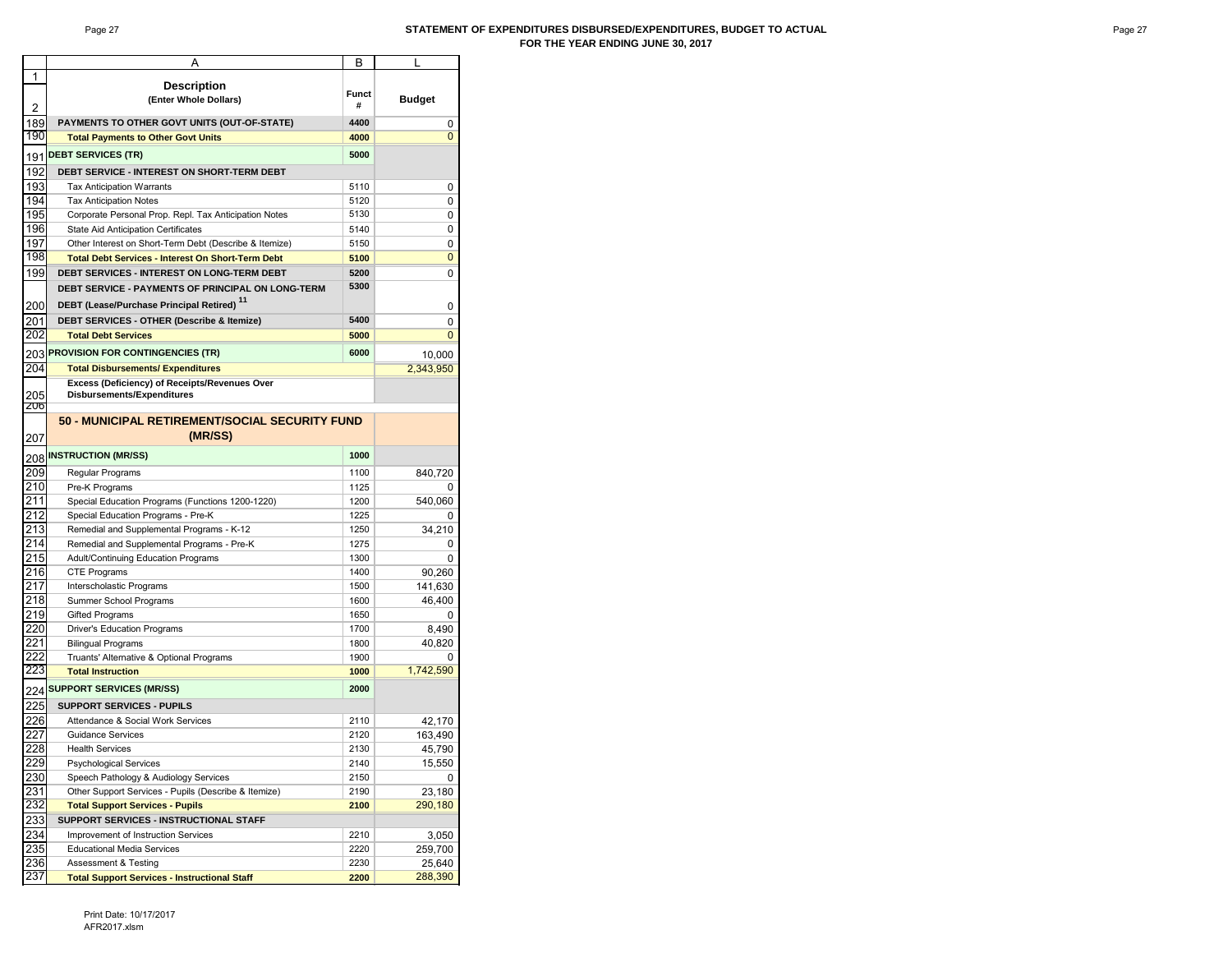#### Page 28 **STATEMENT OF EXPENDITURES DISBURSED/EXPENDITURES, BUDGET TO ACTUAL FOR THE YEAR ENDING JUNE 30, 2017**

|     | Α                                                                | В            |               |
|-----|------------------------------------------------------------------|--------------|---------------|
| 1   |                                                                  |              |               |
|     | <b>Description</b>                                               | <b>Funct</b> |               |
| 2   | (Enter Whole Dollars)                                            | #            | <b>Budget</b> |
| 238 | SUPPORT SERVICES - GENERAL ADMINISTRATION                        |              |               |
| 239 | <b>Board of Education Services</b>                               | 2310         | 0             |
| 240 | <b>Executive Administration Services</b>                         | 2320         | 52,020        |
| 241 | Service Area Administrative Services                             | 2330         | 26,550        |
| 242 | Claims Paid from Self Insurance Fund                             | 2361         | 0             |
|     | Workers' Compensation or Workers' Occupation Disease Acts        | 2362         |               |
| 243 | Payments                                                         |              | 0             |
| 244 | Unemployment Insurance Payments                                  | 2363         | 0             |
| 245 | Insurance Payments (Regular or Self-Insurance)                   | 2364         | 0             |
| 246 | Risk Management and Claims Services Payments                     | 2365         | 0             |
| 247 | Judgment and Settlements                                         | 2366         | 0             |
|     | Educational, Inspectional, Supervisory Services Related to Loss  | 2367         |               |
| 248 | Prevention or Reduction                                          |              | 0             |
| 249 | Reciprocal Insurance Payments                                    | 2368         | 0             |
| 250 | <b>Legal Services</b>                                            | 2369         | 0             |
| 251 | <b>Total Support Services - General Administration</b>           | 2300         | 78,570        |
| 252 | SUPPORT SERVICES - SCHOOL ADMINISTRATION                         |              |               |
| 253 | Office of the Principal Services                                 | 2410         | 190,310       |
|     | Other Support Services - School Administration                   | 2490         |               |
| 254 | (Describe & Itemize)                                             |              | 31,800        |
| 255 | <b>Total Support Services - School Administration</b>            | 2400         | 222,110       |
| 256 | <b>SUPPORT SERVICES - BUSINESS</b>                               |              |               |
| 257 | Direction of Business Support Services                           | 2510         | 15,030        |
| 258 | <b>Fiscal Services</b>                                           | 2520         | 68,620        |
| 259 | Facilities Acquisition & Construction Services                   | 2530         | 0             |
| 260 | Operation & Maintenance of Plant Services                        | 2540         | 1,094,970     |
| 261 | <b>Pupil Transportation Services</b>                             | 2550         | 0             |
| 262 | <b>Food Services</b>                                             | 2560         | 0             |
| 263 | <b>Internal Services</b>                                         | 2570         | 31,370        |
| 264 | <b>Total Support Services - Business</b>                         | 2500         | 1,209,990     |
| 265 | SUPPORT SERVICES - CENTRAL                                       |              |               |
| 266 | Direction of Central Support Services                            | 2610         | 0             |
|     | Planning, Research, Development, & Evaluation Services           | 2620         |               |
| 267 |                                                                  |              | 0             |
| 268 | <b>Information Services</b>                                      | 2630         | 18,660        |
| 269 | <b>Staff Services</b>                                            | 2640         | 0             |
| 270 | <b>Data Processing Services</b>                                  | 2660         | 14,270        |
| 271 | <b>Total Support Services - Central</b>                          | 2600         | 32,930        |
| 272 | Other Support Services (Describe & Itemize)                      | 2900         | ŋ             |
| 273 | <b>Total Support Services</b>                                    | 2000         | 2,122,170     |
| 274 | <b>COMMUNITY SERVICES (MR/SS)</b>                                | 3000         | 0             |
|     | 275 <mark>PAYMENTS TO OTHER DIST &amp; GOVT UNITS (MR/SS)</mark> | 4000         |               |
|     |                                                                  |              |               |
| 276 | Payments for Special Education Programs                          | 4120         | 0             |
| 277 | Payments for CTE Programs                                        | 4140         | 0             |
| 278 | <b>Total Payments to Other Govt Units</b>                        | 4000         | 0             |
|     | 279 <mark>DEBT SERVICES (MR/SS)</mark>                           | 5000         |               |
| 280 | DEBT SERVICE - INTEREST ON SHORT-TERM DEBT                       |              |               |
| 281 | <b>Tax Anticipation Warrants</b>                                 | 5110         | 0             |
| 282 | <b>Tax Anticipation Notes</b>                                    | 5120         | 0             |
| 283 | Corporate Personal Prop. Repl. Tax Anticipation Notes            | 5130         | 0             |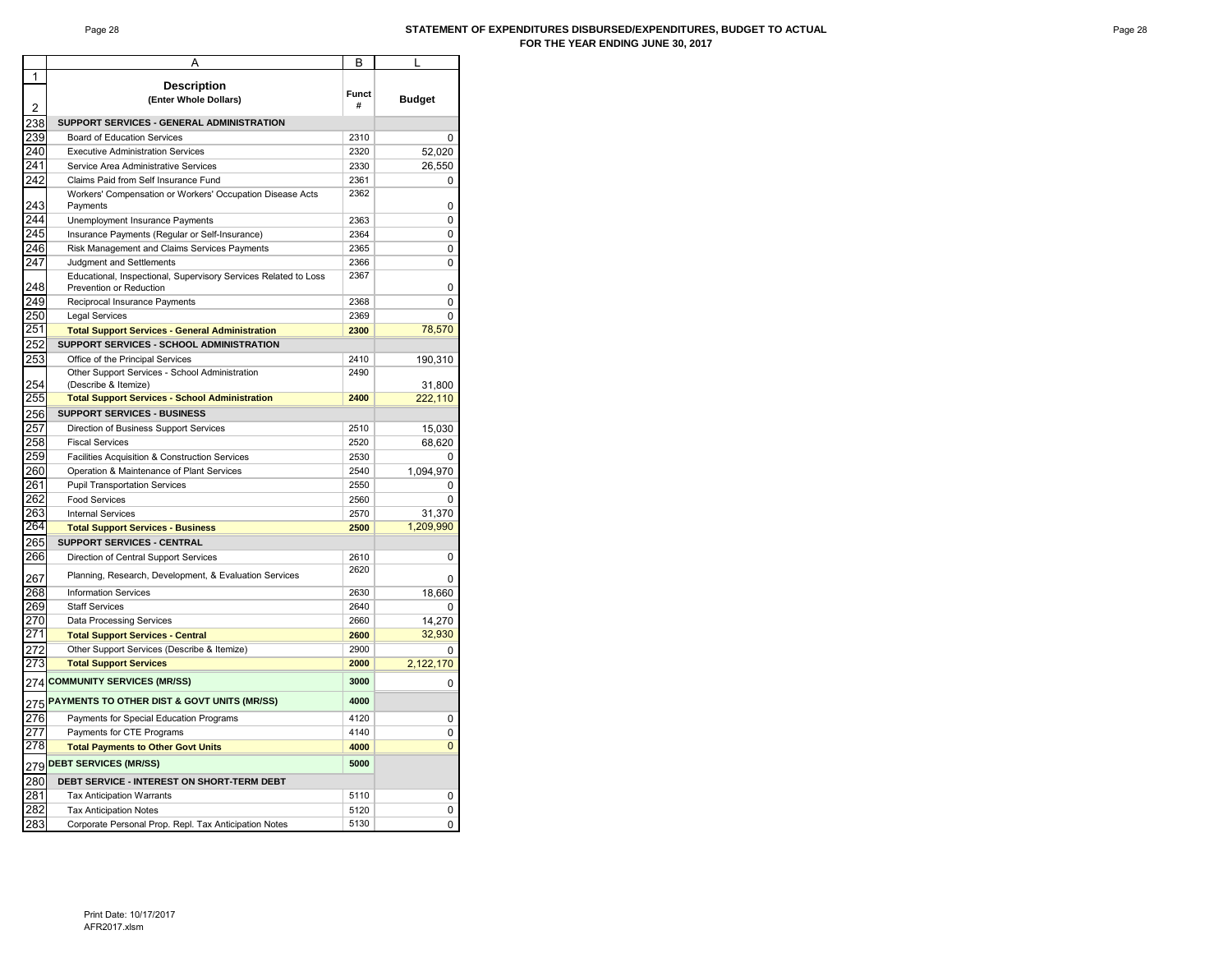#### Page 29 **STATEMENT OF EXPENDITURES DISBURSED/EXPENDITURES, BUDGET TO ACTUAL FOR THE YEAR ENDING JUNE 30, 2017**

|                  | A                                                               | В            | L              |
|------------------|-----------------------------------------------------------------|--------------|----------------|
| 1                |                                                                 |              |                |
|                  | <b>Description</b>                                              | <b>Funct</b> |                |
| $\overline{2}$   | (Enter Whole Dollars)                                           | #            | <b>Budget</b>  |
| 284              | State Aid Anticipation Certificates                             | 5140         | 0              |
| 285              | Other (Describe & Itemize)                                      | 5150         | 0              |
| 286              |                                                                 |              | 0              |
|                  | <b>Total Debt Services - Interest</b>                           | 5000         |                |
| 287              | <b>PROVISION FOR CONTINGENCIES (MR/SS)</b>                      | 6000         | 0              |
| 288              | <b>Total Disbursements/Expenditures</b>                         |              | 3,864,760      |
|                  | Excess (Deficiency) of Receipts/Revenues Over                   |              |                |
| 289              | <b>Disbursements/Expenditures</b>                               |              |                |
| <b>290</b>       |                                                                 |              |                |
| 291              | 60 - CAPITAL PROJECTS (CP)                                      |              |                |
| 292              | <b>SUPPORT SERVICES (CP)</b>                                    | 2000         |                |
| 293              | <b>SUPPORT SERVICES - BUSINESS</b>                              |              |                |
| 294              | Facilities Acquisition and Construction Services                | 2530         | 0              |
| 295              | Other Support Services (Describe & Itemize)                     | 2900         | 0              |
| 296              | <b>Total Support Services</b>                                   | 2000         | $\overline{0}$ |
|                  |                                                                 |              |                |
| 297              | PAYMENTS TO OTHER DIST & GOVT UNITS (CP)                        | 4000         |                |
| 298              | PAYMENTS TO OTHER GOVT UNITS (In-State)                         |              |                |
| 299              | Payments to Other Govt Units (In-State)                         | 4100         | 0              |
| 300              | Payments for Special Education Programs                         | 4120         | 0              |
| 301              | Payments for CTE Programs                                       | 4140         | 0              |
| 302              | Other Payments to In-State Govt. Units (Describe & Itemize)     | 4190         | 0              |
| 303              | <b>Total Payments to Other Govt Units</b>                       | 4000         | 0              |
| 304              | PROVISION FOR CONTINGENCIES (S&C/CI)                            | 6000         | 0              |
| 305              | <b>Total Disbursements/ Expenditures</b>                        |              | $\overline{0}$ |
|                  | Excess (Deficiency) of Receipts/Revenues Over                   |              |                |
| 306              | <b>Disbursements/Expenditures</b>                               |              |                |
| 307              |                                                                 |              |                |
|                  |                                                                 |              |                |
| 308              | 70 - WORKING CASH (WC)                                          |              |                |
| 309              |                                                                 |              |                |
|                  |                                                                 |              |                |
| 310              | 80 - TORT FUND (TF)                                             |              |                |
| 311              | SUPPORT SERVICES - GENERAL ADMINISTRATION                       |              |                |
| 312              | Claims Paid from Self Insurance Fund                            | 2361         |                |
|                  | Workers' Compensation or Workers' Occupation Disease Acts       | 2362         | 0              |
| 313              | Payments                                                        |              | 400,000        |
| 314              | Unemployment Insurance Payments                                 | 2363         | 36,000         |
| 315              | Insurance Payments (Regular or Self-Insurance)                  | 2364         | 483,000        |
| 316              | Risk Management and Claims Services Payments                    | 2365         | 0              |
| $\overline{317}$ | Judgment and Settlements                                        | 2366         | 0              |
|                  | Educational, Inspectional, Supervisory Services Related to Loss | 2367         |                |
| 318              | Prevention or Reduction                                         |              | 0              |
| 319              | Reciprocal Insurance Payments                                   | 2368         | 0              |
| 320              | <b>Legal Services</b>                                           | 2369         | 210,000        |
| 321              | Property Insurance (Buildings & Grounds)                        | 2371         | 0              |
| 322              | Vehicle Insurance (Transporation)                               | 2372         | 0              |
| 323              | <b>Total Support Services - General Administration</b>          | 2000         | 1,129,000      |
| 324              | <b>DEBT SERVICES (TF)</b>                                       | 5000         |                |
| 325              | DEBT SERVICES - INTEREST ON SHORT-TERM DEBT                     |              |                |
| 326              | <b>Tax Anticipation Warrants</b>                                | 5110         | 0              |
| 327              | Corporate Personal Prop. Repl. Tax Anticipation Notes           | 5130         | 0              |
|                  |                                                                 |              |                |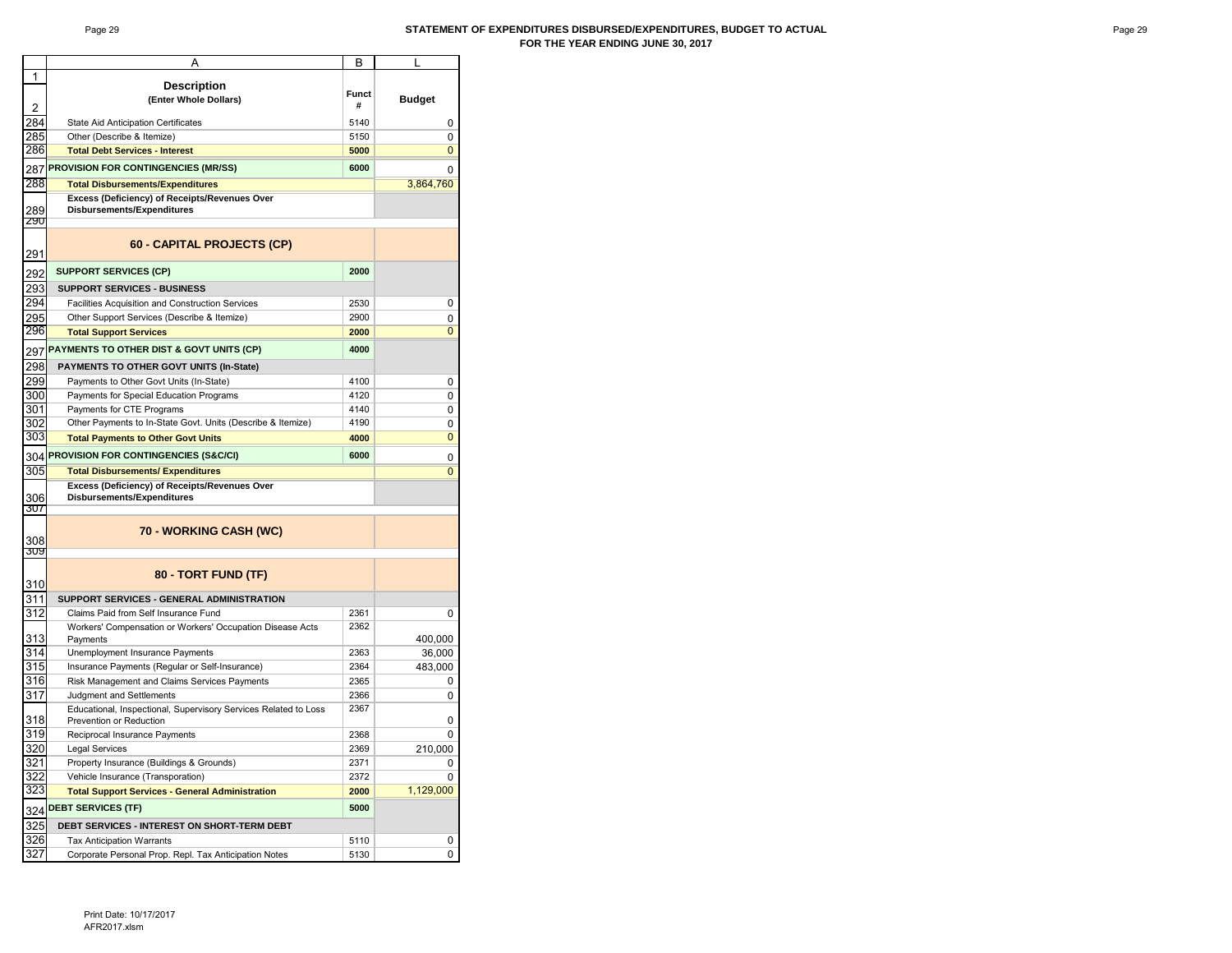#### Page 30 **STATEMENT OF EXPENDITURES DISBURSED/EXPENDITURES, BUDGET TO ACTUAL FOR THE YEAR ENDING JUNE 30, 2017**

|                | A                                                                           | В            | L              |
|----------------|-----------------------------------------------------------------------------|--------------|----------------|
| 1              |                                                                             |              |                |
|                | <b>Description</b><br>(Enter Whole Dollars)                                 | <b>Funct</b> |                |
| $\overline{2}$ |                                                                             | #            | <b>Budget</b>  |
| 328            | Other Interest or Short-Term Debt                                           | 5150         | 0              |
| 329            | <b>Total Debt Services - Interest on Short-Term Debt</b>                    | 5000         | $\Omega$       |
|                | 330 PROVISIONS FOR CONTINGENCIES (TF)                                       | 6000         | 0              |
| 331            | <b>Total Disbursements/Expenditures</b>                                     |              | 1,129,000      |
| 332            | Excess (Deficiency) of Receipts/Revenues Over                               |              |                |
| ०००<br>334     | 90 - FIRE PREVENTION & SAFETY FUND (FP&S)                                   |              |                |
|                | 335 SUPPORT SERVICES (FP&S)                                                 | 2000         |                |
| 336            | <b>SUPPORT SERVICES - BUSINESS</b>                                          |              |                |
| 337            | Facilities Acquisition & Construction Services                              | 2530         | 770,000        |
| 338            | Operation & Maintenance of Plant Services                                   | 2540         | <sup>0</sup>   |
| 339            | <b>Total Support Services - Business</b>                                    | 2500         | 770,000        |
| 340            | Other Support Services (Describe & Itemize)                                 | 2900         | o              |
| 341            | <b>Total Support Services</b>                                               | 2000         | 770,000        |
|                | 342 PAYMENTS TO OTHER DIST & GOVT UNITS (FP&S)                              | 4000         |                |
| 343            | Other Payments to In-State Govt. Units<br>(Describe & Itemize)              | 4190         | 0              |
| 344            |                                                                             |              | $\overline{0}$ |
|                | <b>Total Payments to Other Govt Units</b>                                   | 4000         |                |
|                | 345 DEBT SERVICES (FP&S)                                                    | 5000         |                |
| 346            | <b>DEBT SERVICES- INTEREST ON SHORT-TERM DEBT</b>                           |              |                |
| 347            | <b>Tax Anticipation Warrants</b>                                            | 5110         | 0              |
| 348            | Other Interest on Short-Term Debt (Describe & Itemize)                      | 5150         | 0              |
| 349            | <b>Total Debt Service - Interest on Short-Term Debt</b>                     | 5100         | $\mathbf{0}$   |
| 350            | <b>DEBT SERVICES - INTEREST ON LONG-TERM DEBT</b>                           | 5200         | 0              |
|                | Debt Service - Payments of Principal on Long-Term Debt 15                   | 5300         |                |
| 351            | (Lease/Purchase Principal Retired)                                          |              | 0              |
| 352            | <b>Total Debt Service</b>                                                   | 5000         | $\Omega$       |
|                | 353 PROVISION FOR CONTINGENCIES (FP&S)                                      | 6000         | 0              |
| 354            | <b>Total Disbursements/Expenditures</b>                                     |              | 770,000        |
| 355            | Excess (Deficiency) of Receipts/Revenues Over<br>Disbursements/Expenditures |              |                |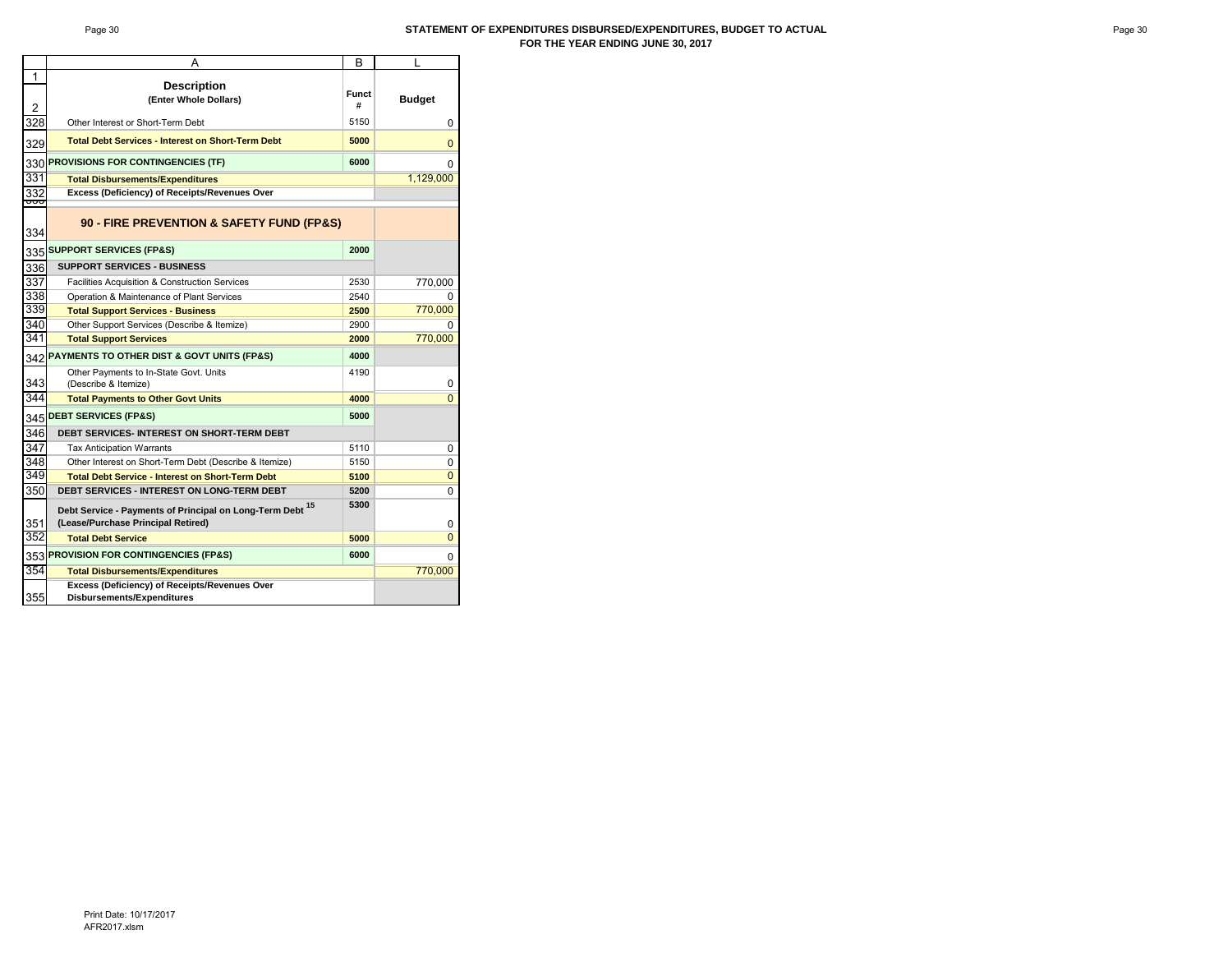|                         | A                                                                                                  | B                                                                                    | C                                             | D                                                      | E                                                    | F                                                  |
|-------------------------|----------------------------------------------------------------------------------------------------|--------------------------------------------------------------------------------------|-----------------------------------------------|--------------------------------------------------------|------------------------------------------------------|----------------------------------------------------|
| 1                       | <b>SCHEDULE OF AD VALOREM TAX RECEIPTS</b>                                                         |                                                                                      |                                               |                                                        |                                                      |                                                    |
| $\overline{2}$          | <b>Description</b><br>(Enter Whole Dollars)                                                        | <b>Taxes Received</b><br>7-1-16 Thru 6-30-17<br>(from 2015 Levy &<br>Prior Levies) * | <b>Taxes Received</b><br>(from the 2016 Levy) | <b>Taxes Received</b><br>(from 2015 & Prior<br>Levies) | <b>Total Estimated Taxes</b><br>(from the 2016 Levy) | <b>Estimated Taxes Due</b><br>(from the 2016 Levy) |
| 3                       |                                                                                                    |                                                                                      |                                               | (Column B - C)                                         |                                                      | (Column E - C)                                     |
| $\overline{\mathbf{4}}$ | Educational                                                                                        | 86,734,541                                                                           | 45,802,819                                    | 40,931,722                                             | 88,125,281                                           | 42,322,462                                         |
| 5                       | Operations & Maintenance                                                                           | 17,554,933                                                                           | 9,329,242                                     | 8,225,691                                              | 17,950,074                                           | 8,620,832                                          |
| 6                       | Debt Services **                                                                                   | 1,526,267                                                                            | 777,485                                       | 748,782                                                | 1,627,119                                            | 849,634                                            |
| $\overline{7}$          | Transportation                                                                                     | 711,832                                                                              | 432,117                                       | 279,715                                                | 828,749                                              | 396,632                                            |
| 8                       | <b>Municipal Retirement</b>                                                                        | 768,706                                                                              | 374,103                                       | 394,603                                                | 717,632                                              | 343,529                                            |
| 9                       | Capital Improvements                                                                               | 0                                                                                    | 0                                             | 0                                                      |                                                      |                                                    |
| 10                      | <b>Working Cash</b>                                                                                | 0                                                                                    | $\Omega$                                      | $\Omega$                                               | $\Omega$                                             |                                                    |
| 11                      | Tort Immunity                                                                                      | 1,128,179                                                                            | 596,457                                       | 531,722                                                | 1,148,212                                            | 551,755                                            |
| 12                      | Fire Prevention & Safety                                                                           | 1,112,404                                                                            | 588,144                                       | 524,260                                                | 1,134,322                                            | 546,178                                            |
| 13                      | Leasing Levy                                                                                       | 0                                                                                    | $\Omega$                                      | $\mathbf{0}$                                           | $\Omega$                                             |                                                    |
| 14                      | <b>Special Education</b>                                                                           | 1,468,068                                                                            | 749,272                                       | 718,796                                                | 1,555,642                                            | 806,370                                            |
| 15                      | Area Vocational Construction                                                                       | 0                                                                                    | 0                                             | $\mathbf{0}$                                           | 0                                                    |                                                    |
| 16                      | Social Security/Medicare Only                                                                      | 2,823,030                                                                            | 1,424,342                                     | 1,398,688                                              | 2,953,868                                            | 1,529,526                                          |
| 17                      | Summer School                                                                                      | 0                                                                                    | 0                                             | 0                                                      | 0                                                    |                                                    |
| 18                      | Other (Describe & Itemize)                                                                         | O                                                                                    | $\Omega$                                      | 0                                                      | 0                                                    |                                                    |
| 19                      | <b>Totals</b>                                                                                      | 113,827,960                                                                          | 60,073,981                                    | 53,753,979                                             | 116,040,899                                          | 55,966,918                                         |
| 20                      |                                                                                                    |                                                                                      |                                               |                                                        |                                                      |                                                    |
| $\overline{21}$         | The formulas in column B are unprotected to be overidden when reporting on a ACCRUAL basis.        |                                                                                      |                                               |                                                        |                                                      |                                                    |
| $\overline{22}$         | ** All tax receipts for debt service payments on bonds must be recorded on line 6 (Debt Services). |                                                                                      |                                               |                                                        |                                                      |                                                    |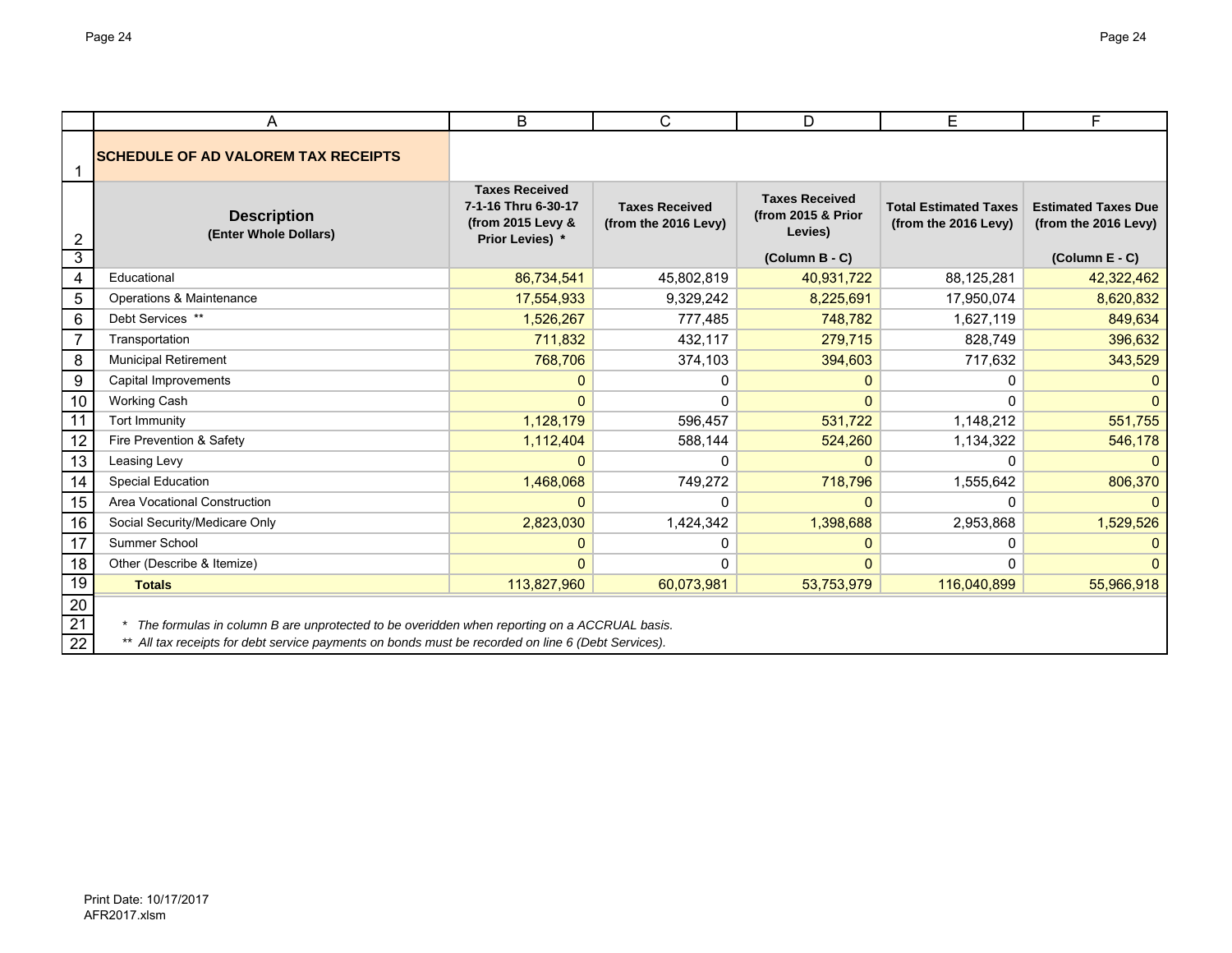|                                                                                                                                                                                                                       | Α                                                                                       | В                                           | C                                                       | D                                                 | Е                                                  | F                                     | G                         | H                              |                                      | J                                                           |
|-----------------------------------------------------------------------------------------------------------------------------------------------------------------------------------------------------------------------|-----------------------------------------------------------------------------------------|---------------------------------------------|---------------------------------------------------------|---------------------------------------------------|----------------------------------------------------|---------------------------------------|---------------------------|--------------------------------|--------------------------------------|-------------------------------------------------------------|
|                                                                                                                                                                                                                       | <b>SCHEDULE OF SHORT-TERM DEBT</b>                                                      |                                             |                                                         |                                                   |                                                    |                                       |                           |                                |                                      |                                                             |
|                                                                                                                                                                                                                       |                                                                                         |                                             |                                                         |                                                   |                                                    |                                       |                           |                                |                                      |                                                             |
| 2                                                                                                                                                                                                                     | <b>Description</b><br>(Enter Whole Dollars)                                             |                                             | Outstanding<br><b>Beginning 07/01/16</b>                | <b>Issued 07/01/16</b><br><b>Through 06/30/17</b> | <b>Retired 07/01/16</b><br><b>Through 06/30/17</b> | Outstanding<br><b>Ending 06/30/17</b> |                           |                                |                                      |                                                             |
| 3                                                                                                                                                                                                                     | <b>CORPORATE PERSONAL PROPERTY REPLACEMENT TAX</b><br><b>ANTICIPATION NOTES (CPPRT)</b> |                                             |                                                         |                                                   |                                                    |                                       |                           |                                |                                      |                                                             |
| 4                                                                                                                                                                                                                     | <b>Total CPPRT Notes</b>                                                                |                                             |                                                         |                                                   |                                                    | $\mathbf{0}$                          |                           |                                |                                      |                                                             |
| 5                                                                                                                                                                                                                     | TAX ANTICIPATION WARRANTS (TAW)                                                         |                                             |                                                         |                                                   |                                                    |                                       |                           |                                |                                      |                                                             |
| 6                                                                                                                                                                                                                     | <b>Educational Fund</b>                                                                 |                                             |                                                         |                                                   |                                                    | $\mathbf{0}$                          |                           |                                |                                      |                                                             |
| 7                                                                                                                                                                                                                     | Operations & Maintenance Fund                                                           |                                             |                                                         |                                                   |                                                    | $\overline{0}$                        |                           |                                |                                      |                                                             |
| 8                                                                                                                                                                                                                     | Debt Services - Construction                                                            |                                             |                                                         |                                                   |                                                    | $\overline{0}$                        |                           |                                |                                      |                                                             |
| 9                                                                                                                                                                                                                     | Debt Services - Working Cash                                                            |                                             |                                                         |                                                   |                                                    | $\overline{0}$                        |                           |                                |                                      |                                                             |
| 10                                                                                                                                                                                                                    | Debt Services - Refunding Bonds                                                         |                                             |                                                         |                                                   |                                                    | $\pmb{0}$                             |                           |                                |                                      |                                                             |
| 11                                                                                                                                                                                                                    | <b>Transportation Fund</b>                                                              |                                             |                                                         |                                                   |                                                    | $\overline{0}$                        |                           |                                |                                      |                                                             |
| 12                                                                                                                                                                                                                    | Municipal Retirement/Social Security Fund                                               |                                             |                                                         |                                                   |                                                    | $\overline{0}$                        |                           |                                |                                      |                                                             |
| 13                                                                                                                                                                                                                    | Fire Prevention & Safety Fund                                                           |                                             |                                                         |                                                   |                                                    | $\mathbf 0$                           |                           |                                |                                      |                                                             |
| 14                                                                                                                                                                                                                    | Other - (Describe & Itemize)                                                            |                                             |                                                         |                                                   |                                                    | $\mathbf{0}$                          |                           |                                |                                      |                                                             |
| 15                                                                                                                                                                                                                    | <b>Total TAWs</b>                                                                       |                                             | $\mathbf{0}$                                            | $\mathbf{0}$                                      | $\mathbf 0$                                        | $\mathbf{0}$                          |                           |                                |                                      |                                                             |
| 16                                                                                                                                                                                                                    | TAX ANTICIPATION NOTES (TAN)                                                            |                                             |                                                         |                                                   |                                                    |                                       |                           |                                |                                      |                                                             |
| 17                                                                                                                                                                                                                    | <b>Educational Fund</b>                                                                 |                                             |                                                         |                                                   |                                                    | $\mathbf 0$                           |                           |                                |                                      |                                                             |
| 18                                                                                                                                                                                                                    | Operations & Maintenance Fund                                                           |                                             |                                                         |                                                   |                                                    | $\overline{0}$                        |                           |                                |                                      |                                                             |
| 19                                                                                                                                                                                                                    | Fire Prevention & Safety Fund                                                           |                                             |                                                         |                                                   |                                                    | $\mathbf 0$                           |                           |                                |                                      |                                                             |
| 20                                                                                                                                                                                                                    | Other - (Describe & Itemize)                                                            |                                             |                                                         |                                                   |                                                    | $\mathbf{0}$                          |                           |                                |                                      |                                                             |
| 21                                                                                                                                                                                                                    | <b>Total TANs</b>                                                                       |                                             | $\mathbf{0}$                                            | $\mathbf{0}$                                      | $\mathbf{0}$                                       | $\mathbf{0}$                          |                           |                                |                                      |                                                             |
| 22                                                                                                                                                                                                                    | <b>TEACHERS'/EMPLOYEES' ORDERS (T/EO)</b>                                               |                                             |                                                         |                                                   |                                                    |                                       |                           |                                |                                      |                                                             |
| 23                                                                                                                                                                                                                    | Total T/EOs (Educational, Operations & Maintenance, &<br><b>Transportation Funds)</b>   |                                             |                                                         |                                                   |                                                    | $\mathbf{0}$                          |                           |                                |                                      |                                                             |
|                                                                                                                                                                                                                       | GENERAL STATE-AID ANTICIPATION CERTIFICATES (GSAAC)                                     |                                             |                                                         |                                                   |                                                    |                                       |                           |                                |                                      |                                                             |
|                                                                                                                                                                                                                       |                                                                                         |                                             |                                                         |                                                   |                                                    |                                       |                           |                                |                                      |                                                             |
|                                                                                                                                                                                                                       | <b>Total GSAACs (All Funds)</b>                                                         |                                             |                                                         |                                                   |                                                    | $\mathbf{0}$                          |                           |                                |                                      |                                                             |
|                                                                                                                                                                                                                       | OTHER SHORT-TERM BORROWING                                                              |                                             |                                                         |                                                   |                                                    |                                       |                           |                                |                                      |                                                             |
|                                                                                                                                                                                                                       | <b>Total Other Short-Term Borrowing (Describe &amp; Itemize)</b>                        |                                             |                                                         |                                                   |                                                    | $\mathbf{0}$                          |                           |                                |                                      |                                                             |
|                                                                                                                                                                                                                       | <b>SCHEDULE OF LONG-TERM DEBT</b>                                                       |                                             |                                                         |                                                   |                                                    |                                       |                           |                                |                                      |                                                             |
|                                                                                                                                                                                                                       |                                                                                         |                                             |                                                         |                                                   |                                                    |                                       | Any differences           |                                |                                      | Amount to be                                                |
|                                                                                                                                                                                                                       | Identification or Name of Issue                                                         | (mm/dd/yy)                                  | Date of Issue   Amount of Original<br>Issue             | Type of Issue *                                   | Outstanding<br>Beginning 07/1/16                   | Issued 7/1/16 thru<br>6/30/17         | described and<br>itemized | Retired 7/1/16 thru<br>6/30/17 | Outstanding<br><b>Ending 6/30/17</b> | <b>Provided for</b><br>Payment on Long-<br><b>Term Debt</b> |
|                                                                                                                                                                                                                       | Refunding Bonds - Series 2011                                                           | 04/04/11                                    | 5,305,000                                               | 3 <sup>2</sup>                                    | 4,455,000                                          |                                       |                           | 580,000                        | 3,875,000                            |                                                             |
|                                                                                                                                                                                                                       | Refunding Bonds - Series 2012                                                           | 09/04/12                                    | 4,265,000                                               | 3 <sup>1</sup>                                    | 2,855,000                                          |                                       | (1, 140, 000)             | 710,000                        | 1,005,000                            |                                                             |
|                                                                                                                                                                                                                       | GO Bonds - Series 2016A                                                                 | 12/20/16                                    | 9,535,000                                               | $\mathbf{1}$                                      |                                                    | 9,535,000                             |                           |                                | 9,535,000                            |                                                             |
|                                                                                                                                                                                                                       | Refunding Bonds - Series 2016B                                                          | 12/20/16                                    | 1,185,000                                               | 3 <sup>1</sup>                                    |                                                    | 1,185,000                             |                           |                                | 1,185,000                            |                                                             |
|                                                                                                                                                                                                                       |                                                                                         |                                             |                                                         |                                                   |                                                    |                                       |                           |                                | $\mathbf{0}$                         |                                                             |
|                                                                                                                                                                                                                       |                                                                                         |                                             |                                                         |                                                   |                                                    |                                       |                           |                                | $\mathbf{0}$                         |                                                             |
|                                                                                                                                                                                                                       |                                                                                         |                                             |                                                         |                                                   |                                                    |                                       |                           |                                | $\mathbf{0}$                         |                                                             |
|                                                                                                                                                                                                                       |                                                                                         |                                             |                                                         |                                                   |                                                    |                                       |                           |                                | $\mathbf{0}$                         |                                                             |
|                                                                                                                                                                                                                       |                                                                                         |                                             |                                                         |                                                   |                                                    |                                       |                           |                                | $\mathbf{0}$<br>$\mathbf{0}$         |                                                             |
|                                                                                                                                                                                                                       |                                                                                         |                                             |                                                         |                                                   |                                                    |                                       |                           |                                | $\mathbf{0}$                         | 3,875,000<br>1,005,000<br>9,535,000<br>1,185,000            |
|                                                                                                                                                                                                                       |                                                                                         |                                             |                                                         |                                                   |                                                    |                                       |                           |                                | $\mathbf{0}$                         |                                                             |
|                                                                                                                                                                                                                       |                                                                                         |                                             |                                                         |                                                   |                                                    |                                       |                           |                                | $\mathbf{0}$                         |                                                             |
|                                                                                                                                                                                                                       |                                                                                         |                                             |                                                         |                                                   |                                                    |                                       |                           |                                | $\mathbf 0$                          |                                                             |
|                                                                                                                                                                                                                       |                                                                                         |                                             |                                                         |                                                   |                                                    |                                       |                           |                                | $\mathbf{0}$                         |                                                             |
|                                                                                                                                                                                                                       |                                                                                         |                                             |                                                         |                                                   |                                                    |                                       |                           |                                | $\pmb{0}$                            |                                                             |
|                                                                                                                                                                                                                       |                                                                                         |                                             |                                                         |                                                   |                                                    |                                       |                           |                                | $\mathbf{0}$                         |                                                             |
|                                                                                                                                                                                                                       |                                                                                         |                                             |                                                         |                                                   |                                                    |                                       |                           |                                | $\overline{\mathbf{0}}$              |                                                             |
|                                                                                                                                                                                                                       |                                                                                         |                                             | 20,290,000                                              |                                                   | 7,310,000                                          | 10,720,000                            | (1, 140, 000)             | 1,290,000                      | 15,600,000                           |                                                             |
|                                                                                                                                                                                                                       | Each type of debt issued must be identified separately with the amount:                 |                                             |                                                         |                                                   |                                                    |                                       |                           |                                |                                      |                                                             |
|                                                                                                                                                                                                                       | 1. Working Cash Fund Bonds                                                              |                                             |                                                         |                                                   |                                                    |                                       |                           |                                |                                      |                                                             |
| 24<br>25<br>26<br>$\overline{27}$<br>Z0<br>29<br>30<br>31<br>32<br>33<br>34<br>35<br>36<br>37<br>38<br>39<br>40<br>41<br>42<br>43<br>44<br>45<br>46<br>47<br>48<br>$\frac{49}{50}$<br>51<br>52<br>53<br>$rac{54}{55}$ | 2. Funding Bonds<br>3. Refunding Bonds                                                  | 5. Tort Judgment Bonds<br>6. Building Bonds | 4. Fire Prevent, Safety, Environmental and Energy Bonds |                                                   | 7. Other<br>8. Other                               |                                       |                           |                                |                                      | 15,600,000                                                  |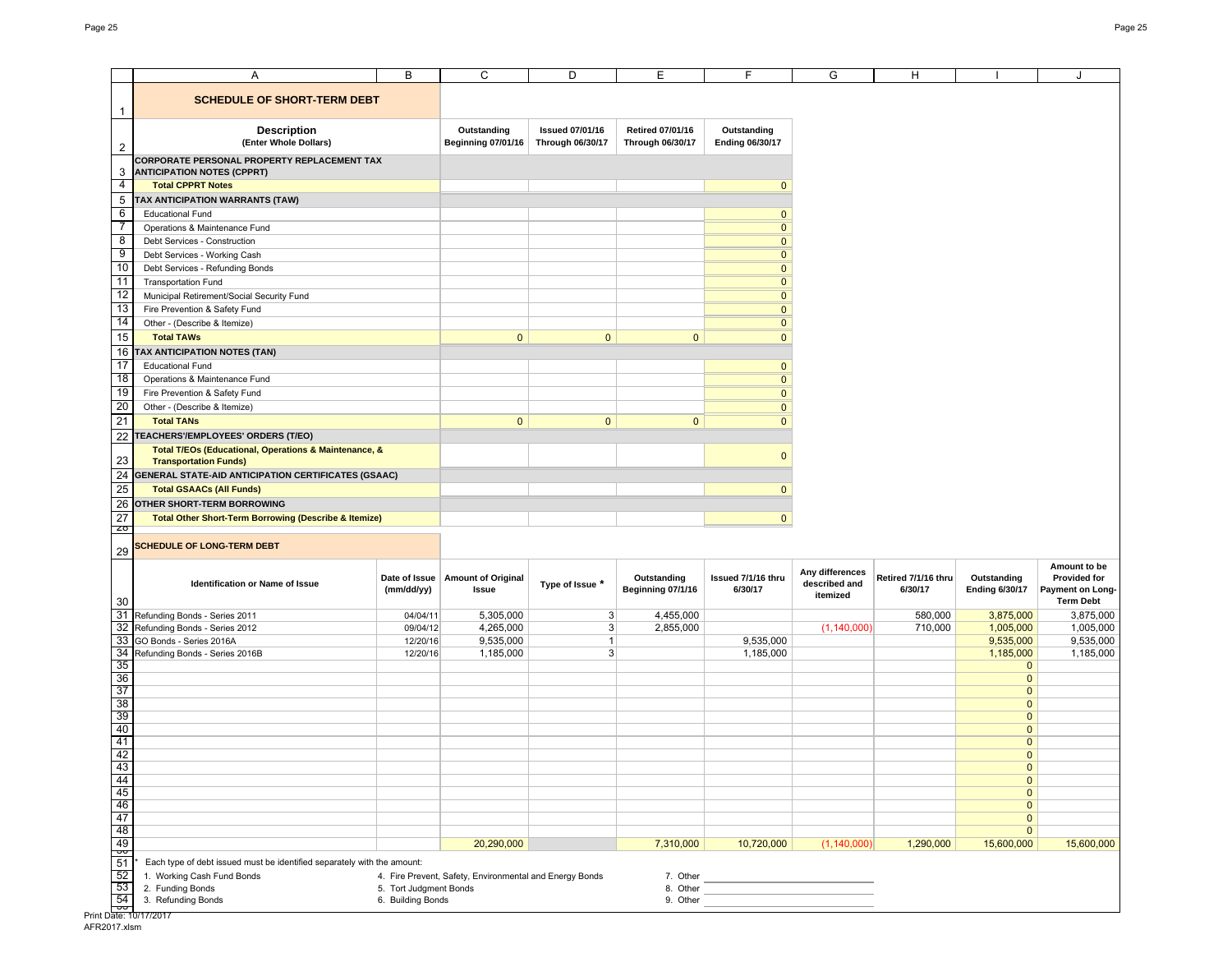# Page 26 **Schedule of Restricted Local Tax Levies and Selected Revenues Sources Schedule of Tort Immunity Expenditures**

|                 | E<br>B<br>$\circ$<br>D<br>A                                                                                                                                                                                          |                                 | G                          | Н                        |                                               |                                                            | K.                      |
|-----------------|----------------------------------------------------------------------------------------------------------------------------------------------------------------------------------------------------------------------|---------------------------------|----------------------------|--------------------------|-----------------------------------------------|------------------------------------------------------------|-------------------------|
|                 | SCHEDULE OF RESTRICTED LOCAL TAX LEVIES AND SELECTED REVENUE SOURCES                                                                                                                                                 |                                 |                            |                          |                                               |                                                            |                         |
| $\overline{2}$  | <b>Description</b><br>(Enter Whole Dollars)                                                                                                                                                                          | <b>Account No</b>               | Tort Immunity <sup>a</sup> | <b>Special Education</b> | <b>Area Vocational</b><br><b>Construction</b> | <b>School Facility</b><br>Occupation<br>Taxes <sup>b</sup> | <b>Driver Education</b> |
| 3               | Cash Basis Fund Balance as of July 1, 2016                                                                                                                                                                           |                                 |                            |                          |                                               |                                                            |                         |
| 4               | <b>RECEIPTS:</b>                                                                                                                                                                                                     |                                 |                            |                          |                                               |                                                            |                         |
| 5               | Ad Valorem Taxes Received by District                                                                                                                                                                                | 10, 20, 40 or 50-1100           |                            | 1,574,000                |                                               |                                                            |                         |
| 6               | Earnings on Investments                                                                                                                                                                                              | 10, 20, 40, 50 or 60-1500       |                            |                          |                                               |                                                            |                         |
| $\overline{7}$  | <b>Drivers' Education Fees</b>                                                                                                                                                                                       | 10-1970                         |                            |                          |                                               |                                                            | 94,859                  |
| 8               | School Facility Occupation Tax Proceeds                                                                                                                                                                              | 30 or 60-1983                   |                            |                          |                                               |                                                            |                         |
| $\overline{9}$  | <b>Driver Education</b>                                                                                                                                                                                              | 10 or 20-3370                   |                            |                          |                                               |                                                            | 122,031                 |
| 10              | Other Receipts (Describe & Itemize on tab "Itemization 32")                                                                                                                                                          | $\mathbb{Z}^2$                  |                            |                          |                                               |                                                            |                         |
| 11              | Sale of Bonds                                                                                                                                                                                                        | 10, 20, 40 or 60-7200           |                            |                          |                                               |                                                            |                         |
| $\overline{12}$ | <b>Total Receipts</b>                                                                                                                                                                                                |                                 | $\mathbf{0}$               | 1,574,000                | $\Omega$                                      | $\Omega$                                                   | 216,890                 |
| 13              | <b>DISBURSEMENTS:</b>                                                                                                                                                                                                |                                 |                            |                          |                                               |                                                            |                         |
| 14              | Instruction                                                                                                                                                                                                          | 10 or 50-1000                   |                            | 1,574,000                |                                               |                                                            | 216,890                 |
| 15              | Facilities Acquisition & Construction Services                                                                                                                                                                       | 20 or 60-2530                   |                            |                          |                                               |                                                            |                         |
| 16              | <b>Tort Immunity Services</b>                                                                                                                                                                                        | 10, 20, 40-2360-2370            |                            |                          |                                               |                                                            |                         |
| 17              | <b>DEBT SERVICE</b>                                                                                                                                                                                                  |                                 |                            |                          |                                               |                                                            |                         |
| 18              | Debt Services - Interest on Long-Term Debt                                                                                                                                                                           | 30-5200                         |                            |                          |                                               |                                                            |                         |
| 19              | Debt Services - Principal Payments on Long-Term Debt (Lease/<br>Purchase Principal Retired)                                                                                                                          | 30-5300                         |                            |                          |                                               |                                                            |                         |
| 20              | Debt Services Other (Describe & Itemize on tab "Itemization 32")                                                                                                                                                     | 30-5400                         |                            |                          |                                               |                                                            |                         |
| 21              | <b>Total Debt Services</b>                                                                                                                                                                                           |                                 |                            |                          |                                               | $\mathbf{0}$                                               |                         |
| $\overline{22}$ | Other Disbursements (Describe & Itemize on tab "Itemization 32")                                                                                                                                                     | $\sim$                          |                            |                          |                                               |                                                            |                         |
| 23              | <b>Total Disbursements</b>                                                                                                                                                                                           |                                 | $\mathbf{0}$               | 1,574,000                | $\mathbf{0}$                                  | $\mathbf{0}$                                               | 216,890                 |
| 24              | Ending Cash Basis Fund Balance as of June 30, 2017                                                                                                                                                                   |                                 | $\overline{0}$             | $\overline{0}$           | $\overline{0}$                                | $\overline{0}$                                             | $\mathbf{0}$            |
| 25              | <b>Reserved Fund Balance</b>                                                                                                                                                                                         | 714                             |                            |                          |                                               |                                                            |                         |
| 26              | <b>Unreserved Fund Balance</b>                                                                                                                                                                                       | 730                             | $\mathbf{0}$               | $\mathbf{0}$             | $\overline{0}$                                | $\overline{0}$                                             | $\mathbf{0}$            |
| $\mathbf{z}$    |                                                                                                                                                                                                                      |                                 |                            |                          |                                               |                                                            |                         |
| 28              | SCHEDULE OF TORT IMMUNITY EXPENDITURES <sup>a</sup>                                                                                                                                                                  |                                 |                            |                          |                                               |                                                            |                         |
| 30              | Yes<br>$No \mid X$<br>Has the entity established an insurance reserve pursuant to 745 ILCS 10/9-103?                                                                                                                 |                                 |                            |                          |                                               |                                                            |                         |
| 31              | If yes, list in the aggregate the following:                                                                                                                                                                         | <b>Total Claims Payments:</b>   |                            |                          |                                               |                                                            |                         |
| 32              |                                                                                                                                                                                                                      | <b>Total Reserve Remaining:</b> |                            |                          |                                               |                                                            |                         |
| 33              | Using the following categories, list all other Tort Immunity expenditures not                                                                                                                                        |                                 |                            |                          |                                               |                                                            |                         |
| 34              | included in line 30 above. Include the total dollar amount for each category.                                                                                                                                        |                                 |                            |                          |                                               |                                                            |                         |
| 35              | Expenditures:                                                                                                                                                                                                        |                                 |                            |                          |                                               |                                                            |                         |
| 36              | Workers' Compensation Act and/or Workers' Occupational Disease Act                                                                                                                                                   |                                 |                            |                          |                                               |                                                            |                         |
| 37              | Unemployment Insurance Act                                                                                                                                                                                           |                                 |                            |                          |                                               |                                                            |                         |
| 38              | Insurance (Regular or Self-Insurance)                                                                                                                                                                                |                                 |                            |                          |                                               |                                                            |                         |
| 39              | Risk Management and Claims Service                                                                                                                                                                                   |                                 |                            |                          |                                               |                                                            |                         |
| 40              | Judgments/Settlements                                                                                                                                                                                                |                                 |                            |                          |                                               |                                                            |                         |
| 41              | Educational, Inspectional, Supervisory Services Related to Loss Prevention and/or Reduction                                                                                                                          |                                 |                            |                          |                                               |                                                            |                         |
| 42              | Reciprocal Insurance Payments (Insurance Code 72, 76, and 81)                                                                                                                                                        |                                 |                            |                          |                                               |                                                            |                         |
| 43              | <b>Legal Services</b>                                                                                                                                                                                                |                                 |                            |                          |                                               |                                                            |                         |
| 44              | Principal and Interest on Tort Bonds                                                                                                                                                                                 |                                 |                            |                          |                                               |                                                            |                         |
| 46              | Schedules for Tort Immunity are to be completed only if expenditures have been reported in any fund other than the Tort Immunity Fund (80) during the fiscal year as a result of existing (restricted) fund balances |                                 |                            |                          |                                               |                                                            |                         |
| 47              | in those other funds that are being spent down. Cell G6 above should include interest earnings only from these restricted tort immunity monies and only if reported in a fundther than Tort Immunity Fund (80).      |                                 |                            |                          |                                               |                                                            |                         |
| -48             | 55 ILCS 5/5-1006.7<br>b                                                                                                                                                                                              |                                 |                            |                          |                                               |                                                            |                         |
|                 |                                                                                                                                                                                                                      |                                 |                            |                          |                                               |                                                            |                         |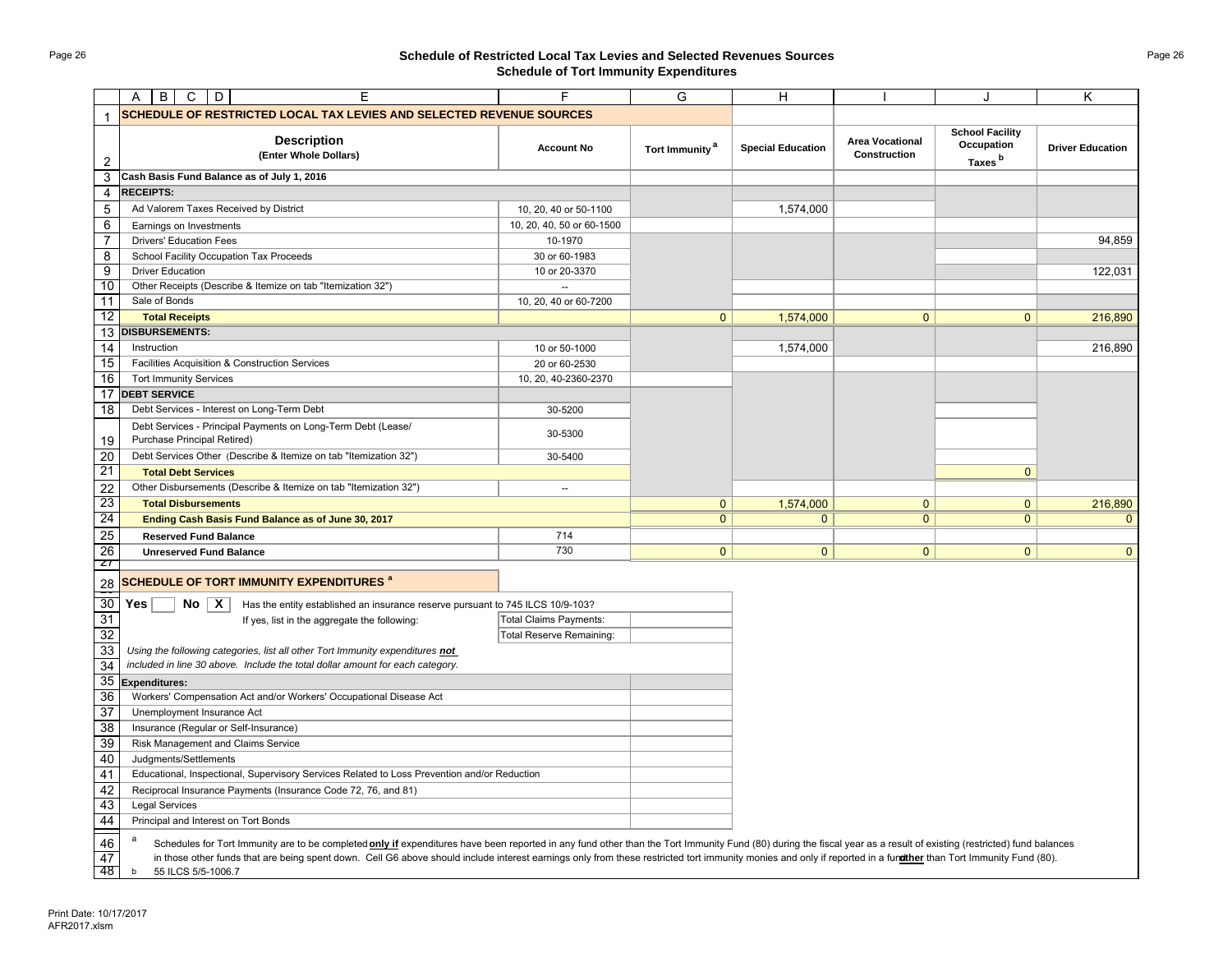|                | A                                                     | B         | C                                  | D                                     | E.                                     | F.                            | G                        | н                                                         |                                                       |                                                               | Κ                                                              |                                                   |
|----------------|-------------------------------------------------------|-----------|------------------------------------|---------------------------------------|----------------------------------------|-------------------------------|--------------------------|-----------------------------------------------------------|-------------------------------------------------------|---------------------------------------------------------------|----------------------------------------------------------------|---------------------------------------------------|
|                | <b>Schedule of Capital Outlay and Depreciation</b>    |           |                                    |                                       |                                        |                               |                          |                                                           |                                                       |                                                               |                                                                |                                                   |
| 2              | <b>Description of Assets</b><br>(Enter Whole Dollars) | Acct<br># | Cost<br><b>Beginning</b><br>7/1/16 | Add:<br><b>Additions</b><br>2016-2017 | Less:<br><b>Deletions</b><br>2016-2017 | <b>Cost Ending</b><br>6/30/17 | Life In<br>Years         | Accumulated<br>Depreciation<br><b>Beginning</b><br>7/1/16 | Add:<br><b>Depreciation</b><br>Allowable<br>2016-2017 | Less:<br><b>Depreciation</b><br><b>Deletions</b><br>2016-2017 | <b>Accumulated</b><br>Depreciation<br><b>Ending</b><br>6/30/17 | <b>Ending Balance</b><br>Undepreciated<br>6/30/17 |
| 3              | <b>Works of Art &amp; Historical Treasures</b>        | 210       |                                    |                                       |                                        | $\Omega$                      |                          |                                                           |                                                       |                                                               | $\Omega$                                                       | $\mathbf{0}$                                      |
| $\overline{4}$ | Land                                                  | 220       |                                    |                                       |                                        |                               |                          |                                                           |                                                       |                                                               |                                                                |                                                   |
| 5              | Non-Depreciable Land                                  | 221       | 1,356,386                          |                                       |                                        | 1,356,386                     |                          |                                                           |                                                       |                                                               |                                                                | 1,356,386                                         |
| 6              | Depreciable Land                                      | 222       |                                    |                                       |                                        | $\Omega$                      | 50                       |                                                           |                                                       |                                                               | $\mathbf{0}$                                                   | $\mathbf{0}$                                      |
| $\overline{7}$ | <b>Buildings</b>                                      | 230       |                                    |                                       |                                        |                               |                          |                                                           |                                                       |                                                               |                                                                |                                                   |
| 8              | <b>Permanent Buildings</b>                            | 231       | 127,641,763                        | 1,415,895                             |                                        | 129,057,658                   | 50                       | 82,046,236                                                | 3,603,802                                             |                                                               | 85,650,038                                                     | 43,407,620                                        |
| 9              | <b>Temporary Buildings</b>                            | 232       |                                    |                                       |                                        | $\Omega$                      | 20                       |                                                           |                                                       |                                                               | $\Omega$                                                       | $\Omega$                                          |
| 10             | Improvements Other than Buildings<br>(Infrastructure) | 240       | 9,151,746                          | 494,757                               |                                        | 9,646,503                     | 20                       | 4,860,871                                                 | 368,646                                               |                                                               | 5,229,517                                                      | 4,416,986                                         |
| 11             | <b>Capitalized Equipment</b>                          | 250       |                                    |                                       |                                        |                               |                          |                                                           |                                                       |                                                               |                                                                |                                                   |
| 12             | 10 Yr Schedule                                        | 251       |                                    |                                       |                                        | $\mathbf{0}$                  | 10                       |                                                           |                                                       |                                                               | $\mathbf{0}$                                                   | $\mathbf{0}$                                      |
| 13             | 5 Yr Schedule                                         | 252       | 28,541,672                         | 855,176                               |                                        | 29,396,848                    | 5                        | 23,118,693                                                | 675,838                                               |                                                               | 23,794,531                                                     | 5,602,317                                         |
| 14             | 3 Yr Schedule                                         | 253       |                                    |                                       |                                        | $\Omega$                      | 3                        |                                                           |                                                       |                                                               | $\mathbf{0}$                                                   | $\Omega$                                          |
|                | 15 Construction in Progress                           | 260       | 749,602                            | 4,760,298                             | 749,603                                | 4,760,297                     | $\overline{\phantom{a}}$ |                                                           |                                                       |                                                               |                                                                | 4,760,297                                         |
| 16             | <b>Total Capital Assets</b>                           | 200       | 167,441,169                        | 7,526,126                             | 749,603                                | 174,217,692                   |                          | 110,025,800                                               | 4,648,286                                             | $\mathbf{0}$                                                  | 114,674,086                                                    | 59,543,606                                        |
| 17             | <b>Non-Capitalized Equipment</b>                      | 700       |                                    |                                       |                                        | 8,903                         | 10                       |                                                           | 890                                                   |                                                               |                                                                |                                                   |
| 18             | <b>Allowable Depreciation</b>                         |           |                                    |                                       |                                        |                               |                          |                                                           | 4,649,176                                             |                                                               |                                                                |                                                   |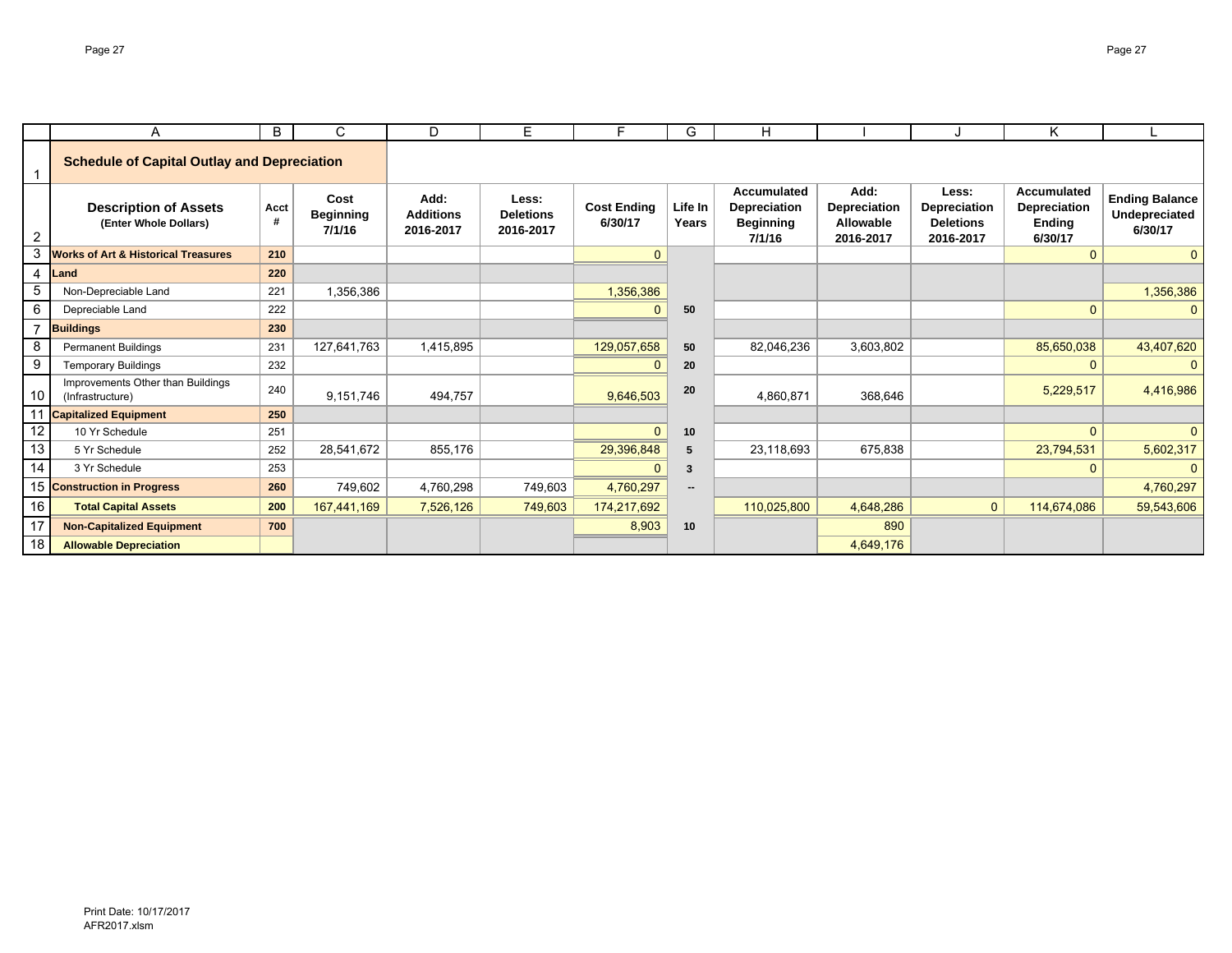|                  | Α                      | В                                                                                                | C                                | D                                                                                                                     | Е<br>F                   |
|------------------|------------------------|--------------------------------------------------------------------------------------------------|----------------------------------|-----------------------------------------------------------------------------------------------------------------------|--------------------------|
| $\mathbf{1}$     |                        |                                                                                                  |                                  | ESTIMATED OPERATING EXPENSE PER PUPIL (OEPP)/PER CAPITA TUITION CHARGE (PCTC) COMPUTATIONS (2016-2017)                |                          |
| $\overline{c}$   |                        |                                                                                                  |                                  | This schedule is completed for school districts only.                                                                 |                          |
| 3                |                        |                                                                                                  |                                  |                                                                                                                       |                          |
| 4<br>5           | <b>Fund</b>            | Sheet, Row                                                                                       |                                  | <b>ACCOUNT NO - TITLE</b>                                                                                             | <b>Amount</b>            |
| 6                |                        |                                                                                                  |                                  | OPERATING EXPENSE PER PUPIL                                                                                           |                          |
| 7                | <b>EXPENDITURES:</b>   |                                                                                                  |                                  |                                                                                                                       |                          |
| 8<br>9           | ED                     | Expenditures 15-22, L114                                                                         |                                  | <b>Total Expenditures</b>                                                                                             | $S_{-}$<br>101,852,354   |
| $10$ DS          | O&M                    | Expenditures 15-22, L150<br>Expenditures 15-22, L168                                             |                                  | <b>Total Expenditures</b><br><b>Total Expenditures</b>                                                                | 17,267,428<br>1,851,209  |
| $11$ TR          |                        | Expenditures 15-22, L204                                                                         |                                  | <b>Total Expenditures</b>                                                                                             | 2,323,306                |
|                  | 12 MR/SS               | Expenditures 15-22, L288                                                                         |                                  | <b>Total Expenditures</b>                                                                                             | 3,603,692                |
| 14               | 13 TORT                | Expenditures 15-22, L331                                                                         |                                  | <b>Total Expenditures</b><br><b>Total Expenditures</b>                                                                | 1,265,975<br>128,163,964 |
| 15               |                        |                                                                                                  |                                  |                                                                                                                       |                          |
| 16               |                        | LESS RECEIPTS/REVENUES OR DISBURSEMENTS/EXPENDITURES NOT APPLICABLE TO THE REGULAR K-12 PROGRAM: |                                  |                                                                                                                       |                          |
| 17<br>18         | <b>TR</b>              |                                                                                                  |                                  |                                                                                                                       |                          |
| 19 TR            |                        | Revenues 9-14, L43, Col F<br>Revenues 9-14, L47, Col F                                           | 1412<br>1421                     | Regular - Transp Fees from Other Districts (In State)<br>Summer Sch - Transp. Fees from Pupils or Parents (In State)  | 0<br>$\pmb{0}$           |
| $20$ TR          |                        | Revenues 9-14, L48, Col F                                                                        |                                  | 1422 Summer Sch - Transp. Fees from Other Districts (In State)                                                        | $\pmb{0}$                |
| 21               | <b>TR</b>              | Revenues 9-14, L49, Col F                                                                        | 1423                             | Summer Sch - Transp. Fees from Other Sources (In State)                                                               | 0                        |
| 22<br>23         | <b>TR</b><br><b>TR</b> | Revenues 9-14, L50 Col F<br>Revenues 9-14, L52, Col F                                            | 1424                             | Summer Sch - Transp. Fees from Other Sources (Out of State)<br>1432 CTE - Transp Fees from Other Districts (In State) | 0<br>0                   |
| 24               | TR                     | Revenues 9-14, L56, Col F                                                                        | 1442                             | Special Ed - Transp Fees from Other Districts (In State)                                                              | $\pmb{0}$                |
| 25               | TR                     | Revenues 9-14, L59, Col F                                                                        | 1451                             | Adult - Transp Fees from Pupils or Parents (In State)                                                                 | 0                        |
| 26               | <b>TR</b>              | Revenues 9-14, L60, Col F                                                                        |                                  | 1452 Adult - Transp Fees from Other Districts (In State)                                                              | 0                        |
| 27<br>28         | <b>TR</b><br><b>TR</b> | Revenues 9-14, L61, Col F<br>Revenues 9-14, L62, Col F                                           | 1453<br>1454                     | Adult - Transp Fees from Other Sources (In State)<br>Adult - Transp Fees from Other Sources (Out of State)            | 0<br>0                   |
| 29               | O&M                    | Revenues 9-14, L148, Col D                                                                       | 3410                             | Adult Ed (from ICCB)                                                                                                  | 0                        |
|                  | 30 O&M-TR              | Revenues 9-14, L149, Col D & F                                                                   | 3499                             | Adult Ed - Other (Describe & Itemize)                                                                                 | 0                        |
|                  | 31 O&M-TR              | Revenues 9-14, L218, Col D,F                                                                     | 4600                             | Fed - Spec Education - Preschool Flow-Through                                                                         | 0                        |
| 32<br>33         | O&M-TR<br>O&M          | Revenues 9-14, L219, Col D,F<br>Revenues 9-14, L229, Col D                                       | 4605<br>4810                     | Fed - Spec Education - Preschool Discretionary<br>Federal - Adult Education                                           | 0<br>0                   |
| 34               | ED                     | Expenditures 15-22, L7, Col K - (G+I)                                                            | 1125                             | Pre-K Programs                                                                                                        | 0                        |
| 35               | ED                     | Expenditures 15-22, L9, Col K - (G+I)                                                            | 1225                             | Special Education Programs Pre-K                                                                                      | 0                        |
| 36               | ED                     | Expenditures 15-22, L11, Col K - (G+I)                                                           | 1275                             | Remedial and Supplemental Programs Pre-K                                                                              | 0                        |
| 37<br>38         | ED<br><b>ED</b>        | Expenditures 15-22, L12, Col K - (G+I)<br>Expenditures 15-22, L15, Col K - (G+I)                 | 1300<br>1600                     | Adult/Continuing Education Programs<br>Summer School Programs                                                         | 0<br>865,879             |
| 39               | <b>ED</b>              | Expenditures 15-22, L20, Col K                                                                   | 1910                             | Pre-K Programs - Private Tuition                                                                                      | 0                        |
| 40               | ED                     | Expenditures 15-22, L21, Col K                                                                   | 1911                             | Regular K-12 Programs - Private Tuition                                                                               | 0                        |
| 41               | ED                     | Expenditures 15-22, L22, Col K                                                                   | 1912                             | Special Education Programs K-12 - Private Tuition                                                                     | 2,164,458                |
| 42<br>43         | ED<br><b>ED</b>        | Expenditures 15-22, L23, Col K<br>Expenditures 15-22, L24, Col K                                 | 1913<br>1914                     | Special Education Programs Pre-K - Tuition<br>Remedial/Supplemental Programs K-12 - Private Tuition                   | 0<br>0                   |
| 44               | ED                     | Expenditures 15-22, L25, Col K                                                                   | 1915                             | Remedial/Supplemental Programs Pre-K - Private Tuition                                                                | $\pmb{0}$                |
| 45               | ED                     | Expenditures 15-22, L26, Col K                                                                   |                                  | 1916 Adult/Continuing Education Programs - Private Tuition                                                            | 0                        |
| 46<br>47         | <b>ED</b><br>ED        | Expenditures 15-22, L27, Col K<br>Expenditures 15-22, L28, Col K                                 | 1917<br>1918                     | CTE Programs - Private Tuition<br>Interscholastic Programs - Private Tuition                                          | 0<br>0                   |
| 48 ED            |                        | Expenditures 15-22, L29, Col K                                                                   | 1919                             | Summer School Programs - Private Tuition                                                                              | 0                        |
| 49               | <b>ED</b>              | Expenditures 15-22, L30, Col K                                                                   | 1920                             | Gifted Programs - Private Tuition                                                                                     | 0                        |
| 50               | <b>ED</b>              | Expenditures 15-22, L31, Col K                                                                   | 1921                             | Bilingual Programs - Private Tuition                                                                                  | 0                        |
| 51<br>52         | ED<br>ED               | Expenditures 15-22, L32, Col K<br>Expenditures 15-22, L75, Col K - (G+I)                         | 1922<br>3000                     | Truants Alternative/Optional Ed Progms - Private Tuition<br><b>Community Services</b>                                 | $\pmb{0}$<br>396,562     |
| $53$ ED          |                        | Expenditures 15-22, L102, Col K                                                                  |                                  | Total Payments to Other Govt Units                                                                                    | 1,722,219                |
| 54 ED            |                        | Expenditures 15-22, L114, Col G                                                                  | $\overline{\phantom{a}}$         | Capital Outlay                                                                                                        | 717,107                  |
| 55               | ED<br>56 O&M           | Expenditures 15-22, L114, Col I<br>Expenditures 15-22, L130, Col K - (G+I)                       | 3000                             | Non-Capitalized Equipment<br><b>Community Services</b>                                                                | 8,903<br>0               |
|                  | 57 0&M                 | Expenditures 15-22, L138, Col K                                                                  | 4000                             | Total Payments to Other Govt Units                                                                                    | 0                        |
| 58               | O&M                    | Expenditures 15-22, L150, Col G                                                                  | $\overline{\phantom{a}}$         | Capital Outlay                                                                                                        | 3,172,905                |
|                  | 59 O&M                 | Expenditures 15-22, L150, Col I                                                                  | $\overline{\phantom{a}}$         | Non-Capitalized Equipment                                                                                             | 0                        |
| $60$ DS<br>61 DS |                        | Expenditures 15-22, L154, Col K<br>Expenditures 15-22, L164, Col K                               | 4000<br>5300                     | Payments to Other Dist & Govt Units<br>Debt Service - Payments of Principal on Long-Term Debt                         | 0<br>1,290,000           |
| 62 TR            |                        | Expenditures 15-22, L179, Col K - (G+I)                                                          | 3000                             | <b>Community Services</b>                                                                                             | 0                        |
| 63               | <b>TR</b>              | Expenditures 15-22, L190, Col K                                                                  | 4000                             | Total Payments to Other Govt Units                                                                                    | 0                        |
| 64 TR<br>65 TR   |                        | Expenditures 15-22, L200, Col K<br>Expenditures 15-22, L204, Col G                               | 5300<br>$\overline{\phantom{a}}$ | Debt Service - Payments of Principal on Long-Term Debt<br>Capital Outlay                                              | 0<br>$\mathsf 0$         |
| 66 TR            |                        | Expenditures 15-22, L204, Col I                                                                  |                                  | Non-Capitalized Equipment                                                                                             | 0                        |
|                  | 67 MR/SS               | Expenditures 15-22, L210, Col K                                                                  | 1125                             | Pre-K Programs                                                                                                        | 0                        |
|                  | 68 MR/SS               | Expenditures 15-22, L212, Col K                                                                  | 1225                             | Special Education Programs - Pre-K                                                                                    | 0                        |
|                  | 69 MR/SS<br>70 MR/SS   | Expenditures 15-22, L214, Col K<br>Expenditures 15-22, L215, Col K                               | 1275<br>1300                     | Remedial and Supplemental Programs - Pre-K<br>Adult/Continuing Education Programs                                     | 0<br>0                   |
| 71               | MR/SS                  | Expenditures 15-22, L218, Col K                                                                  | 1600                             | Summer School Programs                                                                                                | 33,848                   |
| 72               | MR/SS                  | Expenditures 15-22, L274, Col K                                                                  | 3000                             | <b>Community Services</b>                                                                                             | 10                       |
|                  | 73 MR/SS               | Expenditures 15-22, L278, Col K                                                                  | 4000                             | Total Payments to Other Govt Units                                                                                    | 0                        |
| 74<br>75         |                        |                                                                                                  |                                  | Total Deductions for OEPP Computation (Sum of Lines 18 - 73)                                                          | 10,371,891               |
| 76               |                        |                                                                                                  |                                  | Total Operating Expenses Regular K-12 (Line 14 minus Line 75)                                                         | 117,792,073              |
| 77               |                        |                                                                                                  |                                  | 9 Mo ADA from the General State Aid Claimable for 2016-2017 and Payable in 2017-2018 (ISBE 54-33), L12                | 5,940.95                 |
| 78               |                        |                                                                                                  |                                  | Estimated OEPP (Line 76 divided by Line 77)                                                                           | 19,827.14<br>S           |
| 79               |                        |                                                                                                  |                                  |                                                                                                                       |                          |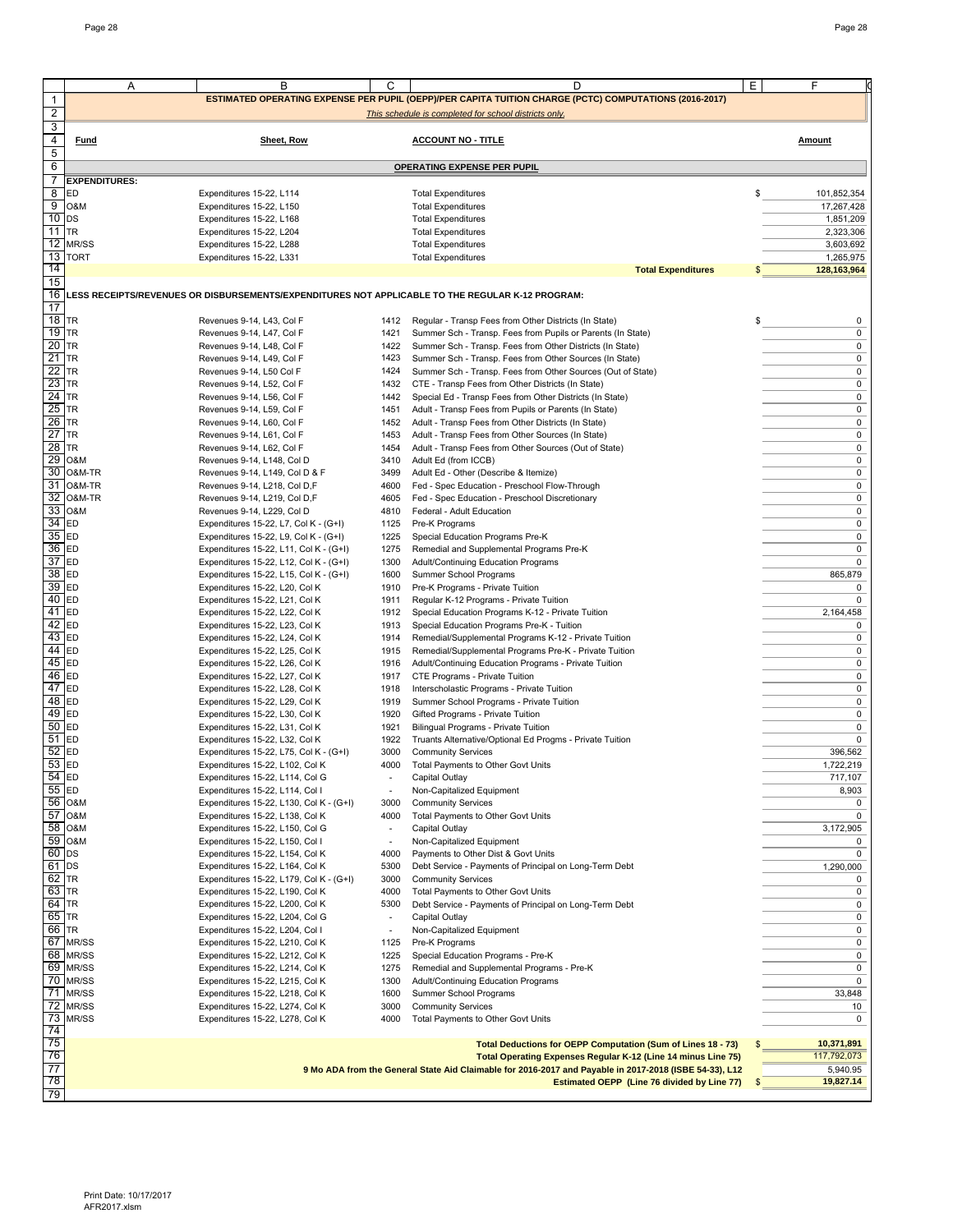|                     | Α                                          | В                                                                                                                        | С            | D                                                                                                                                               | E<br>F                   |
|---------------------|--------------------------------------------|--------------------------------------------------------------------------------------------------------------------------|--------------|-------------------------------------------------------------------------------------------------------------------------------------------------|--------------------------|
| 1                   |                                            |                                                                                                                          |              | <b>ESTIMATED OPERATING EXPENSE PER PUPIL (OEPP)/PER CAPITA TUITION CHARGE (PCTC) COMPUTATIONS (2016-2017)</b>                                   |                          |
| $\overline{c}$<br>3 |                                            |                                                                                                                          |              | This schedule is completed for school districts only.                                                                                           |                          |
| 4                   | <b>Fund</b>                                | Sheet, Row                                                                                                               |              | <b>ACCOUNT NO - TITLE</b>                                                                                                                       | <b>Amount</b>            |
| 5<br>80             |                                            |                                                                                                                          |              | <b>PER CAPITA TUITION CHARGE</b>                                                                                                                |                          |
| 81                  |                                            |                                                                                                                          |              |                                                                                                                                                 |                          |
| 82<br>83            | LESS OFFSETTING RECEIPTS/REVENUES:<br>TR   | Revenues 9-14, L42, Col F                                                                                                | 1411         | Regular -Transp Fees from Pupils or Parents (In State)                                                                                          | 0<br>\$                  |
| 84                  | <b>TR</b>                                  | Revenues 9-14, L44, Col F                                                                                                | 1413         | Regular - Transp Fees from Other Sources (In State)                                                                                             | 0                        |
| 85                  | <b>TR</b>                                  | Revenues 9-14, L45, Col F                                                                                                | 1415         | Regular - Transp Fees from Co-curricular Activities (In State)                                                                                  | 0                        |
| 86                  | <b>TR</b>                                  | Revenues 9-14, L46, Col F                                                                                                | 1416         | Regular Transp Fees from Other Sources (Out of State)                                                                                           | 0                        |
| 87<br>88            | <b>TR</b><br>TR                            | Revenues 9-14, L51, Col F<br>Revenues 9-14, L53, Col F                                                                   | 1431<br>1433 | CTE - Transp Fees from Pupils or Parents (In State)<br>CTE - Transp Fees from Other Sources (In State)                                          | 0<br>0                   |
| 89                  | <b>TR</b>                                  | Revenues 9-14, L54, Col F                                                                                                | 1434         | CTE - Transp Fees from Other Sources (Out of State)                                                                                             | 0                        |
| 90                  | TR                                         | Revenues 9-14, L55, Col F                                                                                                | 1441         | Special Ed - Transp Fees from Pupils or Parents (In State)                                                                                      | 0                        |
| 91                  | <b>TR</b>                                  | Revenues 9-14, L57, Col F                                                                                                | 1443         | Special Ed - Transp Fees from Other Sources (In State)                                                                                          | 0                        |
| 92                  | <b>TR</b>                                  | Revenues 9-14, L58, Col F                                                                                                | 1444         | Special Ed - Transp Fees from Other Sources (Out of State)                                                                                      | $\mathbf 0$              |
| 93<br>94            | <b>ED</b><br>ED-O&M                        | Revenues 9-14, L75, Col C<br>Revenues 9-14, L82, Col C,D                                                                 | 1600<br>1700 | <b>Total Food Service</b><br>Total District/School Activity Income                                                                              | 62,724<br>1,841,050      |
| 95                  | <b>ED</b>                                  | Revenues 9-14, L84, Col C                                                                                                | 1811         | Rentals - Regular Textbooks                                                                                                                     | 0                        |
| 96                  | <b>ED</b>                                  | Revenues 9-14, L87, Col C                                                                                                | 1819         | Rentals - Other (Describe & Itemize)                                                                                                            | 0                        |
| 97                  | <b>ED</b>                                  | Revenues 9-14, L88, Col C                                                                                                | 1821         | Sales - Regular Textbooks                                                                                                                       | 0                        |
| 98<br>99            | ED<br><b>ED</b>                            | Revenues 9-14, L91, Col C                                                                                                | 1829         | Sales - Other (Describe & Itemize)<br>Other (Describe & Itemize)                                                                                | 0<br>$\mathbf 0$         |
|                     | 100 ED-0&M                                 | Revenues 9-14, L92, Col C<br>Revenues 9-14, L95, Col C,D                                                                 | 1890<br>1910 | Rentals                                                                                                                                         | 126,572                  |
|                     | 101 ED-0&M-TR                              | Revenues 9-14, L98, Col C,D,F                                                                                            | 1940         | Services Provided Other Districts                                                                                                               | 0                        |
| 102                 | ED-O&M-DS-TR-MR/SS                         | Revenues 9-14, L104, Col C, D, E, F, G                                                                                   | 1991         | Payment from Other Districts                                                                                                                    | $\mathbf 0$              |
| 103 ED              |                                            | Revenues 9-14, L106, Col C                                                                                               | 1993         | Other Local Fees (Describe & Itemize)                                                                                                           | 45,721                   |
|                     | 104 ED-0&M-TR<br>105 ED-O&M-MR/SS          | Revenues 9-14, L131, Col C,D,F<br>Revenues 9-14, L140, Col C,D,G                                                         | 3100<br>3200 | <b>Total Special Education</b><br>Total Career and Technical Education                                                                          | 1,922,942<br>168,448     |
|                     | 106 ED-MR/SS                               | Revenues 9-14, L144, Col C,G                                                                                             | 3300         | <b>Total Bilingual Ed</b>                                                                                                                       | 4,122                    |
| 107 <sub>ED</sub>   |                                            | Revenues 9-14, L145, Col C                                                                                               | 3360         | State Free Lunch & Breakfast                                                                                                                    | 0                        |
|                     | 108 ED-O&M-MR/SS                           | Revenues 9-14, L146, Col C,D,G                                                                                           | 3365         | School Breakfast Initiative                                                                                                                     | 0                        |
|                     | 109 ED-0&M<br>110 ED-O&M-TR-MR/SS          | Revenues 9-14, L147, Col C, D                                                                                            | 3370         | <b>Driver Education</b>                                                                                                                         | 122,031                  |
| 111 <sub>IED</sub>  |                                            | Revenues 9-14, L154, Col C, D, F, G<br>Revenues 9-14, L155, Col C                                                        | 3500<br>3610 | <b>Total Transportation</b><br>Learning Improvement - Change Grants                                                                             | 1,031,005<br>0           |
|                     | 112 ED-O&M-TR-MR/SS                        | Revenues 9-14, L156, Col C, D, F, G                                                                                      | 3660         | Scientific Literacy                                                                                                                             | 0                        |
|                     | 113 ED-TR-MR/SS                            | Revenues 9-14, L157, Col C,F,G                                                                                           | 3695         | Truant Alternative/Optional Education                                                                                                           | 0                        |
|                     | 114 ED-TR-MR/SS                            | Revenues 9-14, L159, Col C,F,G                                                                                           | 3715         | Reading Improvement Block Grant                                                                                                                 | 0                        |
|                     | 115 ED-TR-MR/SS<br>116 ED-TR-MR/SS         | Revenues 9-14, L160, Col C,F,G<br>Revenues 9-14, L161, Col C,F,G                                                         | 3720<br>3725 | Reading Improvement Block Grant - Reading Recovery<br>Continued Reading Improvement Block Grant                                                 | 0<br>0                   |
|                     | 117 ED-TR-MR/SS                            | Revenues 9-14, L162, Col C,F,G                                                                                           | 3726         | Continued Reading Improvement Block Grant (2% Set Aside)                                                                                        | 0                        |
|                     | 118 ED-O&M-TR-MR/SS                        | Revenues 9-14, L163, Col C,D,F,G                                                                                         | 3766         | Chicago General Education Block Grant                                                                                                           | 0                        |
|                     | 119 ED-O&M-TR-MR/SS                        | Revenues 9-14, L164, Col C, D, F, G                                                                                      | 3767         | Chicago Educational Services Block Grant                                                                                                        | 0                        |
|                     | 120 ED-O&M-DS-TR-MR/SS                     | Revenues 9-14, L165, Col C, D, E, F, G                                                                                   | 3775         | School Safety & Educational Improvement Block Grant                                                                                             | 0                        |
|                     | 121 ED-O&M-DS-TR-MR/SS<br>122 ED-TR        | Revenues 9-14, L166, Col C, D, E, F, G<br>Revenues 9-14, L167, Col C,F                                                   | 3780<br>3815 | Technology - Technology for Success<br>State Charter Schools                                                                                    | 0<br>0                   |
| 123 O&M             |                                            | Revenues 9-14, L170, Col D                                                                                               | 3925         | School Infrastructure - Maintenance Projects                                                                                                    | 0                        |
|                     | 124 ED-O&M-DS-TR-MR/SS-Tort                | Revenues 9-14, L171, Col C-G, J                                                                                          | 3999         | Other Restricted Revenue from State Sources                                                                                                     | 62,630                   |
| 125 ED              |                                            | Revenues 9-14, L180, Col C                                                                                               | 4045         | Head Start (Subtract)                                                                                                                           | 0                        |
|                     | 126 ED-O&M-TR-MR/SS<br>127 ED-O&M-TR-MR/SS | Revenues 9-14, L184, Col C, D, F, G<br>Revenues 9-14, L191, Col C,D,F,G                                                  |              | Total Restricted Grants-In-Aid Received Directly from Federal Govt<br><b>Total Title VI</b>                                                     | 0<br>0                   |
|                     | 128 ED-MR/SS                               | Revenues 9-14, L201, Col C,G                                                                                             |              | <b>Total Food Service</b>                                                                                                                       | 25,235                   |
|                     | 129 ED-O&M-TR-MR/SS                        | Revenues 9-14, L211, Col C,D,F,G                                                                                         |              | <b>Total Title I</b>                                                                                                                            | 889,062                  |
|                     | 130 ED-O&M-TR-MR/SS                        | Revenues 9-14, L216, Col C,D,F,G                                                                                         | ÷,           | Total Title IV                                                                                                                                  |                          |
|                     | 131 ED-O&M-TR-MR/SS<br>132 ED-O&M-TR-MR/SS | Revenues 9-14, L220, Col C,D,F,G<br>Revenues 9-14, L221, Col C,D,F,G                                                     | 4620<br>4625 | Fed - Spec Education - IDEA - Flow Through<br>Fed - Spec Education - IDEA - Room & Board                                                        | 1,176,709<br>170,099     |
|                     | 133 ED-O&M-TR-MR/SS                        | Revenues 9-14, L222, Col C,D,F,G                                                                                         | 4630         | Fed - Spec Education - IDEA - Discretionary                                                                                                     | 0                        |
|                     | 134 ED-O&M-TR-MR/SS                        | Revenues 9-14, L223, Col C,D,F,G                                                                                         | 4699         | Fed - Spec Education - IDEA - Other (Describe & Itemize)                                                                                        | 0                        |
|                     | 135 ED-O&M-MR/SS                           | Revenues 9-14, L228, Col C,D,G                                                                                           | 4700         | Total CTE - Perkins                                                                                                                             | 151,471                  |
| $161$ <sub>ED</sub> | 160 ED-O&M-DS-TR-MR/SS-Tort                | Revenue Adjustments (C231 thru J258)<br>Revenues 9-14, L260, Col C                                                       | 4800<br>4901 | Total ARRA Program Adjustments<br>Race to the Top                                                                                               | 0<br>0                   |
|                     | 162 ED-O&M-DS-TR-MR/SS-Tort                | Revenues 9-14, L261, Col C-G,J                                                                                           | 4902         | Race to the Top-Preschool Expansion Grant                                                                                                       | 0                        |
|                     | 163 ED, O&M, MR/SS                         | Revenues 9-14, L262, Col C,D,G                                                                                           | 4904         | Advanced Placement Fee/International Baccalaureate                                                                                              | 0                        |
|                     | 164 ED-TR-MR/SS                            | Revenues 9-14, L263, Col C,F,G                                                                                           | 4905         | Title III - Immigrant Education Program (IEP)                                                                                                   | 0                        |
|                     | 165 ED-TR-MR/SS<br>166 ED-TR-MR/SS         | Revenues 9-14, L264, Col C,F,G<br>Revenues 9-14, L265, Col C,F,G                                                         | 4909<br>4910 | Title III - Language Inst Program - Limited Eng (LIPLEP)<br>Learn & Serve America                                                               | 46,743<br>0              |
|                     | 167 ED-O&M-TR-MR/SS                        | Revenues 9-14, L266, Col C,D,F,G                                                                                         | 4920         | McKinney Education for Homeless Children                                                                                                        | 0                        |
|                     | 168 ED-O&M-TR-MR/SS                        | Revenues 9-14, L267, Col C,D,F,G                                                                                         | 4930         | Title II - Eisenhower Professional Development Formula                                                                                          | $\mathbf 0$              |
|                     | 169 ED-O&M-TR-MR/SS                        | Revenues 9-14, L268, Col C, D, F, G                                                                                      | 4932         | Title II - Teacher Quality                                                                                                                      | 100,541                  |
|                     | 170 ED-O&M-TR-MR/SS<br>171 ED-O&M-TR-MR/SS | Revenues 9-14, L269, Col C,D,F,G                                                                                         | 4960         | Federal Charter Schools                                                                                                                         | $\Omega$                 |
|                     | 172 ED-O&M-TR-MR/SS                        | Revenues 9-14, L270, Col C,D,F,G<br>Revenues 9-14, L271, Col C, D, F, G                                                  | 4991<br>4992 | Medicaid Matching Funds - Administrative Outreach<br>Medicaid Matching Funds - Fee-for-Service Program                                          | 92,677<br>162,506        |
|                     | 173 ED-O&M-TR-MR/SS                        | Revenues 9-14, L272, Col C,D,F,G                                                                                         | 4999         | Other Restricted Revenue from Federal Sources (Describe & Itemize)                                                                              | 465,655                  |
| 174                 |                                            |                                                                                                                          |              |                                                                                                                                                 |                          |
| 175<br>176          |                                            |                                                                                                                          |              | <b>Total Deductions for PCTC Computation Line 83 through Line 173</b><br>Net Operating Expense for Tuition Computation (Line 76 minus Line 175) | 8,667,943<br>109,124,130 |
| 177                 |                                            |                                                                                                                          |              | Total Depreciation Allowance (from page 27, Line 18, Col I)                                                                                     | 4,649,176                |
| 178                 |                                            |                                                                                                                          |              | Total Allowance for PCTC Computation (Line 176 minus Line 177)                                                                                  | 113,773,306              |
| 179                 |                                            |                                                                                                                          |              | 9 Month ADA (from the GSA Claimable for 2016-2017 Payable in 2017-2018 (ISBE form 54-33, Line 12))                                              | 5,940.95                 |
| 180<br>181          |                                            |                                                                                                                          |              | Total Estimated PCTC (Line 178 divided by Line 179) *                                                                                           | 19,150.69<br>\$          |
|                     |                                            | 182 <sup>*</sup> The total OEPP/PCTC may change based on the data provided. The final amounts will be calculated by ISBE |              |                                                                                                                                                 |                          |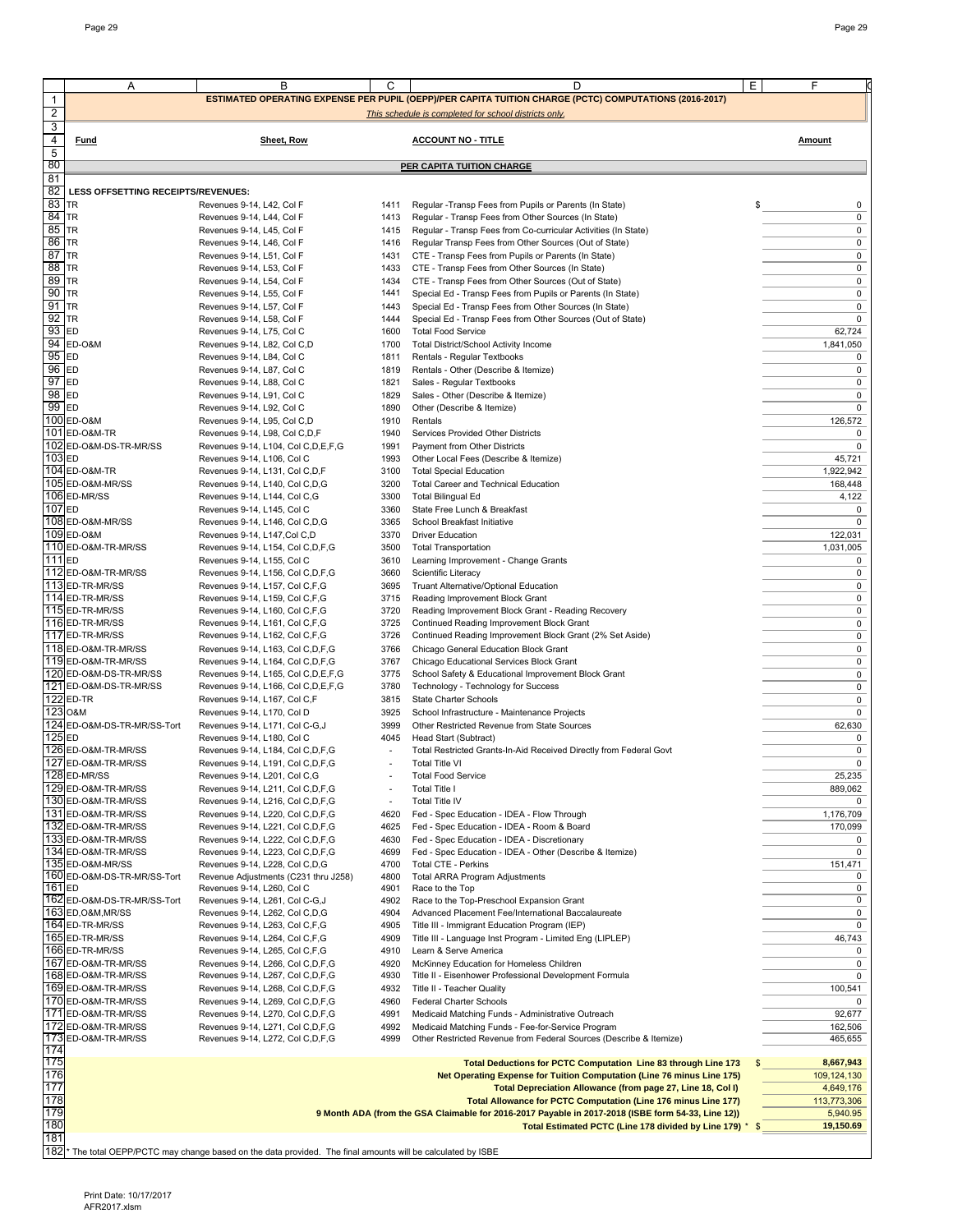|                       | A                                                                                                                                                                                                                                                                                                                                                               | B                                                                                                                                                                                       | C               | D                            | E                        | F                          | G<br>H                      |  |  |
|-----------------------|-----------------------------------------------------------------------------------------------------------------------------------------------------------------------------------------------------------------------------------------------------------------------------------------------------------------------------------------------------------------|-----------------------------------------------------------------------------------------------------------------------------------------------------------------------------------------|-----------------|------------------------------|--------------------------|----------------------------|-----------------------------|--|--|
|                       |                                                                                                                                                                                                                                                                                                                                                                 | <b>ESTIMATED INDIRECT COST RATE DATA</b>                                                                                                                                                |                 |                              |                          |                            |                             |  |  |
|                       | <b>SECTION I</b>                                                                                                                                                                                                                                                                                                                                                |                                                                                                                                                                                         |                 |                              |                          |                            |                             |  |  |
| $\overline{c}$<br>3   | Financial Data To Assist Indirect Cost Rate Determination                                                                                                                                                                                                                                                                                                       |                                                                                                                                                                                         |                 |                              |                          |                            |                             |  |  |
| 4                     | (Source document for the computation of the Indirect Cost Rate is found in the "Expenditures 15-22" tab.)                                                                                                                                                                                                                                                       |                                                                                                                                                                                         |                 |                              |                          |                            |                             |  |  |
|                       |                                                                                                                                                                                                                                                                                                                                                                 |                                                                                                                                                                                         |                 |                              |                          |                            |                             |  |  |
|                       |                                                                                                                                                                                                                                                                                                                                                                 | ALL OBJECTS EXCLUDE CAPITAL OUTLAY. With the exception of line 11, enter the disbursements/expenditures included within the following functions charged directly to and reimbursed from |                 |                              |                          |                            |                             |  |  |
|                       | federal grant programs. Also, include all amounts paid to or for other employees within each function that work with specific federal grant programs in the same capacity as those charged to and                                                                                                                                                               |                                                                                                                                                                                         |                 |                              |                          |                            |                             |  |  |
|                       | reimbursed from the same federal grant programs. For example, if a district received funding for a Title I clerk, all other salaries for Title I clerks performing like duties in that function must be<br>included. Include any benefits and/or purchased services paid on or to persons whose salaries are classified as direct costs in the function listed. |                                                                                                                                                                                         |                 |                              |                          |                            |                             |  |  |
| 5                     |                                                                                                                                                                                                                                                                                                                                                                 |                                                                                                                                                                                         |                 |                              |                          |                            |                             |  |  |
| 6                     |                                                                                                                                                                                                                                                                                                                                                                 | Support Services - Direct Costs (1-2000) and (5-2000)                                                                                                                                   |                 |                              |                          |                            |                             |  |  |
| -7<br>8               |                                                                                                                                                                                                                                                                                                                                                                 | Direction of Business Support Services (1-2510) and (5-2510)                                                                                                                            |                 |                              |                          |                            |                             |  |  |
| $\overline{9}$        |                                                                                                                                                                                                                                                                                                                                                                 | Fiscal Services (1-2520) and (5-2520)<br>Operation and Maintenance of Plant Services (1, 2, and 5-2540)                                                                                 |                 |                              |                          |                            |                             |  |  |
| 10                    |                                                                                                                                                                                                                                                                                                                                                                 | Food Services (1-2560) Must be less than (P16, Col E-F, L62)                                                                                                                            |                 |                              |                          |                            |                             |  |  |
|                       |                                                                                                                                                                                                                                                                                                                                                                 | Value of Commodities Received for Fiscal Year 2017 (Include the value of commodities when determining if a Single                                                                       |                 |                              |                          |                            |                             |  |  |
| 11                    | Audit is required).                                                                                                                                                                                                                                                                                                                                             |                                                                                                                                                                                         |                 |                              |                          |                            |                             |  |  |
| 12                    |                                                                                                                                                                                                                                                                                                                                                                 | Internal Services (1-2570) and (5-2570)                                                                                                                                                 |                 |                              |                          |                            |                             |  |  |
| 13                    |                                                                                                                                                                                                                                                                                                                                                                 | Staff Services (1-2640) and (5-2640)                                                                                                                                                    |                 |                              |                          |                            |                             |  |  |
| 14                    |                                                                                                                                                                                                                                                                                                                                                                 | Data Processing Services (1-2660) and (5-2660)                                                                                                                                          |                 |                              |                          |                            |                             |  |  |
| 15                    | <b>SECTION II</b>                                                                                                                                                                                                                                                                                                                                               |                                                                                                                                                                                         |                 |                              |                          |                            |                             |  |  |
| 16                    | <b>Estimated Indirect Cost Rate for Federal Programs</b>                                                                                                                                                                                                                                                                                                        |                                                                                                                                                                                         |                 |                              |                          |                            |                             |  |  |
| 17                    |                                                                                                                                                                                                                                                                                                                                                                 |                                                                                                                                                                                         |                 | <b>Restricted Program</b>    |                          |                            | <b>Unrestricted Program</b> |  |  |
| 18<br>$\overline{19}$ |                                                                                                                                                                                                                                                                                                                                                                 |                                                                                                                                                                                         | <b>Function</b> | <b>Indirect Costs</b>        | <b>Direct Costs</b>      | <b>Indirect Costs</b>      | <b>Direct Costs</b>         |  |  |
| 20                    | Instruction<br><b>Support Services:</b>                                                                                                                                                                                                                                                                                                                         |                                                                                                                                                                                         | 1000            |                              | 77.010.867               |                            | 77.010.867                  |  |  |
| $\overline{21}$       | Pupil                                                                                                                                                                                                                                                                                                                                                           |                                                                                                                                                                                         | 2100            |                              | 9,312,065                |                            | 9,312,065                   |  |  |
| $\overline{22}$       | <b>Instructional Staff</b>                                                                                                                                                                                                                                                                                                                                      |                                                                                                                                                                                         | 2200            |                              | 4,110,277                |                            | 4,110,277                   |  |  |
| 23                    | General Admin.                                                                                                                                                                                                                                                                                                                                                  |                                                                                                                                                                                         | 2300            |                              | 3,241,974                |                            | 3,241,974                   |  |  |
| $\overline{24}$       | School Admin                                                                                                                                                                                                                                                                                                                                                    |                                                                                                                                                                                         | 2400            |                              | 6,763,739                |                            | 6,763,739                   |  |  |
| 25                    | <b>Business:</b>                                                                                                                                                                                                                                                                                                                                                |                                                                                                                                                                                         |                 |                              |                          |                            |                             |  |  |
| 26                    |                                                                                                                                                                                                                                                                                                                                                                 | Direction of Business Spt. Srv.                                                                                                                                                         | 2510            | 385.223                      | $\mathbf{0}$             | 385,223                    | $\mathbf{0}$                |  |  |
| 27                    | <b>Fiscal Services</b>                                                                                                                                                                                                                                                                                                                                          |                                                                                                                                                                                         | 2520            | 660,202                      | $\Omega$                 | 660.202                    | $\mathbf{0}$                |  |  |
| 28                    |                                                                                                                                                                                                                                                                                                                                                                 | Oper. & Maint. Plant Services                                                                                                                                                           | 2540            |                              | 15,097,354               | 15,097,354                 | $\Omega$                    |  |  |
| 29                    |                                                                                                                                                                                                                                                                                                                                                                 | <b>Pupil Transportation</b>                                                                                                                                                             | 2550            |                              | 2,327,077                |                            | 2,327,077                   |  |  |
| 30                    | <b>Food Services</b>                                                                                                                                                                                                                                                                                                                                            |                                                                                                                                                                                         | 2560            |                              | 10,203                   |                            | 10,203                      |  |  |
| 31                    | <b>Internal Services</b>                                                                                                                                                                                                                                                                                                                                        |                                                                                                                                                                                         | 2570            | 1,105,958                    | $\mathbf{0}$             | 1,105,958                  | $\overline{0}$              |  |  |
| $\overline{32}$       | Central:                                                                                                                                                                                                                                                                                                                                                        |                                                                                                                                                                                         |                 |                              |                          |                            |                             |  |  |
| 33<br>34              |                                                                                                                                                                                                                                                                                                                                                                 | Direction of Central Spt. Srv.                                                                                                                                                          | 2610            |                              | $\mathbf{0}$<br>$\Omega$ |                            | $\mathbf{0}$<br>$\Omega$    |  |  |
| 35                    |                                                                                                                                                                                                                                                                                                                                                                 | Plan, Rsrch, Dvlp, Eval. Srv.<br><b>Information Services</b>                                                                                                                            | 2620<br>2630    |                              | 172,857                  |                            | 172,857                     |  |  |
| 36                    | <b>Staff Services</b>                                                                                                                                                                                                                                                                                                                                           |                                                                                                                                                                                         | 2640            | 60.608                       | $\mathbf{0}$             | 60.608                     | $\mathbf 0$                 |  |  |
| $\overline{37}$       |                                                                                                                                                                                                                                                                                                                                                                 | <b>Data Processing Services</b>                                                                                                                                                         | 2660            | 34,581                       | $\overline{0}$           | 34,581                     | $\Omega$                    |  |  |
| 38                    | Other:                                                                                                                                                                                                                                                                                                                                                          |                                                                                                                                                                                         | 2900            |                              | 2,064                    |                            | 2,064                       |  |  |
| 39                    | <b>Community Services</b>                                                                                                                                                                                                                                                                                                                                       |                                                                                                                                                                                         | 3000            |                              | 396,572                  |                            | 396,572                     |  |  |
| 40                    | <b>Total</b>                                                                                                                                                                                                                                                                                                                                                    |                                                                                                                                                                                         |                 | 2.246.572                    | 118,445,049              | 17,343,926                 | 103,347,695                 |  |  |
| 41                    |                                                                                                                                                                                                                                                                                                                                                                 |                                                                                                                                                                                         |                 | <b>Restricted Rate</b>       |                          |                            | <b>Unrestricted Rate</b>    |  |  |
| 42                    |                                                                                                                                                                                                                                                                                                                                                                 |                                                                                                                                                                                         |                 | <b>Total Indirect Costs:</b> | 2,246,572                | Total Indirect costs:      | 17,343,926                  |  |  |
| 43                    |                                                                                                                                                                                                                                                                                                                                                                 |                                                                                                                                                                                         |                 | <b>Total Direct Costs:</b>   | 118,445,049              | <b>Total Direct Costs:</b> | 103,347,695                 |  |  |
| 44                    |                                                                                                                                                                                                                                                                                                                                                                 |                                                                                                                                                                                         |                 | $\equiv$                     | 1.90%                    | $\qquad \qquad =$          | 16.78%                      |  |  |
| 45                    |                                                                                                                                                                                                                                                                                                                                                                 |                                                                                                                                                                                         |                 |                              |                          |                            |                             |  |  |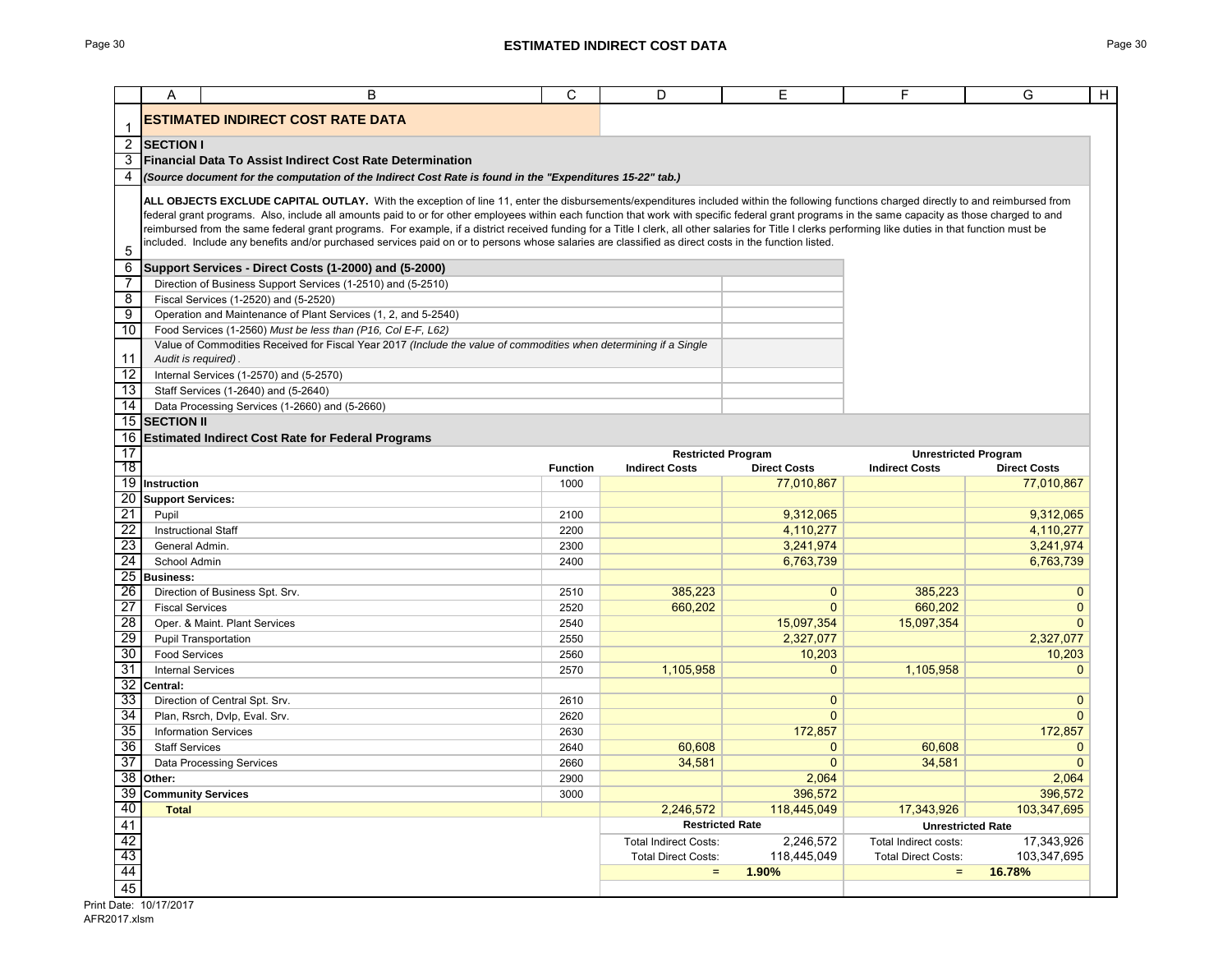|                 | Α                                                                                                                                                    | B                                  | C                                    | D                                    | E                                                                                                                       | F | G |  |  |
|-----------------|------------------------------------------------------------------------------------------------------------------------------------------------------|------------------------------------|--------------------------------------|--------------------------------------|-------------------------------------------------------------------------------------------------------------------------|---|---|--|--|
| $\mathbf{1}$    | <b>REPORT ON SHARED SERVICES OR OUTSOURCING</b>                                                                                                      |                                    |                                      |                                      |                                                                                                                         |   |   |  |  |
|                 | School Code, Section 17-1.1 (Public Act 97-0357)                                                                                                     |                                    |                                      |                                      |                                                                                                                         |   |   |  |  |
| $\frac{2}{3}$   | Fiscal Year Ending June 30, 2017                                                                                                                     |                                    |                                      |                                      |                                                                                                                         |   |   |  |  |
| $\sqrt{5}$      | Complete the following for attempts to improve fiscal efficiency through shared services or outsourcing in the prior, current and next fiscal years. |                                    |                                      |                                      |                                                                                                                         |   |   |  |  |
| 6               |                                                                                                                                                      |                                    |                                      |                                      |                                                                                                                         |   |   |  |  |
| 7               | MAINE TOWNSHIP HIGH SCHOOL<br>05-016-2070-17                                                                                                         |                                    |                                      |                                      |                                                                                                                         |   |   |  |  |
| 8               | Check if the schedule is not applicable.                                                                                                             | <b>Prior</b><br><b>Fiscal Year</b> | <b>Current</b><br><b>Fiscal Year</b> | <b>Next Fiscal Year</b>              | Name of the Local Education Agency (LEA) Participating in the Joint<br><b>Agreement, Cooperative or Shared Service.</b> |   |   |  |  |
| 9               | $\Rightarrow$<br>Indicate with an (X) If Deficit Reduction Plan Is Required in the Budget                                                            |                                    |                                      |                                      |                                                                                                                         |   |   |  |  |
| 10              | Service or Function (Check all that apply)                                                                                                           |                                    |                                      | <b>Barriers to</b><br>Implementation | (Limit text to 200 characters, for additional space use line 33 and 38)                                                 |   |   |  |  |
| 11              | <b>Curriculum Planning</b>                                                                                                                           |                                    |                                      |                                      |                                                                                                                         |   |   |  |  |
| 12<br>13        | <b>Custodial Services</b><br><b>Educational Shared Programs</b>                                                                                      |                                    |                                      |                                      |                                                                                                                         |   |   |  |  |
| 14              | <b>Employee Benefits</b>                                                                                                                             |                                    |                                      |                                      |                                                                                                                         |   |   |  |  |
| 15              | <b>Energy Purchasing</b>                                                                                                                             |                                    |                                      |                                      |                                                                                                                         |   |   |  |  |
| 16              | <b>Food Services</b>                                                                                                                                 |                                    |                                      |                                      |                                                                                                                         |   |   |  |  |
| 17              | <b>Grant Writing</b>                                                                                                                                 |                                    |                                      |                                      |                                                                                                                         |   |   |  |  |
| 18              | Grounds Maintenance Services                                                                                                                         |                                    |                                      |                                      |                                                                                                                         |   |   |  |  |
| 19              | Insurance                                                                                                                                            | $\boldsymbol{\mathsf{x}}$          | $\mathsf{x}$                         |                                      | Secondary School Cooperative Risk Management Program                                                                    |   |   |  |  |
| 20<br>21        | <b>Investment Pools</b><br><b>Legal Services</b>                                                                                                     | X                                  | X                                    |                                      | <b>Maine Township Treasurer</b>                                                                                         |   |   |  |  |
| 22              | Maintenance Services                                                                                                                                 |                                    |                                      |                                      |                                                                                                                         |   |   |  |  |
| 23              | <b>Personnel Recruitment</b>                                                                                                                         |                                    |                                      |                                      |                                                                                                                         |   |   |  |  |
| 24              | <b>Professional Development</b>                                                                                                                      |                                    |                                      |                                      |                                                                                                                         |   |   |  |  |
| -25             | Shared Personnel                                                                                                                                     |                                    |                                      |                                      |                                                                                                                         |   |   |  |  |
| 26              | <b>Special Education Cooperatives</b>                                                                                                                |                                    |                                      |                                      |                                                                                                                         |   |   |  |  |
| 27              | STEM (science, technology, engineering and math) Program Offerings                                                                                   |                                    |                                      |                                      |                                                                                                                         |   |   |  |  |
| 28              | Supply & Equipment Purchasing                                                                                                                        |                                    |                                      |                                      |                                                                                                                         |   |   |  |  |
| 29<br>30        | <b>Technology Services</b>                                                                                                                           |                                    |                                      |                                      |                                                                                                                         |   |   |  |  |
| 31              | Transportation<br><b>Vocational Education Cooperatives</b>                                                                                           | X                                  | X                                    |                                      | North Suburban Educational Region for Vocational Education                                                              |   |   |  |  |
| 32              | All Other Joint/Cooperative Agreements                                                                                                               |                                    |                                      |                                      |                                                                                                                         |   |   |  |  |
| 33              | Other                                                                                                                                                |                                    |                                      |                                      |                                                                                                                         |   |   |  |  |
| -34             |                                                                                                                                                      |                                    |                                      |                                      |                                                                                                                         |   |   |  |  |
| 35              | Additional space for Column (D) - Barriers to Implementation:                                                                                        |                                    |                                      |                                      |                                                                                                                         |   |   |  |  |
| 36              |                                                                                                                                                      |                                    |                                      |                                      |                                                                                                                         |   |   |  |  |
| 37<br>38        |                                                                                                                                                      |                                    |                                      |                                      |                                                                                                                         |   |   |  |  |
| $\overline{40}$ | dditional space for Column (E) - Name of LEA :                                                                                                       |                                    |                                      |                                      |                                                                                                                         |   |   |  |  |
| 41              |                                                                                                                                                      |                                    |                                      |                                      |                                                                                                                         |   |   |  |  |
|                 |                                                                                                                                                      |                                    |                                      |                                      |                                                                                                                         |   |   |  |  |
| $\frac{42}{43}$ |                                                                                                                                                      |                                    |                                      |                                      |                                                                                                                         |   |   |  |  |

٦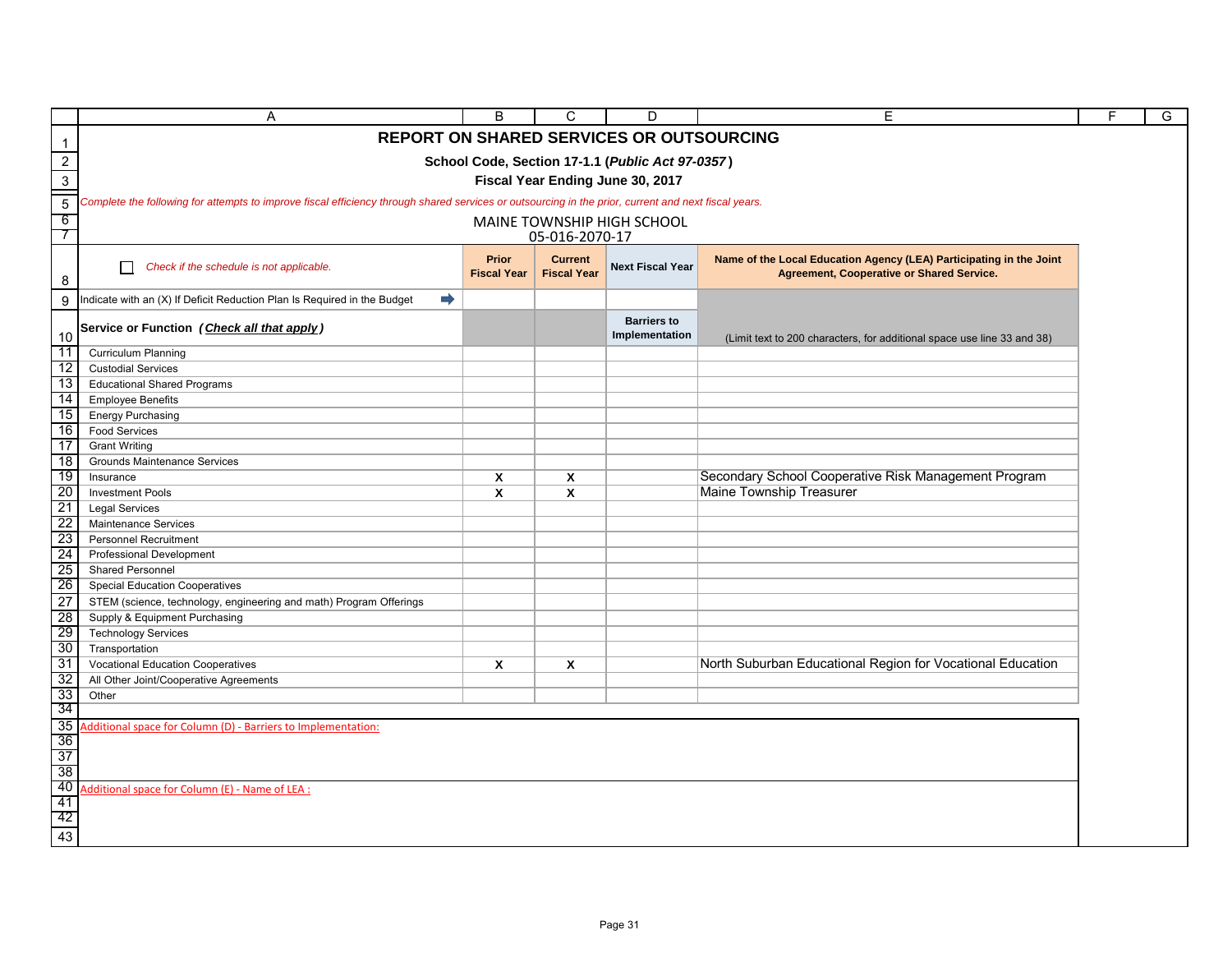### **ILLINOIS STATE BOARD OF EDUCATION**School Business Services Division (N-330) 100 North First Street Springfield, IL 62777-0001

**LIMITATION OF ADMINISTRATIVE COSTS WORKSHEET**(Section 17-1.5 of the School Code) 05-016-2070-17

 School District Name: RCDT Number:

MAINE TOWNSHIP HIGH SCHOOL DIST

|                                                                                                        |               | Actual Expenditures, Fiscal Year 2017 |                                                    | <b>Budgeted Expenditures, Fiscal Year 2018</b> |                         |                                                    |                |
|--------------------------------------------------------------------------------------------------------|---------------|---------------------------------------|----------------------------------------------------|------------------------------------------------|-------------------------|----------------------------------------------------|----------------|
|                                                                                                        |               | (10)                                  | (20)                                               |                                                | (10)                    | (20)                                               |                |
| <b>Description</b>                                                                                     | Funct.<br>No. | <b>Educational Fund</b>               | <b>Operations &amp;</b><br><b>Maintenance Fund</b> | <b>Total</b>                                   | <b>Educational Fund</b> | <b>Operations &amp;</b><br><b>Maintenance Fund</b> | <b>Total</b>   |
| 1. Executive Administration Services                                                                   | 2320          | 1,133,610                             |                                                    | 1,133,610                                      | 1,121,413               |                                                    | 1,121,413      |
| 2. Special Area Administration Services                                                                | 2330          | 505,889                               |                                                    | 505,889                                        | 631,906                 |                                                    | 631,906        |
| 3. Other Support Services - School Administration                                                      | 2490          | 3,111,264                             |                                                    | 3,111,264                                      | 3,318,066               |                                                    | 3,318,066      |
| 4. Direction of Business Support Services                                                              | 2510          | 369,927                               | $\mathbf{0}$                                       | 369,927                                        | 371,453                 |                                                    | 371,453        |
| 5. Internal Services                                                                                   | 2570          | 1,077,247                             |                                                    | 1,077,247                                      | 1,169,848               |                                                    | 1,169,848      |
| 6. Direction of Central Support Services                                                               | 2610          | 0                                     |                                                    | $\mathbf 0$                                    |                         |                                                    | $\overline{0}$ |
| 7. Deduct - Early Retirement or other pension obligations required<br>by state law and included above. |               |                                       |                                                    | 0                                              |                         |                                                    | $\Omega$       |
| 8. Totals                                                                                              |               | 6,197,937                             | $\mathbf{0}$                                       | 6,197,937                                      | 6.612.686               | $\mathbf{0}$                                       | 6.612.686      |
| Percent Increase (Decrease) for FY2018 (Budgeted) over<br>9.<br>FY2017 (Actual)                        |               |                                       |                                                    |                                                |                         |                                                    | 7%             |

### **CERTIFICATION**

I certify that the amounts shown above as "Actual Expenditures, Fiscal Year 2017" agree with the amounts on the district's Annual Financial Report for Fiscal Year 2017. I also certify that the amounts shown above as "Budgeted Expenditures, Fiscal Year 2018" agree with the amounts on the budget adopted by the Board of Education.

*Signature of Superintendent*

*Date*

*Contact Name (for questions)*

*Contact Telephone Number*

### *If line 9 is greater than 5% please check one box below.*

- The District is ranked by ISBE in the lowest 25th percentile of like districts in administrative expenditures per student (4th quartile) and will waive the limitation by board action, subsequent to a public hearing. Waiver resolution must be adopted no later than June 30.
- **X**The district is unable to waive the limitation by board action and will be requesting a waiver from the General Assembly pursuant to the procedures in Chapter 105 ILCS 5/2-3.25g. Waiver applications must be postmarked by August 11, 2017 to ensure inclusion in the Fall 2017 report or postmarked by January 12, 2018 to ensure inclusion in the Spring 2018 report. Information on the waiver process can be found at https://www.isbe.net/Pages/Waivers.aspx
	- The district will amend their budget to become in compliance with the limitation. Budget amendments must be adopted no later than June 30.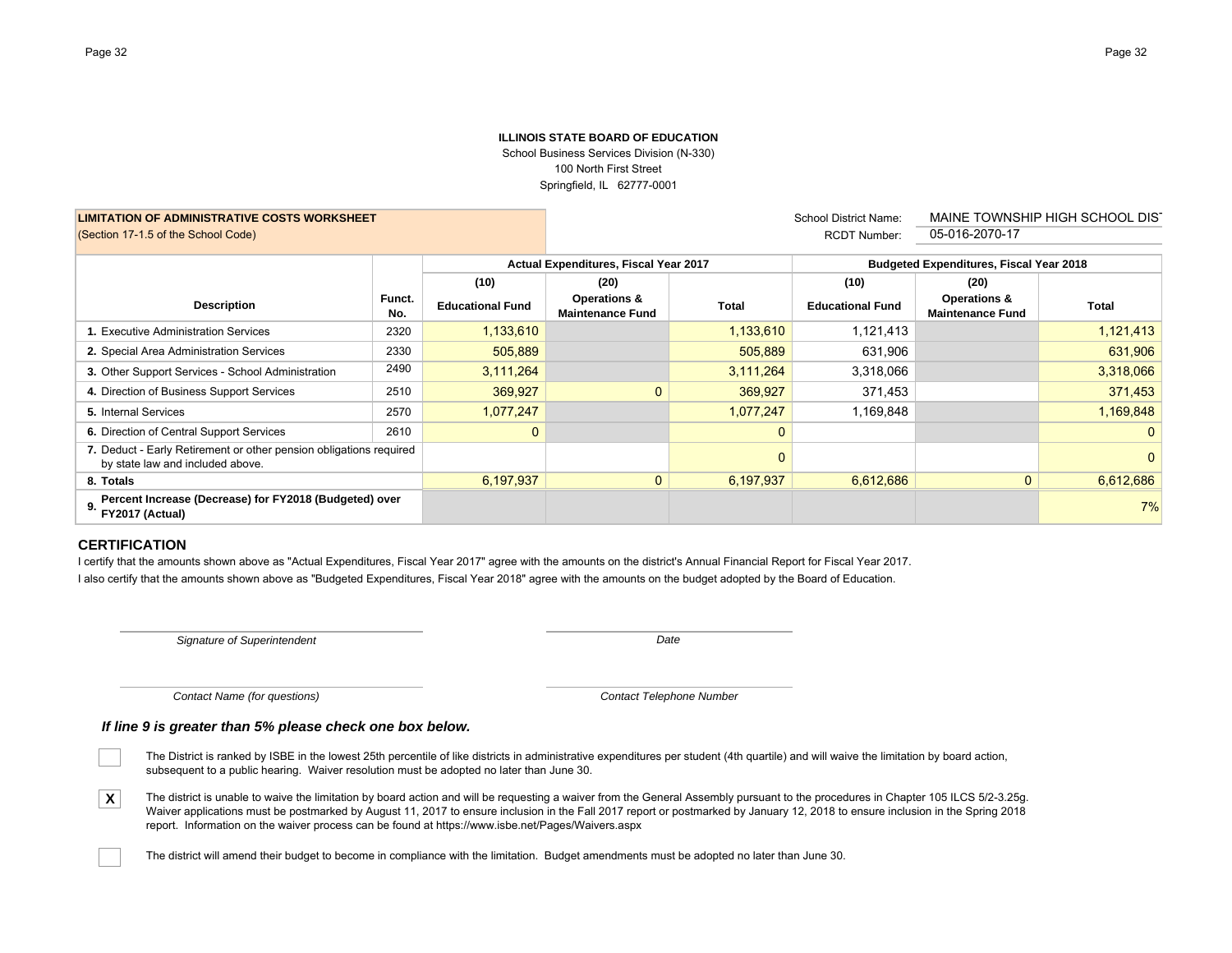| This page is provided for detailed itemizations as requested within the body of the report.<br>Type Below.                                                                                               |
|----------------------------------------------------------------------------------------------------------------------------------------------------------------------------------------------------------|
| Page 10, Line 78 - Admissions - Other<br>Education Fund - consists of student activity ticket sales                                                                                                      |
| Page 10, Line 81 - Other District/School Activity Revenue<br>Education Fund - consists of bus passes, parking stickers and library fines                                                                 |
| Page 11, Line106 - Other Local Fees<br>Education Fund - consists of health insurance center service fees and fiscal service fees                                                                         |
| Page 11, Line 107 - Other Local Revenues<br>Education Fund - consists of net self insurance premiums and other miscellaneous revenue<br>Operations & Maintenance Fund - consists of vandalism recoveries |
| Page 12, Line 171 - Other Restricted Revenue from State Sources<br>Education Fund - consists of SBCH Grant and Health Center Grant                                                                       |
| Page 14, Line 272 - Other Restricted Revenue from Federal Sources<br>Education Fund - consists of WIA School Grant, STEP Grant, and Health Center Grant                                                  |
| Page 15, Line 41 - Other Support Services - Pupils<br>Education Fund - consists of school schedulers expenditures                                                                                        |
| Page 16, Line 56 - Other Support Services - School Admin<br>Education Fund - consists of school department chair expenditures                                                                            |
| Page 16, Line 73 - Other Support Services<br>Education Fund - consists of certain Title I expenditures                                                                                                   |
| Page 18, Line 165 - Debt Services - Other<br>Debt Service Fund - consists of bond issuance costs                                                                                                         |
| Page 19, Line 231 - Other Support Services - Pupils<br>IMRF/SS Fund - consists of school schedulers benefit expenditures                                                                                 |
| Page 20, Line 254 - Other Support Services - School Administration<br>IMRF/SS Fund - consists of school department chair benefit expenditures                                                            |
| Page 25, Line 32, Column G - this amount was refunded by the refunding bond issued in the current year                                                                                                   |
|                                                                                                                                                                                                          |

MAINE TOWNSHIP HIGH SCHOOL DISTRICT 207 05-016-2070-17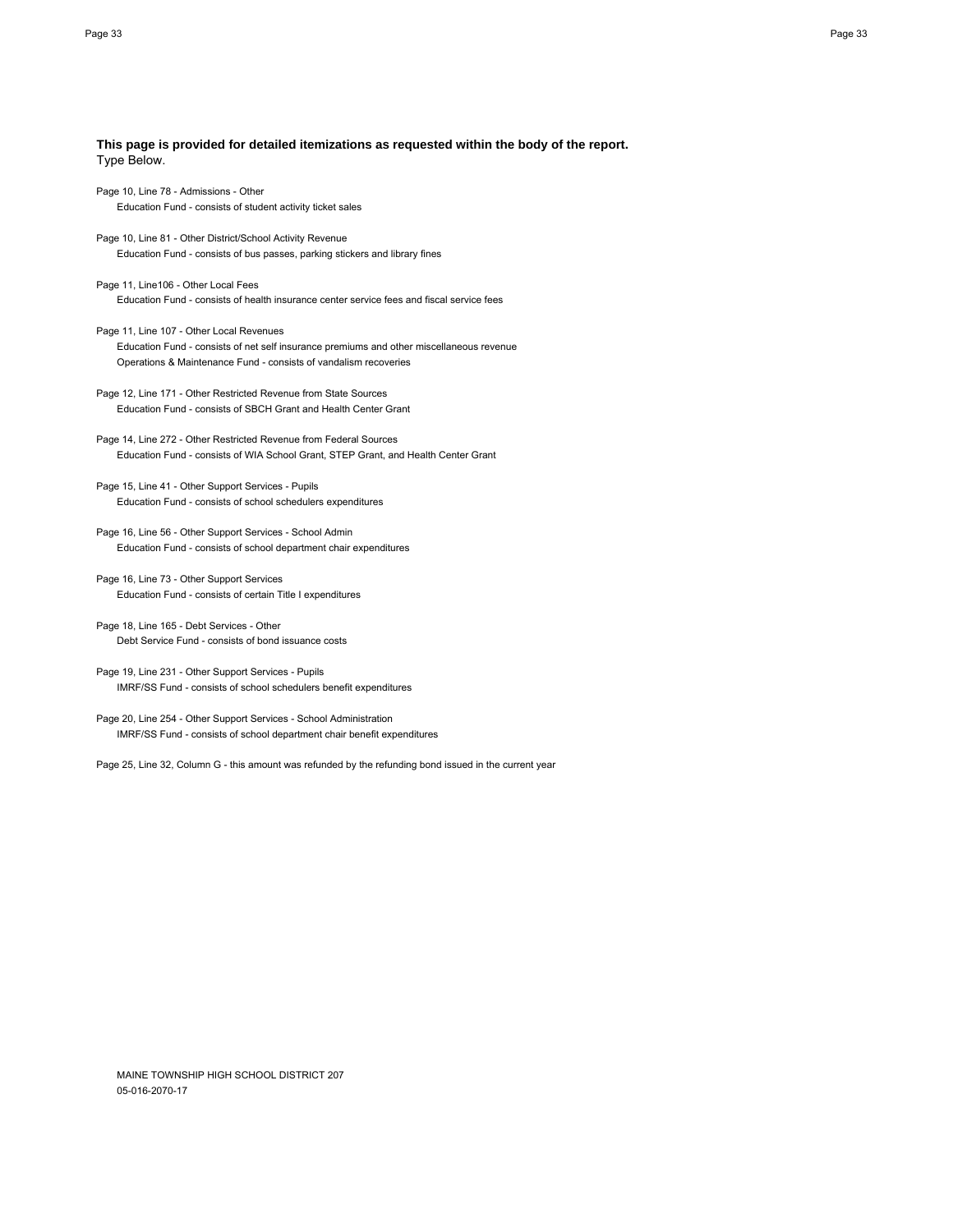#### Reference Pages.

- $1$  Do not enter negative numbers. Reports with negative numbers will be returned for correction.
- 2 GASB Statement No. 24; Accounting and Financial Reporting for Certain Grants and Other Financial Assistance. The "On Behalf of" Payments should only be reflected on this page.
- <sup>3</sup> Equals Line 8 minus Line 17
- <sup>4</sup> May require notification to the county clerk to abate an equal amount from taxes next extended. Refer to Section 17-2.11 for the applicable provisions and other "limited" tra authority to O&M through June 30, 2013
- <sup>5</sup> Requires notification to the county clerk to abate an equal amount from taxes next extended. See Section 10-22.14
- $6$  Use of proceeds from the sale of school sites buildings, or other real estate is limited. See Sections 5-22 and 10-22.8 of the School Code.
- <sup>7</sup> Include revenue accounts 1110 through 1115, 1117, 1118 & 1120. Include taxes for bonds sold that are in addition to those identified separately.
- 8 Educational Fund (10) Computer Technology only.
- 9 Corporate personal property replacement tax revenue must be first applied to the Municipal Retirement/Social Security Fund to replace tax revenue lost due to th abolition of the corporate personal property tax (30 ILCS 115/12). This provision does not apply to taxes levied for Medicare-Only purposes.
- <sup>10</sup> Include only tuition payments made to private facilities. See Function 4200 or 4400 for public facility disbursements/expenditures.
- 11 Payment towards the retirement of lease/purchase agreements or bonded/other indebtedness *principal only*) otherwise reported within the func-e.g. alternate revenue bonds( Describe & Itemize).
- 12 Only abolishment of Working Cash Fund must transfer its funds directly to the Educational Fund upon adoption of a resolution and at the close of the current school Year (see 105 ILCS 5/20-8 for further explanation)
	- Only abatement of working cash fund can transfer its funds to any fund in most need of money (see 105 ILCS 5/20-10 for further explanation)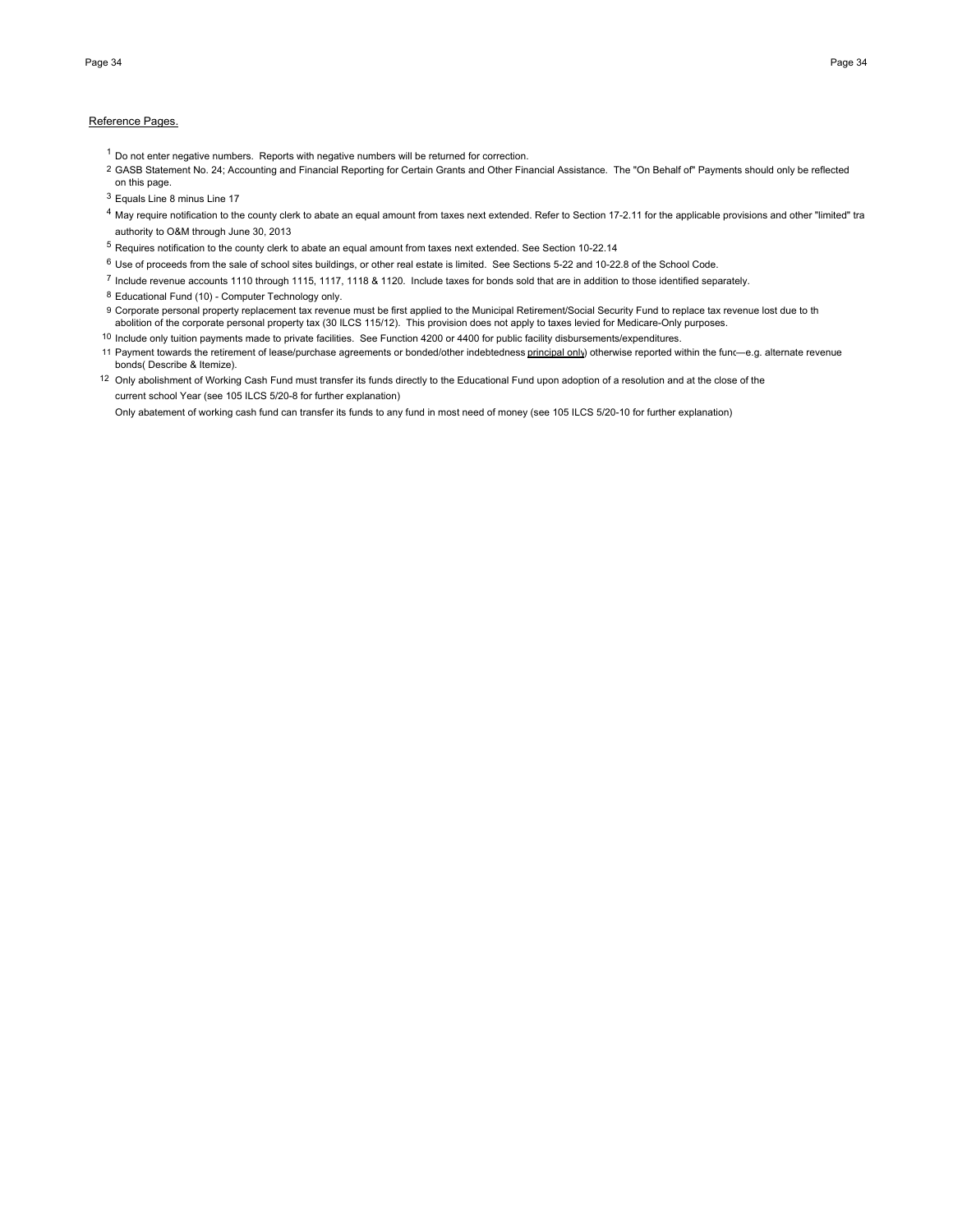

# *[Please insert files above]*

**Instructions to insert word doc or pdf files:** Choose: **Insert** - Select: **Object** - Select **Create New** tab - Select file type **Adobe Acrobat or Microsoft Word Document** - Select **Create from File** tab - Select **Browse** - Select **file that you want to embed** - Check **Display as icon** - Select **OK**.

If you have trouble inserting pdf files it is because you do not have the Adobe program.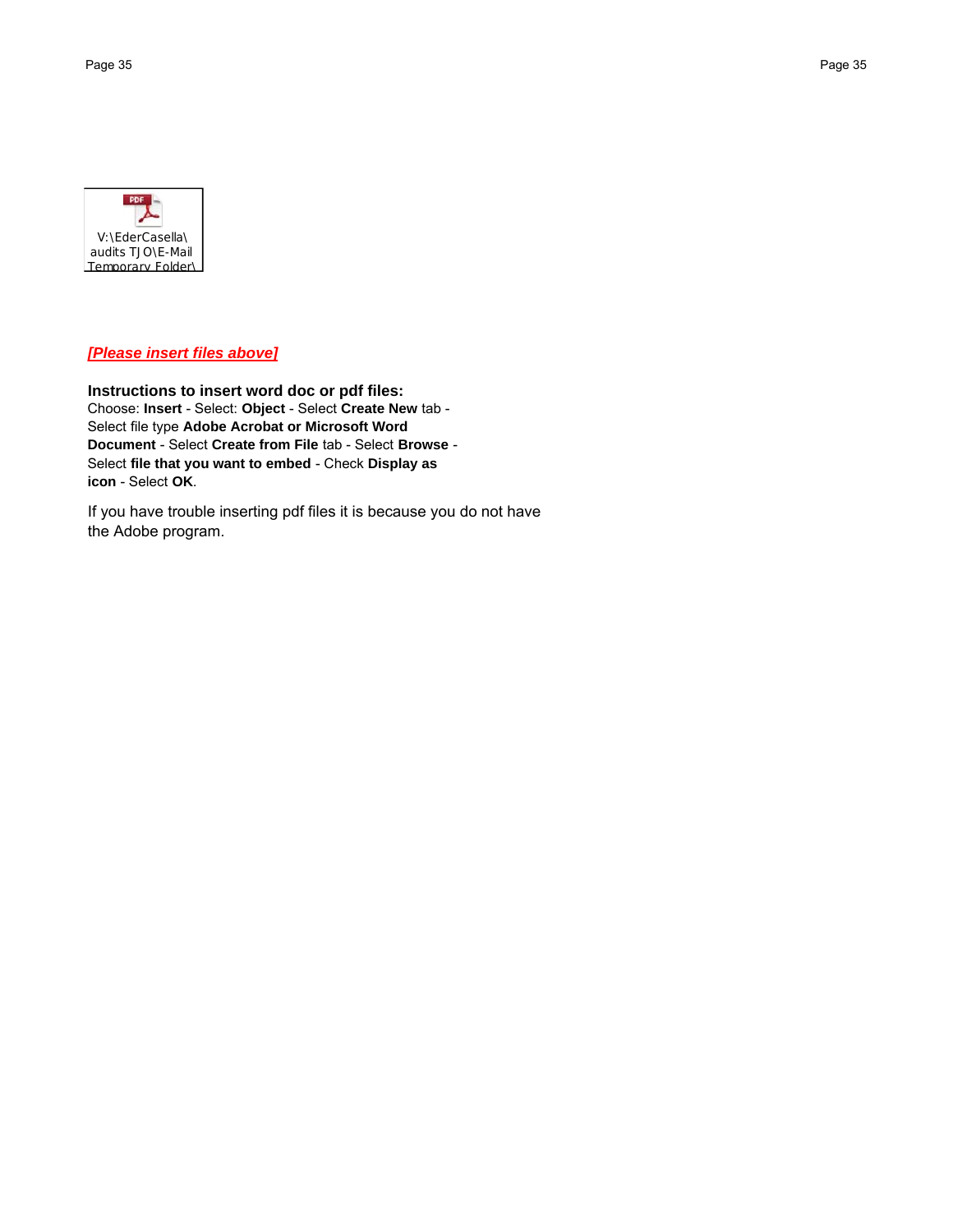|                | A                                                                                                                                                                                                                                                                                                                                                                                                                                                                                                                                                                                                                                   | B                                      | C                                                                 | D                                                 | E                                       | F            |  |  |  |
|----------------|-------------------------------------------------------------------------------------------------------------------------------------------------------------------------------------------------------------------------------------------------------------------------------------------------------------------------------------------------------------------------------------------------------------------------------------------------------------------------------------------------------------------------------------------------------------------------------------------------------------------------------------|----------------------------------------|-------------------------------------------------------------------|---------------------------------------------------|-----------------------------------------|--------------|--|--|--|
|                | DEFICIT ANNUAL FINANCIAL REPORT (AFR) SUMMARY INFORMATION<br>New Provisions in the School Code, Section 17-1 (105 ILCS 5/17-1)                                                                                                                                                                                                                                                                                                                                                                                                                                                                                                      |                                        |                                                                   |                                                   |                                         |              |  |  |  |
| $\overline{2}$ | Instructions: If the Annual Financial Report (AFR) reflects that a "deficit reduction plan" is required as calculated below, then the school district is to complete the "deficit reduction<br>plan" in the annual budget and submit the plan to Illinois State Board of Education (ISBE) within 30 days after accepting the audit report. This may require the FY2018 annual<br>budget to be amended to include a "deficit reduction plan" and narrative.                                                                                                                                                                          |                                        |                                                                   |                                                   |                                         |              |  |  |  |
| 3              | The "deficit reduction plan" is developed using ISBE guidelines and format in the School District Budget Form 50-36. A plan is required when the operating funds listed below result<br>in direct revenues (line 7) being less than direct expenditures (line 8) by an amount equal to or greater than one-third (1/3) of the ending fund balance (line 10). That is, if the ending<br>fund balance is less than three times the deficit spending, the district must adopt and submit an original budget/amended budget with ISBE that provides a "deficit reduction plan" to<br>balance the shortfall within the next three years. |                                        |                                                                   |                                                   |                                         |              |  |  |  |
|                | DEFICIT AFR SUMMARY INFORMATION - Operating Funds Only<br>(All AFR pages must be completed to generate the following calculation)                                                                                                                                                                                                                                                                                                                                                                                                                                                                                                   |                                        |                                                                   |                                                   |                                         |              |  |  |  |
| 5              | <b>Description</b>                                                                                                                                                                                                                                                                                                                                                                                                                                                                                                                                                                                                                  | <b>EDUCATIONAL</b><br><b>FUND (10)</b> | <b>OPERATIONS &amp;</b><br><b>MAINTENANCE</b><br><b>FUND (20)</b> | <b>TRANSPORTATION</b><br><b>FUND (40)</b>         | <b>WORKING CASH</b><br><b>FUND (70)</b> | <b>TOTAL</b> |  |  |  |
| 6              | <b>Direct Revenues</b>                                                                                                                                                                                                                                                                                                                                                                                                                                                                                                                                                                                                              | 108,587,412                            | 17,683,514                                                        | 1,759,331                                         | 37,785                                  | 128,068,042  |  |  |  |
|                | <b>Direct Expenditures</b>                                                                                                                                                                                                                                                                                                                                                                                                                                                                                                                                                                                                          | 101,852,354                            | 17,267,428                                                        | 2,323,306                                         |                                         | 121,443,088  |  |  |  |
| 8              | <b>Difference</b>                                                                                                                                                                                                                                                                                                                                                                                                                                                                                                                                                                                                                   | 6,735,058                              | 416,086                                                           | (563.975)                                         | 37,785                                  | 6,624,954    |  |  |  |
| 9              | Fund Balance - June 30, 2017                                                                                                                                                                                                                                                                                                                                                                                                                                                                                                                                                                                                        | 78,951,519                             | 8,445,445                                                         | 2,774,429                                         | 37,125,663                              | 127,297,056  |  |  |  |
| 10             |                                                                                                                                                                                                                                                                                                                                                                                                                                                                                                                                                                                                                                     |                                        |                                                                   |                                                   |                                         |              |  |  |  |
| 11<br>12<br>13 |                                                                                                                                                                                                                                                                                                                                                                                                                                                                                                                                                                                                                                     |                                        |                                                                   | Balanced - no deficit reduction plan is required. |                                         |              |  |  |  |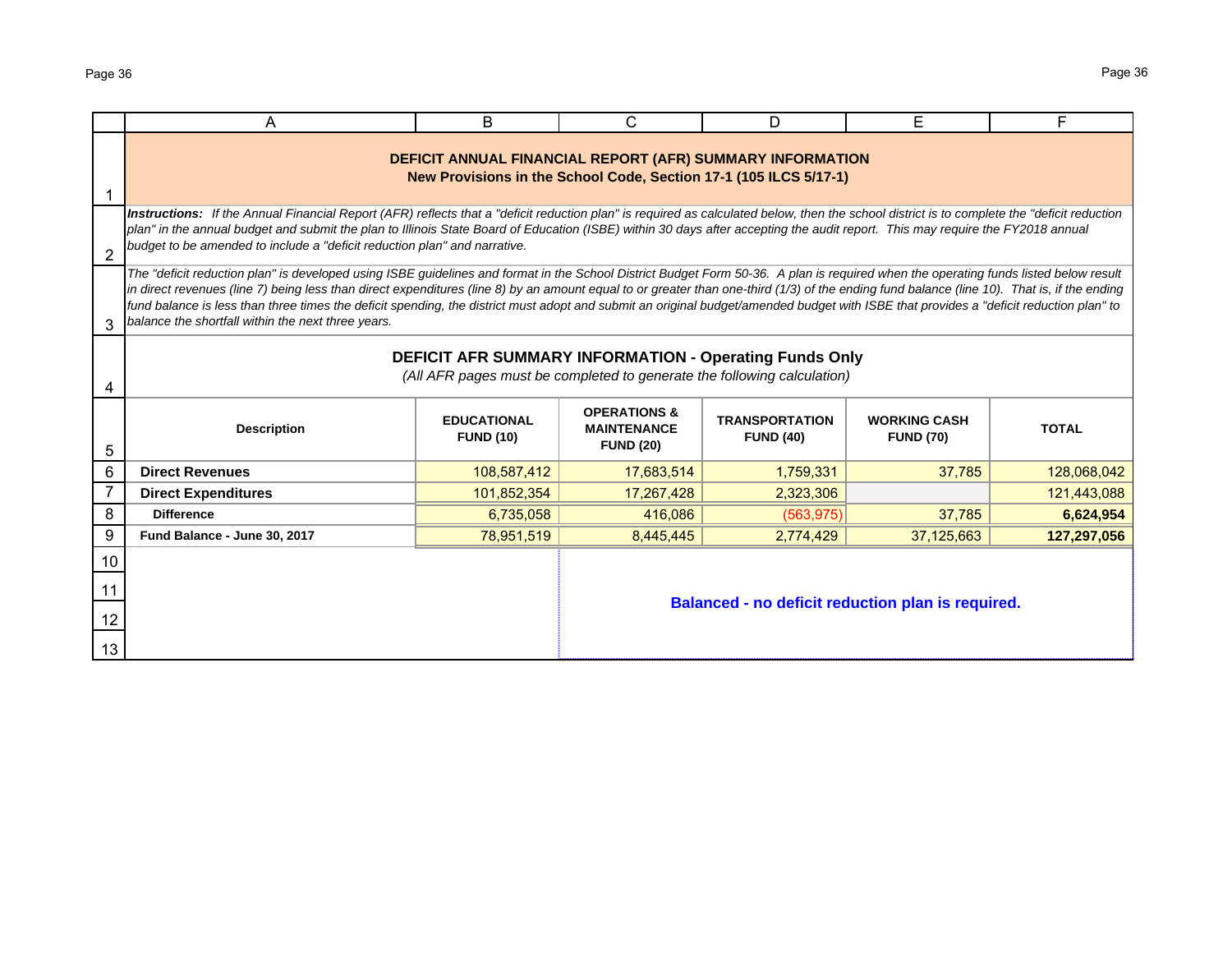| <b>Audit Checklist</b>                                                                                                                                                                                                                                                                                                                                                                                                                                |                                                        |  |  |  |  |  |
|-------------------------------------------------------------------------------------------------------------------------------------------------------------------------------------------------------------------------------------------------------------------------------------------------------------------------------------------------------------------------------------------------------------------------------------------------------|--------------------------------------------------------|--|--|--|--|--|
| All entries must balance within the individual fund statements and schedules as instructed below.<br>Any error messages left unresolved below, will be returned to the school district/joint agreement.                                                                                                                                                                                                                                               |                                                        |  |  |  |  |  |
|                                                                                                                                                                                                                                                                                                                                                                                                                                                       |                                                        |  |  |  |  |  |
| 1. The auditor's Opinion and Notes to the Financial Statements are embedded in the "Opinion-Notes 34" tab.                                                                                                                                                                                                                                                                                                                                            |                                                        |  |  |  |  |  |
| 2. Student Activity Funds, Convenience Accounts, and other agency funds are included, if applicable.                                                                                                                                                                                                                                                                                                                                                  |                                                        |  |  |  |  |  |
| 3. All audit questions on page 2 are answered appropriatly by checking all that apply. This page must also be certified with the signature of the CPA firm. Comments and<br>explanations are included for all checked items at the bottom of page 2.                                                                                                                                                                                                  |                                                        |  |  |  |  |  |
| 4. All <b>Other</b> accounts and functions labeled "(describe & itemize) are properly noted on the "Itemization 32" tab.                                                                                                                                                                                                                                                                                                                              |                                                        |  |  |  |  |  |
| 5. In all funds, Function No. 2900 does not include Worker's Compensation or Unemployment Insurance.                                                                                                                                                                                                                                                                                                                                                  |                                                        |  |  |  |  |  |
| 6. Tuition paid to another school district or to a joint agreement (in state) is coded to Function 4200, and Other Objects (600).<br>7. Business Manager/Bookkeeper Costs are charged to the proper Function (No. 2510/2520).                                                                                                                                                                                                                         |                                                        |  |  |  |  |  |
| 8. If district is subject to PTELL on tab "Aud Quest 2", line 21 be sure to check the box and enter the effective date.                                                                                                                                                                                                                                                                                                                               |                                                        |  |  |  |  |  |
| 9. All entries were entered to the nearest whole dollar amount.                                                                                                                                                                                                                                                                                                                                                                                       |                                                        |  |  |  |  |  |
| <b>Balancing Schedule</b><br><b>Check this Section for Error Messages</b><br>The following assures that various entries are in balance. Any out of balance condition is followed by an error message in RED and must be resolved before submitting<br>to ISBE. One or more errors detected may cause this AFR to be returned for corrections and resubmission. If impossible for entries to balance please explain on the<br><i>itemization page.</i> |                                                        |  |  |  |  |  |
| Description:<br>1. Cover Page: The Accounting Basis must be Cash or Accrual.                                                                                                                                                                                                                                                                                                                                                                          | <b>Error Message</b>                                   |  |  |  |  |  |
| 2. The Single Audit related documents must be completed and attached.                                                                                                                                                                                                                                                                                                                                                                                 |                                                        |  |  |  |  |  |
| What Basis of Accounting is used?<br>Accounting for late payments (Audit Questionnaire Section D)                                                                                                                                                                                                                                                                                                                                                     | <b>ACCRUAL</b><br><b>FALSE</b>                         |  |  |  |  |  |
| Are Federal Expenditures greater than \$750,000?                                                                                                                                                                                                                                                                                                                                                                                                      | OK                                                     |  |  |  |  |  |
| Is all Single Audit information completed and enclosed?<br>Is Budget Deficit Reduction Plan Required?                                                                                                                                                                                                                                                                                                                                                 | OK<br><b>Congratulations! You have a balanced AFR.</b> |  |  |  |  |  |
| 3. Page 3: Financial Information must be completed.                                                                                                                                                                                                                                                                                                                                                                                                   |                                                        |  |  |  |  |  |
| Section A: Tax rates are not entered in the following format: [1.50 should be .0150]. Please enter with the correct decimal point.<br>Section D: Check a or b that agrees with the school district type.                                                                                                                                                                                                                                              | OK<br>OK                                               |  |  |  |  |  |
| 4. Page 5: Cells C4:L4 Acct 111-115 - Cash Balances cannot be negative.                                                                                                                                                                                                                                                                                                                                                                               |                                                        |  |  |  |  |  |
| Fund (10) ED: Cash balances cannot be negative.                                                                                                                                                                                                                                                                                                                                                                                                       | OK                                                     |  |  |  |  |  |
| Fund (20) O&M: Cash balances cannot be negative.<br>Fund (30) DS: Cash balances cannot be negative.                                                                                                                                                                                                                                                                                                                                                   | OK<br>OK                                               |  |  |  |  |  |
| Fund (40) TR: Cash balances cannot be negative.                                                                                                                                                                                                                                                                                                                                                                                                       | OK                                                     |  |  |  |  |  |
| Fund (50) MR/SS: Cash balances cannot be negative.<br>Fund (60) CP: Cash balances cannot be negative.                                                                                                                                                                                                                                                                                                                                                 | OK<br>OK                                               |  |  |  |  |  |
| Fund (70) WC: Cash balances cannot be negative.                                                                                                                                                                                                                                                                                                                                                                                                       | OK                                                     |  |  |  |  |  |
| Fund (80) Tort: Cash balances cannot be negative.                                                                                                                                                                                                                                                                                                                                                                                                     | OK                                                     |  |  |  |  |  |
| Fund (90) FP&S: Cash balances cannot be negative.<br>5. Page 5 & 6: Total Current & Capital Assets must = Total Liabilities & Fund Balance.                                                                                                                                                                                                                                                                                                           | OK                                                     |  |  |  |  |  |
| Fund 10, Cell C13 must = Cell C41.                                                                                                                                                                                                                                                                                                                                                                                                                    | OK                                                     |  |  |  |  |  |
| Fund 20, Cell D13 must = Cell D41.<br>Fund 30, Cell E13 must = Cell E41.                                                                                                                                                                                                                                                                                                                                                                              | OK<br>OK                                               |  |  |  |  |  |
| Fund 40, Cell F13 must = Cell F41.                                                                                                                                                                                                                                                                                                                                                                                                                    | OK                                                     |  |  |  |  |  |
| Fund 50, Cell G13 must = Cell G41.                                                                                                                                                                                                                                                                                                                                                                                                                    | OK                                                     |  |  |  |  |  |
| Fund 60, Cell H13 must = Cell H41.<br>Fund 70, Cell I13 must = Cell I41.                                                                                                                                                                                                                                                                                                                                                                              | OK<br>OK                                               |  |  |  |  |  |
| Fund 80, Cell J13 must = Cell J41.                                                                                                                                                                                                                                                                                                                                                                                                                    | OK                                                     |  |  |  |  |  |
| Fund 90. Cell K13 must = Cell K41.                                                                                                                                                                                                                                                                                                                                                                                                                    | OK                                                     |  |  |  |  |  |
| Agency Fund, Cell L13 must = Cell L41.<br>General Fixed Assets, Cell M23 must = Cell M41.                                                                                                                                                                                                                                                                                                                                                             | OK<br>OK                                               |  |  |  |  |  |
| General Long-Term Debt, Cell N23 must = Cell N41.                                                                                                                                                                                                                                                                                                                                                                                                     | OK                                                     |  |  |  |  |  |
| 6. Page 5: Sum of Reserved & Unreserved Fund Balance must = Page 8, Ending Fund Balance.<br>Fund 10, Cells C38+C39 must = Cell C81.                                                                                                                                                                                                                                                                                                                   | OK                                                     |  |  |  |  |  |
| Fund 20, Cells D38+D39 must = Cell D81.                                                                                                                                                                                                                                                                                                                                                                                                               | OK                                                     |  |  |  |  |  |
| Fund 30, Cells E38+E39 must = Cell E81                                                                                                                                                                                                                                                                                                                                                                                                                | OK<br>OK                                               |  |  |  |  |  |
| Fund 40, Cells F38+F39 must = Cell F81.<br>Fund 50, Cells G38+G39 must = Cell G81.                                                                                                                                                                                                                                                                                                                                                                    | OK                                                     |  |  |  |  |  |
| Fund 60, Cells H38+H39 must = Cell H81.                                                                                                                                                                                                                                                                                                                                                                                                               | OK                                                     |  |  |  |  |  |
| Fund 70, Cells I38+I39 must = Cell I81.                                                                                                                                                                                                                                                                                                                                                                                                               | OK<br>OK                                               |  |  |  |  |  |
| Fund 80, Cells J38+J39 must = Cell J81.<br>Fund 90, Cells K38+K39 must = Cell K81.                                                                                                                                                                                                                                                                                                                                                                    | OK                                                     |  |  |  |  |  |
| 8. Page 25: Schedule of Bonds Payable must = Pages 5, 8 & 18: Basic Financial Statements.                                                                                                                                                                                                                                                                                                                                                             |                                                        |  |  |  |  |  |
| Note: Explain any unreconcilable differences in the Itemization sheet.<br>Total Long-Term Debt Issued (P25, Cell F49) must = Principal on Long-Term Debt Sold (P8, Cells C33:F33, H33:K33).                                                                                                                                                                                                                                                           | OK                                                     |  |  |  |  |  |
| Total Long-Term Debt (Principal) Retired (P18, Cells H163) must = Debt Service - Long-Term Debt (Principal) Retired (P25, Cells H49).                                                                                                                                                                                                                                                                                                                 | OK                                                     |  |  |  |  |  |
| 9. Page 7 & 8: Other Sources of Funds (L 24:42) must = Other Uses of Funds (P8, L46:59).<br>Acct 7130 - Transfer Among Funds, Cells C27:K27 must = Acct 8130 Transfer Among Funds, Cells C49:K49                                                                                                                                                                                                                                                      | OK                                                     |  |  |  |  |  |
| Acct 7140 - Transfer of Interest, Cells C28:K28 must = Acct 8140 Transfer of Interest, Cells C50:K50.                                                                                                                                                                                                                                                                                                                                                 | OK                                                     |  |  |  |  |  |
| Acct 7900 - ISBE Loan Proceeds (Cells C42:K42) must = Acct 8910 - Transfers to Debt Service Fund to Pay Principal on ISBE Loans<br>(Cells C74:K74)                                                                                                                                                                                                                                                                                                    | OK                                                     |  |  |  |  |  |
| Restricted Local Tax Levies Page 26, Line 25 must = Reserved Fund Balance, Pages 5 & 6, Line 38.<br>10.                                                                                                                                                                                                                                                                                                                                               |                                                        |  |  |  |  |  |
| Reserved Fund Balance, Page 5, Cells C38:H38 must be => Reserve Fund Balance Cell G25:K25.<br>Unreserved Fund Balance, Page 5, Cells C39:H39 must be > 0                                                                                                                                                                                                                                                                                              | OK<br>OK                                               |  |  |  |  |  |
| Page 5: "On behalf" payments to the Educational Fund<br>11.                                                                                                                                                                                                                                                                                                                                                                                           |                                                        |  |  |  |  |  |
| Fund (10) ED: Account 3998 must be entered                                                                                                                                                                                                                                                                                                                                                                                                            | OK                                                     |  |  |  |  |  |
| 12. Page 28: The 9 Month ADA must be entered on Line 77.<br>13. Page 32: LIMITATION OF ADMINISTRATIVE COST, Budget Information must be completed and submitted to ISBE.                                                                                                                                                                                                                                                                               | OK<br>OK                                               |  |  |  |  |  |
| 14. Page 31: SHARED OUTSOURCED SERVICES, Completed.                                                                                                                                                                                                                                                                                                                                                                                                   | OK                                                     |  |  |  |  |  |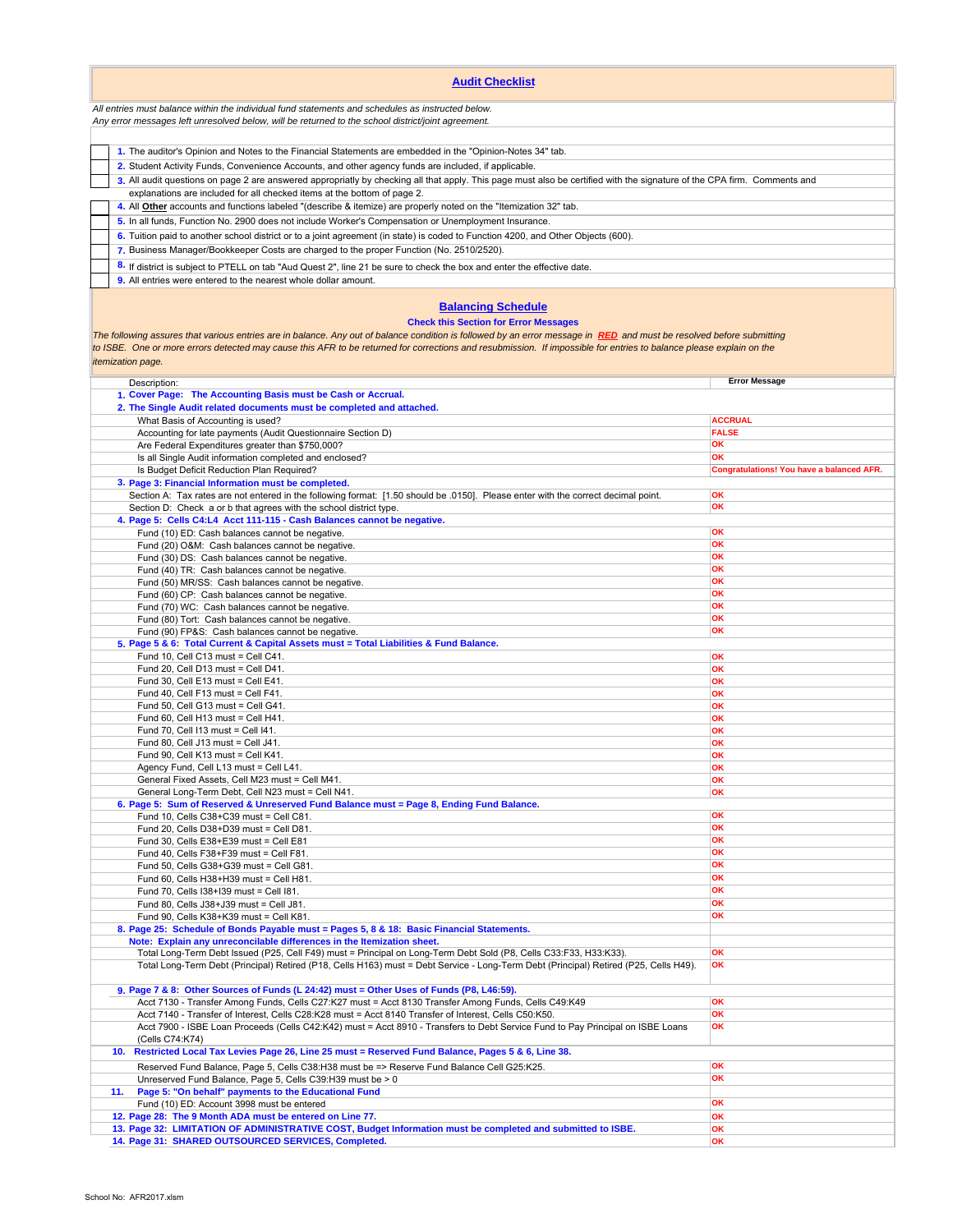# **ANNUAL FEDERAL FINANCIAL COMPLIANCE REPORT (COVER SHEET) DISTRICT/JOINT AGREEMENT Year Ending June 30, 2017**

| <b>DISTRICT/JOINT AGREEMENT NAME</b><br><b>RCDT NUMBER</b><br>MAINE TOWNSHIP HIGH SCHOOL   05-016-2070-17 | ICPA FIRM 9-DIGIT STATE REGISTRATION NUMBER<br>060-004991 |                    |  |  |  |
|-----------------------------------------------------------------------------------------------------------|-----------------------------------------------------------|--------------------|--|--|--|
| ADMINISTRATIVE AGENT IF JOINT AGREEMENT (as applicable)                                                   | <b>INAME AND ADDRESS OF AUDIT FIRM</b>                    |                    |  |  |  |
|                                                                                                           |                                                           |                    |  |  |  |
|                                                                                                           | EDER, CASELLA & CO.                                       |                    |  |  |  |
| <b>IDR. KENNETH WALLACE</b>                                                                               | 5400 WEST ELM STREET, SUITE 203                           |                    |  |  |  |
| ADDRESS OF AUDITED ENTITY                                                                                 | <b>MCHENRY</b><br>IL                                      | 60050              |  |  |  |
| (Street and/or P.O. Box, City, State, Zip Code)                                                           |                                                           |                    |  |  |  |
|                                                                                                           | E-MAIL ADDRES: CPAS@EDERCASELLA.COM                       |                    |  |  |  |
| <b>1177 SOUTH DEE ROAD</b>                                                                                | INAME OF AUDIT SUPERVISOR                                 |                    |  |  |  |
| <b>PARK RIDGE</b>                                                                                         | <b>ANTHONY MICHELOTTI</b>                                 |                    |  |  |  |
| 60068                                                                                                     |                                                           |                    |  |  |  |
|                                                                                                           | ICPA FIRM TELEPHONE NUMBER                                | <b>IFAX NUMBER</b> |  |  |  |
|                                                                                                           | 815-344-1300                                              | 815-344-1320       |  |  |  |

### **THE FOLLOWING INFORMATION MUST BE INCLUDED IN THE SINGLE AUDIT REPORT:**

| X A copy of the CPA firm's most recent peer review report and acceptance letter has been submitted to |
|-------------------------------------------------------------------------------------------------------|
| ISBE (either with the audit or under separate cover).                                                 |

- $\overline{X}$  Financial Statements including footnotes (Title 2 CFR §200.510 (a))
- $\overline{X}$  Schedule of Expenditures of Federal Awards including footnotes (Title 2 CFR §200.510 (b))
- $|\overline{X}|$  Independent Auditor's Report on the Financial Statements (Title 2 CFR §200.515 (a))
- $\overline{X}$  Independent Auditor's Report on Internal Control Over Financial Reporting and Compliance Based on an Audit of Financial Statements Performed in Accordance with *Government Auditing Standards* (Title 2 CFR §200.515 (b))
- | X| Independent Auditor's Report on Compliance for Each Major Federal Program and on Internal Control Over Compliance Required by Uniform Guidance (Title 2 CFR §200.515 (c))
- $\overline{X}$  Schedule of Findings and Questioned Costs (Title 2 CFR §200.515 (d))
- $|X|$  Summary Schedule of Prior Audit Findings (Title 2 CFR §200.511 (b))
- $\overline{X}$  Corrective Action Plan (Title 2 CFR §200.511 (c))

### **THE FOLLOWING INFORMATION IS HIGHLY RECOMMENDED TO BE INCLUDED:**

- A Copy of the Federal Data Collection Form (Title 2 CFR §200.512 (b))
- A Copy of each Management Letter

# **IF THE PAPER COPY OF THE AFR IS NOT THE SAME AS THE ELECTRONIC VERSION, PLEASE NOTIFY LESLIE CLAY AT LCLAY@ISBE.NET.**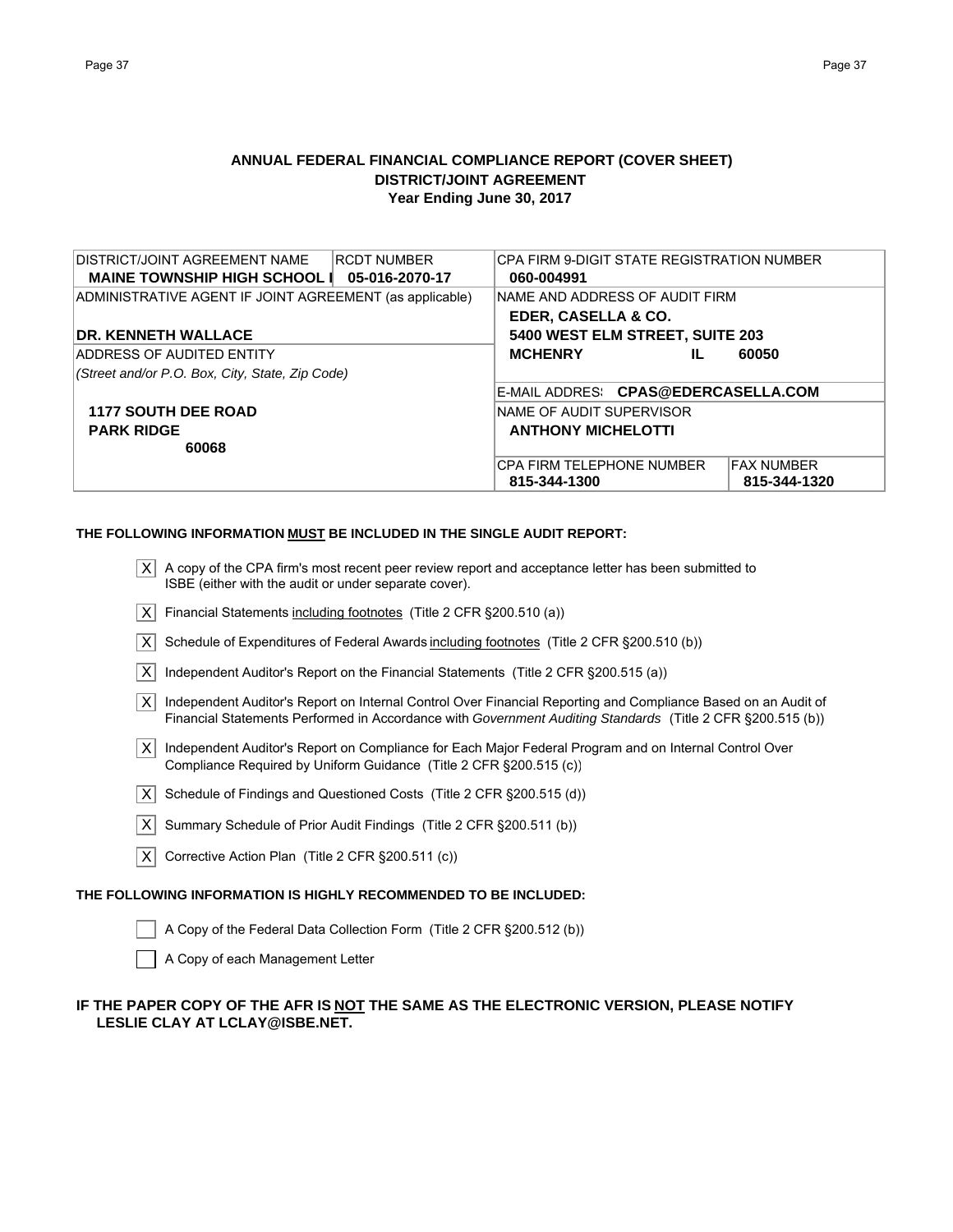### **MAINE TOWNSHIP HIGH SCHOOL DISTRICT 207 05-016-2070-17**

|  | SINGLE AUDIT INFORMATION CHECKLIST                                                                                                                                                                                                                                                                                                                                                                                    |
|--|-----------------------------------------------------------------------------------------------------------------------------------------------------------------------------------------------------------------------------------------------------------------------------------------------------------------------------------------------------------------------------------------------------------------------|
|  | The following checklist is OPTIONAL; it is not a required form for completion of Single Audit information. The purpose of the<br>checklist is to assist in determining if appropriate information has been correctly completed within the Annual Financial Report (AFR).<br>This is not a complete listing of all Single Audit requirements, but highlights some of the more common errors found during ISBE reviews. |
|  | <b>GENERAL INFORMATION</b>                                                                                                                                                                                                                                                                                                                                                                                            |
|  | 1. Signed and dated copies of audit opinion letters have been included with audit package submitted to ISBE.                                                                                                                                                                                                                                                                                                          |
|  | 2. All opinion letters use the <b>most current audit language and formatting</b> as mandated in SAS 115/SAS 117 and other pronouncements.                                                                                                                                                                                                                                                                             |
|  | 3. ALL Single Audit forms within the AFR Excel workbook have been completed, where appropriate.<br>- For those forms that are not applicable, "N/A" or similar language has been indicated.                                                                                                                                                                                                                           |
|  | 4. ALL Federal revenues reported in FRIS Report 0053 (Summary of Payments) are accounted for in the Schedule of Expenditures of<br>Federal Awards (SEFA).                                                                                                                                                                                                                                                             |
|  | 5. Federal revenues reported on the AFR reconcile to Federal revenues reported on the SEFA.<br>- Verify or reconcile on reconciliation worksheet.                                                                                                                                                                                                                                                                     |
|  | 6. The total value of non-cash COMMODITIES has been included within the AFR on the INDIRECT COSTS page (ICR Computation 30) on Line 11.<br>It should not be included in the Statement of Revenues Received (REVENUES 9-14) within the AFR Accounts 4210 - 4299.<br>Those accounts are specific cash programs, not non-cash assistance such as <b>COMMODITIES.</b>                                                     |
|  | 7. Complete audit package (Data Collection Form, audit reports, etc.) has been submitted electronically to the Federal Audit Clearinghouse<br>https://harvester.census.gov/facweb/Default.aspx                                                                                                                                                                                                                        |
|  | <b>SCHEDULE OF EXPENDITURES OF FEDERAL AWARDS</b>                                                                                                                                                                                                                                                                                                                                                                     |
|  | 8. All prior year's projects are included and reconciled to final FRIS report amounts.<br>- Including receipt/revenue and expenditure/disbursement amounts.                                                                                                                                                                                                                                                           |
|  | 9. All current year's projects are included and reconciled to most recent FRIS report filed.<br>- Including receipt/revenue and expenditure/disbursement amounts.                                                                                                                                                                                                                                                     |
|  | 10. Differences in reported spending amounts on the SEFA and the final FRIS reports should be detailed and/or documented in a finding,<br>- discrepancies should be reported as Questioned Costs.                                                                                                                                                                                                                     |
|  | 11. The total amount provided to subrecipients from each Federal program is included.                                                                                                                                                                                                                                                                                                                                 |
|  | 12. Prior-year and Current-year Child Nutrition Programs (CNP) are included on the SEFA (with prior-year program showing total cash received):<br>Project year runs from October 1 to September 30, so projects will cross fiscal year.<br>This means that audited year revenues will include funds from both the prior year and current year projects.                                                               |
|  | 13. Each CNP project should be reported on a separate line (one line per project year per program).                                                                                                                                                                                                                                                                                                                   |
|  | 14. Total CNP Revenue amounts are consistent with grant amounts awarded by ISBE for each program by project year.                                                                                                                                                                                                                                                                                                     |
|  | 15. Total CNP Expenditure amounts are consistent with grant amounts awarded by ISBE for each program by project year.                                                                                                                                                                                                                                                                                                 |
|  | 16. Exceptions should result in a finding with Questioned Costs.                                                                                                                                                                                                                                                                                                                                                      |
|  | 17. The total value of non-cash <b>COMMODITIES</b> has been reported on the SEFA (CFDA 10.555).<br>- The value is determined from the following, with each item on a separate line:                                                                                                                                                                                                                                   |
|  | * Non-Cash Commodities: Monthly Commodities Bulletin for April (From the Illinois Commodities System accessed through ISBE web site<br>Total commodities = A PAL Allocated + B PAL Allocated + Processing Deductions + Total Bonus Allocatec<br>Verify Non-Cash Commodities amount on ISBE web site: https://www.isbe.net/Pages/School-Nutrition-Programs-Food-Distribution.aspx                                      |
|  | * Non-Cash Commodities: Commodities information for non-cash items received through Other Food Services                                                                                                                                                                                                                                                                                                               |
|  | Districts should track separately through year; no specific report available from ISBE<br>Verify Non-Cash Commodities amount through Other Food Services on ISBE web site:                                                                                                                                                                                                                                            |
|  | https://www.isbe.net/Pages/School-Nutrition-Programs-Food-Distribution.aspx<br>Department of Defense Fresh Fruits and Vegetables (District should track through year)                                                                                                                                                                                                                                                 |
|  | - The two commodity programs should be reported on separate lines on the SEFA.                                                                                                                                                                                                                                                                                                                                        |
|  | Verify Non-Cash Commodities amount through DoD Fresh Fruits and Vegetables on ISBE web site:<br>https://www.isbe.net/Pages/School-Nutrition-Programs-Food-Distribution.aspx                                                                                                                                                                                                                                           |
|  | * Amounts verified for Fresh Fruits and Vegetables cash grant program (ISBE code 4240)<br>CFDA number: 10.582                                                                                                                                                                                                                                                                                                         |
|  | 18. TOTALS have been calculated for Federal revenue and expenditure amounts (Column totals).                                                                                                                                                                                                                                                                                                                          |
|  | 19. Obligations and Encumbrances are included where appropriate.                                                                                                                                                                                                                                                                                                                                                      |
|  | 20. FINAL STATUS amounts are calculated, where appropriate.                                                                                                                                                                                                                                                                                                                                                           |
|  | 21. Medicaid Fee-for-Service funds, E-Rate reimbursements and Build America Bond interest subsidies have not been included on the SEFA.                                                                                                                                                                                                                                                                               |
|  | 22. All programs tested (not just Type A programs) are indicated by either an * or (M) on the SEFA.<br>23. NOTES TO THE SEFA within the AFR Excel workbook (SEFA NOTES) have been completed.                                                                                                                                                                                                                          |
|  | Including, but not limited to:                                                                                                                                                                                                                                                                                                                                                                                        |
|  | 24. Basis of Accounting                                                                                                                                                                                                                                                                                                                                                                                               |
|  | 25. Name of Entity                                                                                                                                                                                                                                                                                                                                                                                                    |
|  | 26. Type of Financial Statements                                                                                                                                                                                                                                                                                                                                                                                      |
|  | 27. Subrecipient information (Mark "N/A" if not applicable)<br>* ARRA funds are listed separately from "regular" Federal awards                                                                                                                                                                                                                                                                                       |
|  | SUMMARY OF AUDITOR'S RESULTS/FINDINGS/CORRECTIVE ACTION PLAN                                                                                                                                                                                                                                                                                                                                                          |
|  | 28. Audit opinions expressed in opinion letters match opinions reported in Summary.                                                                                                                                                                                                                                                                                                                                   |
|  | 29. All Summary of Auditor Results questions have been answered.                                                                                                                                                                                                                                                                                                                                                      |
|  | 30. All tested programs and amounts are listed.                                                                                                                                                                                                                                                                                                                                                                       |
|  | 31. Correct testing threshold has been entered. (Title 2 CFR § 200.518)                                                                                                                                                                                                                                                                                                                                               |
|  | Findings have been filled out completely and correctly (if none, mark "N/A").                                                                                                                                                                                                                                                                                                                                         |
|  | 32. Financial Statement and/or Federal Award Findings information has been completely filled out for each finding, with finding numbers in correct format.                                                                                                                                                                                                                                                            |
|  | 33. Finding completed for each Significant Deficiency and for each Material Weakness noted in opinion letters.                                                                                                                                                                                                                                                                                                        |
|  | 34. Separate finding for each Federal program (i.e., don't report same finding for multiple programs on one sheet).                                                                                                                                                                                                                                                                                                   |
|  | 35. Separate finding sheet for each finding on programs (e.g., excess interest earned and unallowable expenditures are two findings<br>and should be reported separately, even if both are on same program).                                                                                                                                                                                                          |
|  | 36. Questioned Costs have been calculated where there are questioned costs.                                                                                                                                                                                                                                                                                                                                           |
|  | 37. Questioned Costs are separated by project year and by program (and sub-project, if necessary).                                                                                                                                                                                                                                                                                                                    |

- 38. Questioned Costs have been calculated for Interest Earned on **Excess Cash on Hand.**<br>- Should be based on actual amount of interest earned<br>- Questioned Cost amounts are broken out between programs if multiple programs a
- 39. A CORRECTIVE ACTION PLAN has been completed for each finding.
	- Including Finding number, action plan details, projected date of completion, name and title of contact person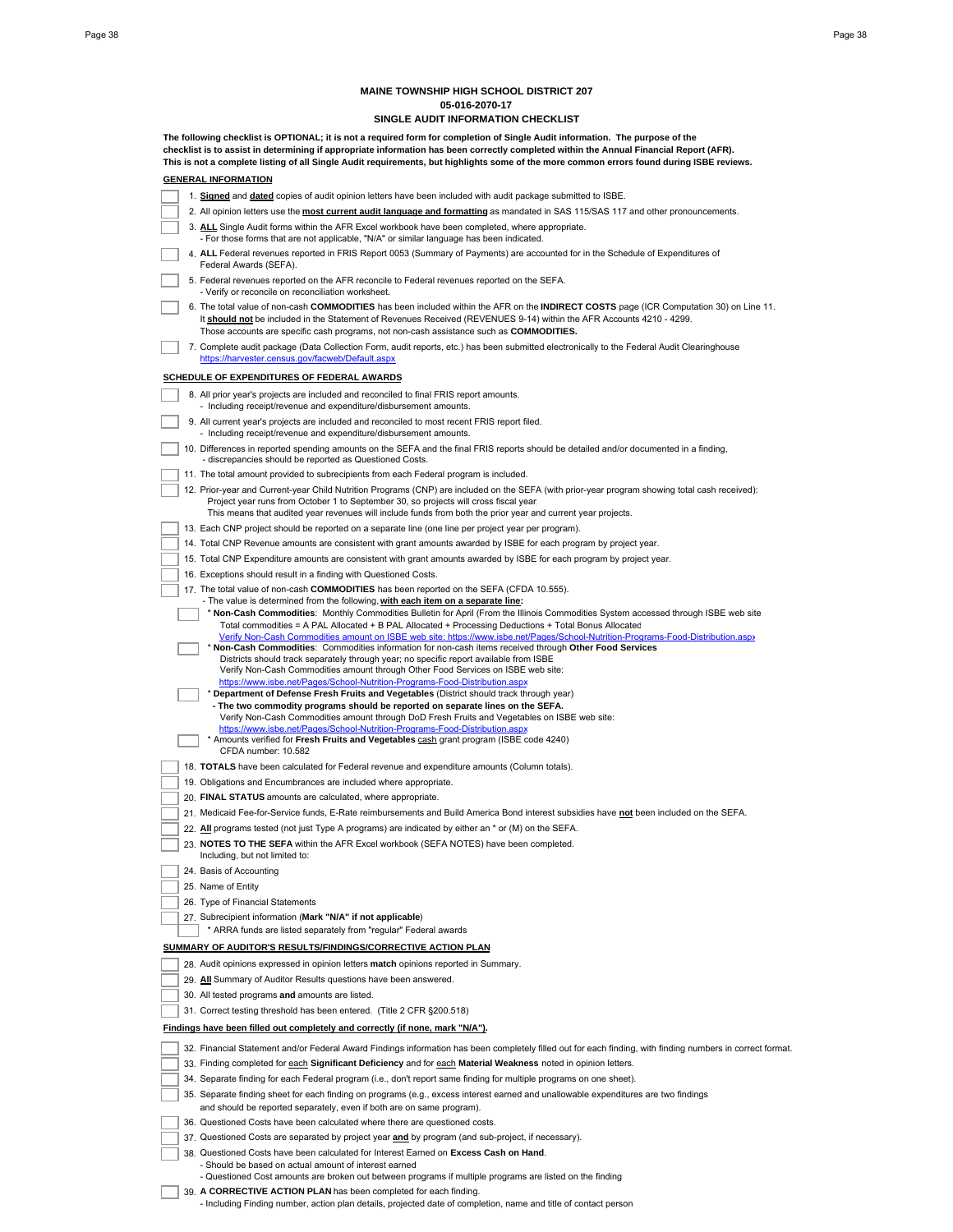# **RECONCILIATION OF FEDERAL REVENUES Year Ending June 30, 2017 Annual Financial Report to Schedule of Expenditures of Federal Awards MAINE TOWNSHIP HIGH SCHOOL DISTRICT 207 05-016-2070-17**

# **TOTAL FEDERAL REVENUE IN AFR**

| Account Summary 7-8, Line 7<br>Flow-through Federal Revenues | Account 4000                   | $\frac{3}{2}$ | 3,280,698  |
|--------------------------------------------------------------|--------------------------------|---------------|------------|
| Revenues 9-14, Line 112                                      | Account 2200                   |               |            |
| Value of Commodities                                         |                                |               |            |
| Indirect Cost Info 30, Line 11                               |                                |               |            |
| Less: Medicaid Fee-for-Service                               |                                |               |            |
| Revenues 9-14, Line 271                                      | Account 4992                   |               | (162, 506) |
| AFR TOTAL FEDERAL REVENUES:                                  |                                | \$            | 3,118,192  |
| ADJUSTMENTS TO AFR FEDERAL REVENUE AMOUNTS:                  |                                |               |            |
| Reason for Adjustment:                                       |                                |               |            |
|                                                              |                                |               |            |
|                                                              |                                |               |            |
|                                                              |                                |               |            |
|                                                              |                                |               |            |
|                                                              |                                |               |            |
| <b>ADJUSTED AFR FEDERAL REVENUES</b>                         |                                | $\sqrt[3]{3}$ | 3,118,192  |
| Total Current Year Federal Revenues Reported on SEFA:        |                                |               |            |
| <b>Federal Revenues</b>                                      | Column D                       | \$            | 3,118,192  |
| <b>Adjustments to SEFA Federal Revenues:</b>                 |                                |               |            |
| Reason for Adjustment:                                       |                                |               |            |
|                                                              |                                |               |            |
|                                                              |                                |               |            |
|                                                              |                                |               |            |
|                                                              |                                |               |            |
|                                                              | ADJUSTED SEFA FEDERAL REVENUE: | $\sqrt[6]{3}$ | 3,118,192  |
|                                                              |                                |               |            |
|                                                              | DIFFERENCE:                    | \$            |            |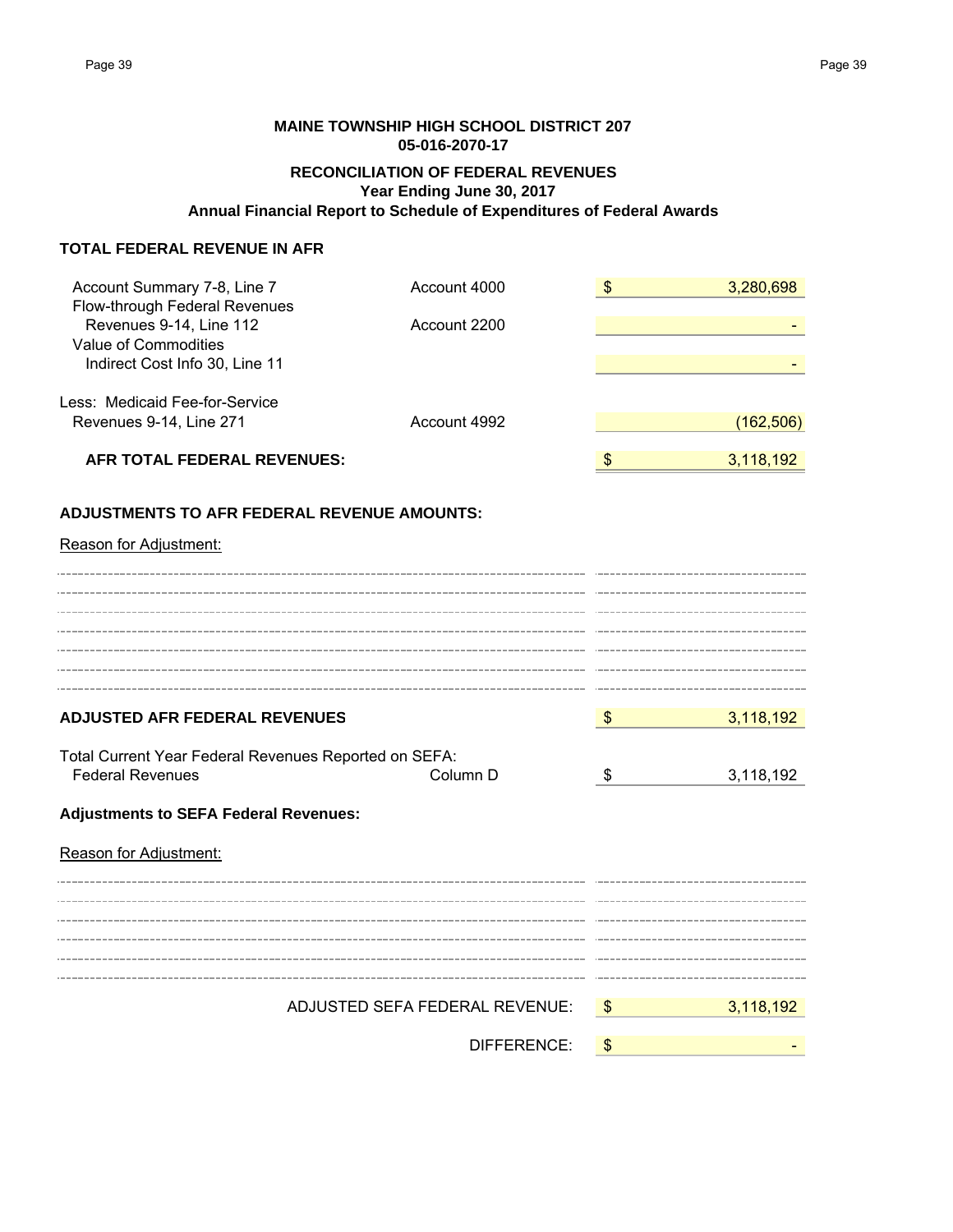# **MAINE TOWNSHIP HIGH SCHOOL DISTRICT 207 05-016-2070-17 NOTES TO THE SCHEDULE OF EXPENDITURES OF FEDERAL AWARDS (SEFA) Year Ending June 30, 2017**

## **Note 1: Basis of Presentation<sup>5</sup>**

The accompanying Schedule of Expenditures of Federal Awards includes the federal grant activity of **Maine Township High School District No. 207** and is presented on the **accrual basis of accounting**. The information in this schedule is presented in accordance with the requirements of the Office of Management and Budget Uniform Administrative Requirements, Cost Principles, and Audit Requirements for Federal Awards. Therefore, some amounts presented in this schedule may differ from amounts presented in, or used in the preparation of, the **Basic** financial statements.

### **Note 2: Indirect Facilities & Administration costs<sup>6</sup>**

Auditee elected to use 10% de minimis cost rate? All the matrix of the matrix of the MO of the MO of the MO of the MO

#### **Note 3: Subrecipients**

Of the federal expenditures presented in the schedule, **Maine Township High School District No. 207** provided federal awards to subrecinients as follows:

|                                        | Federal            | <b>Amount Provided to</b> |
|----------------------------------------|--------------------|---------------------------|
| <b>Program Title/Subrecipient Name</b> | <b>CFDA Number</b> | Subrecipient              |
|                                        |                    |                           |
|                                        |                    |                           |
|                                        |                    |                           |
|                                        |                    |                           |
|                                        |                    |                           |
|                                        |                    |                           |
|                                        |                    |                           |
|                                        |                    |                           |
|                                        |                    |                           |
|                                        |                    |                           |
|                                        |                    |                           |
|                                        |                    |                           |
|                                        |                    |                           |

### **Note 4: Non-Cash Assistance**

The following amounts were expended in the form of non-cash assistance by **[Entity #XYZ]** and **should be** included in the Schedule of Expenditures of Federal Awards:

| NON-CASH COMMODITIES (CFDA 10.555)**:                                        | \$0      |                       |     |
|------------------------------------------------------------------------------|----------|-----------------------|-----|
| OTHER NON-CASH ASSISTANCE                                                    | \$0      | <b>Total Non-Cash</b> | \$0 |
| Note 5: Other Information                                                    |          |                       |     |
| Insurance coverage in effect paid with Federal funds during the fiscal year: |          |                       |     |
| Property                                                                     |          |                       |     |
| Auto                                                                         |          |                       |     |
| <b>General Liability</b>                                                     |          |                       |     |
| <b>Workers Compensation</b>                                                  |          |                       |     |
| Loans/Loan Guarantees Outstanding at June 30:                                |          |                       |     |
| District had Federal grants requiring matching expenditures                  | No       |                       |     |
|                                                                              | (Yes/No) |                       |     |
|                                                                              |          |                       |     |

**\*\*** The amount reported here should match the value reported for non-cash Commodities on the Indirect Cost Rate Computation page.

5 This note is included to meet the Uniform Guidance requirement that the schedule include notes that describe the significant accounting policies used in preparing the schedule. (§200.510 (b)(6))

<sup>6</sup> The Uniform Guidance requires the Schedule of Expenditures of Federal Awards to note whether or not the auditee elected to use the 10% de minimis cost rate as covered in §200.414 Indirect (F&A) costs. §200.510 (b)(6)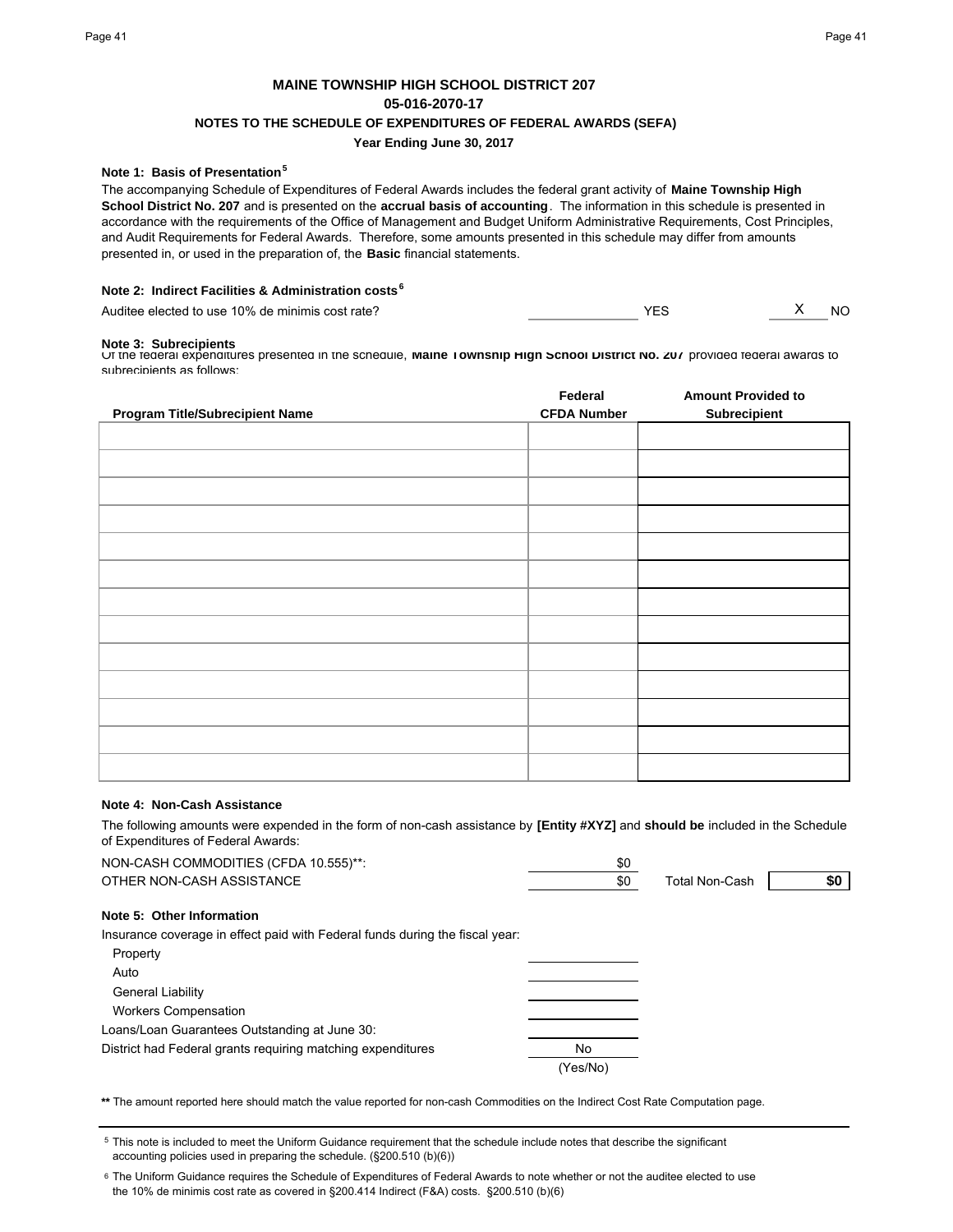# **MAINE TOWNSHIP HIGH SCHOOL DISTRICT 20705-016-2070-17SCHEDULE OF EXPENDITURES OF FEDERAL AWARDS**

**Year Ending June 30, 2017**

|                                             |                     | <b>ISBE Project#</b> |                | <b>Receipts/Revenues</b> | Expenditure/Disbursements <sup>4</sup> |                        |                |                      |              |               |               |
|---------------------------------------------|---------------------|----------------------|----------------|--------------------------|----------------------------------------|------------------------|----------------|----------------------|--------------|---------------|---------------|
| Federal Grantor/Pass-Through Grantor        |                     |                      |                |                          |                                        | Year                   |                | Year                 |              | Final         |               |
| Subrecipients <sup>*</sup>                  | <b>CFDA</b>         | (1st 8 digits)       | Year           | Year                     | Year                                   | 7/1/15-6/30/16         | Year           | 7/1/16-6/30/17       | Obligations/ | <b>Status</b> | <b>Budget</b> |
| Program or Cluster Title and                | Number <sup>2</sup> | or Contract $\#^3$   | 7/1/15-6/30/16 | 7/1/16-6/30/17           | 7/1/15-6/30/16                         | <b>Pass through to</b> | 7/1/16-6/30/17 | Pass through to      | Encumb.      | $(E)+(F)+(G)$ |               |
| <b>Major Program Designation</b>            | (A)                 | (B)                  | (C)            | (D)                      | (E)                                    | <b>Subrecipients</b>   | (F)            | <b>Subrecipients</b> | (G)          | (H)           | (1)           |
| U.S. Department of Education passed through |                     |                      |                |                          |                                        |                        |                |                      |              | $\mathbf 0$   |               |
| Illinois State Board of Education           |                     |                      |                |                          |                                        |                        |                |                      |              | 0             |               |
| Title I - Low Income                        | 84.010A             | 16-4300-00           | 804,751        | 41,867                   | 804,751                                |                        | 41,867         |                      |              | 846,618       | 1,001,187     |
| Title I - Low Income **                     | 84.010A             | 17-4300-00           |                | 847,195                  |                                        |                        | 847,195        |                      |              | 847,195       | 1,030,308     |
| Title II - Teacher Quality                  | 84.367A             | 16-4932-00           | 100,868        | 4,629                    | 100,868                                |                        | 4,629          |                      |              | 105,497       | 112,569       |
| Title II - Teacher Quality **               | 84.367A             | 17-4932-00           |                | 95,912                   |                                        |                        | 95,912         |                      |              | 95,912        | 110,506       |
| Title III - LIPLEP                          | 84.365A             | 16-4909-00           | 13,139         | 16,496                   | 13,139                                 |                        | 16.496         |                      |              | 29.635        | 66.807        |
| Title III - LIPLEP **                       | 84.365A             | 17-4909-00           |                | 30,247                   |                                        |                        | 30,247         |                      |              | 30,247        | 77,362        |
| Spec Education-IDEA-Flow Thru (M)           | 84.027              | 17-4620-00           |                | 1,176,709                |                                        |                        | 1,176,709      |                      |              | 1,176,709     | 1,465,240     |
| Spec Education-IDEA-Room & Board (M)        | 84.027A             | 16-4625-00           | 49,661         | 5,518                    | 49,661                                 |                        | 5,518          |                      |              | 55,179        | N/A           |
| Spec Education-IDEA-Room & Board (M) **     | 84.027A             | 17-4625-00           |                | 23,485                   |                                        |                        | 30,531         |                      |              | 30,531        | N/A           |
| Spec Education-IDEA-Room & Board (M)        | 84.027A             | 16-4625-XC           |                | 141,096                  |                                        |                        | 141,096        |                      |              | 141,096       | N/A           |
|                                             |                     |                      |                |                          |                                        |                        |                |                      |              | $\mathsf{O}$  |               |
|                                             |                     |                      |                |                          |                                        |                        |                |                      |              | $\mathbf 0$   |               |
|                                             |                     |                      |                |                          |                                        |                        |                |                      |              | $\mathbf 0$   |               |
| ** 8/31 Project Year                        |                     |                      |                |                          |                                        |                        |                |                      |              | $\mathbf 0$   |               |
| *** 9/30 Project Year                       |                     |                      |                |                          |                                        |                        |                |                      |              | 0             |               |

• **(M)** Program was audited as a major program as defined by §200.518.

 **\* NEW - Also include the total amount provided to subrecipients from each Federal program. §200.510 (b)(4).**

**The accompanying notes are an integral part of this schedule.**

- <sup>1</sup> To meet state or other requirements, auditees may decide to include certain nonfederal awards (for example, state awards) in this schedule. If such nonfederal data are presented, they should be segregated and clearly designated as nonfederal. The title of the schedule should also be modified to indicate that nonfederal awards are included.
- <sup>2</sup> When the CFDA number is not available, the auditee should indicate that the CFDA number is not available and include in the schedule the program's name and, if applicable, other identifying number.
- <sup>3</sup> When awards are received as a subrecipient, the name of the pass-through entity and identifying number assigned by the pass-through entity must be included in the schedule. §200.510 (b)(2)
- <sup>4</sup> The Uniform Guidance requires that the value of federal awards expended in the form of non-cash assistance, the amount of insurance in effect during the year, and loans or loan guarantees outstanding at year end be included in the schedule and suggests to include the amounts in the SEFA notes.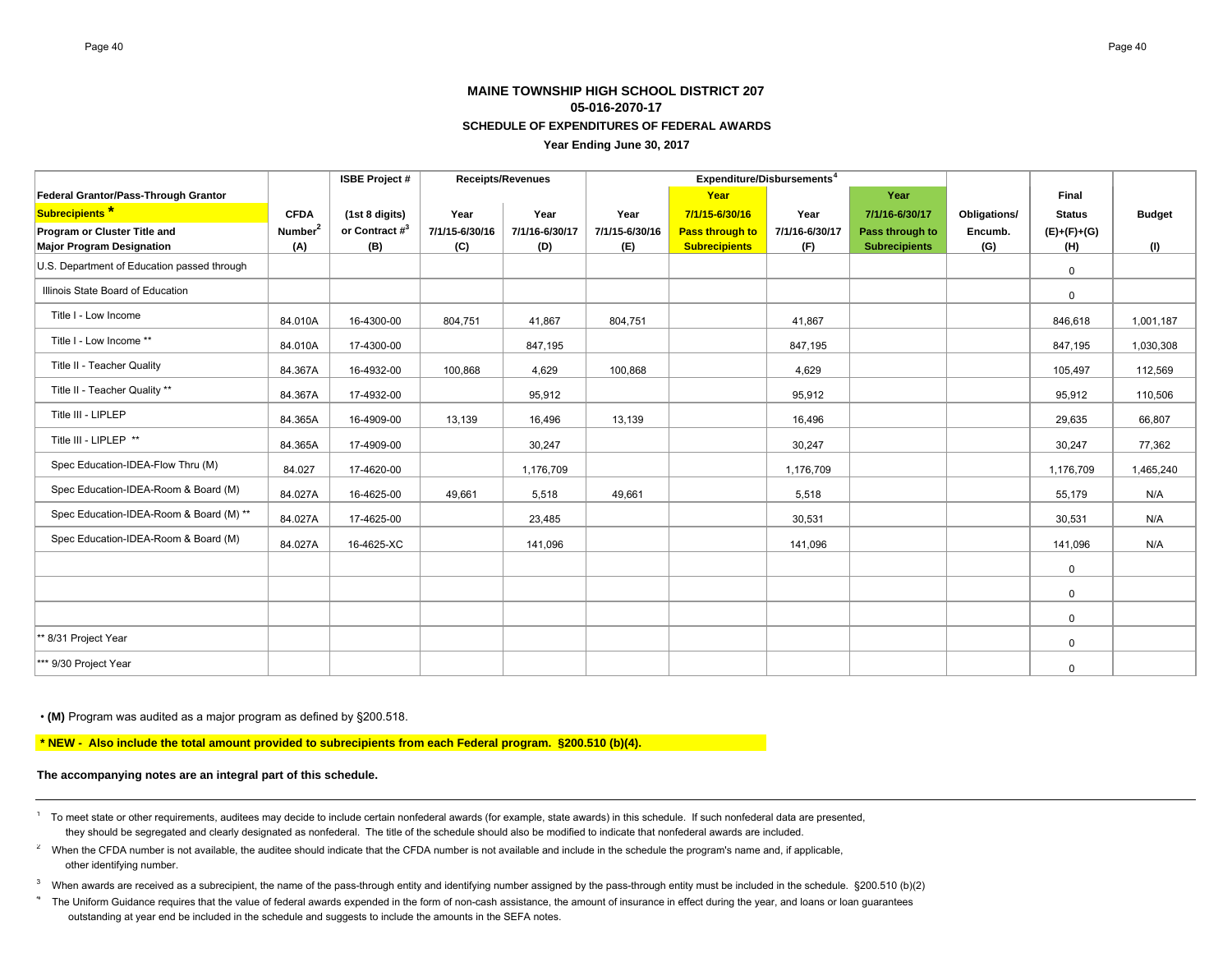# **MAINE TOWNSHIP HIGH SCHOOL DISTRICT 20705-016-2070-17SCHEDULE OF EXPENDITURES OF FEDERAL AWARDSYear Ending June 30, 2017**

|                                             |                     | <b>ISBE Project #</b> |                | Receipts/Revenues | Expenditure/Disbursements <sup>4</sup> |                        |                |                      |              |               |               |
|---------------------------------------------|---------------------|-----------------------|----------------|-------------------|----------------------------------------|------------------------|----------------|----------------------|--------------|---------------|---------------|
| Federal Grantor/Pass-Through Grantor        |                     |                       |                |                   |                                        | Year                   |                | Year                 |              | Final         |               |
| Subrecipients <sup>*</sup>                  | <b>CFDA</b>         | (1st 8 digits)        | Year           | Year              | Year                                   | 7/1/15-6/30/16         | Year           | 7/1/16-6/30/17       | Obligations/ | <b>Status</b> | <b>Budget</b> |
| Program or Cluster Title and                | Number <sup>2</sup> | or Contract $\#^3$    | 7/1/15-6/30/16 | 7/1/16-6/30/17    | 7/1/15-6/30/16                         | <b>Pass through to</b> | 7/1/16-6/30/17 | Pass through to      | Encumb.      | $(E)+(F)+(G)$ |               |
| <b>Major Program Designation</b>            | (A)                 | (B)                   | (C)            | (D)               | (E)                                    | <b>Subrecipients</b>   | (F)            | <b>Subrecipients</b> | (G)          | (H)           | (1)           |
| U.S. Department of Education passed through |                     |                       |                |                   |                                        |                        |                |                      |              | 0             |               |
| North Suburban Educational Region for       |                     |                       |                |                   |                                        |                        |                |                      |              | $\mathbf 0$   |               |
| <b>Vocational Education</b>                 |                     |                       |                |                   |                                        |                        |                |                      |              | 0             |               |
| Perkins - Title III                         | 84.048              | 16-4799-00            |                | 151,471           |                                        |                        | 151,471        |                      |              | 151,471       | 151,471       |
|                                             |                     |                       |                |                   |                                        |                        |                |                      |              | 0             |               |
| U.S. Department of Education passed through |                     |                       |                |                   |                                        |                        |                |                      |              | 0             |               |
| Department of Human Services                |                     |                       |                |                   |                                        |                        |                |                      |              | $\mathbf 0$   |               |
| Secondary Transitional Experience Program   | 84.126              | 17-4999-00            |                | 184,992           |                                        |                        | 184,992        |                      |              | 184,992       | 196,800       |
|                                             |                     |                       |                |                   |                                        |                        |                |                      |              | $\mathbf 0$   |               |
| Total CFDA "84"                             |                     |                       | 968,419        | 2,719,617         | 968,419                                |                        | 2,726,663      |                      |              | 3,695,082     |               |
|                                             |                     |                       |                |                   |                                        |                        |                |                      |              | $\mathsf{O}$  |               |
|                                             |                     |                       |                |                   |                                        |                        |                |                      |              | 0             |               |
|                                             |                     |                       |                |                   |                                        |                        |                |                      |              | 0             |               |
|                                             |                     |                       |                |                   |                                        |                        |                |                      |              | $\mathbf 0$   |               |
|                                             |                     |                       |                |                   |                                        |                        |                |                      |              | 0             |               |
|                                             |                     |                       |                |                   |                                        |                        |                |                      |              | 0             |               |
|                                             |                     |                       |                |                   |                                        |                        |                |                      |              | $\mathbf 0$   |               |

• **(M)** Program was audited as a major program as defined by §200.518.

 **\* NEW - Also include the total amount provided to subrecipients from each Federal program. §200.510 (b)(4).**

#### **The accompanying notes are an integral part of this schedule.**

- <sup>1</sup> To meet state or other requirements, auditees may decide to include certain nonfederal awards (for example, state awards) in this schedule. If such nonfederal data are presented, they should be segregated and clearly designated as nonfederal. The title of the schedule should also be modified to indicate that nonfederal awards are included.
- <sup>2</sup> When the CFDA number is not available, the auditee should indicate that the CFDA number is not available and include in the schedule the program's name and, if applicable, other identifying number.
- $3$  When awards are received as a subrecipient, the name of the pass-through entity and identifying number assigned by the pass-through entity must be included in the schedule.  $\S200.510$  (b)(2)
- 4The Uniform Guidance requires that the value of federal awards expended in the form of non-cash assistance, the amount of insurance in effect during the year, and loans or loan guarantees outstanding at year end be included in the schedule and suggests to include the amounts in the SEFA notes.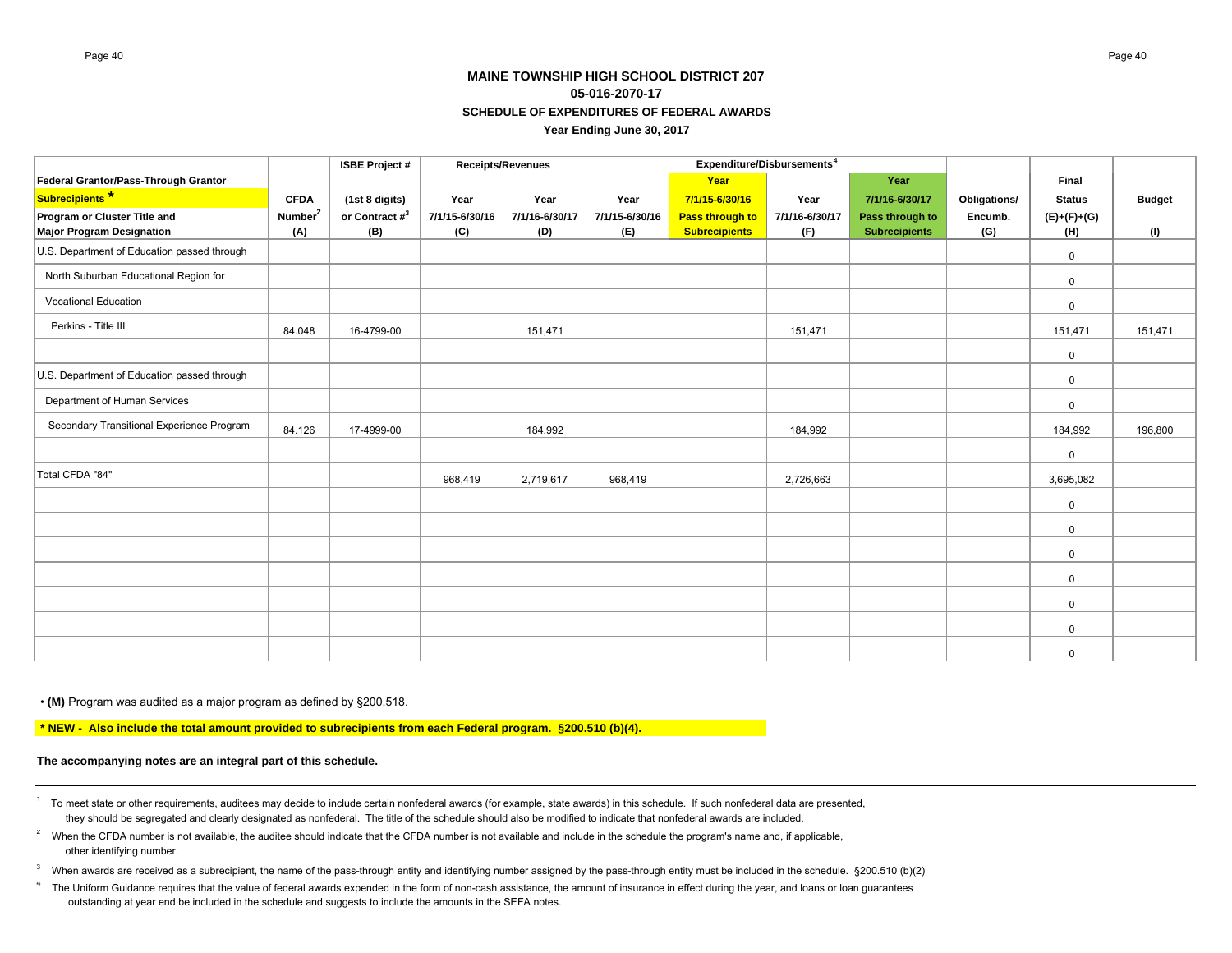# **MAINE TOWNSHIP HIGH SCHOOL DISTRICT 20705-016-2070-17SCHEDULE OF EXPENDITURES OF FEDERAL AWARDSYear Ending June 30, 2017**

|                                              |                     | <b>ISBE Project#</b> |                | <b>Receipts/Revenues</b> | Expenditure/Disbursements <sup>4</sup> |                        |                |                      |                     |               |               |
|----------------------------------------------|---------------------|----------------------|----------------|--------------------------|----------------------------------------|------------------------|----------------|----------------------|---------------------|---------------|---------------|
| Federal Grantor/Pass-Through Grantor         |                     |                      |                |                          |                                        | Year                   |                | Year                 |                     | Final         |               |
| Subrecipients <sup>*</sup>                   | <b>CFDA</b>         | (1st 8 digits)       | Year           | Year                     | Year                                   | 7/1/15-6/30/16         | Year           | 7/1/16-6/30/17       | <b>Obligations/</b> | <b>Status</b> | <b>Budget</b> |
| Program or Cluster Title and                 | Number <sup>2</sup> | or Contract $\#^3$   | 7/1/15-6/30/16 | 7/1/16-6/30/17           | 7/1/15-6/30/16                         | <b>Pass through to</b> | 7/1/16-6/30/17 | Pass through to      | Encumb.             | $(E)+(F)+(G)$ |               |
| <b>Major Program Designation</b>             | (A)                 | (B)                  | (C)            | (D)                      | (E)                                    | <b>Subrecipients</b>   | (F)            | <b>Subrecipients</b> | (G)                 | (H)           | (1)           |
| U.S. Department of Health and Human          |                     |                      |                |                          |                                        |                        |                |                      |                     | 0             |               |
| Services passed through Illinois             |                     |                      |                |                          |                                        |                        |                |                      |                     | 0             |               |
| Department of Public Health                  |                     |                      |                |                          |                                        |                        |                |                      |                     | 0             |               |
| Title XX - SHC - Social Services Block Grant | 93.667              | 17-4799-00           |                | 30.600                   |                                        |                        | 30,600         |                      |                     | 30,600        | 30,600        |
| Title V - SHC - Maternal & Child Health      | 93.994              | 17-4999-00           |                | 31,420                   |                                        |                        | 31,420         |                      |                     | 31,420        | 31,420        |
| Medicaid Administrative Outreach             | 93.778              | 17-4991-00           |                | 92,677                   |                                        |                        | 92,677         |                      |                     | 92,677        | N/A           |
|                                              |                     |                      |                |                          |                                        |                        |                |                      |                     | $\mathbf 0$   |               |
| Total CFDA "93"                              |                     |                      |                | 154,697                  |                                        |                        | 154,697        |                      |                     | 154,697       |               |
|                                              |                     |                      |                |                          |                                        |                        |                |                      |                     | 0             |               |
| U.S. Department of Agriculture passed        |                     |                      |                |                          |                                        |                        |                |                      |                     | 0             |               |
| Through Illinois State Board of Education    |                     |                      |                |                          |                                        |                        |                |                      |                     | 0             |               |
| Special Milk Program                         | 10.556              | 16-4215-00           | 23,836         | 4,525                    | 23,836                                 |                        | 4,525          |                      |                     | 28,361        | N/A           |
| Special Milk Program ***                     | 10.556              | 17-4215-00           |                | 20,710                   |                                        |                        | 20,710         |                      |                     | 20,710        | N/A           |
|                                              |                     |                      |                |                          |                                        |                        |                |                      |                     | $\mathbf 0$   |               |
| Total CFDA "10"                              |                     |                      | 23,836         | 25,235                   | 23,836                                 |                        | 25,235         |                      |                     | 49,071        |               |
|                                              |                     |                      |                |                          |                                        |                        |                |                      |                     | 0             |               |
| *** 9/30 Project Year                        |                     |                      |                |                          |                                        |                        |                |                      |                     | 0             |               |

• **(M)** Program was audited as a major program as defined by §200.518.

 **\* NEW - Also include the total amount provided to subrecipients from each Federal program. §200.510 (b)(4).**

### **The accompanying notes are an integral part of this schedule.**

<sup>1</sup> To meet state or other requirements, auditees may decide to include certain nonfederal awards (for example, state awards) in this schedule. If such nonfederal data are presented, they should be segregated and clearly designated as nonfederal. The title of the schedule should also be modified to indicate that nonfederal awards are included.

- <sup>2</sup> When the CFDA number is not available, the auditee should indicate that the CFDA number is not available and include in the schedule the program's name and, if applicable, other identifying number.
- $3$  When awards are received as a subrecipient, the name of the pass-through entity and identifying number assigned by the pass-through entity must be included in the schedule.  $\S200.510$  (b)(2)

4The Uniform Guidance requires that the value of federal awards expended in the form of non-cash assistance, the amount of insurance in effect during the year, and loans or loan guarantees outstanding at year end be included in the schedule and suggests to include the amounts in the SEFA notes.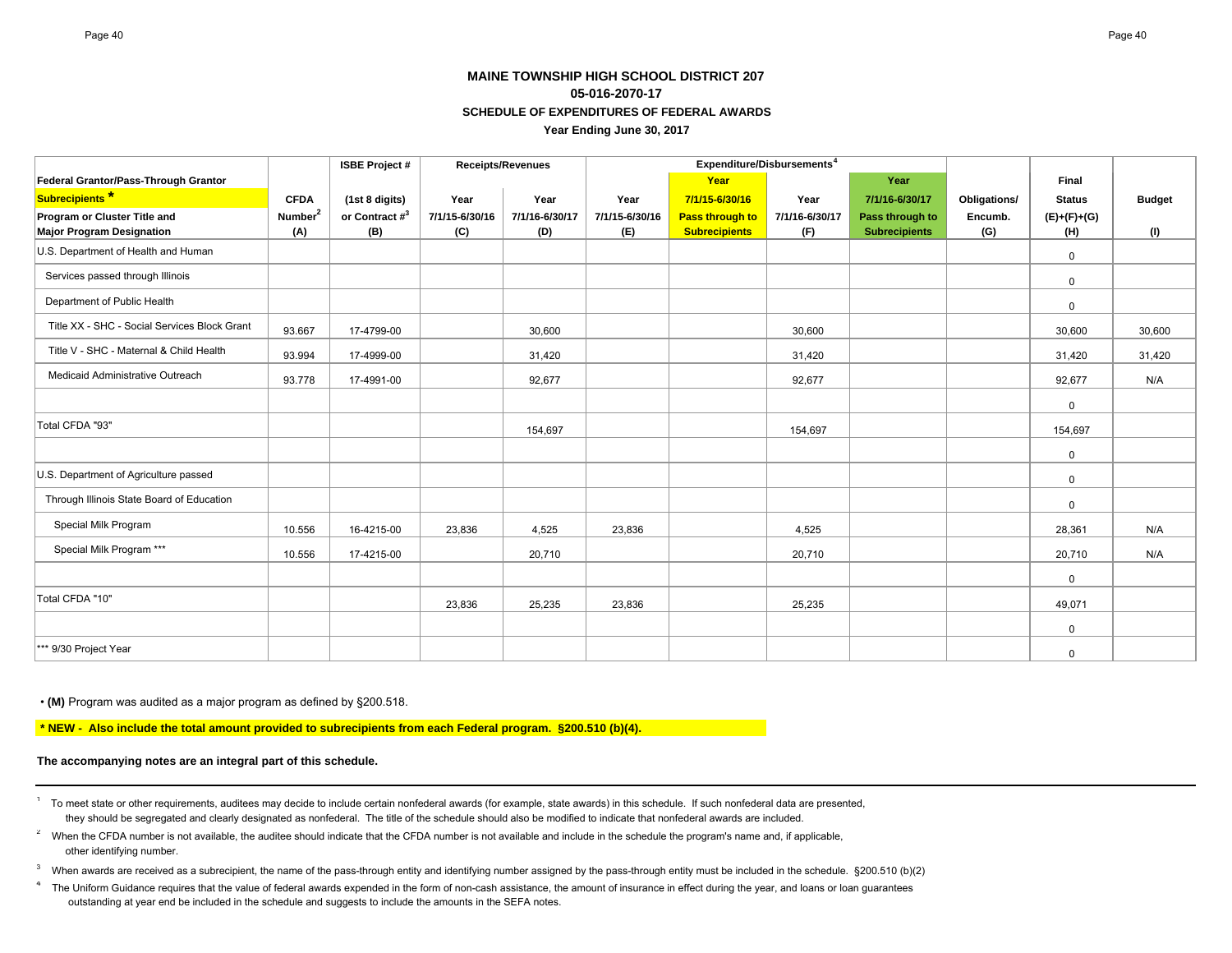# **MAINE TOWNSHIP HIGH SCHOOL DISTRICT 20705-016-2070-17SCHEDULE OF EXPENDITURES OF FEDERAL AWARDS**

**Year Ending June 30, 2017**

|                                         |                     | <b>ISBE Project#</b> |                | Receipts/Revenues |                | Expenditure/Disbursements <sup>4</sup> |                |                      |              |               |               |
|-----------------------------------------|---------------------|----------------------|----------------|-------------------|----------------|----------------------------------------|----------------|----------------------|--------------|---------------|---------------|
| Federal Grantor/Pass-Through Grantor    |                     |                      |                |                   |                | Year                                   |                | Year                 |              | Final         |               |
| Subrecipients <sup>*</sup>              | <b>CFDA</b>         | (1st 8 digits)       | Year           | Year              | Year           | 7/1/15-6/30/16                         | Year           | 7/1/16-6/30/17       | Obligations/ | <b>Status</b> | <b>Budget</b> |
| Program or Cluster Title and            | Number <sup>2</sup> | or Contract $\#^3$   | 7/1/15-6/30/16 | 7/1/16-6/30/17    | 7/1/15-6/30/16 | <b>Pass through to</b>                 | 7/1/16-6/30/17 | Pass through to      | Encumb.      | $(E)+(F)+(G)$ |               |
| <b>Major Program Designation</b>        | (A)                 | (B)                  | (C)            | (D)               | (E)            | <b>Subrecipients</b>                   | (F)            | <b>Subrecipients</b> | (G)          | (H)           | (1)           |
| U.S. Department of Labor passed through |                     |                      |                |                   |                |                                        |                |                      |              | $\mathbf 0$   |               |
| Chicago Cook Workforce Partnership      |                     |                      |                |                   |                |                                        |                |                      |              | $\mathbf 0$   |               |
| WIOA Youth Out-of-School Program (M)    | 17.259              | 16-4999-00           | 250,716        | 13,829            | 260,758        |                                        | 3,787          |                      |              | 264,545       | 273,338       |
| WIOA Youth Out-of-School Program (M)    | 17.259              | 17-4999-00           |                | 204,814           |                |                                        | 259,671        |                      |              | 259,671       | 259,671       |
|                                         |                     |                      |                |                   |                |                                        |                |                      |              | $\mathbf 0$   |               |
| Total CFDA "17"                         |                     |                      | 250,716        | 218,643           | 260,758        |                                        | 263,458        |                      |              | 524,216       |               |
|                                         |                     |                      |                |                   |                |                                        |                |                      |              | $\mathbf 0$   |               |
| Total Federal Assistance                |                     |                      | 1,242,971      | 3,118,192         | 1,253,013      |                                        | 3,170,053      |                      |              | 4,423,066     |               |
|                                         |                     |                      |                |                   |                |                                        |                |                      |              | $\mathbf 0$   |               |
|                                         |                     |                      |                |                   |                |                                        |                |                      |              | $\mathbf 0$   |               |
|                                         |                     |                      |                |                   |                |                                        |                |                      |              | $\mathbf 0$   |               |
|                                         |                     |                      |                |                   |                |                                        |                |                      |              | $\mathbf 0$   |               |
|                                         |                     |                      |                |                   |                |                                        |                |                      |              | $\mathbf 0$   |               |
|                                         |                     |                      |                |                   |                |                                        |                |                      |              | $\mathbf 0$   |               |
|                                         |                     |                      |                |                   |                |                                        |                |                      |              | $\mathbf 0$   |               |
|                                         |                     |                      |                |                   |                |                                        |                |                      |              | $\mathbf 0$   |               |
|                                         |                     |                      |                |                   |                |                                        |                |                      |              | $\mathbf 0$   |               |

• **(M)** Program was audited as a major program as defined by §200.518.

 **\* NEW - Also include the total amount provided to subrecipients from each Federal program. §200.510 (b)(4).**

**The accompanying notes are an integral part of this schedule.**

- <sup>1</sup> To meet state or other requirements, auditees may decide to include certain nonfederal awards (for example, state awards) in this schedule. If such nonfederal data are presented, they should be segregated and clearly designated as nonfederal. The title of the schedule should also be modified to indicate that nonfederal awards are included.
- <sup>2</sup> When the CFDA number is not available, the auditee should indicate that the CFDA number is not available and include in the schedule the program's name and, if applicable, other identifying number.
- <sup>3</sup> When awards are received as a subrecipient, the name of the pass-through entity and identifying number assigned by the pass-through entity must be included in the schedule. §200.510 (b)(2)
- <sup>4</sup> The Uniform Guidance requires that the value of federal awards expended in the form of non-cash assistance, the amount of insurance in effect during the year, and loans or loan guarantees outstanding at year end be included in the schedule and suggests to include the amounts in the SEFA notes.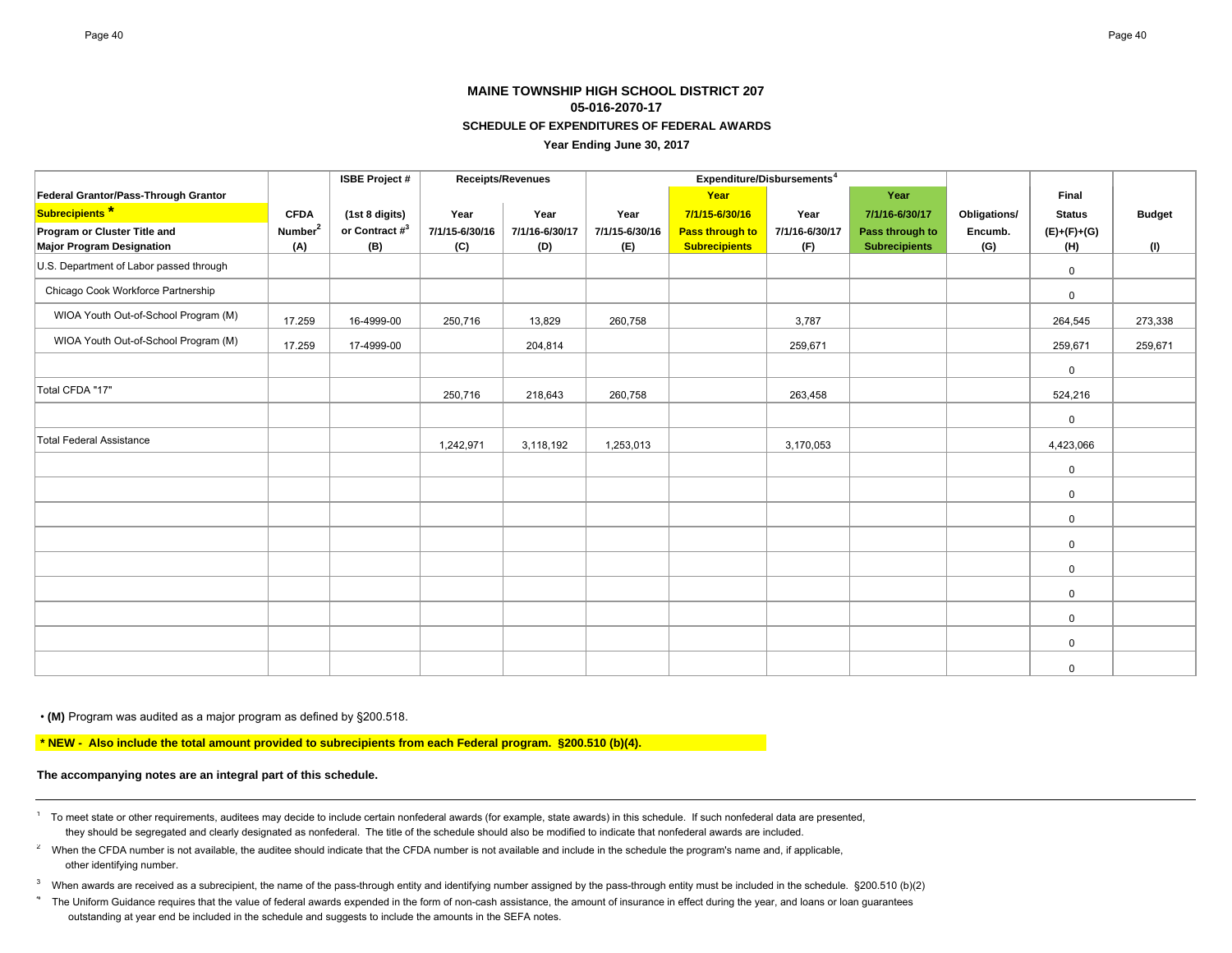# **MAINE TOWNSHIP HIGH SCHOOL DISTRICT 207 05-016-2070-17 SCHEDULE OF FINDINGS AND QUESTIONED COSTS Year Ending June 30, 2017**

|--|

| <b>FINANCIAL STATEMENTS</b>                                       |                                              |            |                                               |
|-------------------------------------------------------------------|----------------------------------------------|------------|-----------------------------------------------|
| Type of auditor's report issued:                                  | Unmodified                                   |            |                                               |
|                                                                   | (Unmodified, Qualified, Adverse, Disclaimer) |            |                                               |
| INTERNAL CONTROL OVER FINANCIAL REPORTING:                        |                                              |            |                                               |
| • Material weakness(es) identified?                               |                                              | <b>YES</b> | X.<br>None Reported                           |
| • Significant Deficiency(s) identified that are not considered to |                                              |            |                                               |
| be material weakness(es)?                                         |                                              | <b>YES</b> | None Reported<br>X.                           |
| • Noncompliance material to the financial statements noted?       |                                              | <b>YES</b> | $X$ NO                                        |
| <b>FEDERAL AWARDS</b>                                             |                                              |            |                                               |
| INTERNAL CONTROL OVER MAJOR PROGRAMS:                             |                                              |            |                                               |
| • Material weakness(es) identified?                               |                                              | <b>YES</b> | None Reported<br>X.                           |
| • Significant Deficiency(s) identified that are not considered to |                                              |            |                                               |
| be material weakness(es)?                                         |                                              | <b>YES</b> | X.<br>None Reported                           |
| Type of auditor's report issued on compliance for major programs: |                                              |            | Unmodified                                    |
|                                                                   |                                              |            | (Unmodified, Qualified, Adverse, Disclaimer') |
| Any audit findings disclosed that are required to be reported in  |                                              |            |                                               |
| accordance with §200.516 (a)?                                     |                                              | <b>YES</b> | х<br><sub>NO</sub>                            |

# **IDENTIFICATION OF MAJOR PROGRAMS:<sup>8</sup>**

| CFDA NUMBER(S) <sup>9</sup>                                        | NAME OF FEDERAL PROGRAM or CLUSTER <sup>10</sup><br>AMOUNT OF FEDERAL PROGRAM |             |  |  |  |  |  |
|--------------------------------------------------------------------|-------------------------------------------------------------------------------|-------------|--|--|--|--|--|
| 84.027                                                             | Special Educaiton Cluster                                                     | 1,353,854   |  |  |  |  |  |
| 17.259                                                             | <b>WIA/WIOA Youth Activities</b>                                              | 263,458     |  |  |  |  |  |
|                                                                    |                                                                               |             |  |  |  |  |  |
|                                                                    |                                                                               |             |  |  |  |  |  |
|                                                                    |                                                                               |             |  |  |  |  |  |
|                                                                    | <b>Total Amount Tested as Major</b>                                           | \$1,617,312 |  |  |  |  |  |
| Total Federal Expenditures for 7/1/16-6/30/17<br>% tected as Maior | \$3,170,053<br>51 020/                                                        |             |  |  |  |  |  |

| % tested as Major                                                        | 51.02%           |
|--------------------------------------------------------------------------|------------------|
| Dollar threshold used to distinguish between Type A and Type B programs: | \$750,000.00     |
| Auditee qualified as low-risk auditee?                                   | YFS<br><b>NO</b> |

 $<sup>7</sup>$  If the audit report for one or more major programs is other than unmodified, indicate the type of report issued for each program.</sup> Example: "Unmodified for all major programs except for [name of program], which was modified and [name of program], which was a disclaimer."

<sup>8</sup> Major programs should generally be reported in the same order as they appear on the SEFA.

<sup>9</sup> When the CFDA number is not available, include other identifying number, if applicable.

<sup>10</sup> The name of the federal program or cluster should be the same as that listed in the SEFA. For clusters, auditors are only required to list the name of the cluster.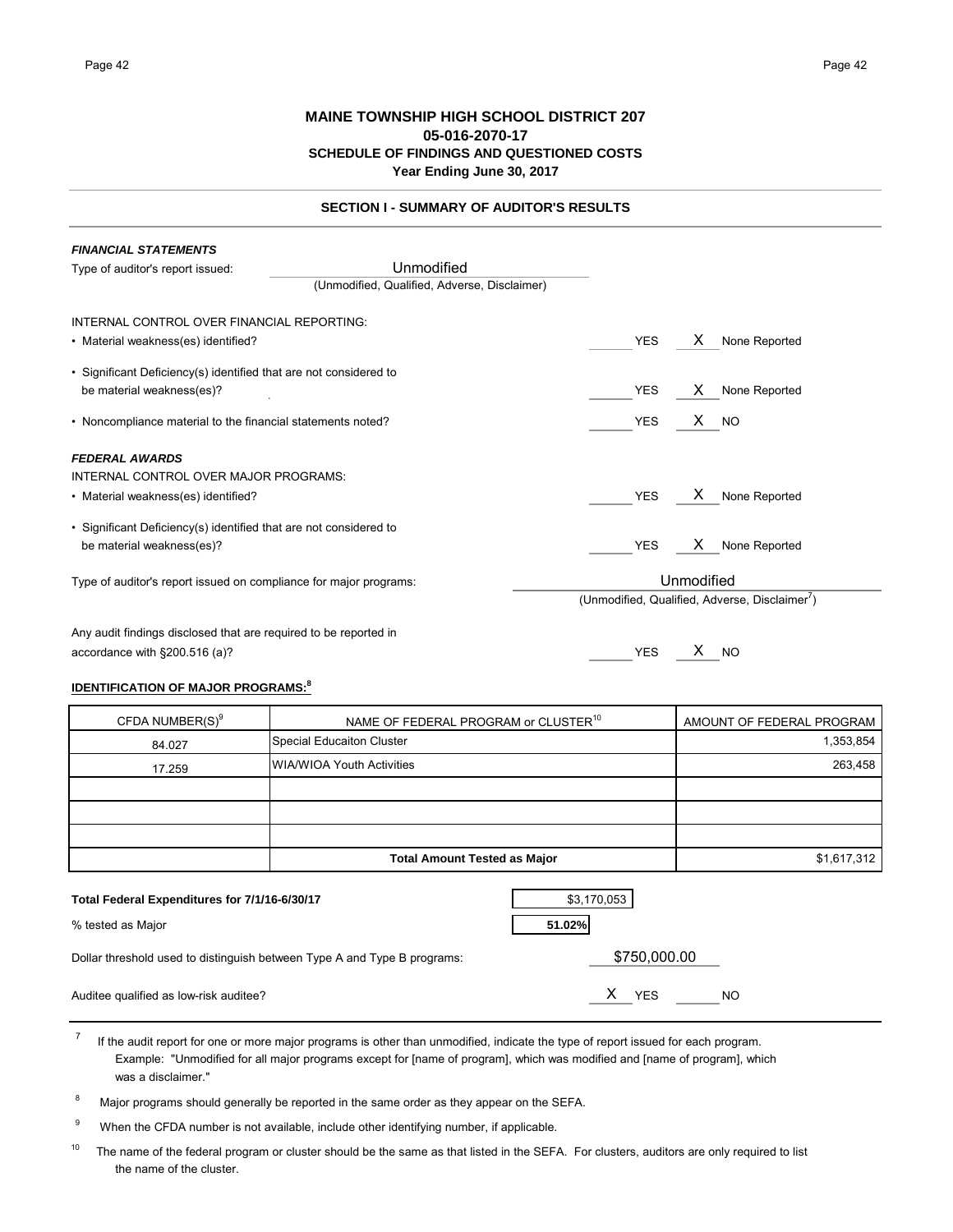|                                                  |           | SCHEDULE OF FINDINGS AND QUESTIONED COSTS<br>Year Ending June 30, 2017                |            |                                                             |  |  |
|--------------------------------------------------|-----------|---------------------------------------------------------------------------------------|------------|-------------------------------------------------------------|--|--|
| <b>SECTION II - FINANCIAL STATEMENT FINDINGS</b> |           |                                                                                       |            |                                                             |  |  |
| 1. FINDING NUMBER: <sup>11</sup>                 | 2017- N/A | 2. THIS FINDING IS:                                                                   | <b>New</b> | <b>Repeat from Prior Year?</b><br>Year originally reported? |  |  |
| 3. Criteria or specific requirement              |           |                                                                                       |            |                                                             |  |  |
| 4. Condition                                     |           |                                                                                       |            |                                                             |  |  |
| 5. Context <sup>12</sup>                         |           |                                                                                       |            |                                                             |  |  |
| 6. Effect                                        |           |                                                                                       |            |                                                             |  |  |
| 7. Cause                                         |           |                                                                                       |            |                                                             |  |  |
| 8. Recommendation                                |           |                                                                                       |            |                                                             |  |  |
| 9. Management's response <sup>13</sup>           |           |                                                                                       |            |                                                             |  |  |
| <b>For ISBE Review</b>                           |           |                                                                                       |            |                                                             |  |  |
| Date:<br>Initials:                               |           | <b>Resolution Criteria Code Number</b><br>Disposition of Questioned Costs Code Letter |            |                                                             |  |  |

number of items examined and quantification of audit findings in dollars.

<sup>13</sup> See §200.521 *Management decision* for additional guidance on reporting management's response.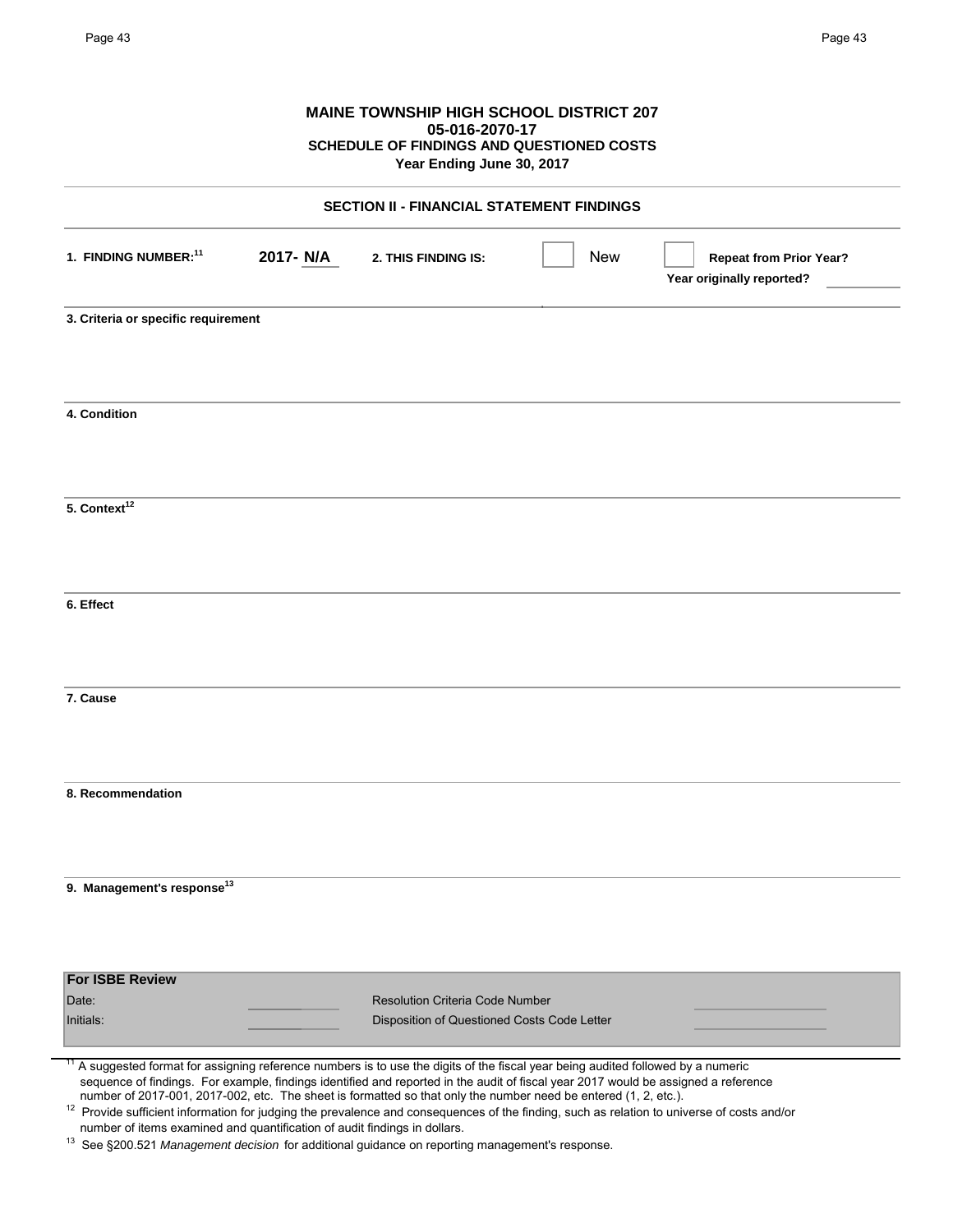# **MAINE TOWNSHIP HIGH SCHOOL DISTRICT 207 05-016-2070-17 SCHEDULE OF FINDINGS AND QUESTIONED COSTS**

| Year Ending June 30, 2017                                                                |           |                                                                                              |              |  |                                                      |  |
|------------------------------------------------------------------------------------------|-----------|----------------------------------------------------------------------------------------------|--------------|--|------------------------------------------------------|--|
| SECTION III - FEDERAL AWARD FINDINGS AND QUESTIONED COSTS                                |           |                                                                                              |              |  |                                                      |  |
| 1. FINDING NUMBER: <sup>14</sup>                                                         | 2017- N/A | 2. THIS FINDING IS:                                                                          | New          |  | Repeat from Prior year?<br>Year originally reported? |  |
| 3. Federal Program Name and Year:                                                        |           |                                                                                              |              |  |                                                      |  |
| 4. Project No.:                                                                          |           |                                                                                              | 5. CFDA No.: |  |                                                      |  |
| 6. Passed Through:                                                                       |           |                                                                                              |              |  |                                                      |  |
| 7. Federal Agency:                                                                       |           |                                                                                              |              |  |                                                      |  |
| 8. Criteria or specific requirement (including statutory, regulatory, or other citation) |           |                                                                                              |              |  |                                                      |  |
| 9. Condition <sup>15</sup>                                                               |           |                                                                                              |              |  |                                                      |  |
| 10. Questioned Costs <sup>16</sup>                                                       |           |                                                                                              |              |  |                                                      |  |
| 11. Context <sup>17</sup>                                                                |           |                                                                                              |              |  |                                                      |  |
| 12. Effect                                                                               |           |                                                                                              |              |  |                                                      |  |
| 13. Cause                                                                                |           |                                                                                              |              |  |                                                      |  |
| 14. Recommendation                                                                       |           |                                                                                              |              |  |                                                      |  |
|                                                                                          |           |                                                                                              |              |  |                                                      |  |
| 15. Management's response <sup>18</sup>                                                  |           |                                                                                              |              |  |                                                      |  |
| <b>For ISBE Review</b>                                                                   |           |                                                                                              |              |  |                                                      |  |
| Date:<br>Initials:                                                                       |           | <b>Resolution Criteria Code Number</b><br>Disposition of Questioned Costs Code Letter        |              |  |                                                      |  |
| 14<br>See footnote 11.<br>Тb                                                             |           | Include facts that support the deficiency identified on the audit finding (§200.516 (b)(3)). |              |  |                                                      |  |

<sup>&</sup>lt;sup>16</sup> Identify questioned costs as required by  $\S 200.516$  (a)(3 - 4).

<sup>&</sup>lt;sup>17</sup> See footnote 12.

 $18$  To the extent practical, indicate when management does not agree with the finding, questioned cost, or both.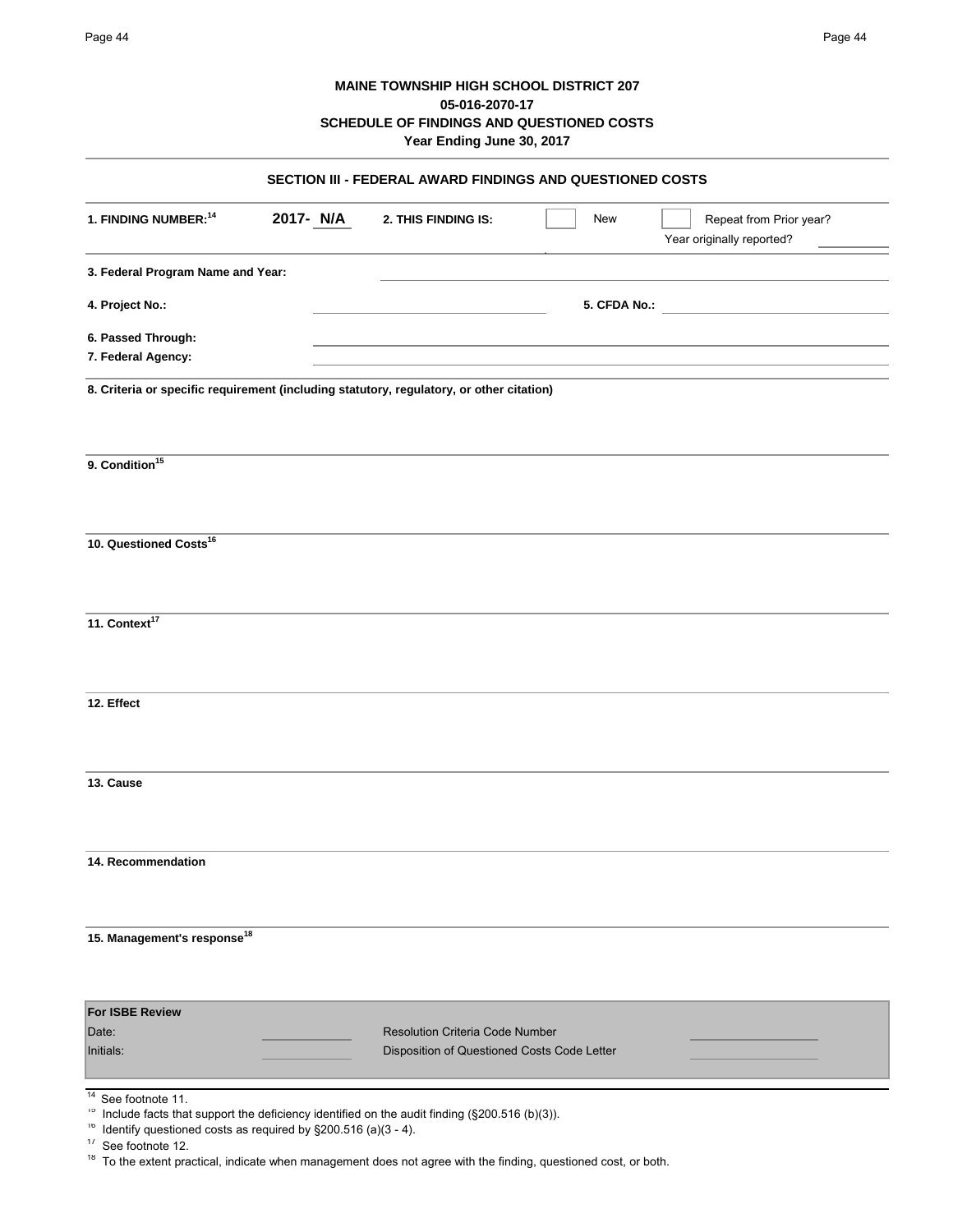# **MAINE TOWNSHIP HIGH SCHOOL DISTRICT 207 05-016-2070-17 SUMMARY SCHEDULE OF PRIOR AUDIT FINDINGS19 Year Ending June 30, 2017**

[If there are no prior year audit findings, please submit schedule and indicate **NONE**]

**Finding Number Condition Condition Condition Current Status**<sup>20</sup>

None

When possible, all prior findings should be on the same page

19 Explanation of this schedule - §200.511 (b)

<sup>20</sup> Current Status should include one of the following:

- A statement that corrective action was taken
- A description of any partial or planned corrective action
- An explanation if the corrective action taken was significantly different from that previously reported or in the management decision received from the pass-through entity.